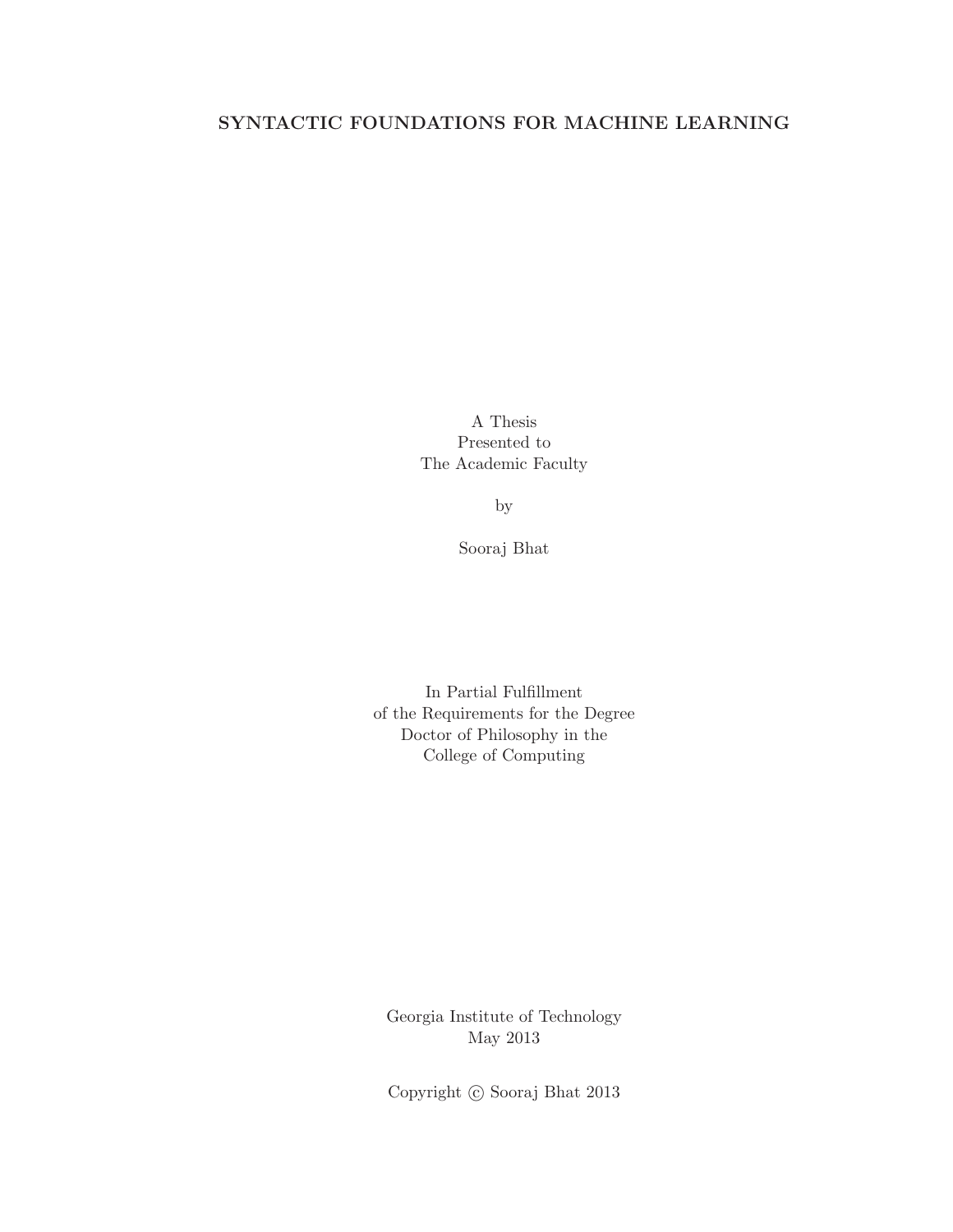Approved by:

Prof. Alexander Gray, Advisor College of Computing Georgia Institute of Technology

Prof. Charles Isbell, Advisor College of Computing Georgia Institute of Technology

Dr. Ashish Agarwal Courant Institute of Mathematics New York University

Prof. Richard Vuduc College of Computing Georgia Institute of Technology

Prof. Chung-chieh Shan School of Informatics and Computing Indiana University

Date Approved: 2 April 2013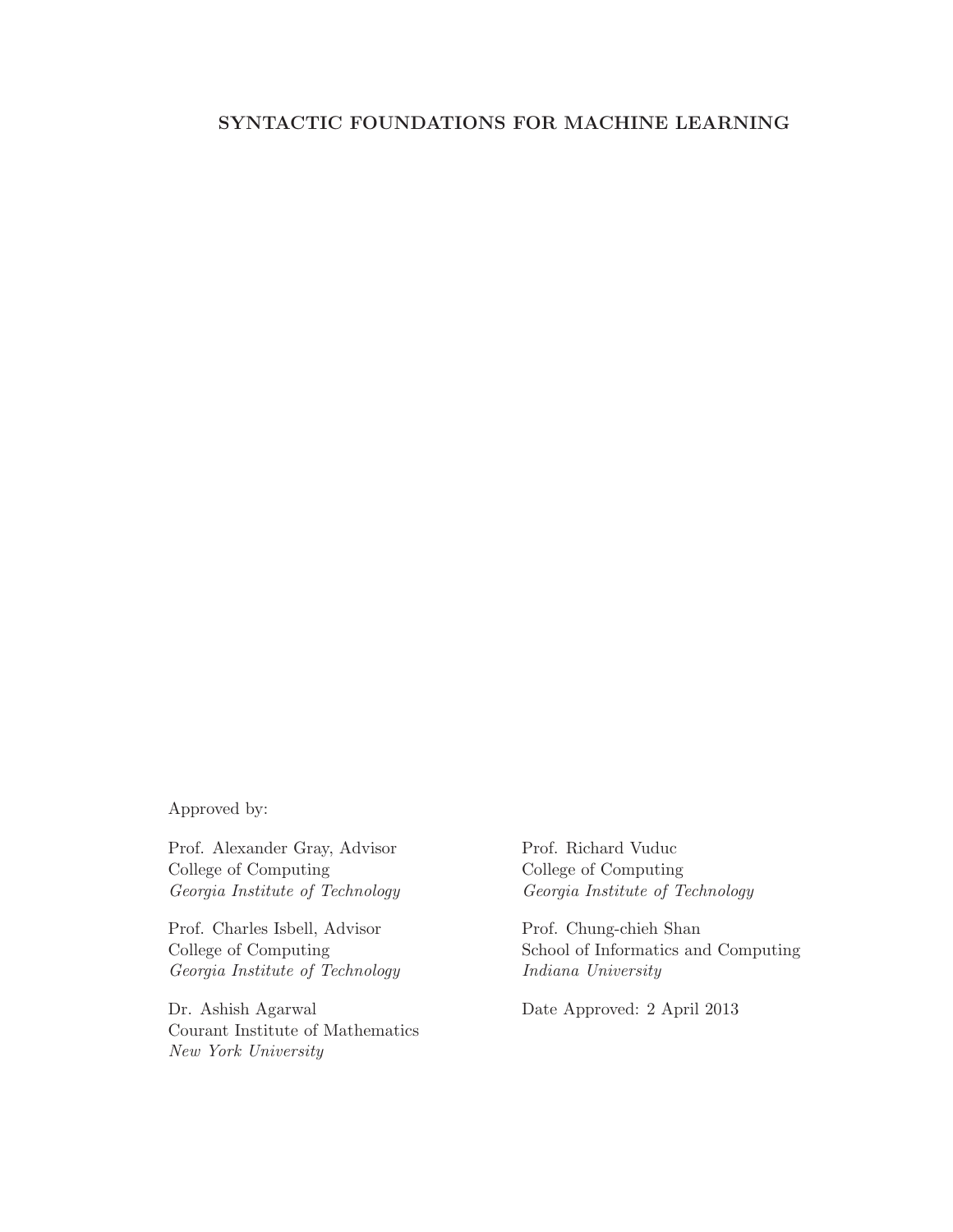# ACKNOWLEDGEMENTS

I have been exceedingly fortunate to have met and interacted with a number of wonderful people who have made this thesis possible. I pray I have returned at least a fraction of the kindness and wisdom they have given to me.

My committee has been an unbelievable source of ideas and encouragement, and I am deeply grateful for their guidance. Rich Vuduc's door has always been open to me; time and time again he has given me sagely advice regarding my research and career. Ken Shan has been infectiously enthusiastic about my work, arming me with new ways of understanding it. I hope to learn more about how he sees our field.

Ashish Agarwal has been tremendously generous with his time, painstakingly initiating me in the ways of programming languages and type theory over countless emails and conversations. I cannot express how fortunate I feel to have had this luxury.

I am deeply indebted to my advisors Alex Gray and Charles Isbell. My conversations with Alex have taught me important lessons about myself and my relationship with research. He has been supportive of the foundational approach I have taken in this thesis and has provided thought-provoking perspectives that have profoundly influenced its outcome. Charles has been an incredible role model, and I have tried to keep mental notes on how to imitate him as a teacher, a researcher, a leader, a manager, a thinker, and a mentor. It is hard to convey how he has impacted me, nor the extent of my gratitude for him doing so.

I would also like to thank the many fellow graduate students and post-docs who have contributed to my research identity. I cherish our many collaborations and conversations about machine learning, research, and beyond. Many thanks to Michael Holmes, Chip Mappus, Josh Jones, David Minnen, Raffay Hamid, Santi Ontañón, Arya Irani, Julie Kientz, Shwetak Patel, David Roberts, Mark Nelson, Peng Zang, Liam Mac Dermed, Chris Simpkins, Jon Scholz, Maya Cakmak, Luis Cobo, Kaushik Subramanian, Neil Dantam, Arkadas Ozakin, Parikshit Ram, Ravi Ganti, Nishant Mehta, Ryan Riegel, and Bill March.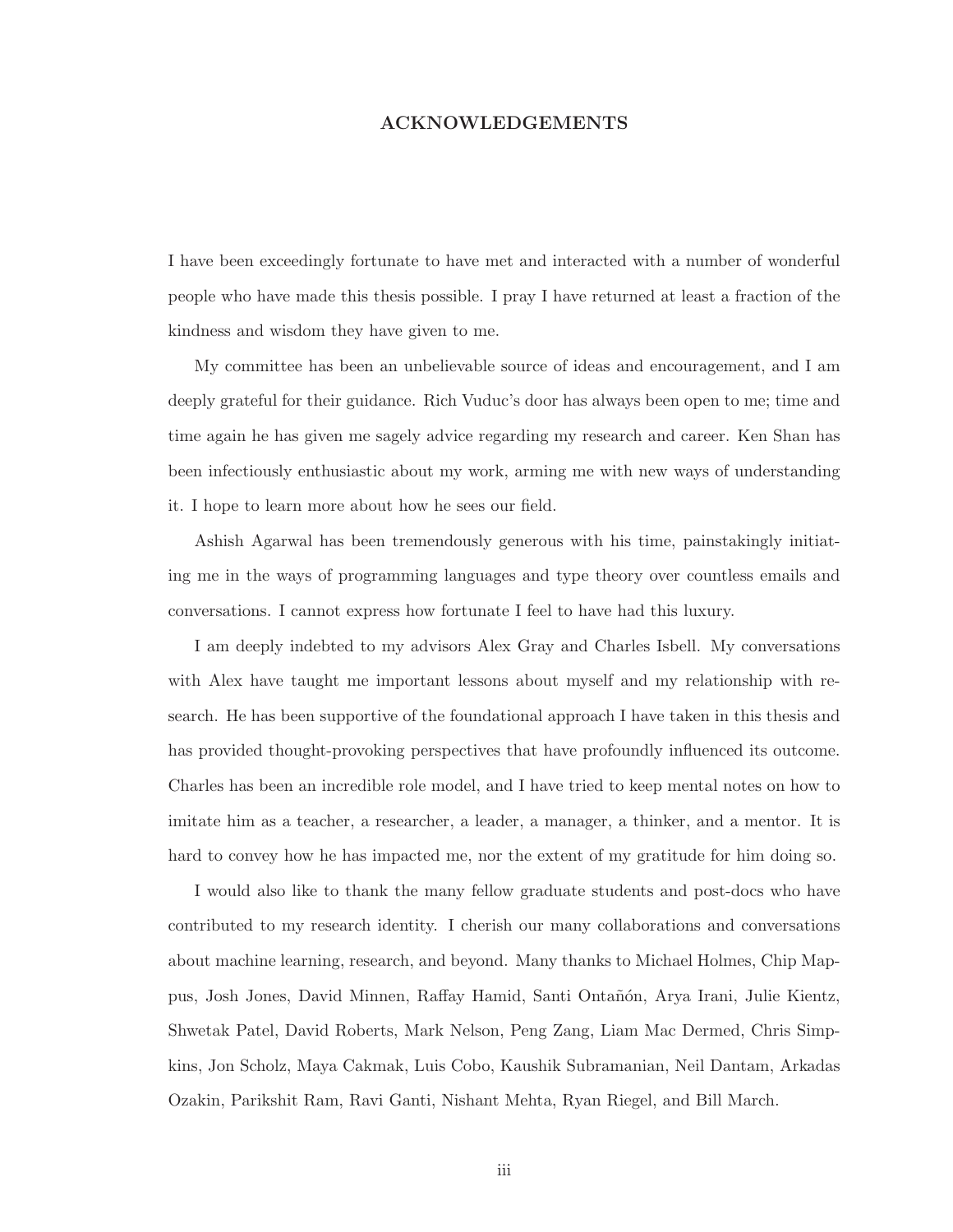Many others have had a hand in this thesis. I have had the privilege of collaborating with Andrew Gordon, Claudio Russo, and Johannes Borgström on a portion of this work. Prof. Christopher Heil of the mathematics department provided valuable input when I was sorting out the theoretical foundations. Prof. Zhong Shao of Yale University graciously let me visit his lab for a summer, where I learned more about Coq. Wei Guan taught me about her mixed-integer SVM work so that I could implement it as an example in my thesis.

I have made several good friends at various stages of my graduate career. Although many have already come and gone from Atlanta, I want each of them know that their warmth is fondly remembered and their friendship is deeply appreciated.

Finally, I would like to thank my family for their amazing love and support. I would not have survived this thesis without the lessons my parents have taught me about perseverance. My sister has been an irreplaceable ally and confidante.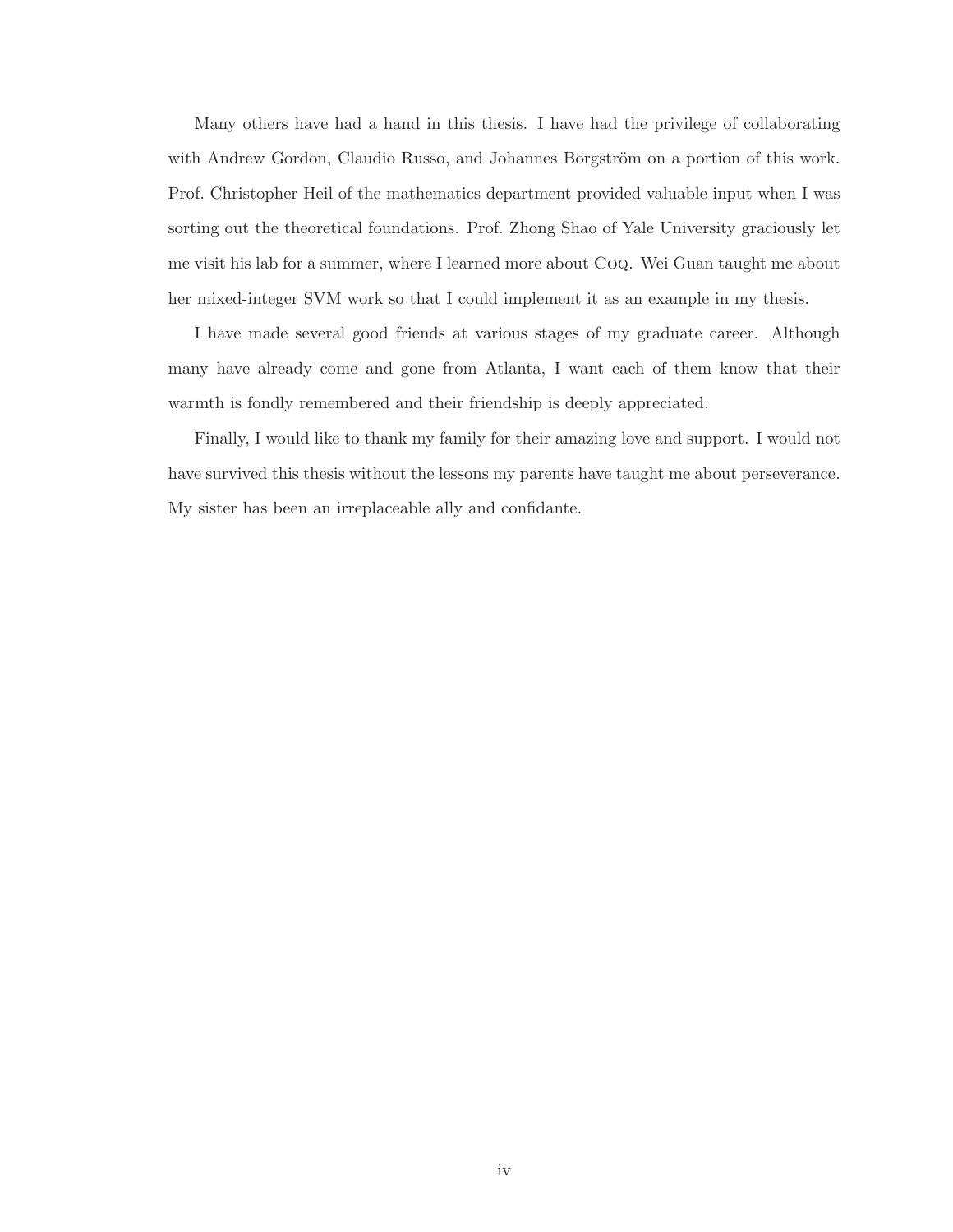# TABLE OF CONTENTS

| iii         |     |       |                                                                                          |  |
|-------------|-----|-------|------------------------------------------------------------------------------------------|--|
| viii        |     |       |                                                                                          |  |
| ix          |     |       |                                                                                          |  |
| $\mathbf x$ |     |       |                                                                                          |  |
| T.          |     |       | $\mathbf{1}$                                                                             |  |
|             | 1.1 |       | $\overline{2}$                                                                           |  |
|             | 1.2 |       | 3                                                                                        |  |
|             |     | 1.2.1 | $\overline{4}$                                                                           |  |
|             |     | 1.2.2 | A missing collection of features $\dots \dots \dots \dots \dots \dots \dots \dots$<br>6  |  |
|             | 1.3 |       | 10                                                                                       |  |
| П           |     |       | A SYNTACTIC THEORY OF PROBABILITY<br>14                                                  |  |
|             | 2.1 |       | 14                                                                                       |  |
|             | 2.2 |       | 16                                                                                       |  |
|             |     | 2.2.1 | 16                                                                                       |  |
|             |     | 2.2.2 | 17                                                                                       |  |
|             |     | 2.2.3 | 18                                                                                       |  |
|             |     | 2.2.4 | 19                                                                                       |  |
|             | 2.3 |       | 21                                                                                       |  |
|             |     | 2.3.1 | 21                                                                                       |  |
|             |     | 2.3.2 | 22                                                                                       |  |
|             |     | 2.3.3 | 25                                                                                       |  |
|             |     | 2.3.4 | Type system and semantics for distributions $\dots \dots \dots \dots$<br>28              |  |
|             | 2.4 |       | Type system and semantics for programs $\dots \dots \dots \dots \dots \dots \dots$<br>29 |  |
|             |     | 2.4.1 | Absolute continuity and non-nullifying functions $\dots \dots \dots$<br>31               |  |
|             |     | 2.4.2 | Distributions and RV transforms $\ldots \ldots \ldots \ldots \ldots \ldots$<br>34        |  |
|             |     | 2.4.3 | Type system for programs $\dots \dots \dots \dots \dots \dots \dots \dots$<br>35         |  |
|             |     | 2.4.4 | 39                                                                                       |  |
|             | 2.5 |       | 39                                                                                       |  |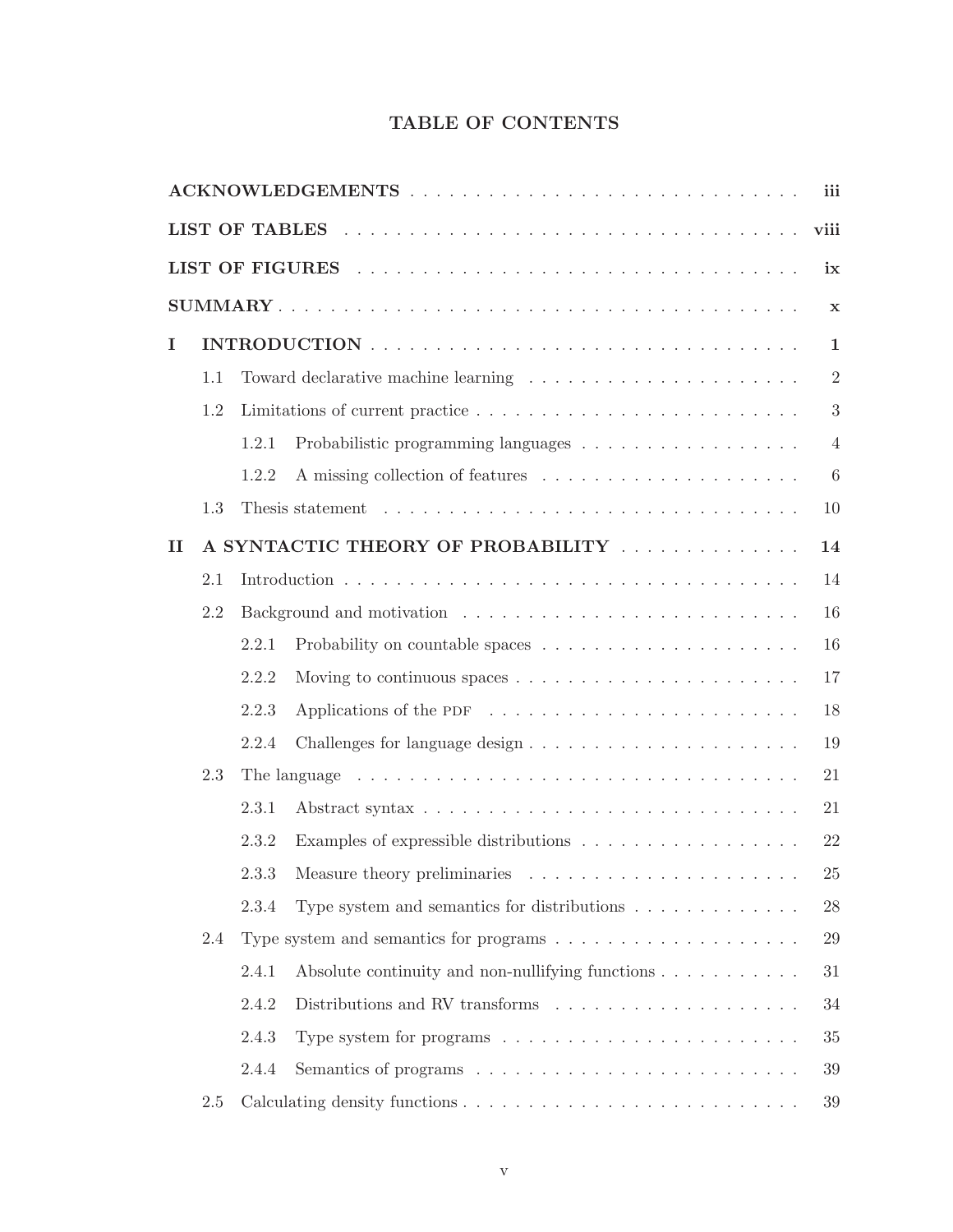|     |         | 2.5.1 | The target language $\ldots \ldots \ldots \ldots \ldots \ldots \ldots \ldots$   | 41         |
|-----|---------|-------|---------------------------------------------------------------------------------|------------|
|     |         | 2.5.2 |                                                                                 | 41         |
|     |         | 2.5.3 | The PDF calculation procedure                                                   | $42\,$     |
|     | 2.6     |       |                                                                                 | 48         |
|     |         | 2.6.1 |                                                                                 | 50         |
|     | 2.7     |       |                                                                                 | 51         |
|     | 2.8     |       |                                                                                 | 54         |
|     |         |       | III A SYNTACTIC THEORY OF OPTIMIZATION                                          | ${\bf 55}$ |
|     | 3.1     |       |                                                                                 | $55\,$     |
|     | 3.2     |       |                                                                                 | $58\,$     |
|     |         | 3.2.1 |                                                                                 | $58\,$     |
|     |         | 3.2.2 | Review of Tyles: a language for mathematical programming $\ldots$ .             | $59\,$     |
|     | $3.3\,$ |       |                                                                                 | 62         |
|     |         | 3.3.1 |                                                                                 | 63         |
|     |         | 3.3.2 | The indicator constraint transformation $\ldots \ldots \ldots \ldots \ldots$    | 66         |
|     |         | 3.3.3 | Transformation of the top-level mathematical program $\dots \dots$              | 67         |
|     | 3.4     |       |                                                                                 | 68         |
|     | 3.5     |       |                                                                                 | 69         |
|     |         | 3.5.1 | Experimental setup and performance metrics $\ldots \ldots \ldots \ldots$        | 70         |
|     |         | 3.5.2 |                                                                                 | 71         |
|     |         | 3.5.3 |                                                                                 | 74         |
|     |         |       |                                                                                 | 77         |
|     | 3.7     |       |                                                                                 | 79         |
| IV. |         |       | A SYNTACTIC THEORY OF MACHINE LEARNING                                          | 81         |
|     | 4.1     |       |                                                                                 | 81         |
|     | 4.2     |       | Implementing our language as a CoQ theory $\dots \dots \dots \dots \dots \dots$ | 82         |
|     | 4.3     |       |                                                                                 | 84         |
|     |         | 4.3.1 |                                                                                 | 88         |
|     | 4.4     | 90    |                                                                                 |            |
|     |         | 4.4.1 | Sparsity in support vector machines: the $L_0$ -SVM formulation                 | 90         |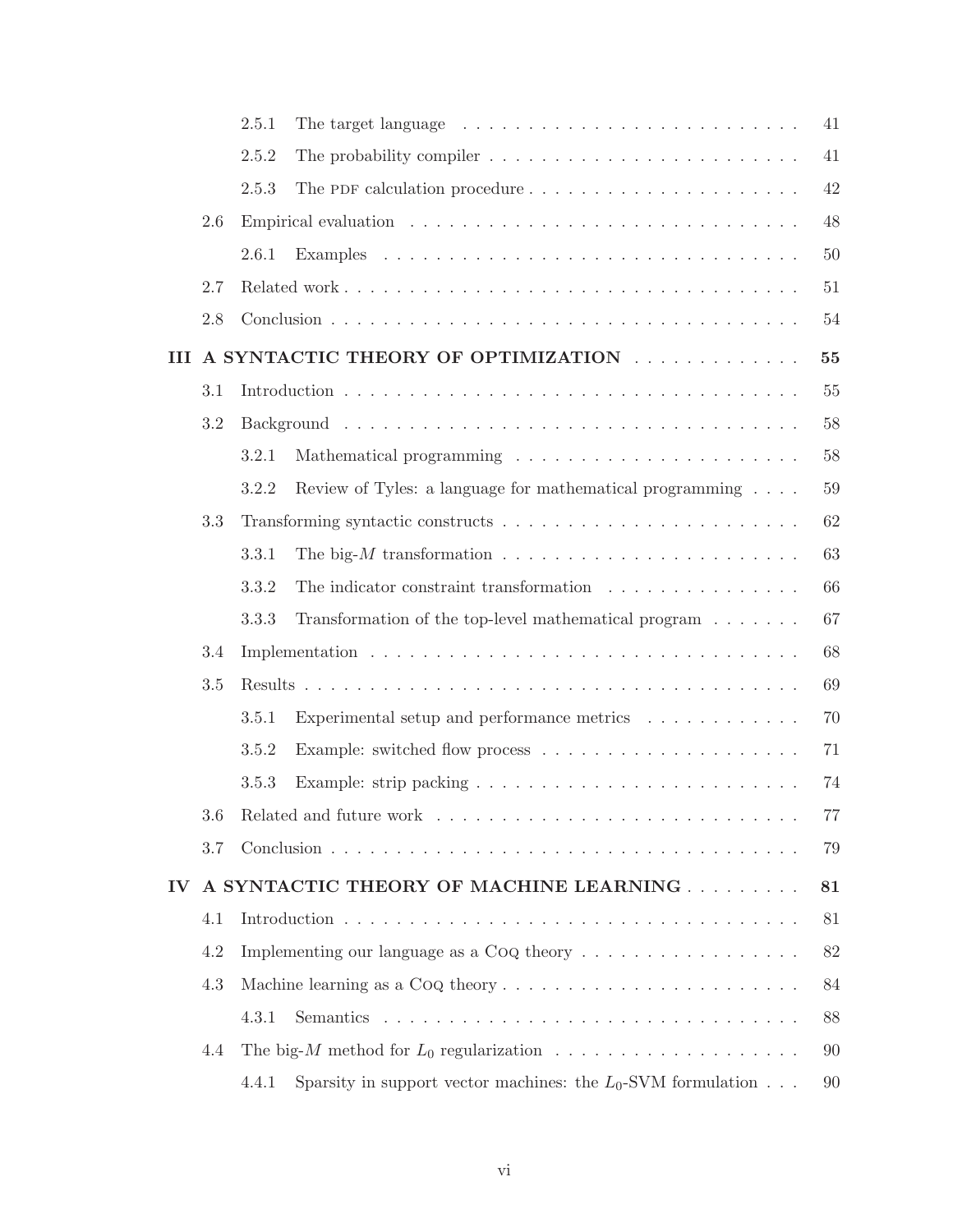|             |     | 4.4.2                                                                            | Solving $L_0$ -SVM with mixed-integer SVMs                                   | 92  |  |
|-------------|-----|----------------------------------------------------------------------------------|------------------------------------------------------------------------------|-----|--|
| 4.5         |     |                                                                                  | Expectation maximization for maximum likelihood estimation $\ldots \ldots$ . | 95  |  |
|             |     | 4.5.1                                                                            | The MLE formulation of parameter estimation                                  | 95  |  |
|             |     | 4.5.2                                                                            | Solving MLE with expectation maximization $\ldots \ldots \ldots \ldots$      | 96  |  |
|             |     | 4.5.3                                                                            | Mechanizing expectation maximization                                         | 98  |  |
|             |     | 4.5.4                                                                            |                                                                              | 100 |  |
|             |     | 4.5.5                                                                            | Mechanizing expectation maximization for a mixture of Gaussians.             | 101 |  |
|             | 4.6 | Lessons learned from using a foundational type theory $\dots \dots \dots$<br>106 |                                                                              |     |  |
|             | 4.7 | 110                                                                              |                                                                              |     |  |
| $\mathbf V$ |     |                                                                                  |                                                                              |     |  |
|             | 5.1 |                                                                                  |                                                                              |     |  |
|             | 5.2 |                                                                                  |                                                                              |     |  |
|             |     |                                                                                  |                                                                              |     |  |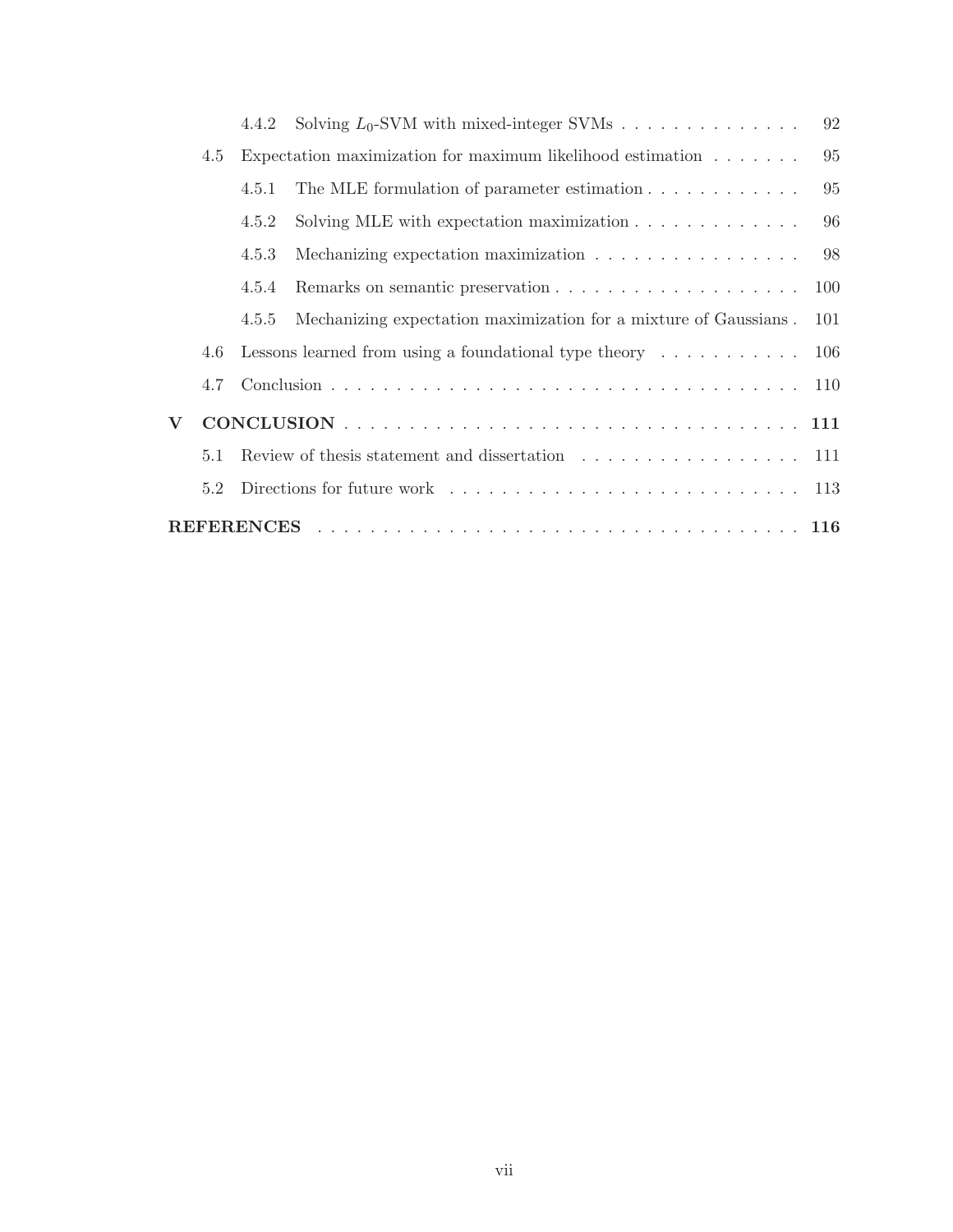# LIST OF TABLES

| $\mathbf{1}$   | Lines-of-code and running time comparisons of synthetic and scientific models. 50                                                                         |     |
|----------------|-----------------------------------------------------------------------------------------------------------------------------------------------------------|-----|
| 2              | Switched flow process: Comparison of automatic reformulations. IC, BM and<br>CH refer to the indicator constraint, big-M, and convex-hull transformations |     |
|                |                                                                                                                                                           | -74 |
| 3              |                                                                                                                                                           |     |
| $\overline{4}$ |                                                                                                                                                           |     |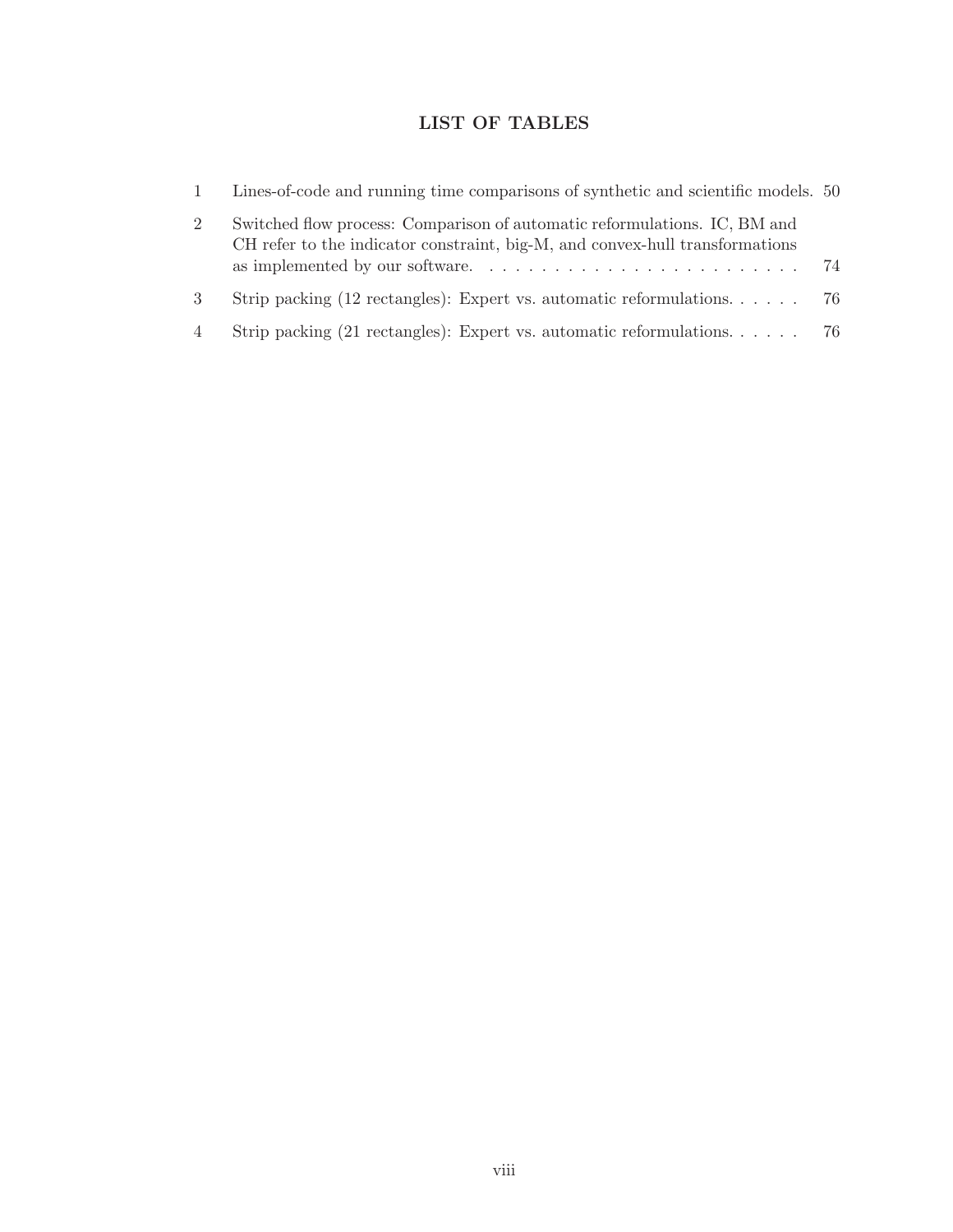# LIST OF FIGURES

| $\mathbf{1}$     | The CDF and PDF of a standard normal distribution and the CDF of a distri-                                    | 16     |
|------------------|---------------------------------------------------------------------------------------------------------------|--------|
| $\boldsymbol{2}$ | The abstract syntax. $\ldots \ldots \ldots \ldots \ldots \ldots \ldots \ldots \ldots \ldots \ldots$           | 21     |
| 3                | Standard monadic typing rules for distributions.                                                              | 28     |
| 4                | The absolute continuity judgment, $\Upsilon$ ; $\Lambda \vdash e$ AC.                                         | $35\,$ |
| $\overline{5}$   |                                                                                                               | 36     |
| 6                | The target language. $\ldots \ldots \ldots \ldots \ldots \ldots \ldots \ldots \ldots \ldots$                  | 40     |
| 7                |                                                                                                               | 41     |
| 8                |                                                                                                               | 42     |
| 9                | The transform-to-PDF converter, $\Upsilon$ ; $\Lambda \vdash \varepsilon \leadsto \delta$ , univariate cases. | 43     |
| 10               |                                                                                                               | 45     |
| 11               | The joint PDF body constructor, $\mathcal{J}(\Upsilon;\Lambda) \mapsto \delta$ .                              | 45     |
| 12               | A disjunctive region and two reformulations                                                                   | 63     |
| 13               |                                                                                                               | 72     |
| 14               |                                                                                                               | 94     |
| 15               | Proof state after applying the big- $M$ rewrite.                                                              | 94     |
| 16               |                                                                                                               | 97     |
| 17               | EM for a mixture of two Gaussians. The function $\phi$ is the PDF of the normal                               | 97     |
| 18               | Proof state immediately after applying the EM reformulation.                                                  | 102    |
| 19               | Proof state inspecting the details of the EM step. $\dots \dots \dots \dots \dots$                            | 103    |
| 20               | Proof state after applying the gradient condition for optimality. $\dots \dots$                               | 105    |
| 21               | Final proof state, depicting the derived algorithm. $\ldots \ldots \ldots \ldots \ldots$                      | 107    |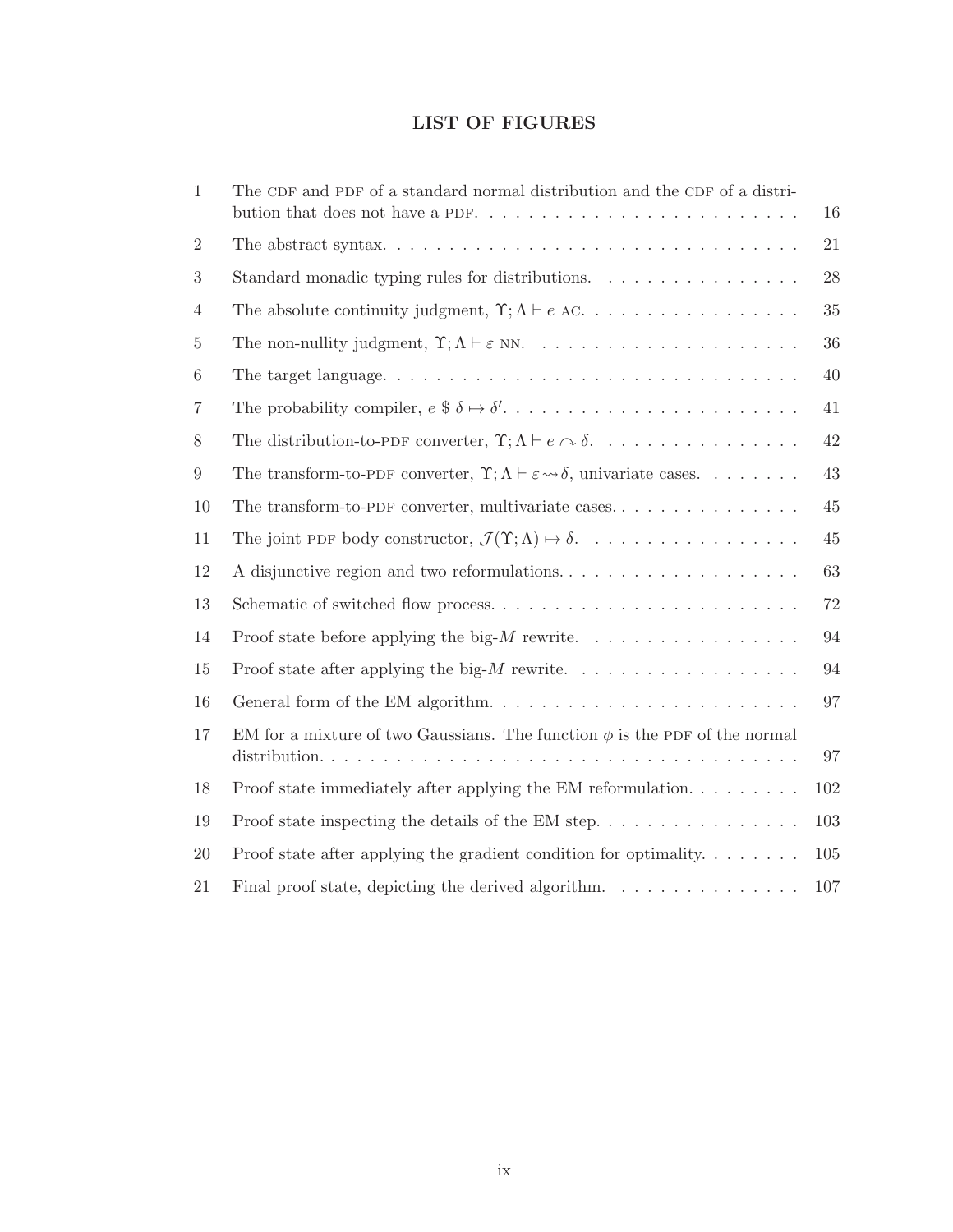# SUMMARY

Machine learning has risen in importance across science, engineering, and business in recent years. Domain experts have begun to understand how their data analysis problems can be solved in a principled and efficient manner using methods from machine learning, with its simultaneous focus on statistical and computational concerns. Moreover, the data in many of these application domains has exploded in availability and scale, further underscoring the need for algorithms which find patterns and trends quickly and correctly.

However, most people actually analyzing data today operate far from the expert level. Available statistical libraries and even textbooks contain only a finite sample of the possibilities afforded by the underlying mathematical principles. Ideally, practitioners should be able to do what machine learning experts can do—employ the fundamental principles to experiment with the practically infinite number of possible customized statistical models as well as alternative algorithms for solving them, including advanced techniques for handling massive datasets. This would lead to more accurate models, the ability in some cases to analyze data that was previously intractable, and, if the experimentation can be greatly accelerated, huge gains in human productivity.

Fixing this state of affairs involves mechanizing and automating these statistical and algorithmic principles. This task has received little attention because we lack a suitable syntactic representation that is capable of specifying machine learning problems and solutions, so there is no way to encode the principles in question, which are themselves a mapping between problem and solution. This work focuses on providing the foundational layer for enabling this vision, with the thesis that such a representation is possible. We demonstrate the thesis by defining a syntactic representation of machine learning that is expressive, promotes correctness, and enables the mechanization of a wide variety of useful solution principles.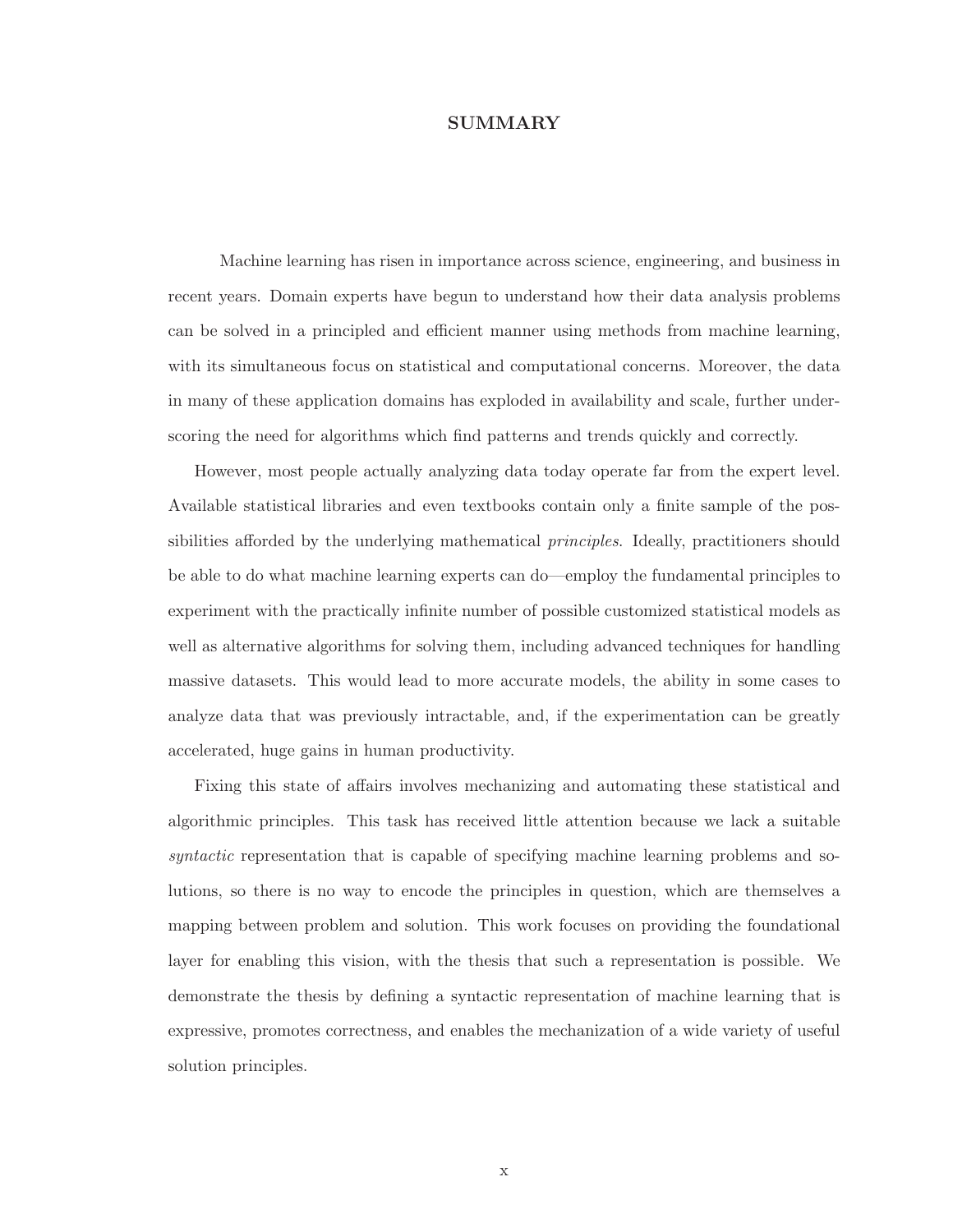# CHAPTER I

# INTRODUCTION

Machine learning has risen in importance across science, engineering, and business in recent years. Domain experts have begun to understand how their data analysis problems can be solved in a principled and efficient manner using methods from machine learning, with its simultaneous focus on statistical and computational concerns. Moreover, the data in many of these application domains has exploded in availability and scale, further underscoring the need for algorithms which find patterns and trends quickly and correctly.

However, most people actually analyzing data today operate far from the expert level. Available statistical libraries and even textbooks contain only a finite sample of the possibilities afforded by the underlying mathematical *principles*. Ideally, practitioners should be able to do what machine learning experts can do—employ the fundamental principles to experiment with the practically infinite number of possible customized statistical models as well as alternative algorithms for solving them, including advanced techniques for handling massive datasets. This would lead to more accurate models, the ability in some cases to analyze data that was previously intractable, and, if the experimentation can be greatly accelerated, huge gains in human productivity.

Fixing this state of affairs involves mechanizing and automating these statistical and algorithmic principles. This task has received little attention because we lack a suitable syntactic representation that is capable of specifying machine learning problems and solutions, so there is no way to encode the principles in question, which are themselves a mapping between problem and solution. For instance, most representations used in current approaches omit the idea of optimization entirely, even though optimization is a cornerstone of machine learning, used in methods such as maximum likelihood estimation and support vector machines. This thesis focuses on providing the foundational layer for enabling this vision and proposes that such a suitable syntactic representation is possible.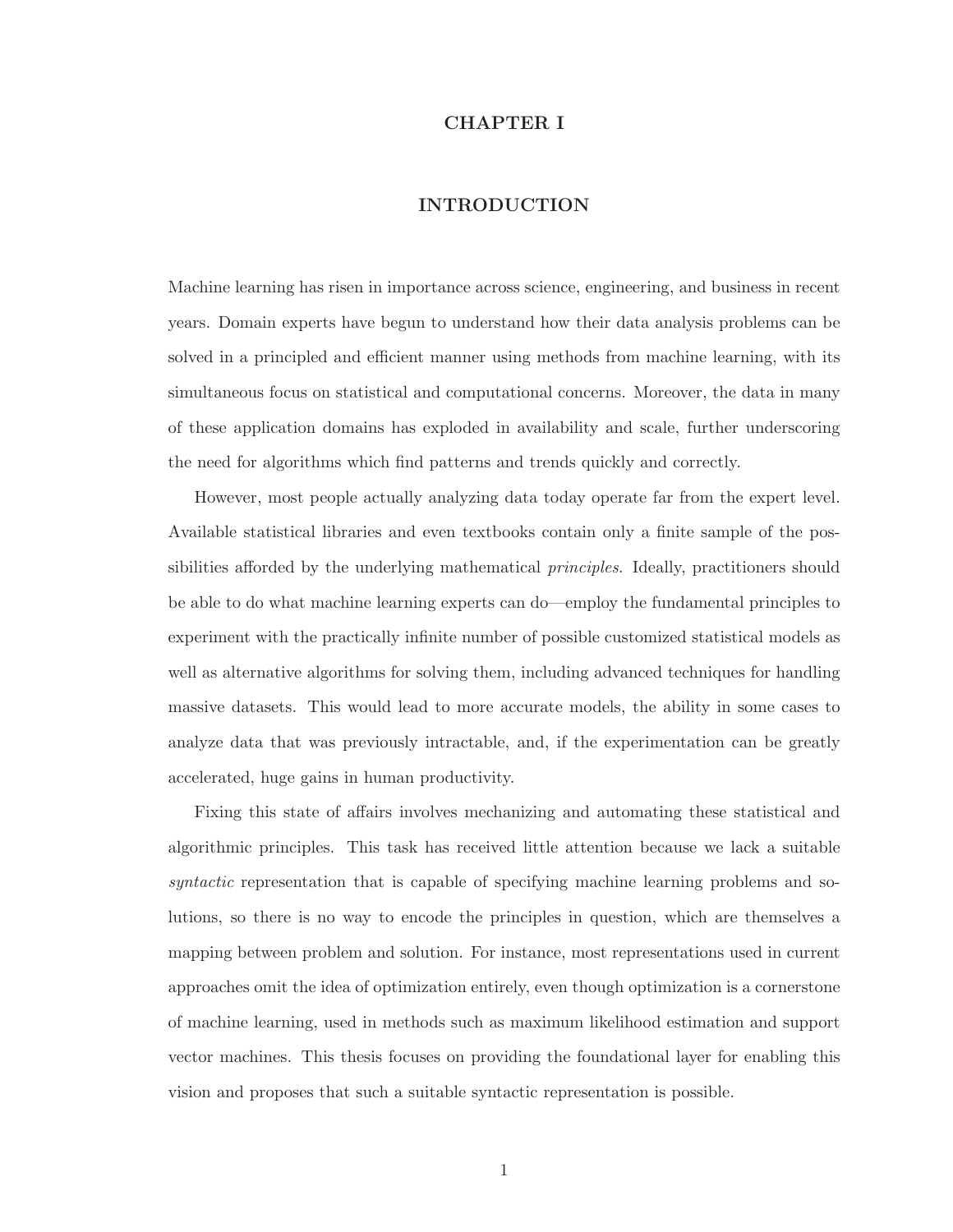## *1.1 Toward declarative machine learning*

The idea of automatically deriving the implementation of a function from just a declarative specification of its input-output behavior is a holy grail in computer science. It is a central focus of many declarative domain-specific languages, such as SQL, as well as languages for constraint programming.

In this vein, there is currently a great need for automating the application of machine learning methods to new domain problems, from declarative specifications. Where does this need come from? Well, the methods in question are either

- specific algorithms, such as the C4.5 decision tree learning algorithm or support vector machines for performing supervised learning, or
- general techniques/principles, such as the *expectation maximization algorithm* for solving maximum likelihood problems, which is in fact an algorithm template: there is a different concrete instantiation for each different probabilistic model.

The research community has successfully translated the first category into software, as evidenced by the numerous libraries and toolkits for performing supervised and unsupervised learning [26, 49, 14, 53]. These packages are fairly straightforward to use in a black-box manner, requiring relatively little machine learning expertise from the user.

However, it is the latter category that contains the advanced methods for deriving efficient and customized algorithms for specific domain problems, which becomes relevant when off-the-shelf algorithms either (i) require the insertion of more domain knowledge to produce better quality answers, or (ii) are not computationally efficient enough. Unfortunately, these higher-level principles are currently relegated to manual pencil-and-paper derivations and can only be done by those with the necessary expertise. These techniques are syntactic in nature—if we could mechanize and automate them in a formal syntactic manner, users of machine learning would reap many benefits:

• Declarative specifications, reduced expertise requirements. Most domain experts are not experts in machine learning. Furthermore, machine learning is not a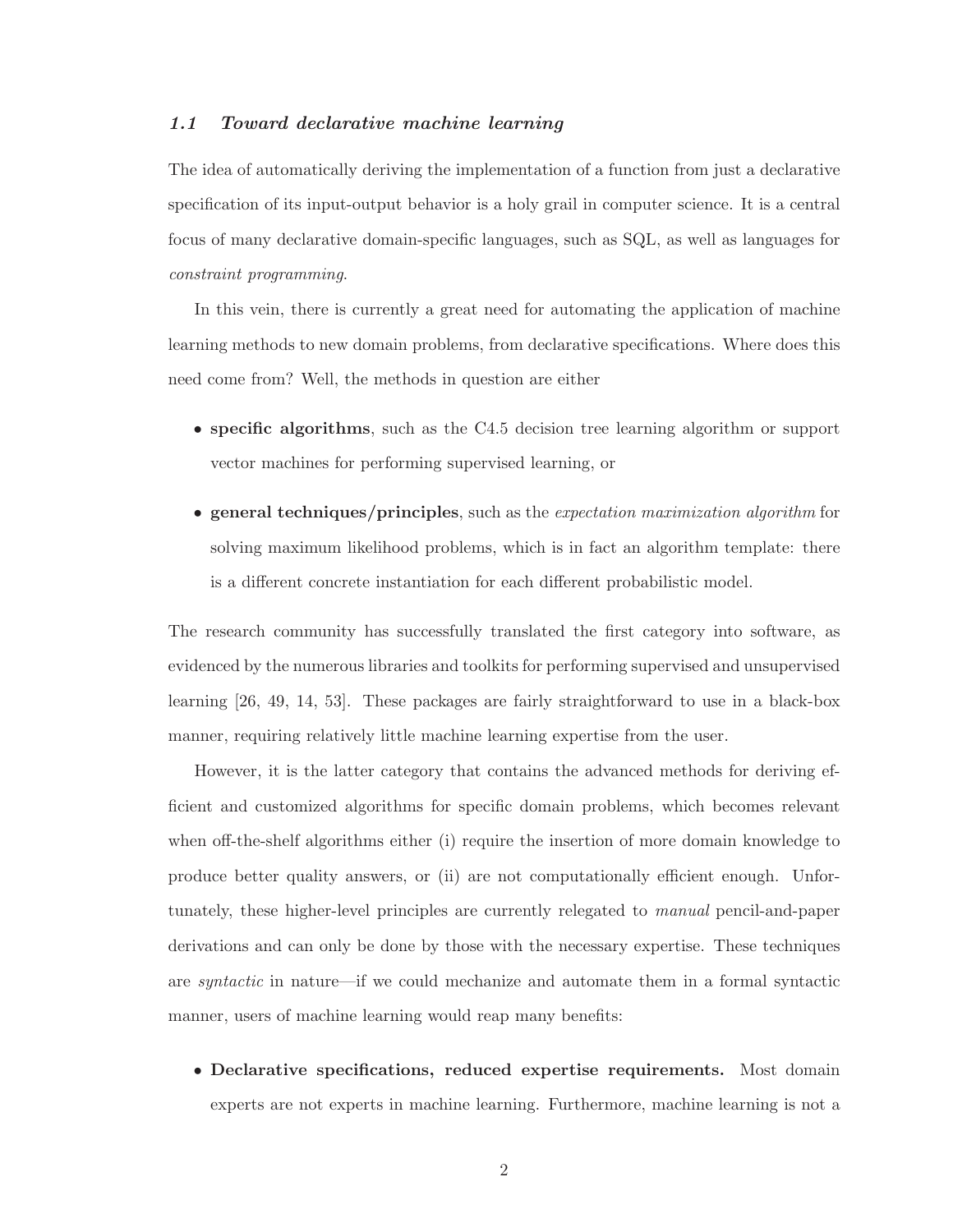single monolithic field of study but is instead composed of many areas of mathematics (such as probability, optimization, and linear algebra) as well as computer science (such as data structure design, parallel algorithms, and high-performance computing). Therefore, there is a high "barrier to entry" for those who wish to apply machine learning insights to their domain problems. Automation would eliminate this steep learning curve, allowing users to focus on the declarative formulation of their problems.

- Reduced developer burden. Automation would also eliminate wasteful redundancy that occurs in many current solutions. For instance, when performing Bayesian inference via Markov chain Monte Carlo (MCMC) methods, users often write their model twice: once in the sampling code they use for generating synthetic data from their model, and then again in the log-likelihood code, which is used to score candidate steps in MCMC's random walk. Keeping these two incarnations of the model in synch is tedious and error-prone. Automation would instead derive both codes from a single declarative specification, drastically reducing the amount of code the user needs to write, especially as the Kolmogorov complexity of the models increases. In particular, the user is saved from writing tricky log-likelihood code.
- Verified algorithms. One question that arises when manually deriving algorithms is: have I made a mistake somewhere? Fortunately, automation puts us on the path to mechanical verification of algorithm derivations. This is because a prerequisite to automating these techniques is a mechanization of the mathematics involved in expressing machine learning problems and solutions. Specifically, this requires formally treating probability distributions and optimization problems as syntactic objects. Because we are now treating machine learning problem as programs, we can leverage the large body of existing work on program verification from the programming language research community.

## *1.2 Limitations of current practice*

The current mainstream practice for users interested in using machine learning techniques is to use existing libraries of statistical routines or collections of such libraries, such as the R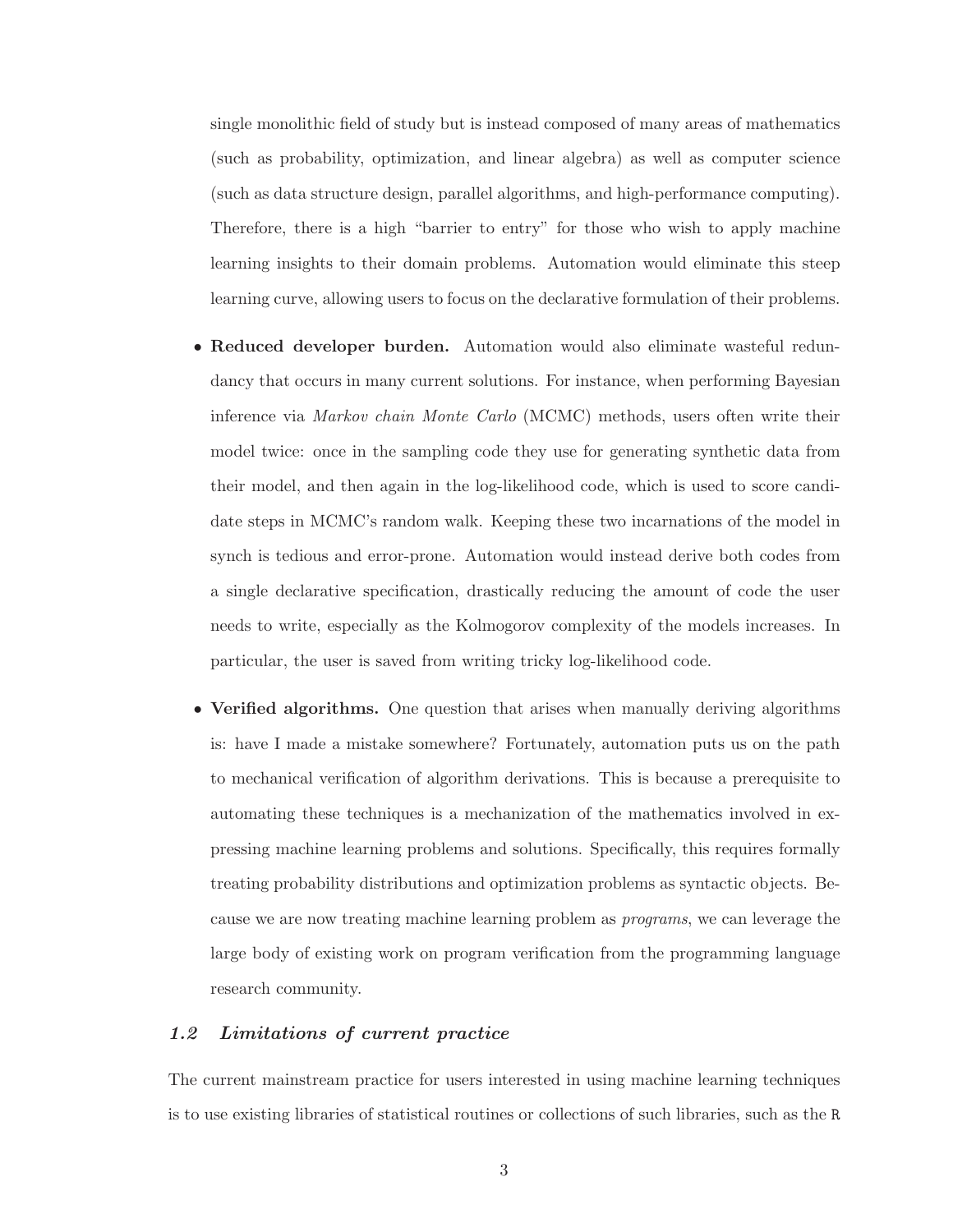language and platform [53]. Users are limited to the specific models and algorithms provided by the library, and must write new code themselves to do learning on custom models, perhaps using library calls as subroutines where appropriate. The stochastic model and the learning task is implicit in the code written by the user; because there is no representation of these to pass to the library, the library cannot provide further assistance.

#### 1.2.1 Probabilistic programming languages

The main issue with mainstream approaches is that they do not provide a *representation* of probabilistic models. If such a representation existed, the user could reify their models as data, which could then be passed to the library. This gives the libraries more information to work with. This is the approach taken by libraries such as the Bayes Net Toolbox [43] or Infer.NET [42], which use graphical models such as Bayesian networks or factor graphs as the data structure for representing stochastic models [33]. Here, the user builds a graphbased data structure encoding their model and then invokes the library to perform learning. Graphical models are a powerful unifying framework, capable of expressing a wide variety of models and amenable to generic inference algorithms. These approaches improve upon ordinary libraries by giving the user more flexibility in expressing models and saving them from the tedium of writing inference algorithms for each new custom model. However, it is up to the user to understand graphical models and to construct them properly. Furthermore, compared to the declarative notation of random variables, the interface is low-level, requiring users to explicitly construct graphs.

In response, probabilistic programming languages promise to arm data scientists with declarative languages for specifying their probabilistic models, while leaving the details of how to translate those models to efficient sampling or inference algorithms to a compiler. Ideally, a user would write their domain model as a short *probabilistic program*, such as

$$
X \sim N(\mu, \sigma^2)
$$

$$
Y = e^X
$$

and the system would be responsible for producing code for doing different things with that model. This model, for instance, introduces a normally distributed random variable  $X$  and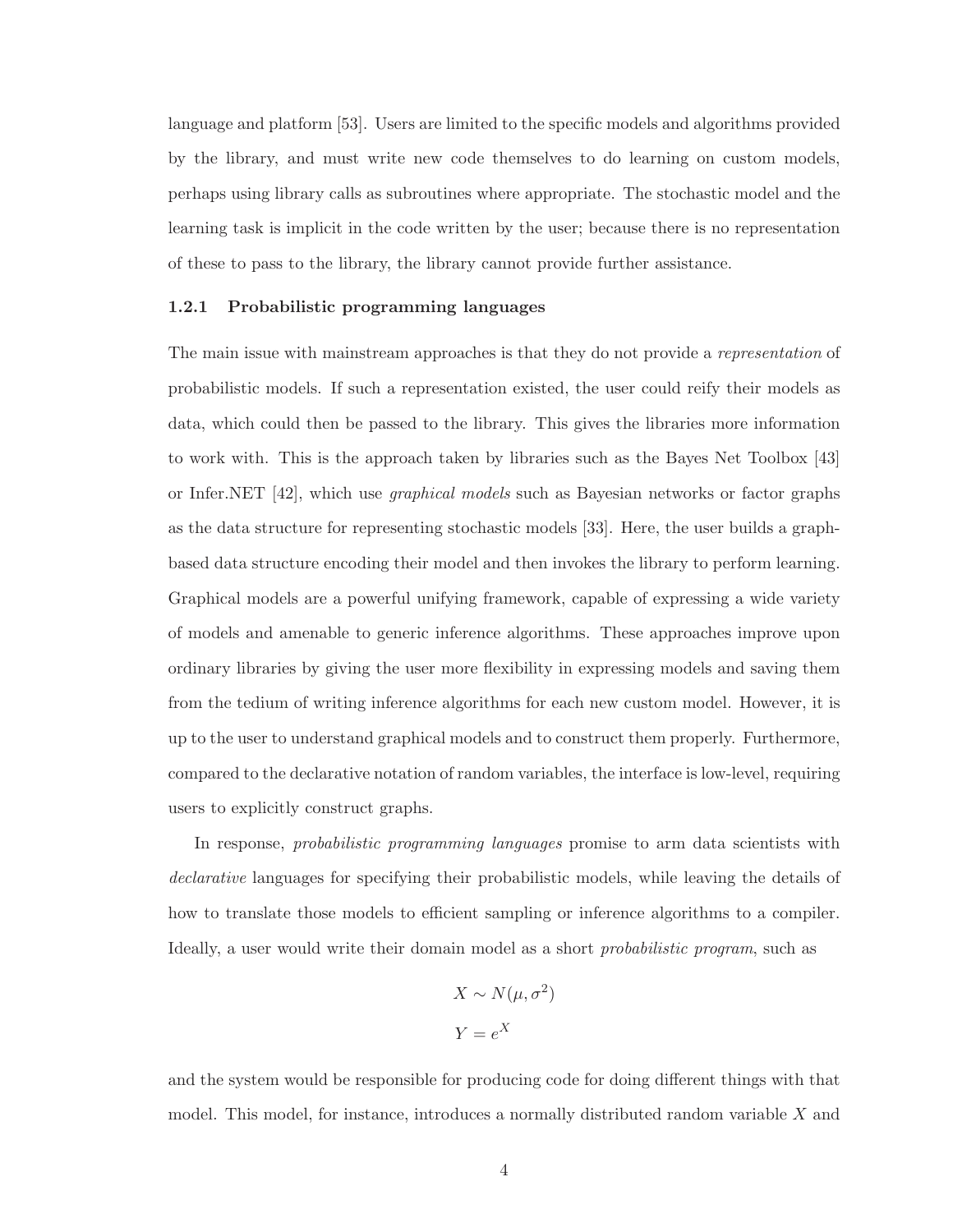a random variable Y that is a deterministic transformation of  $X$ . A hypothetical compiler for such a language might produce the following R code when given this model:

```
# sampling code
x \leftarrow \text{rnorm}(100, \text{mu}, \text{sigma});
y \leftarrow \exp(x);
# probability density / likelihood
function(y, mu, sigma) {
  dnorm(log(y), mu, sigma) / y
}
# maximum likelihood estimation
function(y) {
  sum(log(y)) / length(y)
}
```
The first fragment samples synthetic data from our model. There is not much work for the compiler here, because the sampling code is in nearly one-to-one correspondence with the declarative specification. The next fragment is the parameterized *probability density* function of  $Y$ , computed in terms of the density of the normal distribution. This is an important concept in probability theory, and gives us the likelihood function, which is at the core of many machine learning methods. One such method is maximum likelihood estimation, and the last fragment is the closed-form solution for computing the maximum likelihood estimate of the parameter  $\mu$ , given an array y of observations of the random variable  $Y$ . Notably, these latter two fragments require syntactic operations by the compiler. In particular, computing a closed-form solution for maximum likelihood estimates requires a closed-form (and therefore, syntactic) solution for the probability density function.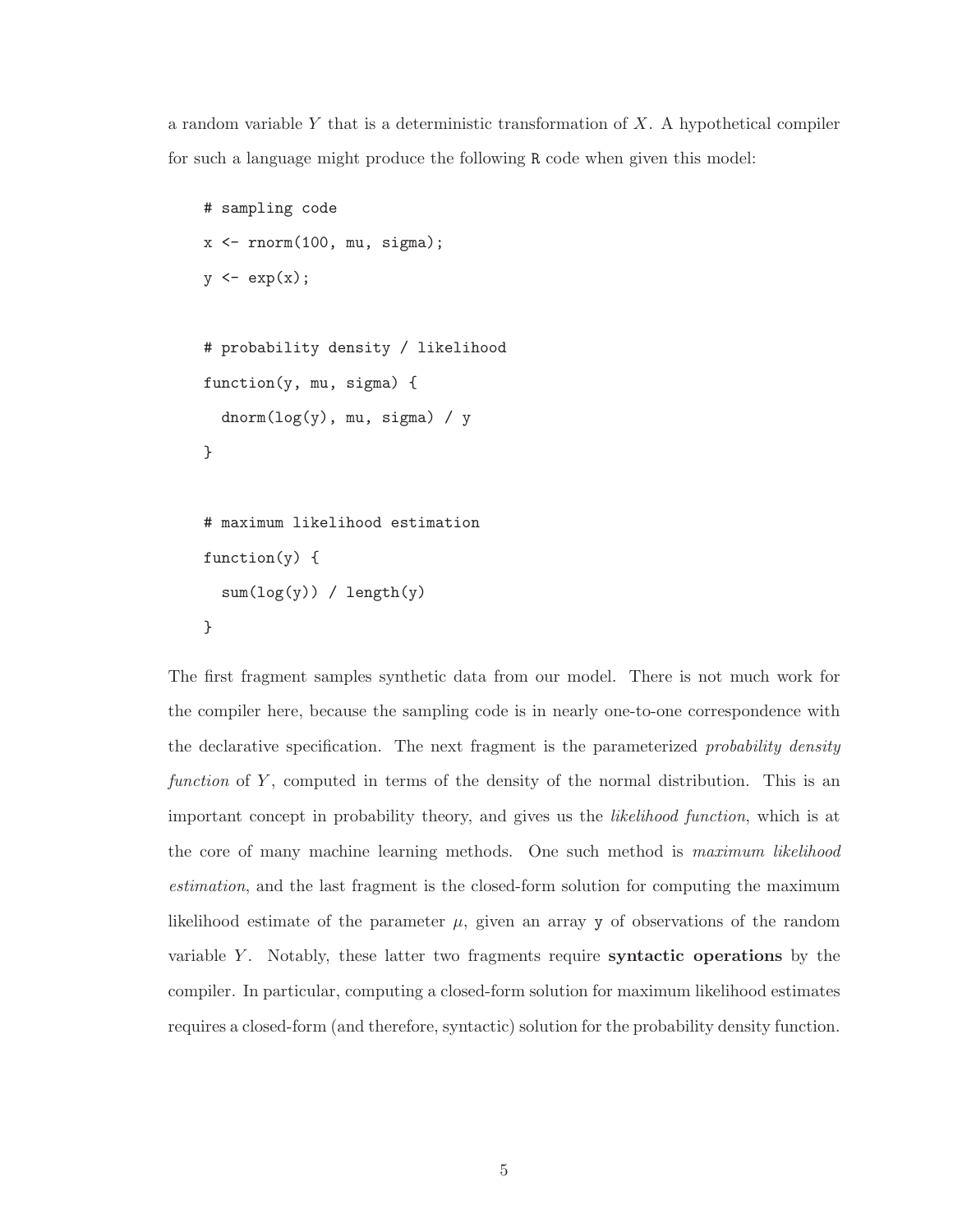# 1.2.2 A missing collection of features

Unfortunately, this vision for probabilistic programming has not been fully realized in several key ways. In particular, no current language combines all of the following features:

- a The ability to express optimization problems.
- b The ability to express probability density functions.
- c The ability to express arbitrary transformations of random variables.
- d A formal language definition.

In fact, although the community as a whole has touched on each of these features, most existing works do not feature more than two of them simultaneously:

|                                                | ΄a | ď            | $\rm (c)$ | ď            |
|------------------------------------------------|----|--------------|-----------|--------------|
| Programming languages community                |    |              |           |              |
| Kozen [34],                                    |    |              |           | $\checkmark$ |
| EDSLs: Hansei [32], $\lambda_{\bigcirc}$ [48], |    |              |           |              |
| Infer.NET Fun $[11]$                           |    |              |           |              |
| <i>Machine learning community</i>              |    |              |           |              |
| Church $[23]$                                  |    |              |           |              |
| Markov Logic [56],                             |    |              |           |              |
| BUGS [37], HBC [15],                           |    |              |           |              |
| Infer.NET $[42]$                               |    |              |           |              |
| <i>Spiritual predecessors</i>                  |    |              |           |              |
| AutoBayes [20]                                 |    | $\checkmark$ |           |              |
| Tyles $[1]$                                    |    |              |           |              |
| This thesis                                    |    |              |           |              |

However, this collection of features is necessary if we are to practice machine learning as practitioners do and solve the problems that they solve. This thesis argues that this collection features is possible. Note that this is not as simple as stitching together features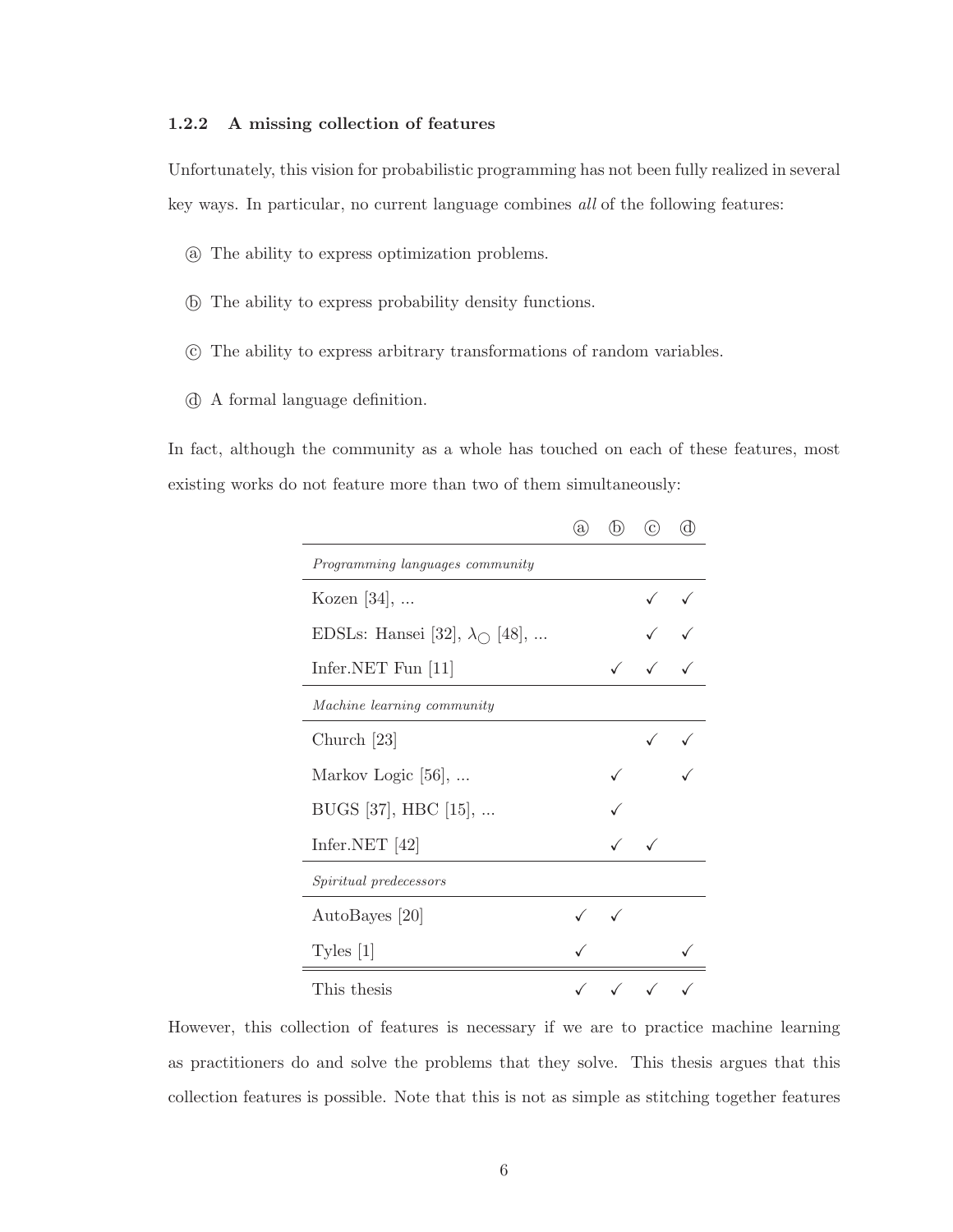from other languages—any time a new feature is added to a language, one must consider the possible feature interactions between the new feature and the existing features. In general, combining N features may require considering and resolving  $O(N^2)$  feature interactions.

We now discuss why each of these features is needed and highlight challenges they pose for language design, implementation, and reasoning.

Expressing optimization problems. The concept of numerical optimization<sup>1</sup> (also known as mathematical programming) is pervasive in machine learning. Numerous learning frameworks in machine learning boil down to finding "best" instances according to some loss function. For example, learning in support vector machines is framed as finding the hyperplane that maximizes the margin between classes, measured in Euclidean distance. This is solved as a quadratic program. In maximum likelihood estimation, we search for parameters to a model which maximize its likelihood function. For simple models, this can be solved in closed form by symbolically manipulating KKT conditions, and for complex models by using the expectation maximization algorithm.

The importance of optimization is clear, but the real question is: why do we need optimization represented in the language? It is conceivable to have a probabilistic language with no intrinsic notion of optimization but where the compiler, external to the program, imposes a specific notion of optimization, e.g. the compiler would automatically derive maximum likelihood estimators for models defined in the language.

There are two major reasons to have an explicit notion of optimization in the language. First, it gives the user explicit control over what exact optimization they wish to express. For instance, the user may want to modify the standard maximum likelihood formulation, perhaps by adding an extra regularization term to enforce sparsity in the parameters or by adding constraints between parameters to reflect domain knowledge. Second, just as probabilistic programming seeks to free users from manually reformulating probabilistic programs, we wish to free users from manually reformulating optimization problems. There is a vast literature of such powerful reformulations, and systems such as Tyles [1, 2] and

 $1$ Not to be confused with *program optimization*, a compiler activity for producing efficient code.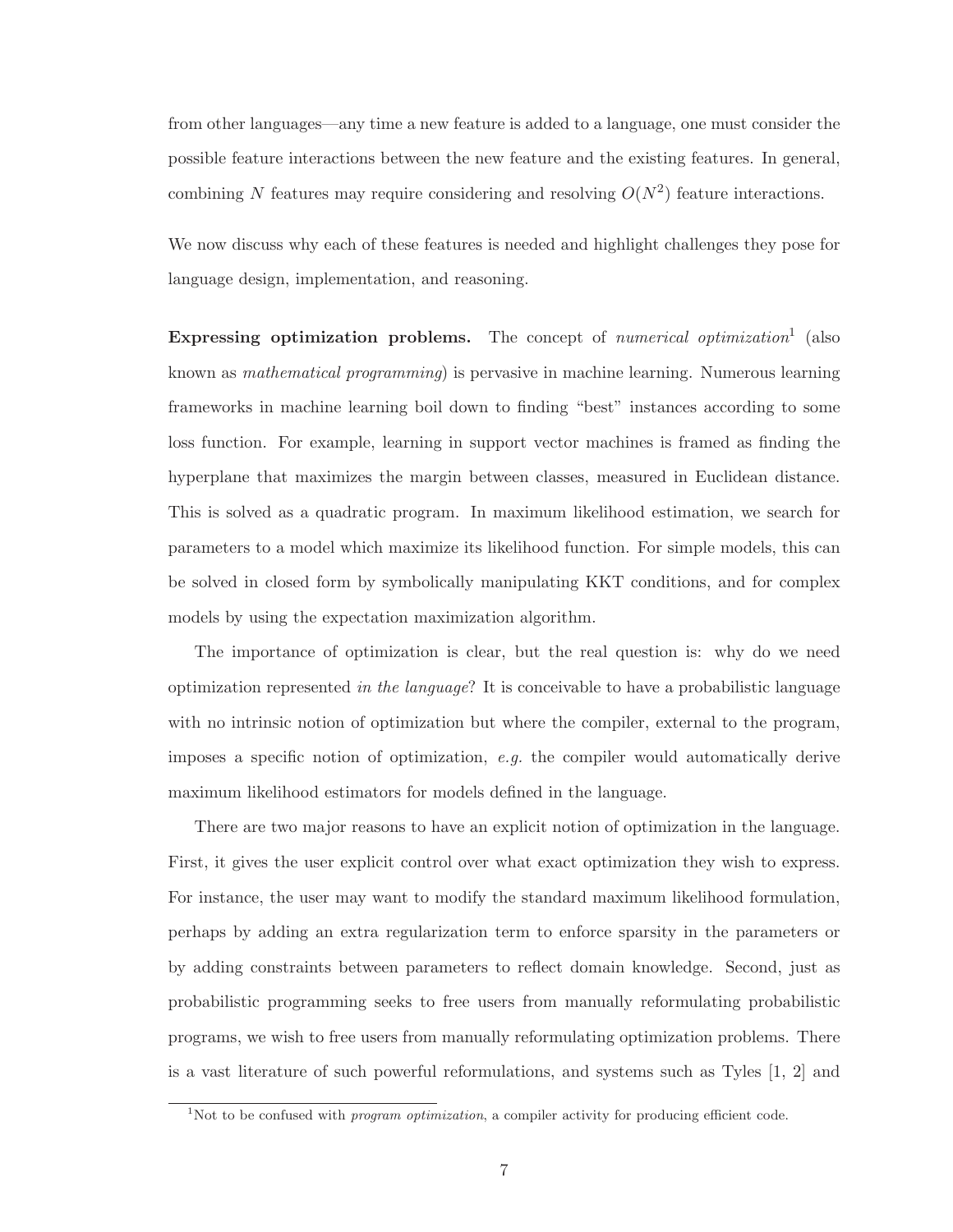ROSE [36] demonstrate the benefits of automating them.

A potential challenge is whether random variables and optimization variables can coexist in the same language. Both paradigms have subtly different interpretations and uses of variables. Optimization variables (those introduced by the min or max operator) have an existentially-quantified flavor: optimization seeks to find instantiations of the optimization variables. By contrast, random variables in probabilistic programs do not even behave as variables normally do. They are described formally as real-valued measurable functions [67], but then are used as real numbers—a type mismatch. They are bound to distributions (e.g.  $X \sim N(0, 1)$ ), but we cannot substitute them with their distributions in expressions (e.g.  $X + 5$ ). Furthermore, data dependencies in a random variable's definition can affect answers, whereas ordinary evaluation usually only depends on a variable's value, not its data dependencies. Consider for example two random variables  $X, Y \sim U(0, 1)$  that are uniformly distributed on [0, 1]. One might think that  $\mathbb{P}(X+Y=0)$ , the probability of their sum being equal to zero, is 0. However, if Y is defined as  $Y = 1 - X$ , this probability is in fact 1.

**Expressing probability density functions.** The *probability density function* f of a continuous distribution  $\mathbb P$  is a convenient and compact characterization of the distribution. For real distributions, the relationship

$$
\mathbb{P}(A) = \int_A f(x) \ dx
$$

holds for every interval  $A$  of the real line; probabilities from the distribution are given by integrating the density function. Densities are a fundamental concept in machine learning, and parameterized densities give us likelihood functions, another important concept. Techniques which use density functions include maximum likelihood estimation, maximum a posteriori estimation,  $L_2$  estimation, density-based Markov chain Monte Carlo sampling, and importance sampling.

Probabilistic programs correspond to probability distributions, which are distinct from density functions. We would like the compiler to automatically calculate density functions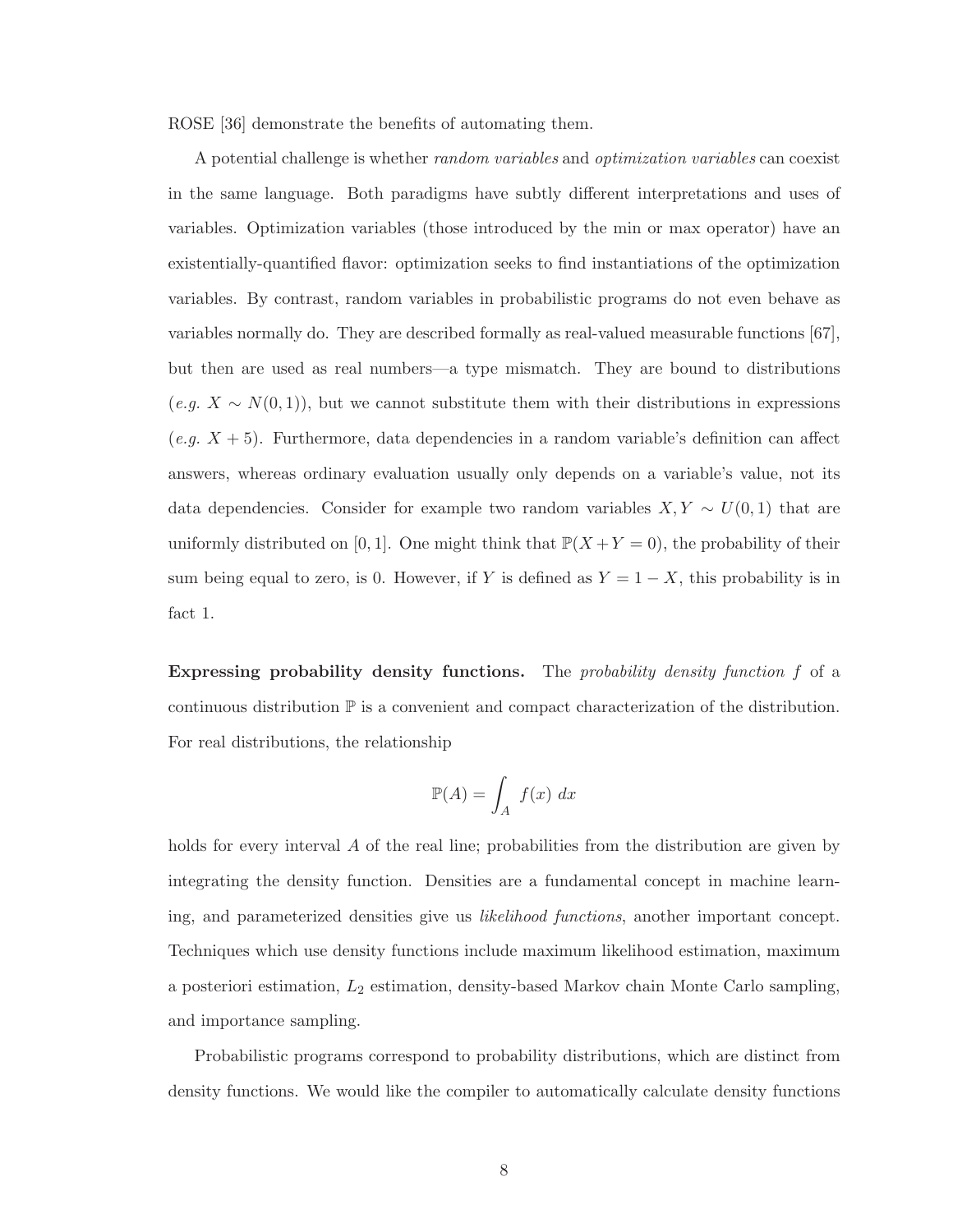from these programs. A major implementation challenge, however, is that not every distribution possesses a density function. This issue, in conjunction with the following feature, poses such a challenge that it is the topic of Chapter 2.

Arbitrary transformations of random variables. A common pattern in probabilistic models is the introduction of a series of of random variables bound to distributions, followed by more random variables defined as deterministic functions of the first group:

$$
X \sim N(0, 1)
$$
  
\n
$$
Y = e^{X}
$$
  
\n
$$
X_1 \sim \mathbb{P}_1
$$
  
\n
$$
X_2 \sim \mathbb{P}_2
$$
  
\n
$$
Y = X_1 + X_2
$$

This pattern arises in many applications, particular in the natural sciences, were there are specific functional models of how quantities interact. Furthermore, this capability automatically comes with the *probability monad*, which is a mathematical structure commonly used to organize probabilistic functional languages [55]. As we will see in Chapter 2, the probability monad is a desirable foundation and informs the formal study of such languages. This pattern is also useful for minimality and elegance of a language, because it gives us the power to define useful derived distributions without needing to add new primitive distributions to the language. For instance, the marginal distribution of  $Y$  in our running example  $X \sim N(0, 1), Y = e^X$  is a way to define the *log-normal distribution*.

Despite these attractive advantages, the expressivity of this features comes at a cost: it greatly complicates the calculation of density functions from probabilistic programs. This is why many existing systems, such as BUGS [37] and HBC [15], severely limit the user's ability to transform random variables, even prohibiting conceptually simple operations such as the addition of random variables.

A formal language definition. In this work, we use the phrase *formal language* to refer to a language defined by an abstract syntax, a type system, and a formal semantics. A natural question is: why are these parts necessary?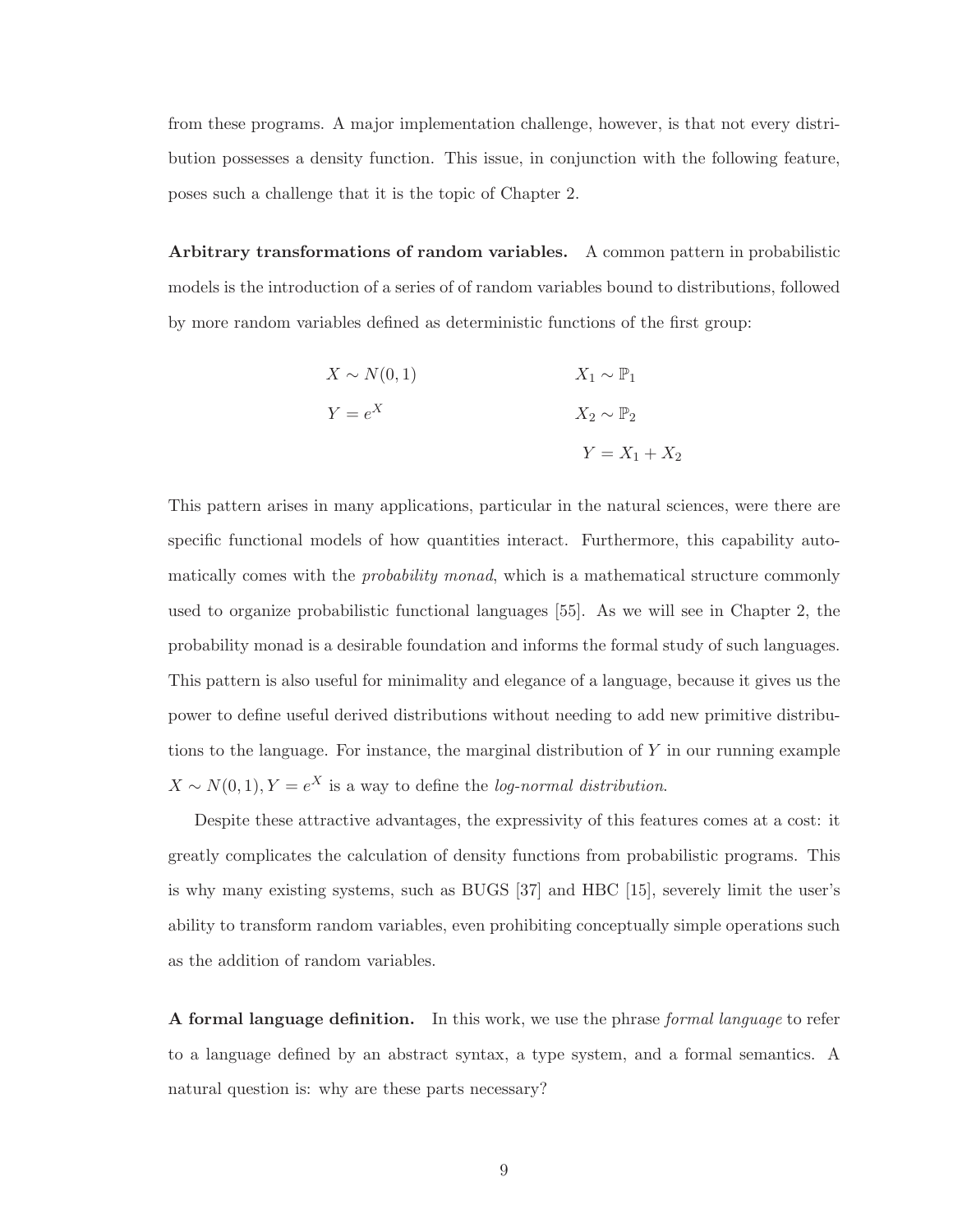A type system gives us an understanding of the static behavior of programs. This includes classifying the nature of the inputs and outputs of operations in the language. This mechanism is important for us; for instance, asking for the maximum likelihood estimate for a model that does not have a density functions is an ill-posed question. Furthermore, the kinds of properties we wish to check are hard or impossible to check at run time. We cannot simply "run unit tests" as one might do in a dynamically typed language because we are working in the non-computable world of classical mathematics.

A formal semantics is desirable because it aids human and machine understanding of programs. This is particularly relevant when combining random variables and optimization variables. The notation of random variables is a convenient but informal shorthand for expressing machine learning problems that leans heavily on convention and a person's ability to resolve ambiguities—mechanization requires a much higher degree of precision. In particular, we would like that, for any legal program in our language, we can precisely identify the mathematical meaning of that program. This would help to debug program transformations, to state semantic preservation theorems, and to mechanically verify derivations of machine learning algorithms.

These reasons are also why we are interested in the probability monad, which informs the design of the type system and semantics of a probabilistic language.

# *1.3 Thesis statement*

In light of this discussion, we argue that

It is possible to construct a syntactic representation of machine learning that is expressive, promotes correctness, and can mechanize useful solution principles.

There are three subclaims:

• Expressive. Being expressive means lowering the semantic gap between the mathematical statement of a learning problem and the code needed to express it. Small conceptual changes to a learning problem should result in only small code changes to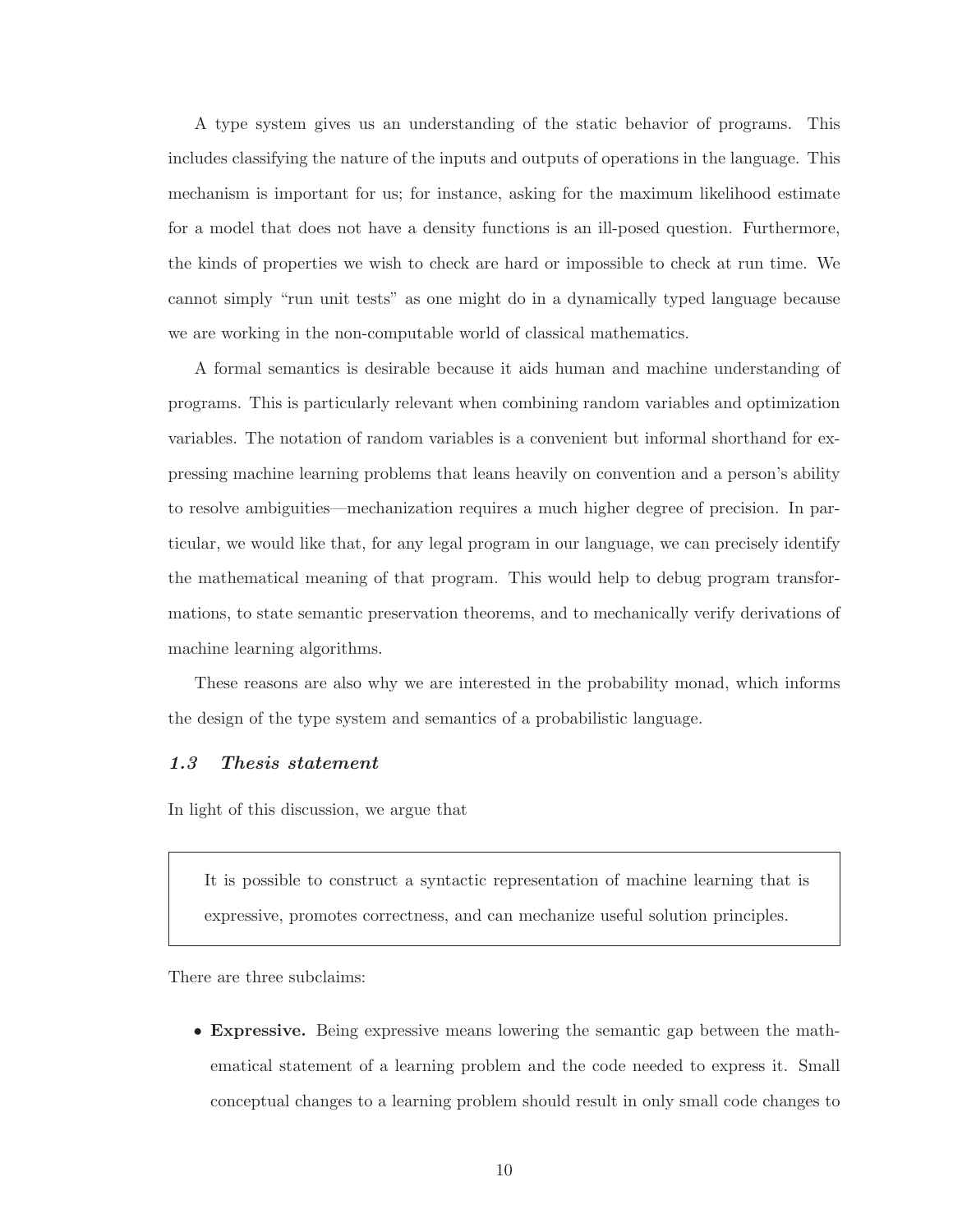the corresponding program.

*Validation:* We validate this part of the thesis by first defining an expressive language for probability (Chapter 2) and then combining it with Tyles  $[1, 2]$ , a language for optimization (reviewed in Chapter 3), to provide an expressive representation of machine learning, implemented as a theory in the Coq proof assistant (Chapter 4). Chapter 2 demonstrates expressivity by providing the first-ever syntactic theory of probability density functions that solves the issue of supporting an operator for expressing the density functions of probabilistic programs in the context of highly expressive probabilistic programming languages. Chapter 4 demonstrates expressivity by presenting programs that utilize optimization constructs in addition to probability constructs for expressing important machine learning problems, such as maximum likelihood estimation and sparse support vector machines.

• Promotes correctness. Promoting correctness includes reducing or eliminating the possibility of the user writing ill-formed programs, supporting the ability of a human or computer to reason about programs, and providing a pathway to mechanical verification of program transformations.

*Validation:* We validate this part of the thesis by using type theory to formally define the probability language in Chapter 2 and to inform our design of the representation for machine learning in Chapter 4. Type theory is a modern metamathematical framework with deep ties to both mathematics and programming languages. It disciplines our language design, obligating us to precisely capture the semantics of constructs such as probability distributions, and it promotes correctness by ruling out ill-formed programs by definition. We demonstrate these qualities with the language definition in Chapter 2, where the type system for density functions is a notable contribution.

Furthermore, we wish to support systems in which it is possible to mechanically prove program transformations correct, rather than trusting their authors. Types are the path to constructing proofs, as demonstrated by modern theorem proving systems that are grounded in advanced dependent type theories, such as Coq [6]. We show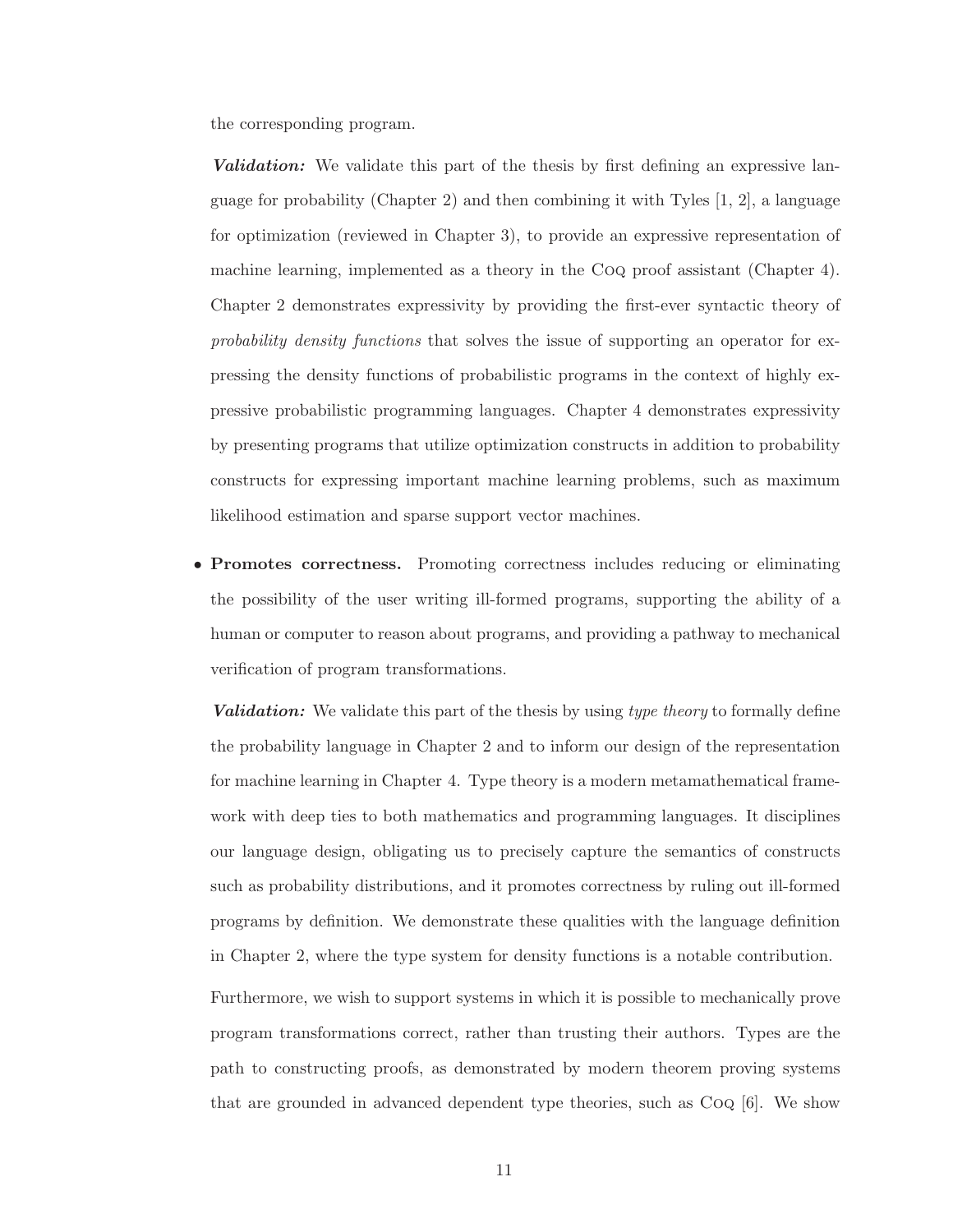in Chapter 4 how program transformations written using our formalization can be encoded as equality theorems and then used for program rewriting via existing Coq mechanisms. In this setup, algorithm derivation reduces to proof search. Such equality theorems can be initially stated as axioms for the purposes of rapid prototyping, while saving actual proof writing for a later stage, retaining the option of full mechanical verification.

• Can mechanize useful solution principles. This is achieved by taking solution principles for converting learning problems into algorithms and encoding them into a mechanical form. We focus on methods of a syntactic nature, which are more resistant to mechanization and are not easily implemented as ordinary libraries. A method is useful if it is widely used, well-established, or a recent research result.

*Validation:* We validate this part of the thesis by encoding several solution principles and techniques as program transformation using the representations developed throughout the dissertation.

- Computing probability density functions. We define a compiler for computing the probability density function of a probabilistic program. We show that the compiler is useful by applying it to inference problems from ecology. We use the compiler to compute the log-likelihood function of a probabilistic model, which is then used for Bayesian inference via Markov chain Monte Carlo sampling (Chapter 2).
- $-$  The big-M method for disjunctive constraints. Agarwal defines a compiler that implements the convex-hull method for transforming disjunctive constraints in optimization problems [1]. We define another such compiler that employs the  $big-M$  method [54]. We apply both compilers to problems from chemical process engineering and operations research, showing that experimentation is accelerated and that performance is competitive with human experts and state-of-the-art optimization software (Chapter 3).

– The big-M method for  $L_0$  regularization. Likewise, we encode a transformation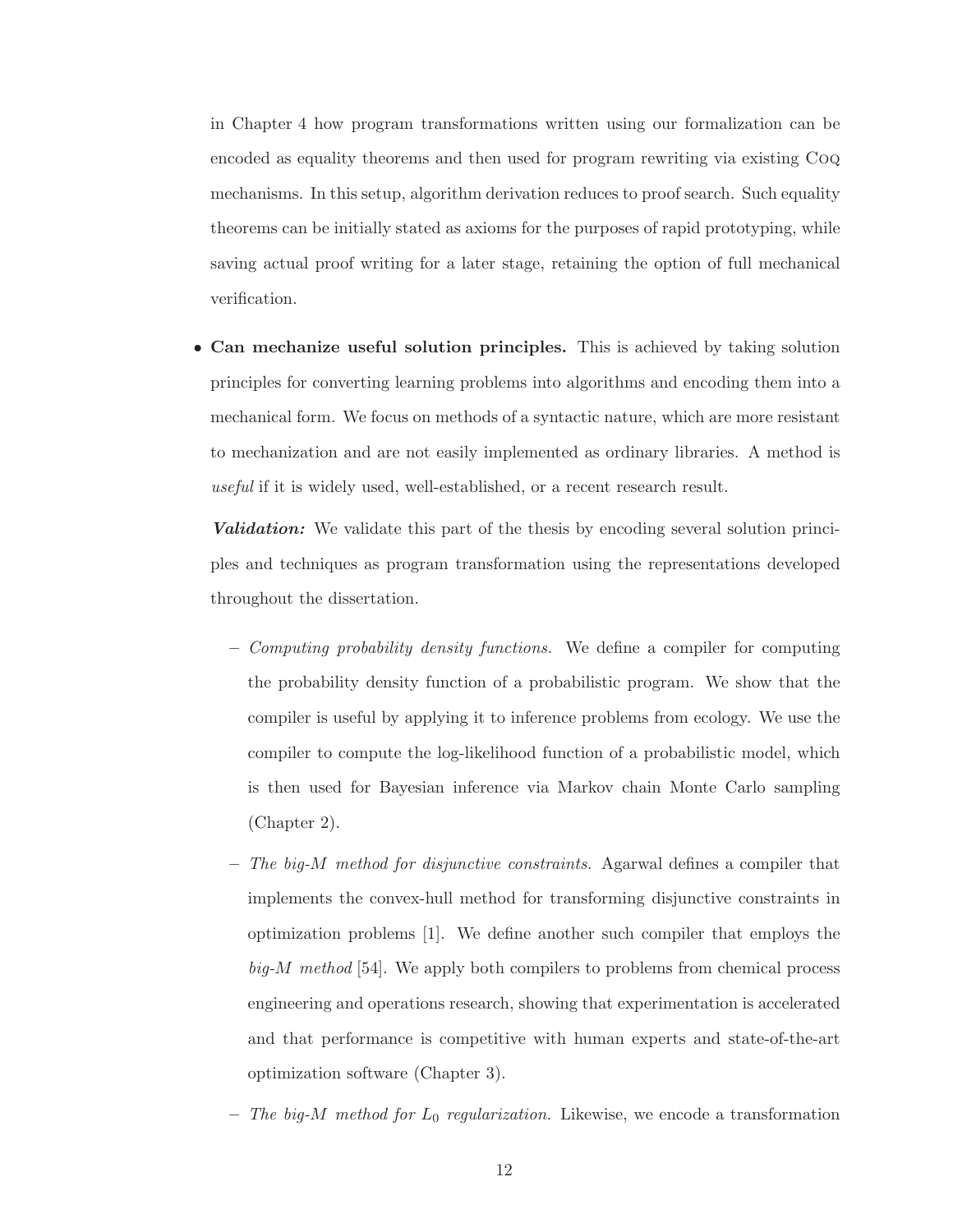for optimization problems that contain  $L_0$  regularization terms, which are often added in machine learning problems to induce solution sparsity. We show how this transformation can be used on the  $L_0$  support vector machine formulation to recreate mixed-integer support vector machines [25] (Chapter 4).

– Expectation maximization. Finally, we encode the expectation maximization algorithm [17] for solving maximum likelihood estimation problems. This technique makes fundamental use of both probability and optimization constructs in its formulation; our ability to handle this is a major feature of this work. We report on our Coq implementation (Chapter 4).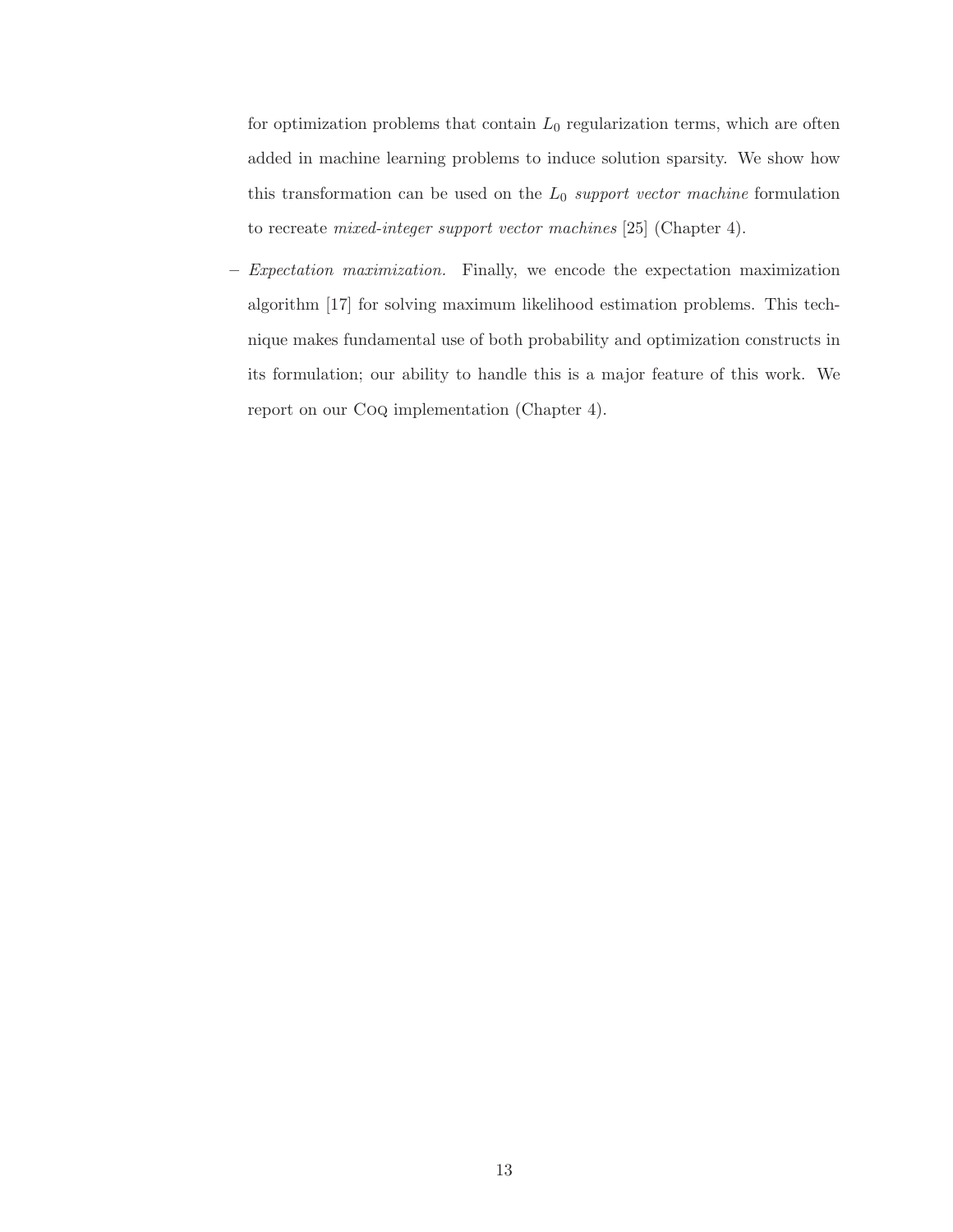# CHAPTER II

# A SYNTACTIC THEORY OF PROBABILITY

There has been great interest in creating probabilistic programming languages to simplify the coding of statistical tasks; however, there still does not exist a formal language that simultaneously provides (i) continuous probability distributions, (ii) the ability to naturally express custom probabilistic models, and (iii) probability density functions (PDFs). This collection of features is necessary for mechanizing fundamental statistical techniques. We formalize the first probabilistic language that exhibits these features, and it serves as a foundational framework for extending the ideas to more general languages. Particularly novel are our type system for *absolutely continuous* (AC) distributions (those which permit pdfs) and our pdf calculation procedure, which calculates pdfs for a large class of AC distributions. Our formalization paves the way toward the rigorous encoding of powerful statistical reformulations.

## *2.1 Introduction*

In the face of more complex data analysis needs, both the machine learning and programming languages communities have recognized the need to express probabilistic and statistical computations *declaratively*. This has led to a proliferation of probabilistic programming languages [48, 19, 23, 31, 32, 34, 41, 50, 55, 56, 57]. Program transformations on probabilistic programs are crucial: many techniques for converting statistical problems into efficient, executable algorithms are syntactic in nature. A rigorous language definition aids reasoning about the correctness of these program transformations.

However, several fundamental statistical techniques cannot currently be encoded as program transformations because current languages have weak support for probability distributions on continuous or hybrid discrete-continuous spaces. In particular, no existing language rigorously supports expressing the *probability density function* (PDF) of custom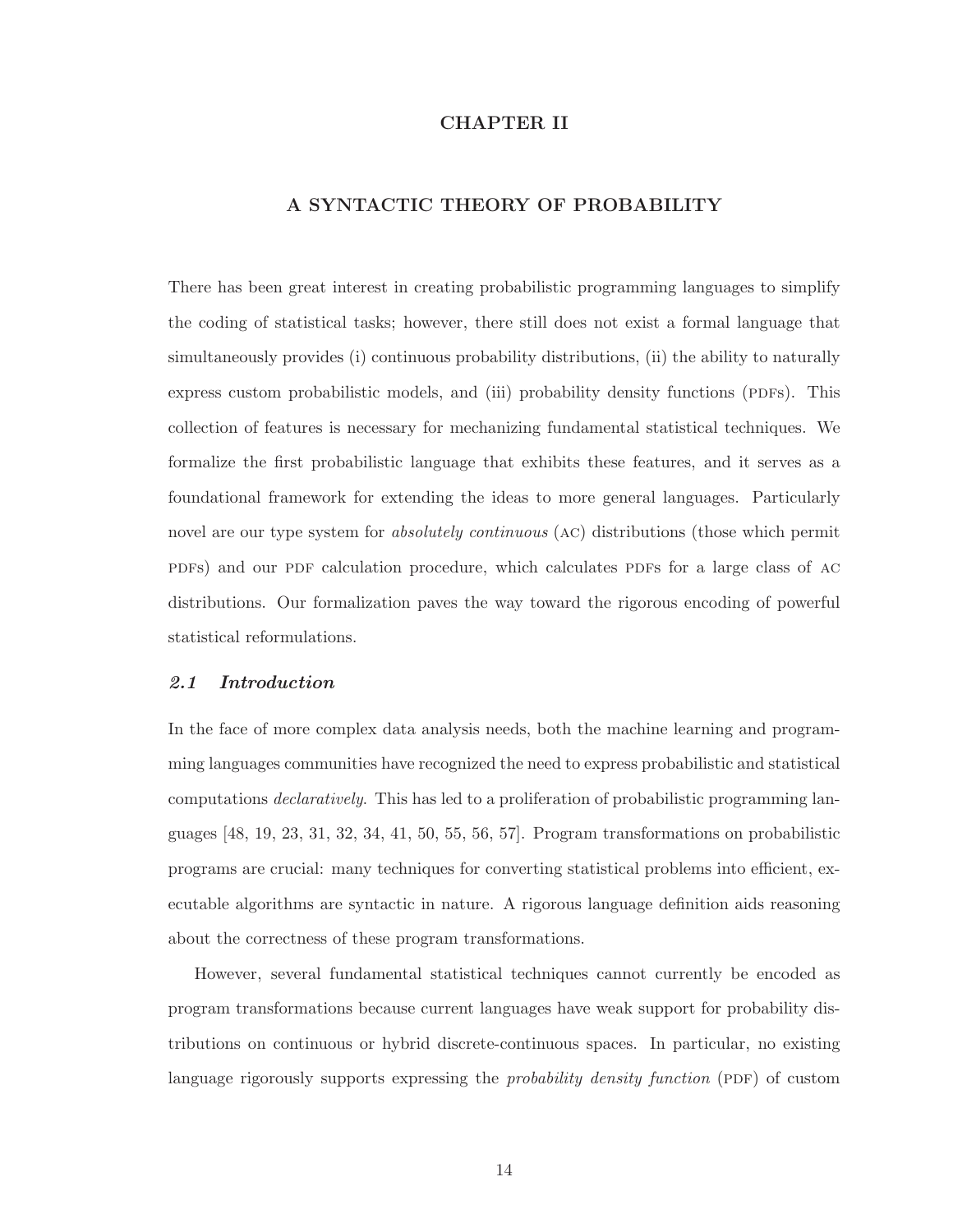probability distributions. This is an impediment to mechanizing statistics; continuous distributions and their pdfs are ubiquitous in statistical theory and applications. Techniques such as maximum likelihood estimation (MLE),  $L_2$  estimation (L2E), and nonparametric kernel methods are all formulated in terms of the PDF  $[9, 59, 60]$ . Specifically, we want the ability to naturally express a probabilistic model over a discrete, continuous or hybrid space and then mechanically obtain a usable form of its PDF. Usage of the PDF may entail direct numerical evaluation of the PDF or symbolic manipulation of the PDF and its derivatives. Continuous spaces pose some unique obstacles, however. First, the existence of the PDF is not guaranteed, unlike the discrete case. Second, stating the conditions for existence involves the language of measure theory, an area of mathematics renowned for nonconstructive results, suggesting that mechanization may not be straightforward. Notably, obtaining a PDF from its distribution is a non-computable operation in the general case  $[28]$ . In light of these issues, we make the following new contributions:

- We present a formal probability language with classical measure-theoretic semantics which allows naturally expressing a variety of useful probability distributions on discrete, continuous and hybrid discrete-continuous spaces, as well as their PDFs when they exist (Section 2.3). The language is a core calculus which omits functions and mutation.
- We define a type system for *absolutely continuous* probability distributions, *i.e.* those which permit a PDF. The type system does not require mechanizing  $\sigma$ -algebras, null sets, the Lebesgue measure, or other complex constructions from measure theory. The key insight is to analyze a distribution by how it transforms other distributions instead of using the "obvious" induction on the monadic structure of the distribution (Section 2.4).
- We define a procedure that calculates PDFs for a large class of distributions accepted by our type system. The design permits modularly adding knowledge about individual distributions with known PDFs (but which cannot be calculated from scratch),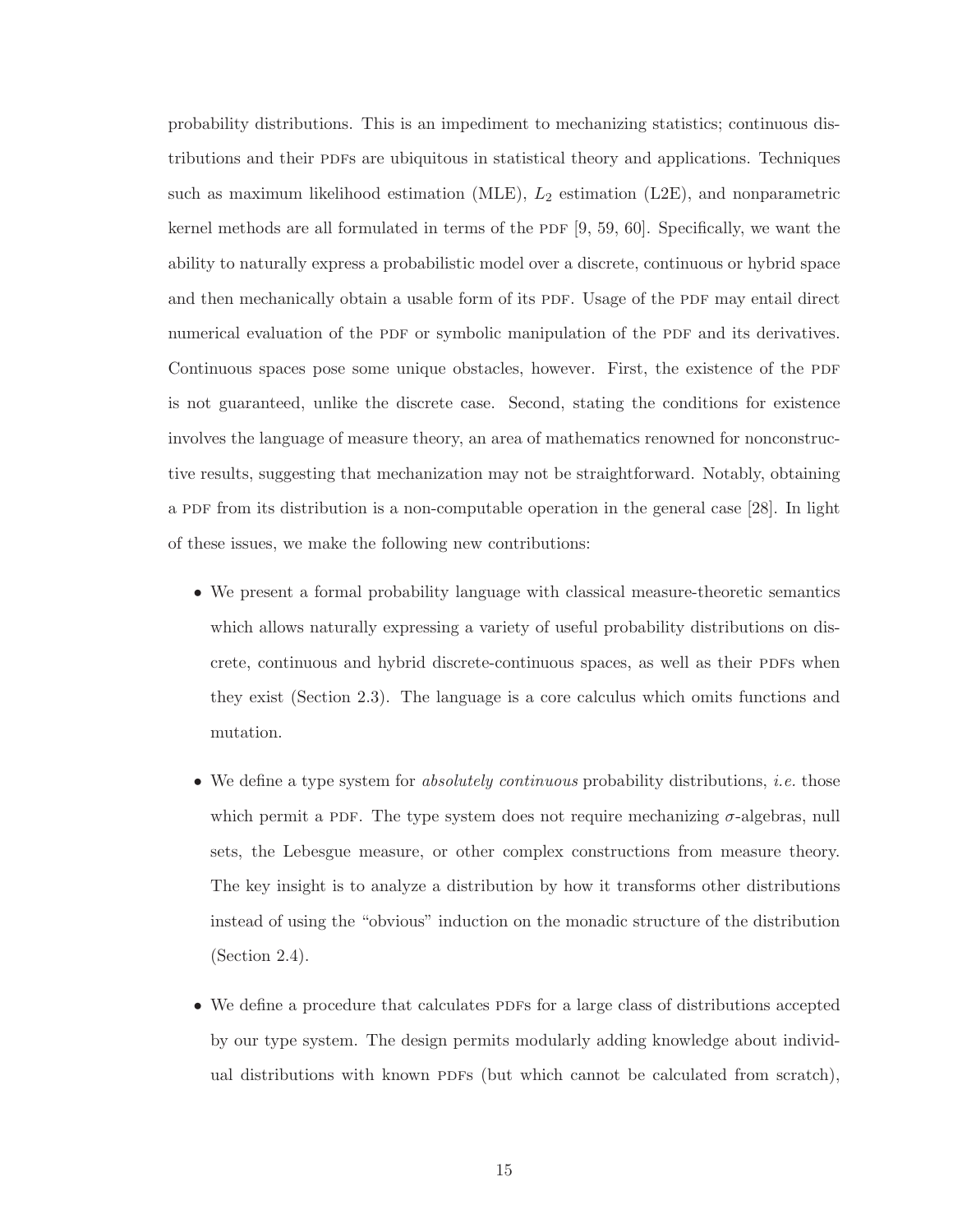

Figure 1: The CDF and PDF of a standard normal distribution and the CDF of a distribution that does not have a PDF.

enabling the procedure to proceed with programs that use these distributions as subcomponents (Section 2.5).

We believe this is the first general treatment of PDFs in a language. We deliberately omit features that are not essential to the current investigation  $(e.g.$  expectation, sampling). Finally, we discuss the relation to existing and future work (Sections 2.7 and 2.8). In particular, we save a treatment of PDFs in the context of conditional probability for future work.

## *2.2 Background and motivation*

We first introduce probability in the context of countable spaces to emphasize the complications that arise when moving to continuous spaces. We focus only on issues surrounding pdfs. We occasionally deviate from standard probability notation to circumvent imprecision in the standard notation and to create a harmonious notation throughout the paper. In this section we present a specialized account of probability for ease of exposition. We discuss the rigorous and generalized definitions in Section 2.3.3.

We use the term *discrete distribution* for distributions on discrete spaces (countable sets); continuous distribution for distributions on the continuous spaces  $\mathbb{R}$  and  $\mathbb{R}^n$ ; and hybrid distribution for distributions on products of discrete and continuous spaces that are themselves neither discrete nor continuous, such as  $\mathbb{R} \times \mathbb{Z}$ .

#### 2.2.1 Probability on countable spaces

Consider a set of outcomes A. For now, let A be countable. It is meant to represent the possible states of the world we are modeling, such as the set of possible outcomes of an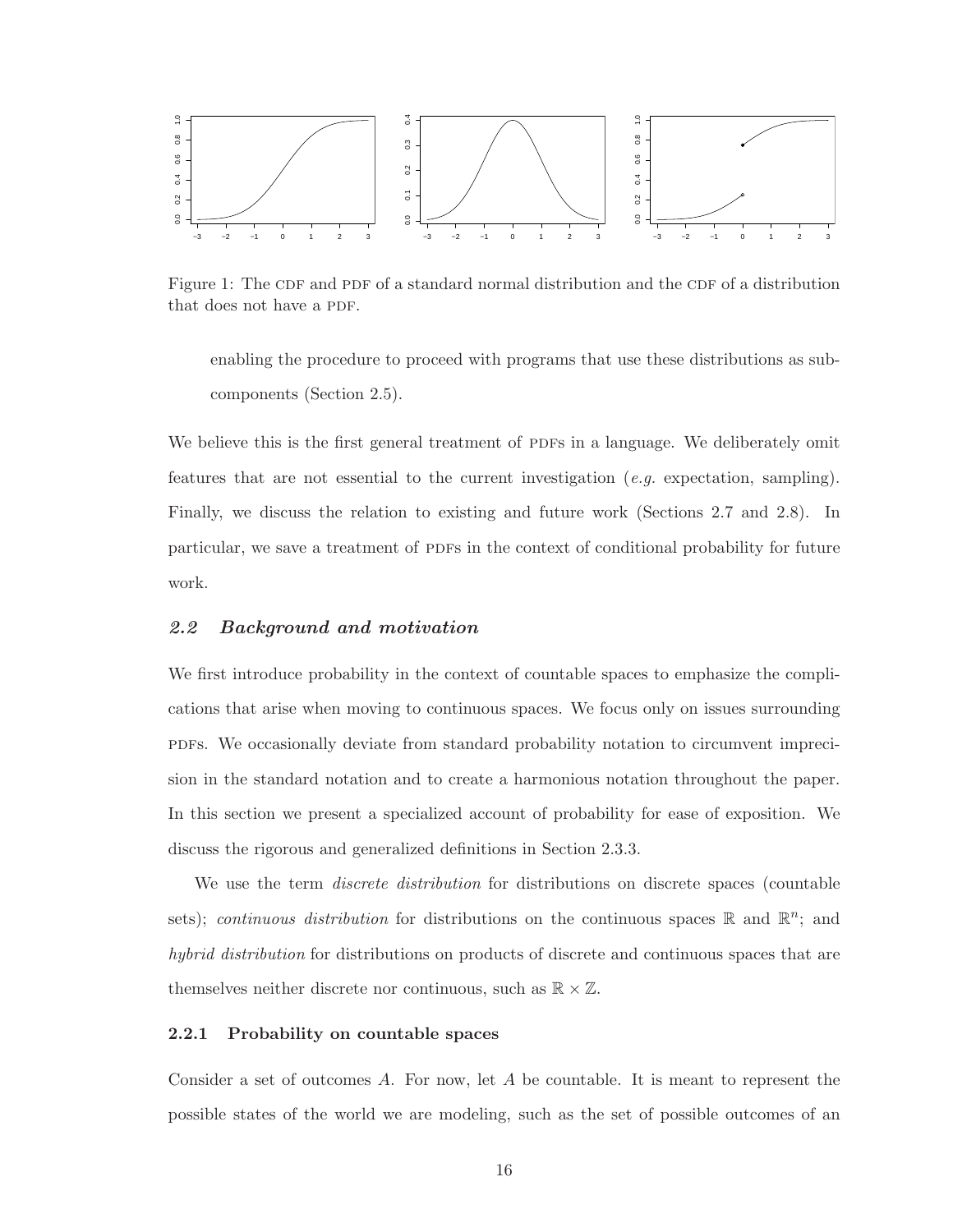experiment or measurements of a quantity. An event is a subset of A, also understood as a predicate on elements of A. Events denote some occurrence of interest and partition the outcomes into those that exhibit the property and those that do not. A probability distribution  $\mathbb P$  (or simply, distribution) on A is a function from events to [0,1] such that  $\mathbb{P}(X) \ge 0$  for all events X,  $\mathbb{P}(A) = 1$  and  $\mathbb{P}(\bigcup_{i=0}^{\infty} X_i) = \sum_{i=0}^{\infty} \mathbb{P}(X_i)$  for countable sequences of mutually disjoint events  $X_i$ . Distributions tell us the probability that different events will occur. It is generally more convenient to work with a distribution's *probability mass* function (PMF) instead, defined  $f(x) = \mathbb{P}(\{x\})$ , which tells us how likely an individual outcome is. It satisfies

$$
\mathbb{P}(X) = \sum_{x \in X} f(x)
$$

for all events X on A. For example, if  $\mathbb P$  is the distribution characterizing the outcome of rolling a fair die, its PMF is given by  $f(x) = \frac{1}{6}$ , where  $x \in A$  and  $A = \{1, 2, 3, 4, 5, 6\}$ . The probability an even number is rolled is  $\mathbb{P}({2, 4, 6}) = \frac{1}{6} + \frac{1}{6} + \frac{1}{6} = \frac{1}{2}$  $\frac{1}{2}$ .

### 2.2.2 Moving to continuous spaces

A probability density function (PDF) is the continuous analog of the PMF. Unfortunately, although every distribution on a countable set has a pmf, not every distribution on a continuous space has a PDF. Consider distributions on the real line. We say that a function f is a PDF of a distribution  $\mathbb P$  on  $\mathbb R$  if for all events  $X$ ,

$$
\mathbb{P}(X) = \int_X f(x) \, dx,\tag{1}
$$

which states that the probability of X is the integral of f on X (in the simplest case, X is an interval). This idea can be extended to more general spaces. This equation does not determine f uniquely, but any two solutions  $f_1$  and  $f_2$  are equal "almost everywhere" (see Section  $(2.3.3)$  and give identical results under integration. Thus, we often refer to a PDF as the PDF.

For the spaces we consider in this paper, the property of having a PDF is equivalent to being *absolutely continuous* (AC). Roughly speaking, a distribution is AC if it never assigns positive probability to events that have "size zero" in the underlying space. For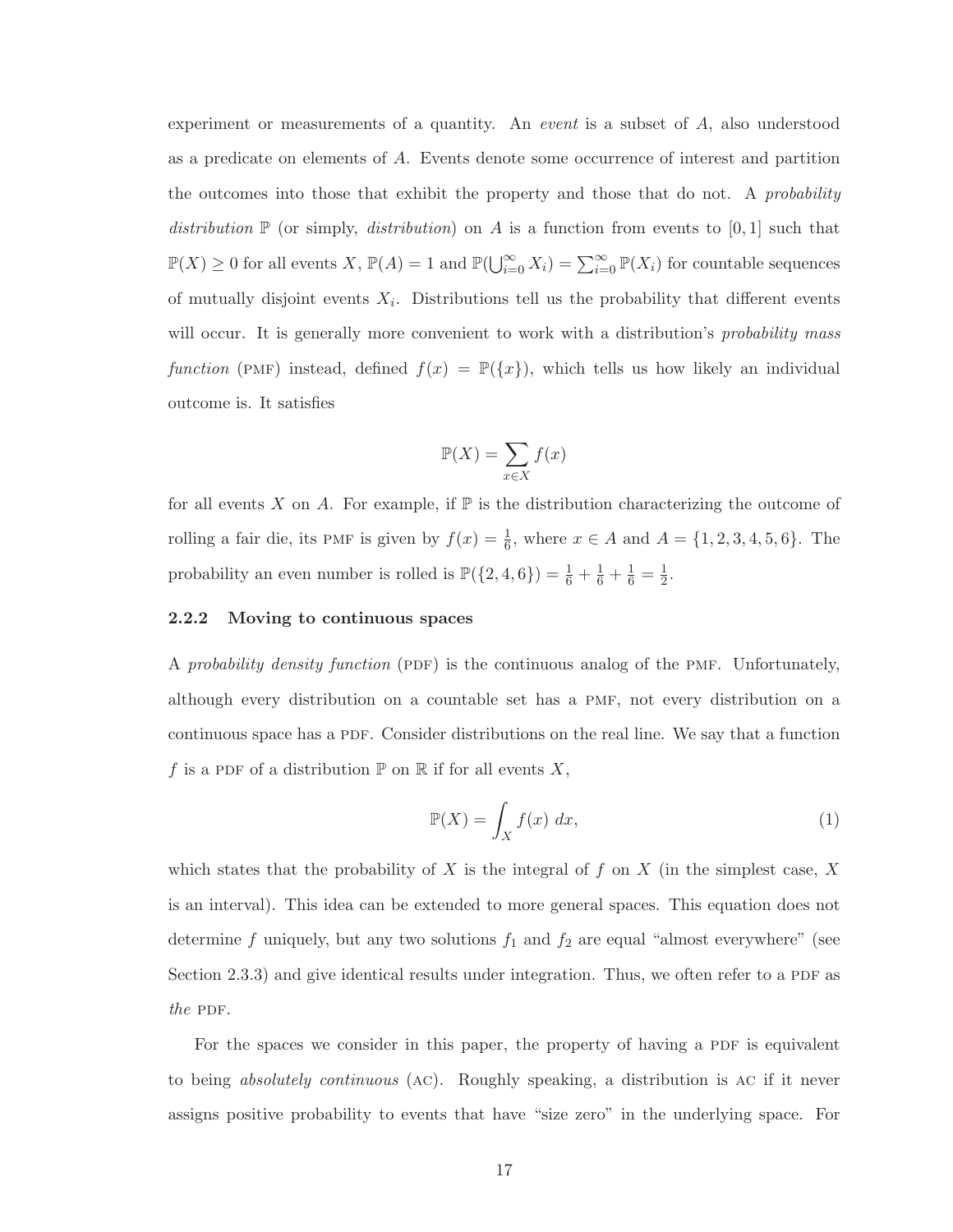instance, the standard normal distribution is absolutely continuous and has the PDF  $\phi(x) =$  $\exp(-x^2/2)/\sqrt{2\pi}$ . On the other hand, the distribution of y in the model

$$
z \sim \text{CoinFlip}(1/2)
$$

$$
y = \begin{cases} 0 & \text{if } z = \text{heads} \\ x & \text{if } z = \text{tails.} \end{cases}
$$

does not have a PDF. We have used *random variables* to write the model; this is a commonly used informal notation that is shorthand for a more rigorous expression that defines the model. The model represents the following process: flip a fair coin; return 0 if it is heads, and sample from the standard normal distribution otherwise. We can see that it is not ac: the event  $\{0\}$  occurs with probability  $1/2$  (whenever the coin comes up heads), but has an interval length of zero. We use the *cumulative distribution function* (CDF) to visualize each distribution (Figure 1); the CDF F of a distribution P on R is  $F(x) = \mathbb{P}((-\infty, x])$  and gives the probability that a sample from the distribution takes a value less than or equal to x. From Equation 1 we know that  $\mathbb P$  has a PDF if and only if there exists a function f such that  $F(x) = \int_{-\infty}^{x} f(t) dt$ . Clearly, no such function exists for the CDF of y due to the jump discontinuity.

Mixing discrete and continuous types is not the only culprit. Consider the following process: sample a number u uniformly randomly from  $[0, 1]$  and return the vector  $x =$  $(u, u) \in \mathbb{R}^2$ . The distribution of x (a distribution on  $\mathbb{R}^2$ ) is not AC: the event  $X = \{(u, u) \mid$  $u \in [0,1]$  has probability 1, but X is a line segment and thus has zero area. Likewise, there is no PDF on  $\mathbb{R}^2$  we could integrate to give positive mass on this zero area line segment.

## 2.2.3 Applications of the pdf

The PDF is often used to compute expectations (and probabilities, which are a special case of expectation). Expectation is a fundamental operation in probability and is used in defining quantities such as mean and variance. The expectation operation  $\mathbb E$  of a distribution  $\mathbb P$  on R is a higher-order function that satisfies

$$
\mathbb{E}(g) = \int_{-\infty}^{\infty} g(x) \cdot f(x) \, dx
$$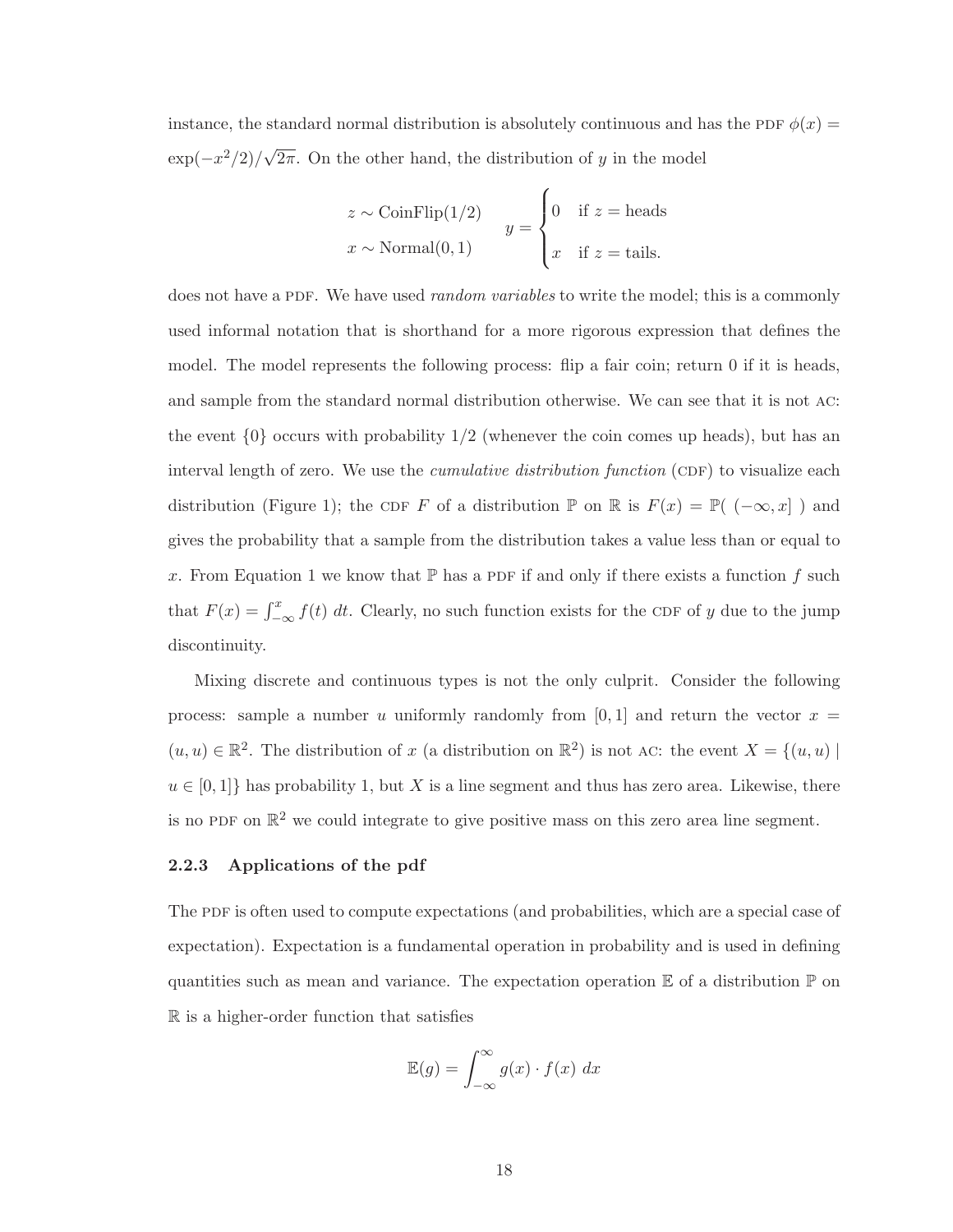when  $\mathbb P$  has a PDF, f, and the integral exists. Another application is maximum likelihood estimation (MLE), which addresses the problem of choosing the member of a family of distributions that "best explains" observed data. Let  $\mathbb{P}(\cdot; \cdot)$  be a parameterized family of distributions, where  $\mathbb{P}(\cdot;\theta)$  is the distribution for a given parameter  $\theta$ . The MLE estimate  $\theta^*$  of  $\mathbb P$  for observed data x is given by

$$
\theta^* = \arg\max_{\theta} f(x; \theta)
$$

where  $f(\cdot;\theta)$  is the PDF of  $\mathbb{P}(\cdot;\theta)$ . For example, x could be a set of points in  $\mathbb{R}^n$  we wish to cluster, and  $\theta^*$  could be the estimate of the locations of the cluster centroids.  $\mathbb P$  would be the family of distributions we believe generated the clusters (a family parameterized by the positions of the cluster centroids), such as a mixture-of-Gaussians model. More details are available in [9].

### 2.2.4 Challenges for language design

Categorically, probability distributions form a monad [22, 55]. This structure forms the basis of many probabilistic languages because it is minimal, elegant, and presents many attractive features. First, it provides the look and feel of informal random variable notation, allowing us to express models as we normally would, while remaining mathematically rigorous. The monad structure affords formulating probability as an embedded domain specific language  $[19, 48, 55, 32]$  or as a mathematical theory in a proof assistant  $[3]$ . Additionally, many proofs about distributions expressed in the probability monad are greatly simplified by the monadic structure. We feel it is desirable to structure a language around the probability monad, and we investigate supporting PDFs specifically in such languages.

The probability monad consists of monadic return and monadic bind, as usual. Monadic return corresponds to the point mass distribution. We also provide the Uniform $(0,1)$  distribution as a monadic value. These three combinators can be used to express a variety of distributions. The main issue when designing a type system for absolute continuity is that return creates non-ac distributions (on continuous types), yet—as a core member of the monadic calculus—it appears in the specification of nearly every distribution, even those that are ac. The "obvious" induction along the monadic structure is difficult to use to prove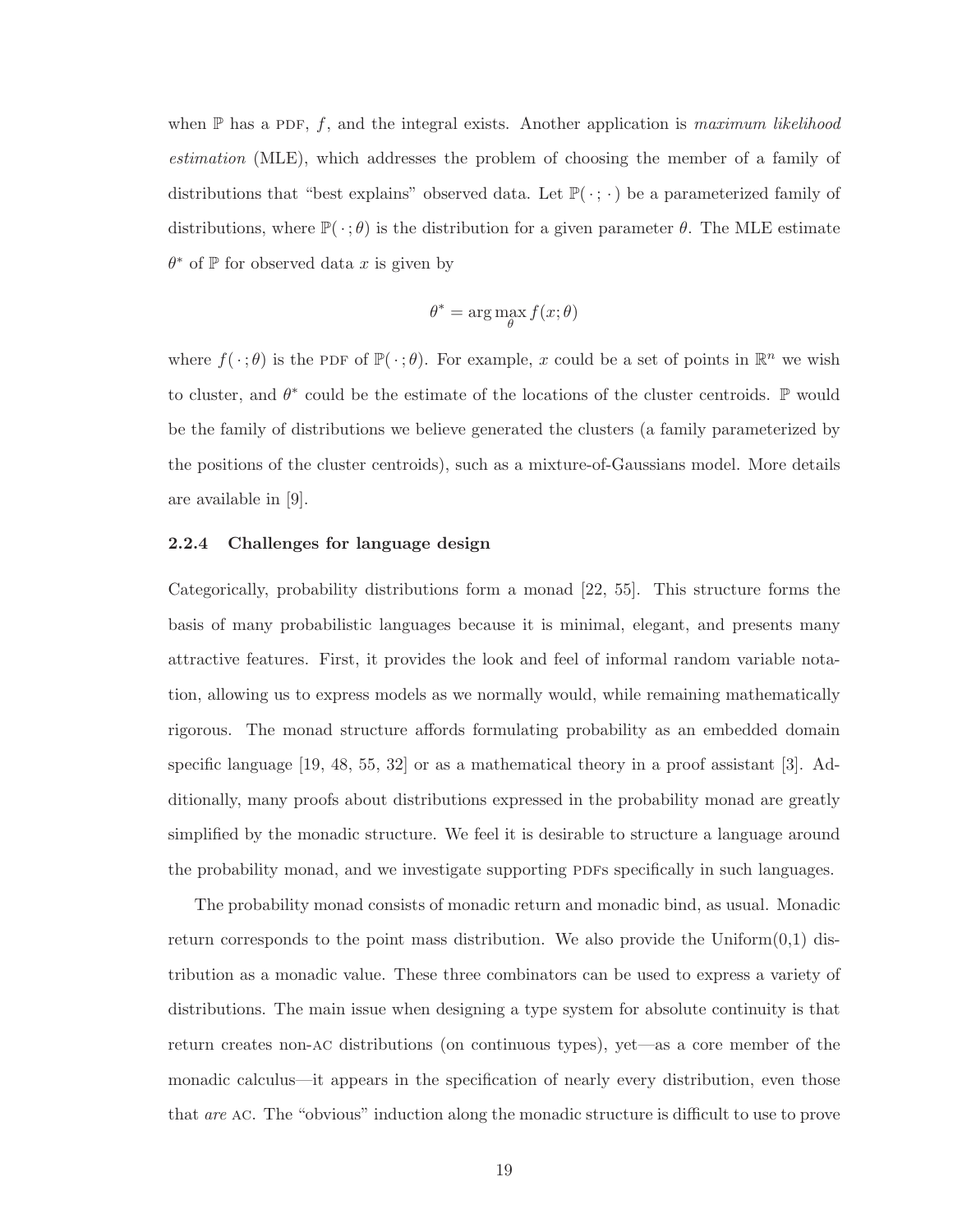absolute continuity in the cases of interest. Consider for instance the joint distribution of two independent Uniform(0,1) random variables, written in our language as

$$
var x \sim random in var y \sim random in return (x, y).
$$
 (2)

It is ac even though the subexpressions return  $(x, y)$  and var y ~ random in return  $(x, y)$  are both not AC, where we treat x and y as real numbers, as dictated by the typing rule for bind. Also, as implementors we have found it difficult to "eyeball" the rules for absolute continuity. For example, only the first of these distributions is ac even though they are all nearly identical to Equation 2:

\n
$$
x \sim \text{random in } \text{var } y \sim \text{random in return } (x, x + y)
$$
\n

\n\n $x \sim \text{random in } \text{var } y \sim \text{random in return } (x, y - y)$ \n

\n\n $x \sim \text{random in } \text{var } y \sim \text{random in return } (x, y, x + y)$ \n

Clearly, what is needed is a principled analysis. We provide this in Section 2.4. A natural urge is wanting to remove return to create a language in which only ac distributions are expressible. We feel this is undesirable. Without return, we would not be able to express something as simple as adding two random variables (consider  $(x + y)$  instead of  $(x, y)$  in Equation 2). Essentially, return allows us to express random variables as transformations of other random variables—a fundamental modeling tool we feel should be supported, allowing users to write down models that most naturally capture their domain. Without return we must extend the core calculus for each transformation we wish to use on random variables, and we must do so carefully if we want to ensure that non-ac distributions remain inexpressible. This extension of the core detracts from minimality and elegance, and it complicates developing the theory in a verification environment such as Coq, one of our eventual goals.

Finally, in addition to checking for existence, we would like to also calculate a usable form for the PDF. Many current probabilistic languages focus on distributions with only finitely many alternatives, which allows for implementing distributions as weighted lists of outcomes. The probability monad in this case is similar to the list monad, with some added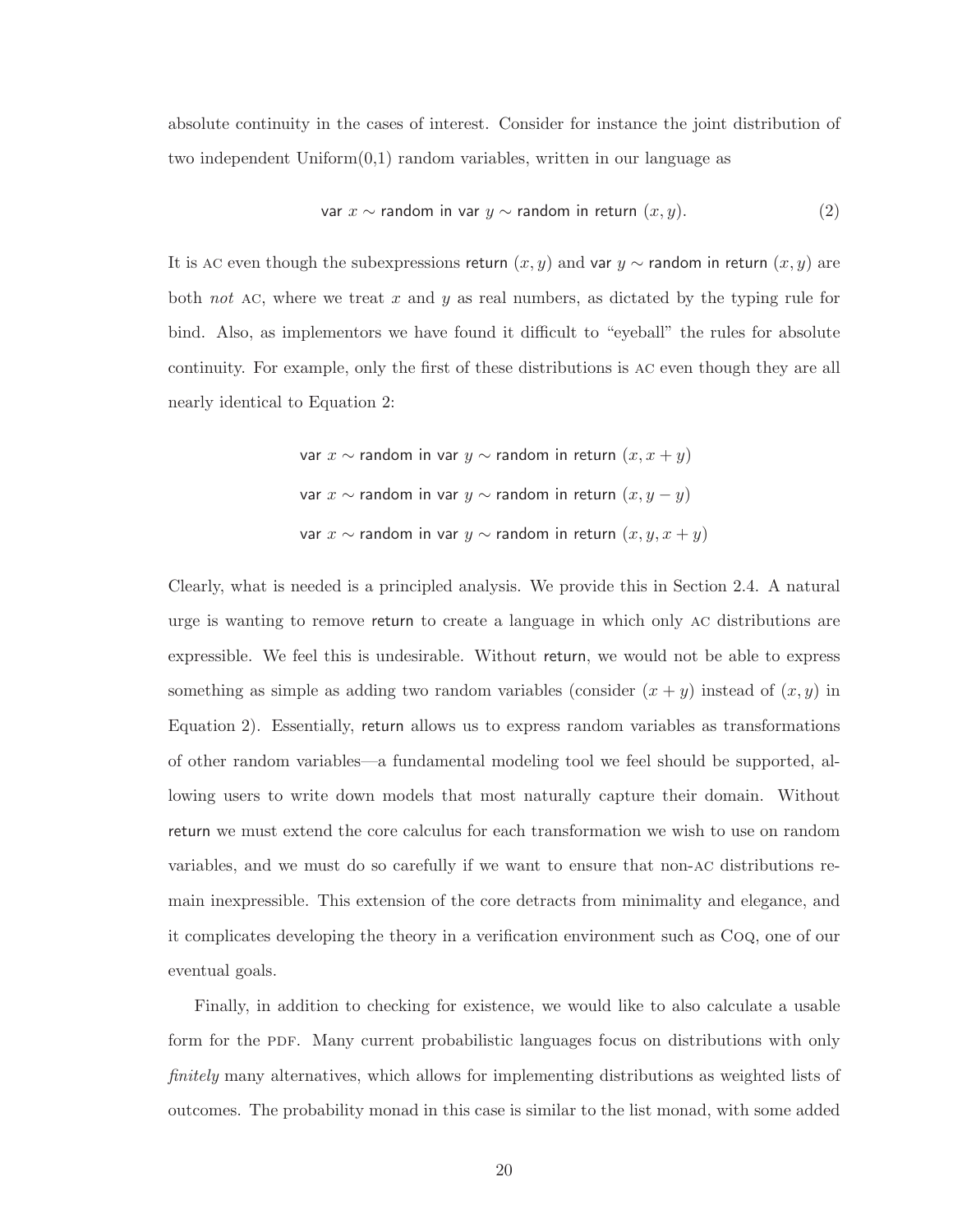| Variables     | Literals<br>x, y, z, u, v                                                                                                  |
|---------------|----------------------------------------------------------------------------------------------------------------------------|
| Base types    | $\tau ::=$ bool $ Z  R   \tau_1 \times \tau_2$                                                                             |
| <b>Types</b>  | $t ::= \tau \mid \text{dist } \tau$                                                                                        |
| Expressions   | $\varepsilon ::= x \mid l \mid op \varepsilon_1\varepsilon_n$ if $\varepsilon_1$ then $\varepsilon_2$ else $\varepsilon_3$ |
| Primops       | $op ::= +   *   neg   inv   =   <   ( \cdot, \cdot )   fst   snd$                                                          |
|               | $\vert$ exp $\vert$ log $\vert$ sin $\vert$ cos $\vert$ tan $\vert$ R_of_Z                                                 |
| Distributions | $e ::=$ random   return $\varepsilon$   var $x \sim e_1$ in $e_2$                                                          |
| Programs      | $p ::=$ pdf $e$                                                                                                            |
| Contexts      | $\Gamma ::= \emptyset \mid \Gamma, x : \tau$<br>$\Upsilon ::= \emptyset   \Upsilon, x : \tau \sim e$                       |
| Substitution  | Free variables $FV(\cdot)$<br>$e[x := \varepsilon]$                                                                        |
|               |                                                                                                                            |

Figure 2: The abstract syntax.

logic describing how bind should propagate the weights. The weighted lists correspond directly to the PMF, but no such straightforward computational strategy exists for the PDF. We explore this further in Section 2.5.

# *2.3 The language*

In this section we present the abstract syntax, type system and semantics for our probabilistic language, except for the parts related to PDFs, which we cover in Section 2.4.

#### 2.3.1 Abstract syntax

Figure 2 contains the syntax definitions. In addition to the standard letters for variables, we also use  $u$  and  $v$  when we want to emphasize that a random variable is distributed according to the Uniform $(0,1)$  distribution. The syntactic category for literals includes Boolean (bool), integer  $(Z)$ , and real number  $(R)$  literals. Types are stratified to ensure that distributions (dist  $\tau$ ) are only over base types. Integers are a distinct type from the reals; there is no subtyping in the language. We also stratify terms to simplify analysis. Expressions and primitive operations (primops) take their standard mathematical meaning, unless noted otherwise. For simplicity, we overload addition, multiplication, negation, and integer literals on the integers and reals, but fundamentally there is  $a + for$  integers and a separate + for reals, etc. Inversion inv denotes the reciprocal operation, and log is the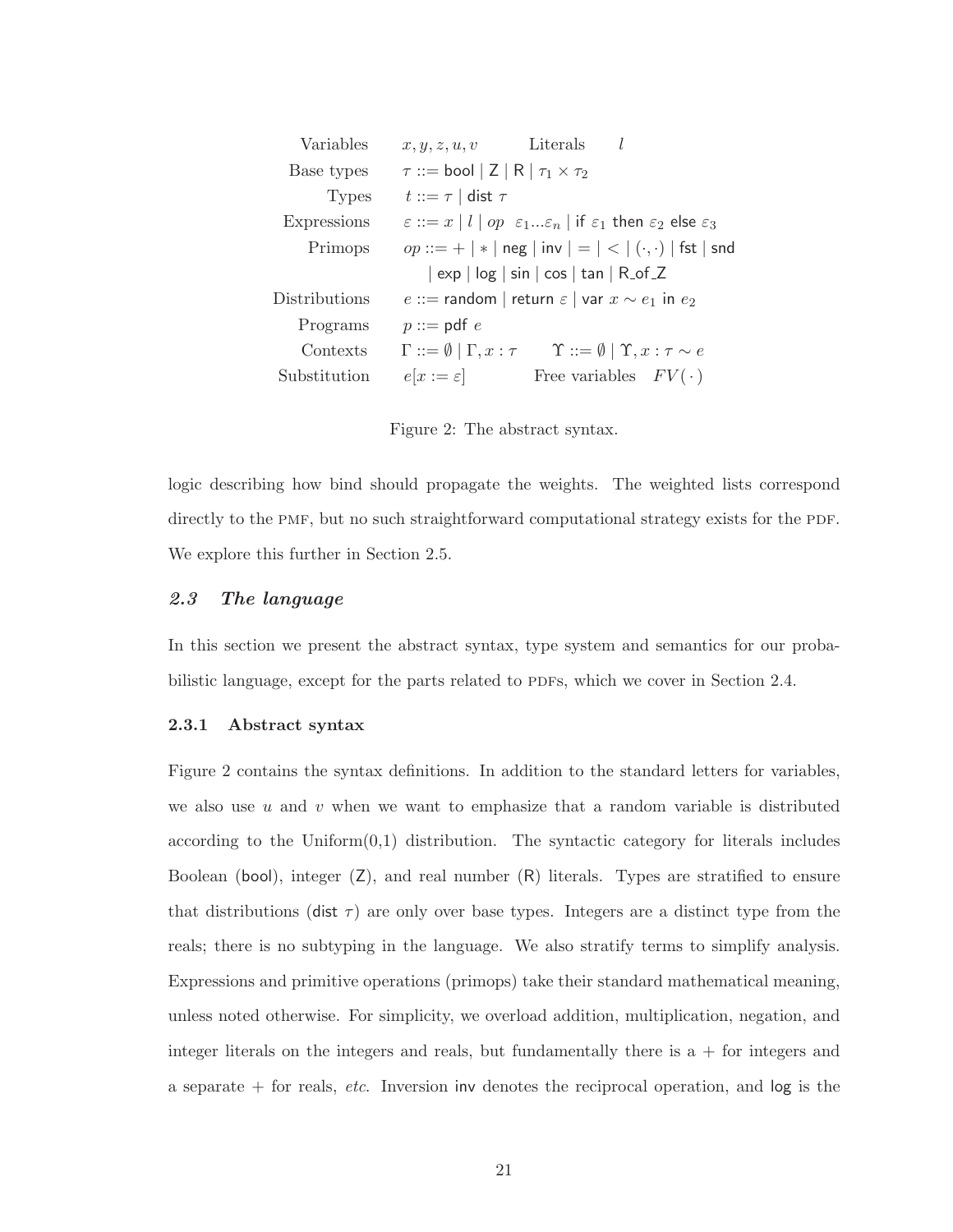natural logarithm. We give our semantics in terms of classical mathematics, so we do not concern ourselves with the issue of computation on the reals. Equality is defined on all base types in the usual way, and less-than is defined only on the numeric types. We write  $(\varepsilon_1, \varepsilon_2, ..., \varepsilon_{n-1}, \varepsilon_n)$  as shorthand for  $(\varepsilon_1, (\varepsilon_2, ..., (\varepsilon_{n-1}, \varepsilon_n)...))$ . The function R\_of\_Z injects an integer into the reals. The distribution random corresponds to the  $Uniform(0,1)$  distribution. The next two constructs correspond to monadic return and bind for the probability monad. The distribution return  $\varepsilon$  is the *point mass distribution*, which assigns probability 1 to the event  $\{\varepsilon\}$ . A random variable distributed according to return  $\varepsilon$  is in fact deterministic: there is no variation in the value it can take. The bind construct, var  $x \sim e_1$  in  $e_2$ , is used to build complex distributions from simpler ones. It can be read: "introduce random variable x, distributed according to the distribution  $e_1$ , with scope in the distribution  $e_2$ ". It is the only binding construct in the language. For simplicity, we have chosen to omit let-bindings and functions from our language, but we use both in our examples. We can use standard substitution rules to reduce such examples to the syntax of Figure 2. Examples include  $\langle \varepsilon \rangle := \text{if } \varepsilon$  then 1 else 0 (to inject Booleans into the reals),  $\varepsilon_1 - \varepsilon_2 := \varepsilon_1 + \text{neg } \varepsilon_2$ ,  $\varepsilon_1/\varepsilon_2 := \varepsilon_1 * \text{inv } \varepsilon_2$ , and  $\varepsilon_1 < \varepsilon_2 < \varepsilon_3 := \text{if } \varepsilon_1 < \varepsilon_2 \text{ then } \varepsilon_2 < \varepsilon_3 \text{ else false. Finally, free}$ variables, capture-avoiding substitution, and typing contexts (Γ) are defined in the usual way. The probability context  $\Upsilon$  is used to additionally keep track of the distributions that random variables are bound to. When we use  $\Upsilon$  in places  $\Gamma$  is expected, the understanding is that the extra information carried by  $\Upsilon$  is ignored.

#### 2.3.2 Examples of expressible distributions

With just random, return, and bind, we can already construct a wide variety of distributions we might care to use in practice. Though we do not have a formal proof of this expressivity, existing work on sampling suggests that this is the case. Non-uniform random variate generation is concerned with generating samples from arbitrary distributions using only samples from  $Uniform(0,1)$  [18]. We can see the connection with our language if we view the constructs by a sampling analogy, which emphasizes understanding a distribution by its generating process: the phrase var  $x \sim e_1$  in  $e_2$  samples a value x from the sampling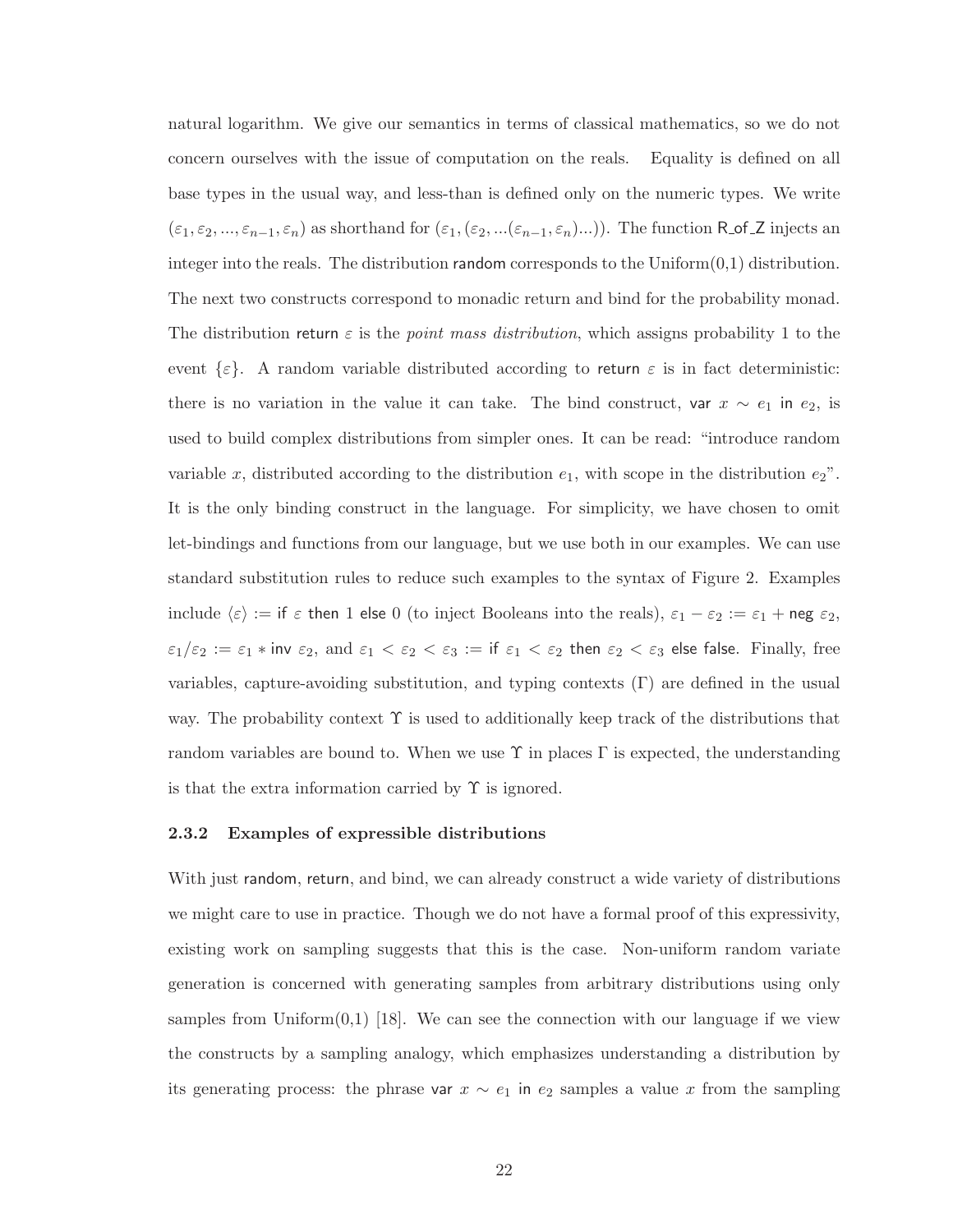function  $e_1$ , which is used to create a new sampling function  $e_2$ ; random samples from the Uniform $(0,1)$  distribution; return  $\varepsilon$  always returns  $\varepsilon$  as its sample. For instance, the *standard* normal distribution can be defined in our language using the Box-Muller sampling method:

$$
\mathsf{std\_normal} := \begin{aligned} \mathsf{var} \ u \sim \mathsf{random} \ \mathsf{in} \ \mathsf{var} \ v \sim \mathsf{random} \ \mathsf{in} \\ \mathsf{return} \ (\mathsf{sqrt}(-2 * \mathsf{log} \ u) * \mathsf{cos}(2 * \pi * v)) \end{aligned}
$$

where sqrt  $\varepsilon := \exp((1/2) * \log \varepsilon)$ . In particular, our language is amenable to *inverse* transform sampling. Likewise, we can express other common continuous distributions:

| uniform $\varepsilon_1 \varepsilon_2 :=$                       | std_logistic $:=$       |
|----------------------------------------------------------------|-------------------------|
| var $u \sim$ random in                                         | var $u \sim$ random in  |
| return $((\varepsilon_2 - \varepsilon_1) * u + \varepsilon_1)$ | return ( $log(1/u-1)$ ) |
| normal $\varepsilon_1 \varepsilon_2 :=$                        | $std$ _exponential :=   |
| var $x \sim$ std normal in                                     | var $u \sim$ random in  |
| return $(\varepsilon_2 * x + \varepsilon_1)$                   | return $(-\log u)$      |

These are the Uniform $(a,b)$ , standard logistic, standard exponential, and Normal $(\mu, \sigma)$  distributions. We intentionally parameterize the normal distribution by its standard deviation instead of its variance, for simplicity. We define it as a transformation of a standard normal random variable and require  $\varepsilon_2 > 0$ . We can also express discrete distributions, such as the coin flip distribution,

$$
flip \varepsilon := \text{var } u \sim \text{random in return } (u < \varepsilon),
$$

which takes the value true with probability  $\varepsilon$ . This is equivalent to the Bernoulli distribution. In fact, we can express any distribution with finitely many outcomes:

> var  $u \sim$  random in return (if  $u < 1/3$  then 10 else if  $u < 2/3$  then 20 else 30)

Admittedly, a more satisfying definition would be possible if we had lists in the language. The reason we do not is that, although others have addressed recursion and iteration in the context of defining probability distributions [34], we have not yet fully reconciled recursion with PDFs. The absence of recursion also means that we do not support distributions in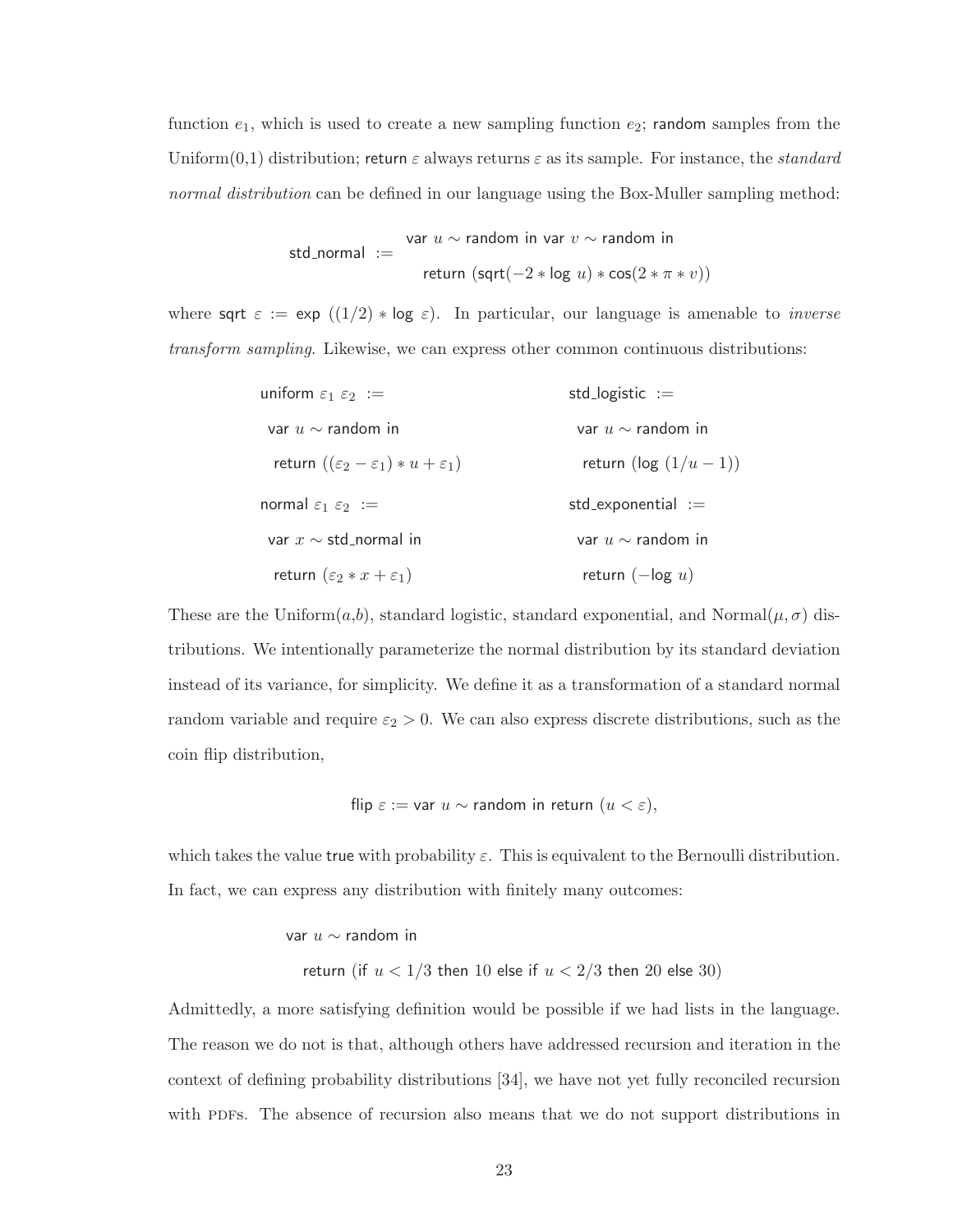the style of rejection sampling methods, which resample values until a stopping criterion is met. Furthermore, we do not elegantly support infinite discrete distributions in the core language, many of which are naturally described using recursion. However, in Section 2.5 we describe how to add special support for any distribution with a known PDF.

We also define some higher-order concepts. The following functions are used to create joint distributions and mixture models:

$$
\begin{aligned}\n\text{join } e_1 \ e_2 &:= \\
\text{var } x_1 \sim e_1 \text{ in} \\
\text{var } x_2 \sim e_2 \text{ in} \\
\text{var } x_2 \sim e_2 \text{ in} \\
\text{var } x_1 \sim e_1 \text{ in} \\
\text{var } x_2 \sim e_2 \text{ in} \\
\text{return } (x_1, x_2) \\
\text{return } (\text{if } z \text{ then } x_1 \text{ else } x_2).\n\end{aligned}
$$

The mixture model is created by flipping a coin with the specified probability to determine which component distribution to sample from. For instance, a simple mixture-of-Gaussians is given by  $mix(1/2)$  std normal std normal. We have defined discrete and continuous distributions, and now we can use join to define non-trivial hybrid distributions as well, such as join (flip  $(1/2)$ ) random, which has type dist (bool  $\times$  R). Essentially, if-expressions enable mixture models and tuples enable joint models. These two concepts are special cases of hierarchical models, which are models that are defined in stages. Distributions defined using nested instances of bind correspond to hierarchical models.

These examples are all ac, but we can also express non-ac distributions, such as the example from Section 2.2, written jumpy :=  $mix(1/2)$  (return 0) std\_normal. In our language, jumpy will successfully type check as a distribution, but the program pdf jumpy will be rejected—as it should be—because jumpy is not absolutely continuous. The ability to represent non-ac distributions, even though they cannot be used in programs, is in anticipation of future language features such as expectation and sampling, which can be used with non-ac distributions.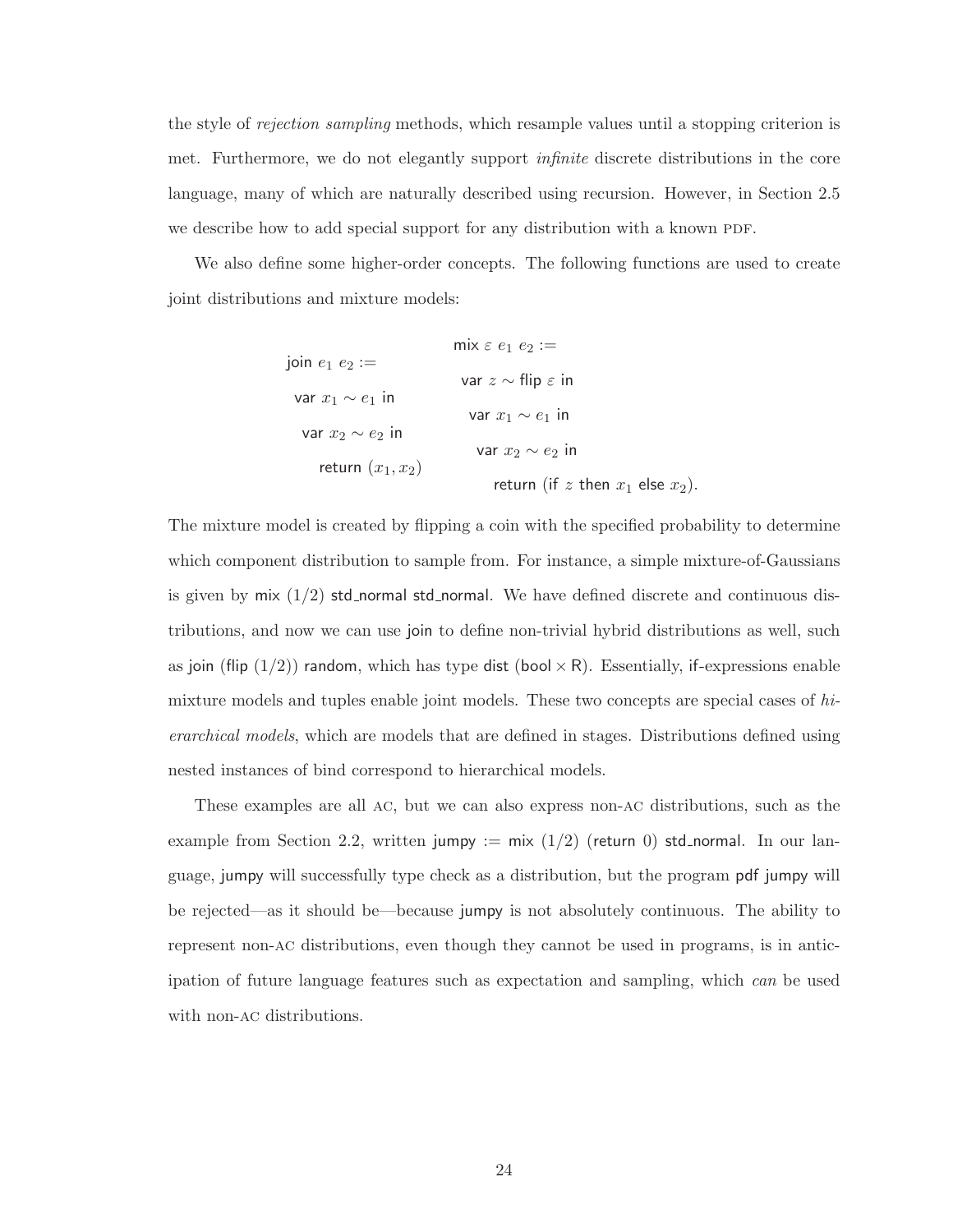#### 2.3.3 Measure theory preliminaries

Measure theory is the basis of modern probability theory and unifies the concepts of discrete and continuous probability distributions. It is a precise way of defining the notion of volume. We develop our formalization within this framework. We give only a brief overview of the necessary concepts; details are available in [47].

**Basics** Let A be a set we wish to measure. A  $\sigma$ -algebra M on A is a subset of the powerset  $\mathcal{P}(A)$  that contains A and is closed under complement and countable union. The pair  $(A, \mathcal{M})$  is a measurable space. A subset X of A is M-measurable if  $X \in \mathcal{M}$ . In the context of probability,  $\tilde{A}$  is the set of outcomes and  $\cal{M}$  is the set of events. For a function  $f : A \rightarrow B$ , the f-image of a subset X of A, written  $f[X]$ , denotes the set  ${f(x) | x \in A}$ , and the *f*-preimage of a subset Y of B, written  $f^{-1}[Y]$ , denotes the set  ${x \in A \mid f(x) \in Y}$ . When f is on measurable spaces, we say f is  $(\mathcal{M}_A, \mathcal{M}_B)$ -measurable when the f-preimage of any  $\mathcal{M}_B$ -measurable set is  $\mathcal{M}_A$ -measurable. Measurable functions are closed under composition. We drop the prefix and say *measurable* (for functions or sets) when it is clear what the  $\sigma$ -algebras are. The  $\sigma$ -algebra machinery is needed to ensure a consistent theory; there are spaces which contain pathological sets that violate intuition about volume, e.g. the Banach-Tarski "doubling ball" paradox. Measure theory sidesteps these issues by preferring measurable sets and functions as much as possible. When A is countable, no such problems arise, and we can always take  $\mathcal{P}(A)$  for M.

**Measures** A nonnegative function  $\mu : \mathcal{M} \to \mathbb{R}^+ \cup \{\infty\}$  is a *measure* if  $\mu(\emptyset) = 0$ ,  $\mu(X) \ge 0$ for all X in M, and  $\mu(\bigcup_{i=1}^{\infty} X_i) = \sum_{i=1}^{\infty} \mu(X_i)$  for all sequences of mutually disjoint  $X_i$ (countable additivity). The triple  $(A, \mathcal{M}, \mu)$  is a measure space. If additionally  $\mu(A) = 1$  then  $\mu$  is a probability measure (conventionally written  $\mathbb{P}$ ), and the triple is a probability space. We use the terms probability measure, probability distribution and distribution interchangeably. We use  $\mathfrak C$  to denote the counting measure, which uses the number of elements of a set as the set's measure. We use  $\mathfrak L$  to denote the Lebesgue measure on  $\mathbb R$ , which assigns the length  $|b - a|$  to an open interval  $(a, b)$ ; the sizes of other sets can be understood by complements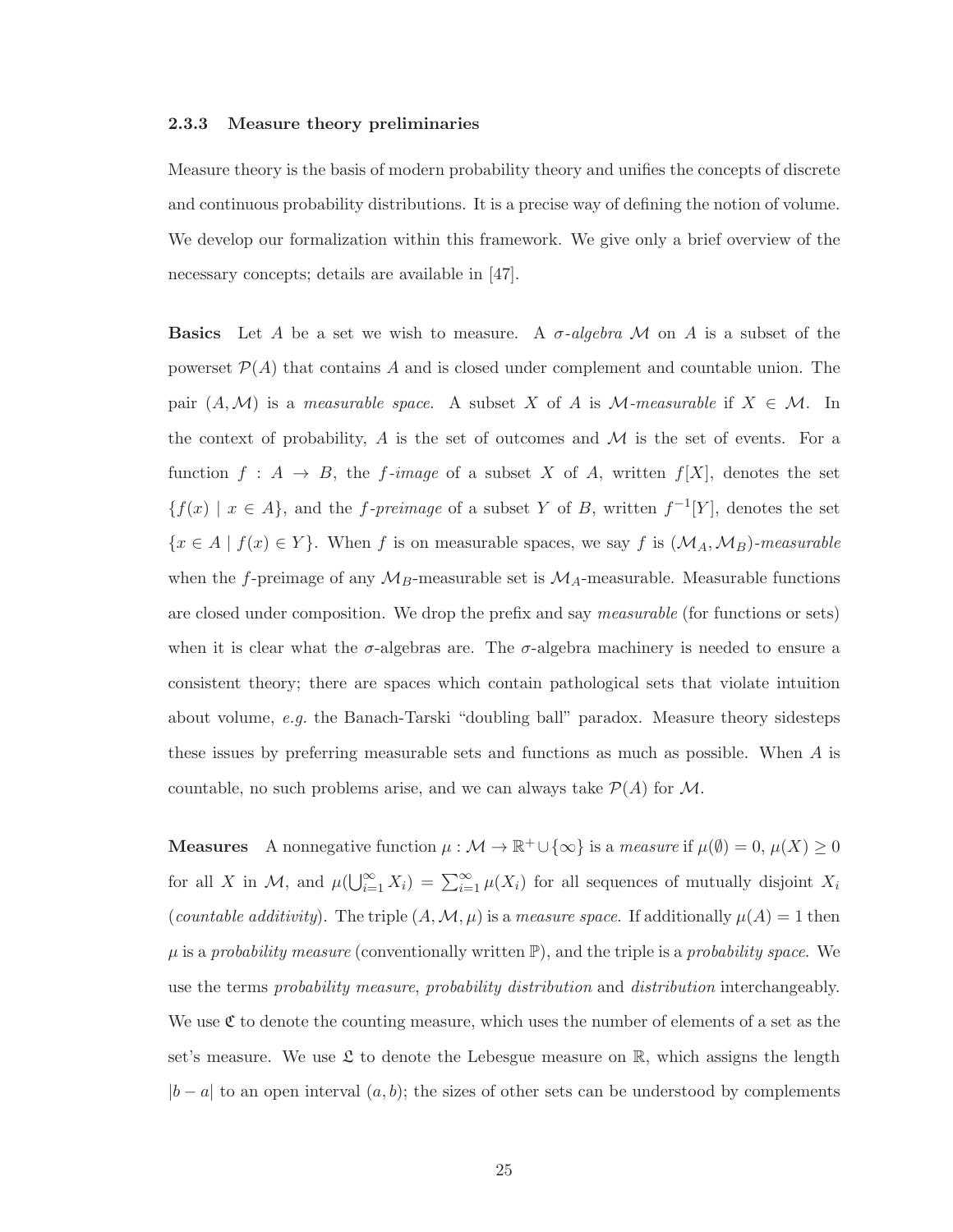and countable unions of intervals. The *product measure*  $\mu_A \otimes \mu_B$  of two measures  $\mu_A$  and  $\mu_B$ on measurable spaces  $(A, \mathcal{M}_A)$  and  $(B, \mathcal{M}_B)$  is the measure  $\mu$ , on  $A \times B$  and the product σ-algebra  $M_A \otimes M_B$ , such that

$$
\mu(X \times Y) = \mu_A(X) \cdot \mu_B(Y)
$$

for  $X \in \mathcal{M}_A$  and  $Y \in \mathcal{M}_B$ . The measure is unique when  $\mu_A$  and  $\mu_B$  are  $\sigma$ -finite. The  $\sigma$ finiteness condition is a technical condition that is satisfied by all measures we will consider in this paper and requires that the space can be covered by a countable number of pieces of finite measure.

**Null sets** A measurable set X is  $\mu$ -null if  $\mu(X) = 0$ ; X is said to have  $\mu$ -measure zero. The empty set is always null, the only  $\mathfrak{C}\text{-}$  null set is the empty set, and all countable subsets of  $\mathbb R$ are  $\mathfrak{L}$ -null. A propositional function holds  $\mu$ -almost everywhere ( $\mu$ -a.e.) if the set of elements for which the proposition does not hold is  $\mu$ -null. For instance, two functions of type  $\mathbb{R} \to \mathbb{R}$ are equal  $\mathfrak{L}\text{-almost everywhere if they differ at only a countable number of points. A measure$ space  $(A, \mathcal{M}, \mu)$  is *complete* if all subsets of any  $\mu$ -null set are M-measurable. Completion is an operation that takes any measure space  $(A, \mathcal{M}, \mu)$  and produces an "equivalent" complete measure space  $(A, \mathcal{M}', \mu')$  such that  $\mu'(X) = \mu(X)$  for  $X \in \mathcal{M}$ . Null sets are ubiquitous in measure theory, so it will be handy to work in spaces that support null sets as much as possible. Thus, completion makes measure spaces nicer to work with. The n-dimensional Lebesgue measure  $\mathcal{L}^n$  is the *n*-fold completed product of  $\mathcal{L}$ . For measures  $\mu$  and  $\nu$  on a measurable space,  $\nu$  is absolutely continuous with respect to  $\mu$  if each  $\mu$ -null set is also  $\nu$ -null.

Integration A fundamental operation involving measures is the *abstract integral*, a generalization of the Riemann integral that avoids some of its deficiencies. The abstract integral of a measurable function  $f : A \to \mathbb{R}$  w.r.t. a measure  $\mu$  on A is written  $\int f d\mu$ . The integral is always defined for nonnegative f. The integral for arbitrary f is defined in terms of the positive and negative parts of f and may not exist; if it *does* we say f is  $\mu$ -integrable. We write  $\int_X f \, d\mu$  as shorthand for  $\int \lambda x$ .  $\mathbf{1}_X(x) \cdot f(x) \, d\mu$ , which restricts the integral to the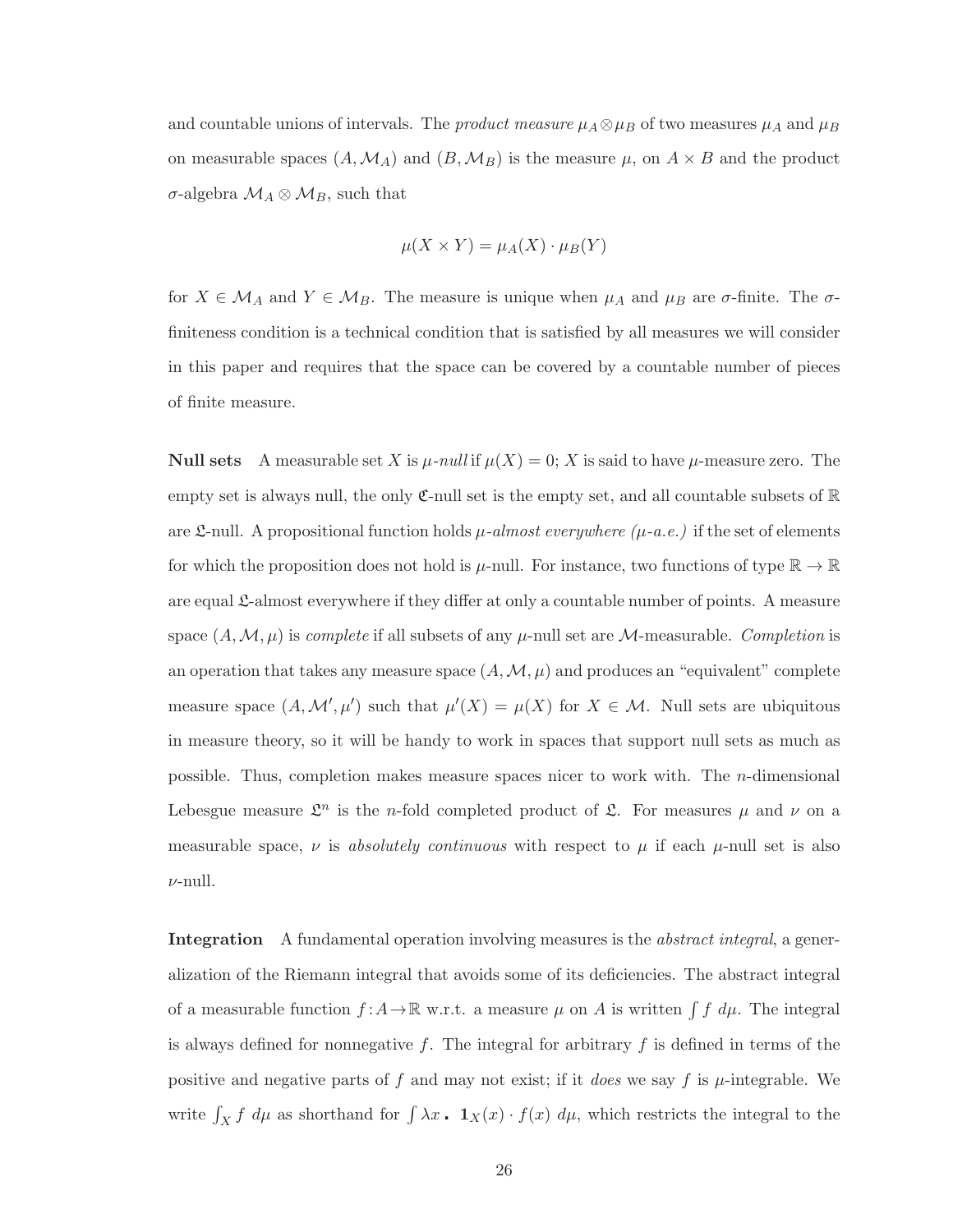subset X. We write  $\mathbf{1}_X$  for the indicator function on X. Expectation refers to abstract integration w.r.t. a distribution. The abstract integral satisfies  $\mu(X) = \int \mathbf{1}_X d\mu$  for all measurable X. In terms of probability, it says that the probability of  $X$  is the expectation of  $\mathbf{1}_X$ . Another consequence is that null sets cannot affect integration: two functions that are equal  $\mu$ -a.e. give the same results under integration w.r.t.  $\mu$ . Abstract integration w.r.t.  $\mathfrak C$  and  $\mathfrak L$  is ordinary (possibly infinite) summation and the ordinary Lebesgue integral, respectively. The Lebesgue integral agrees with the Riemann integral on Riemann-integrable functions.

**Measurability** Ordinarily, to conclude that a distribution such as var  $x \sim e$  in return  $(f x)$ is well-formed, we are obligated to verify that  $f$  is a measurable function. However, nonmeasurable sets and functions are actually quite pathological and constructing them requires the Axiom of Choice [62]. None of the constructs in our language are as powerful as the Axiom of Choice (though we do not have a formal proof of this), thus all constructible expressions represent measurable functions. This discharges the obligation, and we do not make any further mention of checking for measurability.

Stocked spaces For most applications, we often have a standard idea of how spaces are measured. We now formalize this practice. A space  $A$  is a *stocked space* if it comes equipped with a complete measure space  $(A, \overline{\mathcal{M}}_A, \overline{\mu}_A)$ , which is the stock measure space of A. We call  $\overline{\mathcal{M}}_A$  the stock  $\sigma$ -algebra of A and  $\overline{\mu}_A$  the stock measure of A. The abstract integral w.r.t.  $\overline{\mu}_A$ is the *stock integral* of A. We define stock measure spaces for the spaces  $\mathbb{B} = \{\text{true}, \text{false}\},\$ Z, R, and product spaces between stocked spaces as follows:

$$
(\overline{\mathcal{M}}_{\mathbb{B}}, \overline{\mu}_{\mathbb{B}}) = (\mathcal{P}(\mathbb{B}), \mathfrak{C})
$$

$$
(\overline{\mathcal{M}}_{\mathbb{Z}}, \overline{\mu}_{\mathbb{Z}}) = (\mathcal{P}(\mathbb{Z}), \mathfrak{C})
$$

$$
(\overline{\mathcal{M}}_{\mathbb{R}}, \overline{\mu}_{\mathbb{R}}) = (\text{the } \mathfrak{L}\text{-measurable sets}, \mathfrak{L})
$$

$$
(\overline{\mathcal{M}}_{A \times B}, \overline{\mu}_{A \times B}) = \text{completion}(\overline{\mathcal{M}}_A \otimes \overline{\mathcal{M}}_B, \overline{\mu}_A \otimes \overline{\mu}_B).
$$

This definition matches what is used in practice: e.g.  $\mathfrak C$  becomes the measure for countable spaces, and  $\mathfrak{L}^n$  becomes the measure for  $\mathbb{R}^n$ . For the rest of the paper, we assume spaces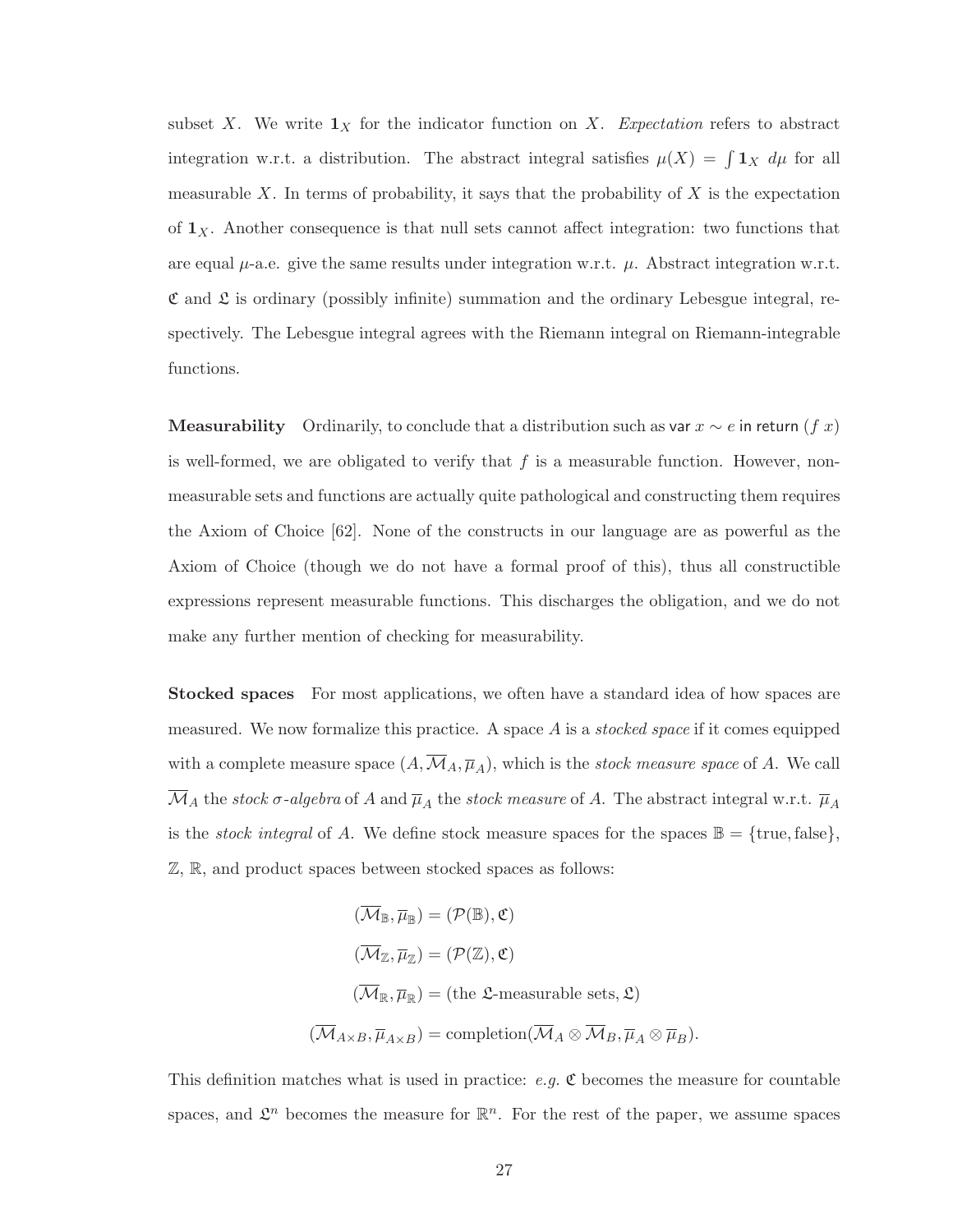$$
\Gamma \vdash \text{random} : \text{dist } R \quad \text{T-RAND} \qquad \frac{\Gamma \vdash \varepsilon : \tau}{\Gamma \vdash \text{return } \varepsilon : \text{dist } \tau} \text{ T-RET}
$$
\n
$$
\frac{\Gamma \vdash e_1 : \text{dist } \tau_1 \qquad \Gamma, x : \tau_1 \vdash e_2 : \text{dist } \tau_2}{\Gamma \vdash \text{var } x \sim e_1 \text{ in } e_2 : \text{dist } \tau_2} \text{ T-BIND}
$$

Figure 3: Standard monadic typing rules for distributions.

are stocked, unless explicitly noted otherwise. We say that a distribution on A is ac if it is AC with respect to  $\overline{\mu}_A$ .

**Densities** A function f is a PDF of a distribution  $\mathbb{P}$  on A if  $\mathbb{P}(X) = \int_X f d\overline{\mu}_A$  for all measurable  $X$ . Expectation can be written using the PDF:

$$
\int g \, d\mathbb{P} = \int \lambda x \cdot g(x) \cdot f(x) \, d\overline{\mu}_A.
$$

A *joint* PDF is the PDF of a *joint distribution*, which is simply a distribution on a product space. We later use the fact that the joint PDF f of a model such as  $x_1 \sim \mathbb{P}_1, x_2 \sim \mathbb{P}_2(\cdot; x_1)$ can be written as the product of the individual (parameterized) PDFs:  $f(x_1, x_2) = f_1(x_1)$ .  $f_2(x_2; x_1)$ .

### 2.3.4 Type system and semantics for distributions

We now discuss the type system and semantics for syntactic categories besides programs. The type system for expressions is ordinary. We assume an external mechanism for enforcing the preconditions necessary to ensure totality of functions, such as an automated theorem prover or the programmer themself. For instance, log must be applied to only positive real numbers. Distributions obey standard monadic typing rules (Figure 3). The "random variables" introduced by bind are really just normal variables and are typed as such; calling them random variables is a reminder about the role they play. The typing rules ensure that random variables are never used outside a probabilistic context.

We give our language a semantics based in classical mathematics with total functions. Base types have the usual meaning. The denotation of dist  $\tau$  is the set of distributions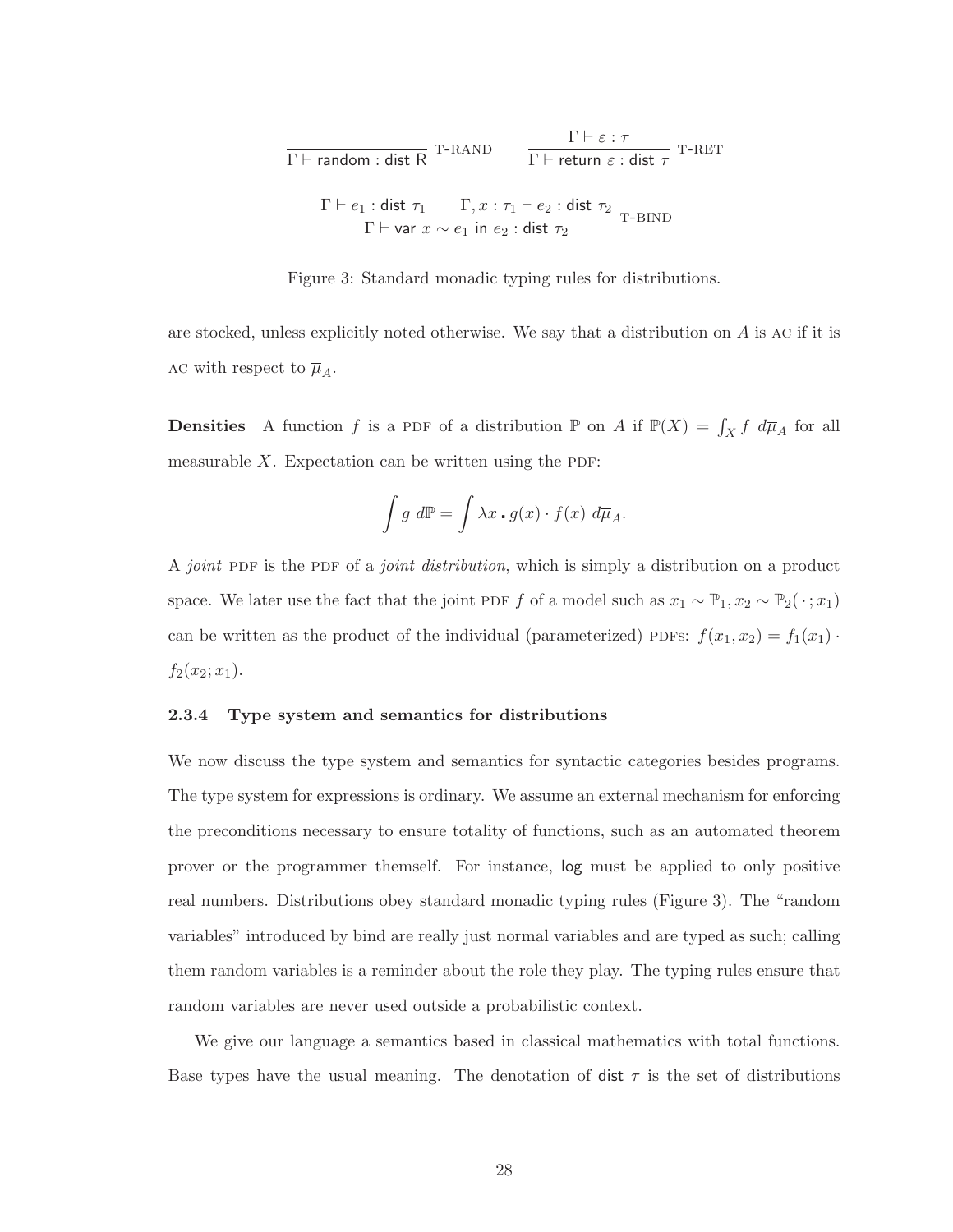possible on  $\tau$ :

$$
\mathcal{T}[\![\text{dist } \tau]\!] = \{\mathbb{P} \mid (\mathcal{T}[\![\tau]\!], \overline{\mathcal{M}}_{\tau}, \mathbb{P}) \text{ is a probability space}\}.
$$

We overload stock measure space notation for types; thus,  $\overline{\mathcal{M}}_{\tau}$  and  $\overline{\mu}_{\tau}$  are shorthand for  $\overline{\mathcal{M}}_{\mathcal{T}[\![\tau]\!]}$  and  $\overline{\mu}_{\mathcal{T}[\![\tau]\!]}$ . Let  $\mathcal{E}[\![e]\!] \rho$  be the denotation of a distribution e under the environment  $ρ$ , also overloaded for expressions  $ε$ . Expressions have the semantics of their corresponding forms from classical mathematics. As stated before, random is the  $Uniform(0,1)$  distribution

$$
\mathcal{E}\llbracket \mathsf{random}\rrbracket \rho = \lambda X\centerdot \ \mathfrak{L}(X\cap [0,1]),
$$

which says that the probability of an event X is its "interval size" on  $[0,1]$ . Return is the point mass distribution

$$
\mathcal{E}[\![\text{return } \varepsilon]\!] \rho = \lambda X \text{ . } \mathbf{1}_X(\mathcal{E}[\![\varepsilon]\!] \rho),
$$

which gives an event X probability 1 as long as it includes the outcome  $\varepsilon$ . Bind expresses the Law of Total Probability,

$$
\mathcal{E}[\nabla \text{Var } x \sim e_1 \text{ in } e_2] \rho = \lambda Y \cdot \int \lambda x' \cdot f(x')(Y) \ d\mathbb{P},
$$

where  $f(x') = \mathcal{E}[e_2](\rho\{x \mapsto x'\})$  and  $\mathbb{P} = \mathcal{E}[e_1]\rho$ . The family of distributions  $e_2$  is parameterized by the variable  $x$ , in essence. The probability of an event Y is the "average opinion" (the  $\mathbb{P}\text{-expectation}$ ) of what each member of the family thinks is the probability of Y. The integral exists because it is the expectation of a bounded function.

## *2.4 Type system and semantics for programs*

The program pdf  $e$  is well-formed if the distribution  $e$  permits a PDF. The following theorem gives us a sufficient condition.

**Theorem 2.4.1** (Radon-Nikodym). For any two  $\sigma$ -finite measures  $\mu$  and  $\nu$  on the same measurable space such that  $\nu$  is absolutely continuous w.r.t.  $\mu$ , there is a function f such that  $\nu(X) = \int_X f \ d\mu$ .

We call f a Radon-Nikodym derivative of  $\nu$  with respect to  $\mu$ , denoted  $d\nu/d\mu$ ; pdf corresponds to the Radon-Nikodym operator. The condition is also necessary: given a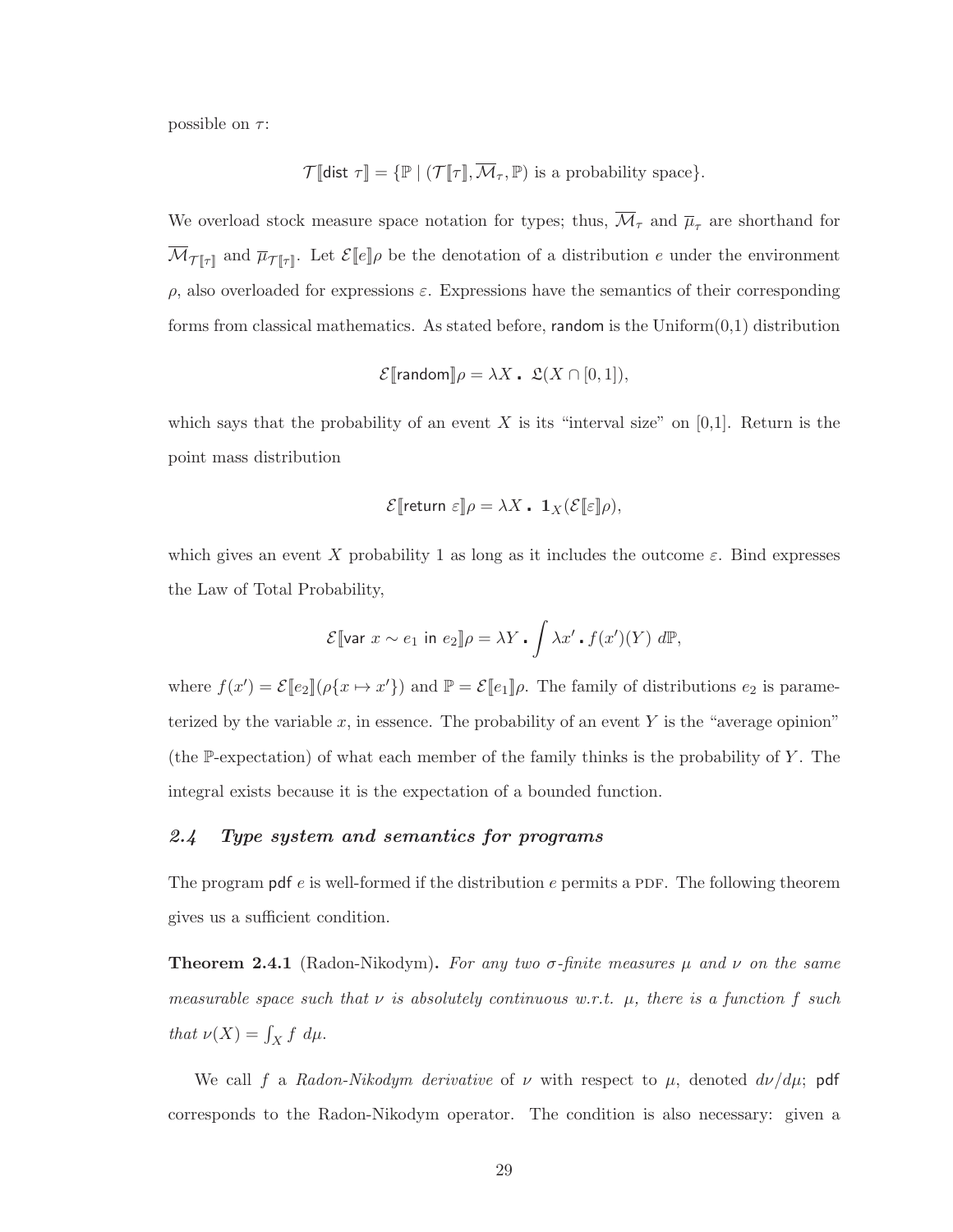satisfying f,  $\nu$  is (trivially) AC. All stock measures we define and all distributions are  $\sigma$ finite, so for our purposes absolute continuity is equivalent to possessing a PDF. Though not necessarily unique, Radon-Nikodym derivatives are equal  $\mu$ -almost everywhere. When  $\mu$  is the counting measure, the Radon-Nikodym derivative is a PMF. For hybrid spaces, it is a function which must be summed along one dimension and integrated along the other to obtain quantities interpretable as probabilities. Radon-Nikodym derivatives unify pmfs, pdfs and hybrids of the two. For this reason, we refer to all of these as PDFs. We use "PMF" when we want to emphasize its discrete nature.

Defining a type system for absolute continuity in terms of the straightforward induction on distribution terms proves unwieldy. Suppose we want to check if the distribution in Equation 2 is AC; we must verify that the probability of any  $\mathfrak{L}^2$ -null set Z is zero. A straightforward induction leads us to trying to show

$$
\mathbb{P}(\lbrace x \mid \left( \begin{array}{c} \text{var } y \sim \text{random in} \\ \text{return } (x, y) \end{array} \right) (Z) \neq 0 \rbrace) = 0
$$

where  $\mathbb P$  is the Uniform $(0,1)$  distribution, and we have abused notation slightly by mingling object language syntax with ordinary mathematics. This states that the body of the outermost bind assigns  $Z$  probability zero,  $\mathbb{P}\text{-almost always.}$  It is unclear how to proceed from here or how to remove concepts like null sets from the mechanization. We take an alternate approach based on the insight that we can reason about a distribution by examining how it transforms other distributions. Our approach, and outline of the following subsections, is as follows:

- We introduce the new notion of a *non-nullifying* function and prove a transformation theorem stating that when a random variable is transformed, the output distribution is ac if the input distribution is ac and the transformation is non-nullifying. We also prove some results about non-nullifying functions.
- We define the *random variables transform* of any distribution written in our language and show that for a large class of distributions the transformation theorem is applicable.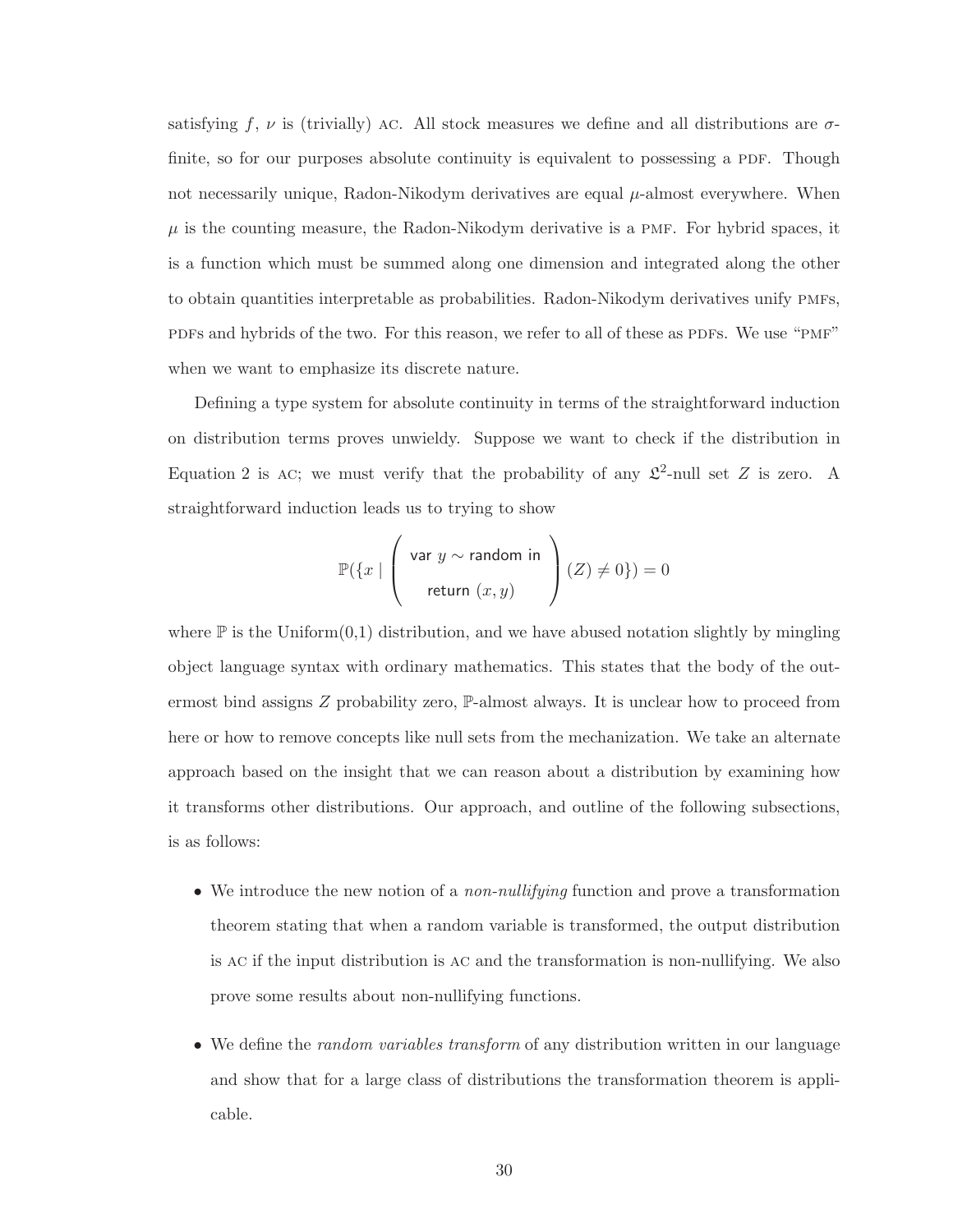• We present a type system which defines absolute continuity of a distribution in terms of whether its RV transform is non-nullifying. As implementors, we have found it easier to come up with the rules for non-nullifying functions.

Measure-theoretic concepts like  $\sigma$ -algebras, null sets, and the Lebesgue measure, while present in the metatheory, do not need to be operationalized for implementing the type checker. Also, due to the measure-theoretic foundation, we correctly handle cases that are not typically explained, such as PDFs on hybrid spaces. We conclude the section with the semantics of programs.

### 2.4.1 Absolute continuity and non-nullifying functions

A function  $h : A \to B$  is non-nullifying if the h-preimage of each  $\overline{\mu}_B$ -null set is  $\overline{\mu}_A$ -null; preimages of null sets are always null, and forward images of non-null sets are always nonnull. A function that fails to be non-nullifying is called *nullifying*. The next theorem establishes the link between absolute continuity and non-nullity.

**Theorem 2.4.2** (Transformation). For a function  $h : A \rightarrow B$  and an AC distribution  $\mathbb{P}$  on A, the distribution

$$
\mathbb{Q}(Y) = \mathbb{P}(h^{-1}[Y])\tag{3}
$$

on  $B$  is  $AC$  if  $h$  is non-nullifying.

*Proof.* Let Y be a  $\overline{\mu}_B$ -null set. By the non-nullity of h, the set  $h^{-1}[Y]$  is  $\overline{\mu}_A$ -null. By the absolute continuity of  $\mathbb{P}$ , we have  $\mathbb{P}(h^{-1}[Y]) = 0$ , implying that Y is also Q-null.  $\Box$ 

This style of defining  $\mathbb Q$  may seem odd, but it actually underlies the use of random variables as a modeling language. For instance, the model  $x \sim \mathbb{P}$ ,  $y = h(x)$  exhibits the relationship  $\mathbb{Q}(Y) = \mathbb{P}(h^{-1}[Y]),$  where  $\mathbb Q$  is the distribution of y. In general, the reverse direction does not hold; h can be nullifying even if  $\mathbb Q$  is AC. This happens when h has nullifying behavior only in regions of the space where  $\mathbb P$  is assigning zero probability. This will be a source of incompleteness in the type system.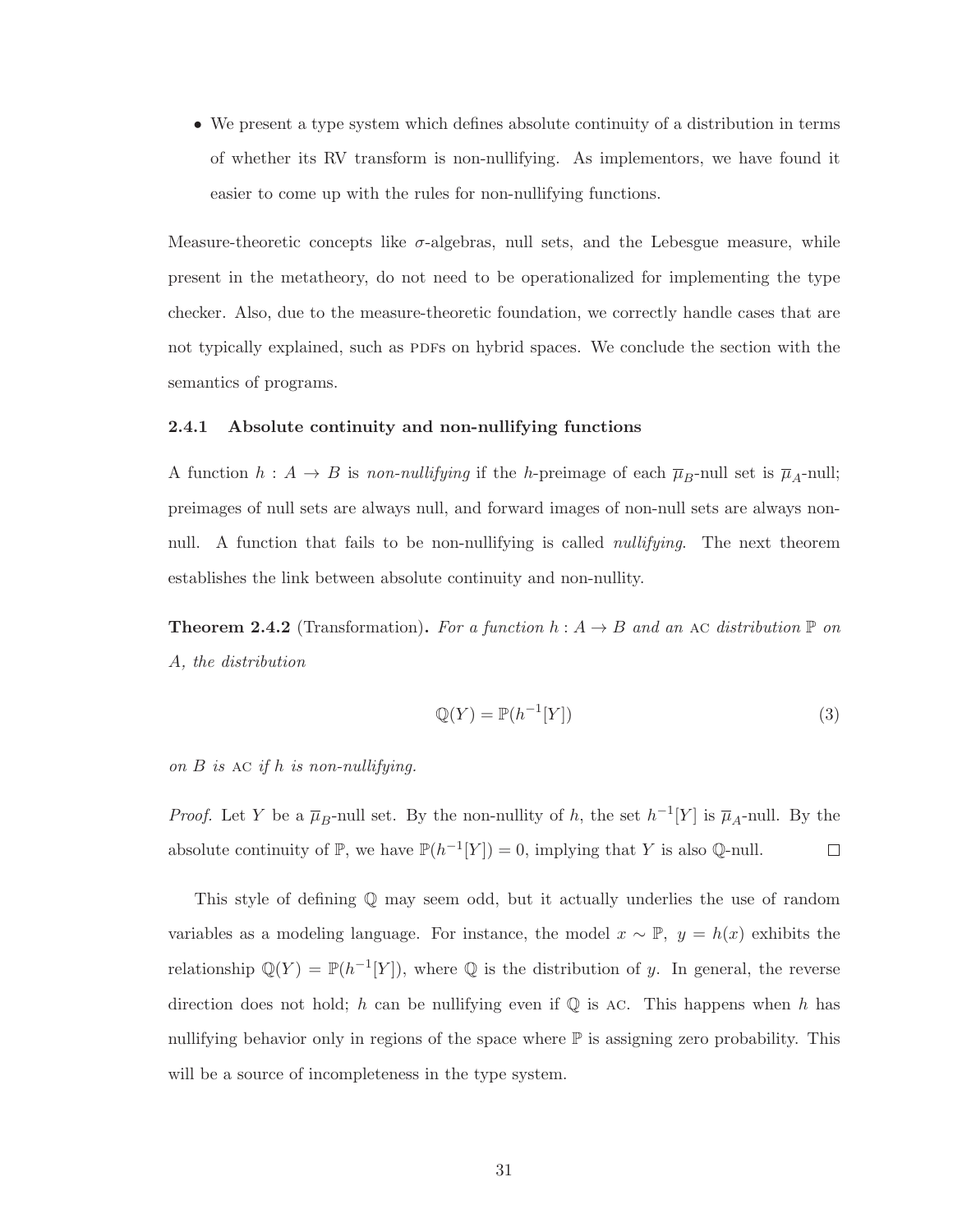**Lemma 2.4.3** (Discrete domain). A function  $h : A \to \mathbb{R}$  is nullifying if A is non-empty and countable.

*Proof.* Let x be an element of A. The set  $\{x\}$  has positive counting measure while its  $h$ -image, which is a singleton set, is  $\mathfrak{L}$ -null.  $\Box$ 

This implies R of Z is nullifying, meaning that when we view an integer random variable as a real random variable, it loses its ability to have a PDF. This is desirable behavior; different spaces have different ideas of what it means to be a PDF. We would not want to mark an integer random variable as AC and later attempt to integrate its PMF in a context expecting a real random variable.

**Lemma 2.4.4** (Discrete codomain). A function  $h : A \rightarrow B$  is non-nullifying if B is countable.

*Proof.* The h-preimage of the empty set (the only  $\mathfrak{C}\text{-null}$  set) is the empty set, which is always null.  $\Box$ 

This reasoning corroborates the fact that distributions on countable spaces always have a PMF.

**Lemma 2.4.5** (Interval). A function  $h : \mathbb{R} \to \mathbb{R}$  is nullifying if it is constant on any interval.

*Proof.* Let h be constant on  $(a, b)$ ;  $(a, b)$  is not  $\mathfrak{L}$ -null, but its h-image (a singleton set) is  $\Box$ L-null.

One way to visualize how this leads to a non-ac distribution is to observe that the transformation h takes all the probability mass along  $(a, b)$  and non-smoothly concentrates it onto a single point in the target space.

**Lemma 2.4.6** (Inverse). An invertible function  $h : \mathbb{R} \to \mathbb{R}$  is non-nullifying if its inverse  $h^{-1}$  is an absolutely continuous function.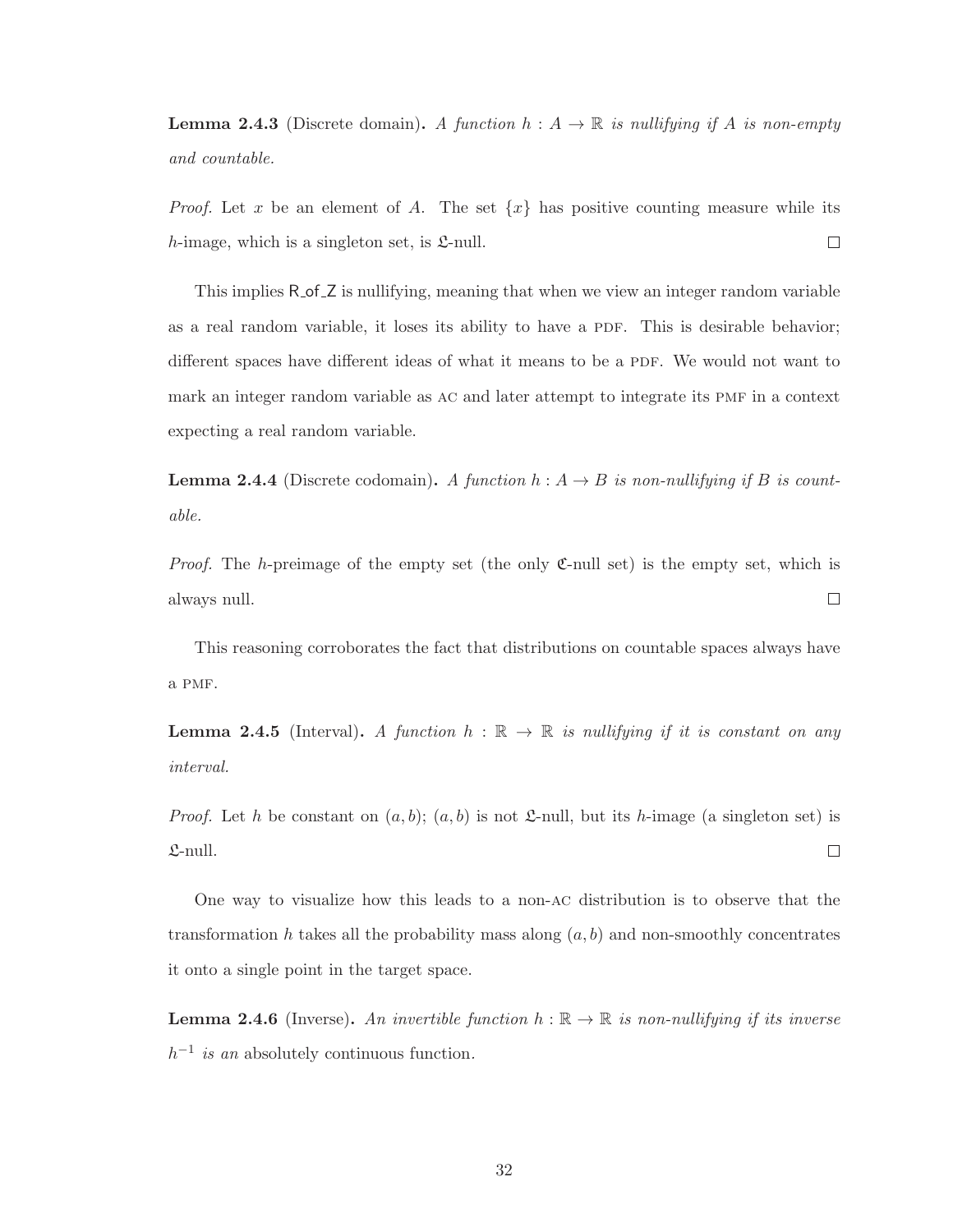Proof. We have discussed absolute continuity of measures; the absolute continuity of functions is a related idea. It is a stronger notion than continuity and uniform continuity. Absolutely continuous functions are well behaved in many ways; in particular, the images of null sets are also null sets. Coupled with the fact that an h-preimage is an  $h^{-1}$ -image, this proves the claim. More details on absolutely continuous functions can be found in [47].  $\Box$ 

This result shows that log, exp, and non-constant linear functions are non-nullifying. We believe the idea can be extended without much difficulty to show that functions with a countable number of invertible pieces, such as the trigonometric functions and non-constant polynomials, are also non-nullifying.

**Lemma 2.4.7** (Piecewise). For functions  $c : A \rightarrow \mathbb{B}$  and  $f, g, h : A \rightarrow B$ , where  $h(x) =$ if  $c(x)$  then  $f(x)$  else  $g(x)$ , h is non-nullifying if f and g are non-nullifying.

*Proof.* Let Y be a  $\overline{\mu}_B$ -null set. The set  $h^{-1}[Y]$  is a subset of  $f^{-1}[Y] \cup g^{-1}[Y]$  and is thus  $\overline{\mu}_A$ -null, by non-nullity of f and g, and the countable additivity and completeness of  $\overline{\mu}_A$ .  $\Box$ 

Lemma 2.4.8 (Composition). The set of non-nullifying functions is closed under function composition.

*Proof.* Let  $f : A \to B$  and  $g : B \to C$  be non-nullifying functions and let  $h = g \circ f$ . The h-preimage of a  $\overline{\mu}_C$ -null set Z is given by  $h^{-1}[Z] = f^{-1}[g^{-1}[Z]]$ , and is thus  $\overline{\mu}_A$ -null, by the non-nullity of  $f$  and  $q$ .  $\Box$ 

**Lemma 2.4.9** (Projection). The function  $h(x, y) = x$  of type  $A \times B \rightarrow A$  is non-nullifying.

*Proof.* Let X be a  $\overline{\mu}_A$ -null set. Its h-preimage is  $X \times B$ . By the properties of product measure, we have that

$$
\overline{\mu}_{A \times B}(X \times B) = \overline{\mu}_A(X) \cdot \overline{\mu}_B(B) = 0 \cdot \overline{\mu}_B(B) = 0.
$$

Even if  $\overline{\mu}_B(B) = \infty$ , the measure-theoretic definition of multiplication on extended nonnegative reals defines  $0 \cdot \infty = 0$ .  $\Box$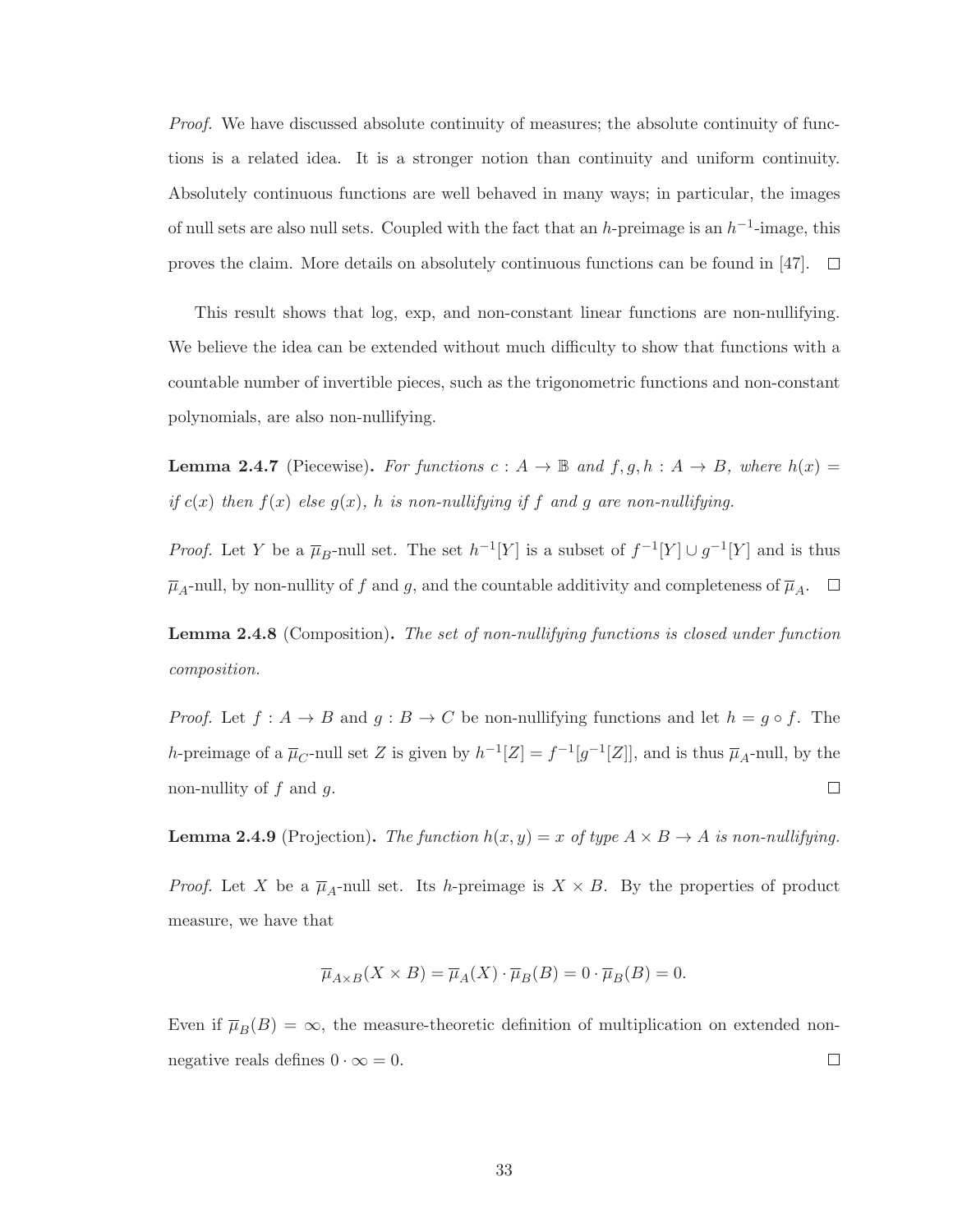Along these lines, we can show that returning a permutation of a subset of tuple components is also a non-nullifying function. The last two results permit us to ignore uninvolved arguments when reasoning about the non-nullity of the body of a function.

#### 2.4.2 Distributions and RV transforms

A large class of distributions in our language can be understood by Equation 3. From the syntax we know that a distribution e must take the form of zero or more nested binds terminating in a body that is either random or return  $\varepsilon$ . We focus on the latter, non-trivial case. The expression  $\varepsilon$  represents a transformation of the random variables  $x_i$  introduced by the binds. The function  $\lambda(x_1, ..., x_n)$ .  $\varepsilon$  is the *random variables transform* (RV transform) of the distribution  $e$ , where we use tuple pattern matching shorthand to name the components of a tuple argument. The correspondence between distributions in our language and Theorem 2.4.2 is as follows: let  $\mathbb Q$  be the denotation of e, let h be the RV transform of  $e$ , and let  $\mathbb P$  be the joint distribution of the random variables introduced on the spine of e. The class of distributions for which the theorem is applicable is given by the set of distributions for which each  $e_i$  is *parametrically* AC w.r.t. the random variables preceding it, where  $e_i$  is the distribution corresponding to  $x_i$ . In other words, the distribution for  $e_i$ must be AC while treating free occurrences of  $x_1, ..., x_{i-1}$  as fixed, unknown constants. This ensures that the joint distribution is also AC; the joint PDF can be written as the product of the individual parameterized pdfs. This is a commonly used (implicit) assumption in practice. For example, the distribution

$$
var u \sim random \in var z \sim flip \ u \in return \ (u + \langle z \rangle)
$$

has the RV transform  $\lambda(u, z)$ .  $u + \langle z \rangle$ , which has type  $\mathbb{R} \times \mathbb{B} \to \mathbb{R}$  and is transforming the joint distribution of random and  $e_2 := \text{flip } u$ . The variable u appears free in  $e_2$ , making  $e_2$ parametric in u; the restriction requires that  $e_2$  is AC for all possible values of u, which is the case here. Two extensionally equivalent distributions may have different RV transforms and spines because of intensionally different representations. To show that this choice of  $\mathbb{P}, \mathbb{Q},$  and h satisfies Equation 3, we appeal to the semantics of distributions (defined in Section 2.3.4). Consider the general case  $e := \text{var } x_i \sim e_i$  in return  $\varepsilon$ , where we have used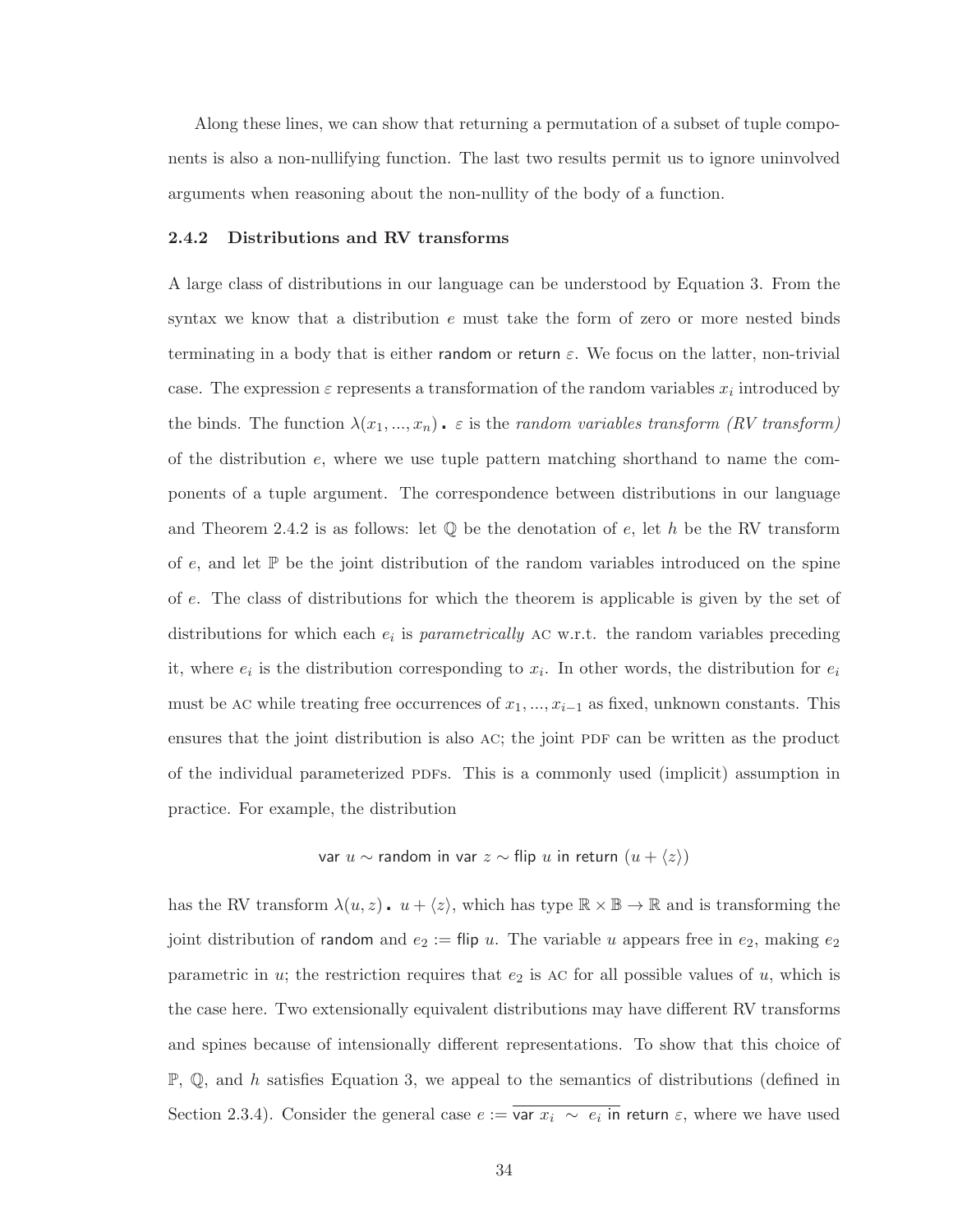$$
\begin{array}{ll}\n\overbrace{\Upsilon;\Lambda\vdash \text{random AC}}^{\Upsilon;\Lambda\vdash \text{random AC}} & \overbrace{\Upsilon;\Lambda\vdash \text{return }\varepsilon \text{ AC}}^{\Upsilon;\Lambda\vdash \text{cNN}} & \text{AC-RET} \\
\Upsilon;\emptyset\vdash e_1 \text{ AC} & \Upsilon\vdash e_1:\text{dist }\tau \\
\Upsilon,x:\tau\sim e_1;\Lambda,x\vdash e_2 \text{ AC} \\
\Upsilon;\Lambda\vdash \text{var }x\sim e_1 \text{ in } e_2 \text{ AC} & & & \\
\end{array}
$$

Figure 4: The absolute continuity judgment,  $\Upsilon$ ;  $\Lambda \vdash e$  AC.

the bar as shorthand for nested binds. The denotation  $\mathbb Q$  of e under an environment  $\rho$  is given by

$$
\mathbb{Q}(Y) = \overline{\int d\mathbb{P}_i \ \lambda x_i' \cdot \ \mathbf{1}_Y(\mathcal{E}[\![\varepsilon]\!]) \rho \overline{\{x_i \mapsto x_i'\}})}
$$

where  $\mathbb{P}_i$  is the denotation of  $e_i$  (extending  $\rho$  as necessary) and we have again used the bar notation, to denote iterated expectation and the repeated extension of the environment  $\rho$ with variable mappings. We can now rewrite the expectations to use their corresponding PDFs  $f_i$  and then replace the iterated integrals with a single product integral using their joint PDF f:

$$
\mathbb{Q}(Y) = \overline{\int d\overline{\mu}_{\tau_i} \lambda x'_i \cdot f_i(x'_i; x'_1, ..., x'_{i-1})} \cdot \mathbf{1}_Y(\mathcal{E}[\mathcal{E}]\rho \overline{\{x_i \mapsto x'_i\}})
$$
  
\n
$$
= \int d\overline{\mu}_{\tau} \lambda \mathbf{x} \cdot f(\mathbf{x}) \cdot \mathbf{1}_Y(h(\mathbf{x}))
$$
  
\n
$$
= \int d\mathbb{P} \lambda \mathbf{x} \cdot \mathbf{1}_Y(h(\mathbf{x}))
$$
  
\n
$$
= \mathbb{P}(\{\mathbf{x} \mid h(\mathbf{x}) \in Y\}) = \mathbb{P}(h^{-1}[Y])
$$

where  $\mathbf{x} = (x'_1, ..., x'_n), h(\mathbf{x}) = \mathcal{E}[\mathbf{\varepsilon}]\rho\{x_i \mapsto \mathbf{x}_i\}, \tau_i$  is the type of each  $x_i$ , and  $\tau$  is their product. We have also used the fact that the expectation of the indicator function on a set is the probability of that set (the set here is  $\{x \mid h(x) \in Y\}$ , not Y). Replacing an iterated integral with a product integral is not always legal but is possible here because the integral is of a nonnegative function w.r.t. independent measures (see Tonelli's theorem, [47]).

## 2.4.3 Type system for programs

All judgments are defined modulo  $\alpha$ -conversion. A program pdf e is well-formed if e is an ac distribution  $(\emptyset \vdash e : \text{dist } \tau \text{ holds for some } \tau \text{ and } \emptyset; \emptyset \vdash e \text{ ac holds}).$  If the judgment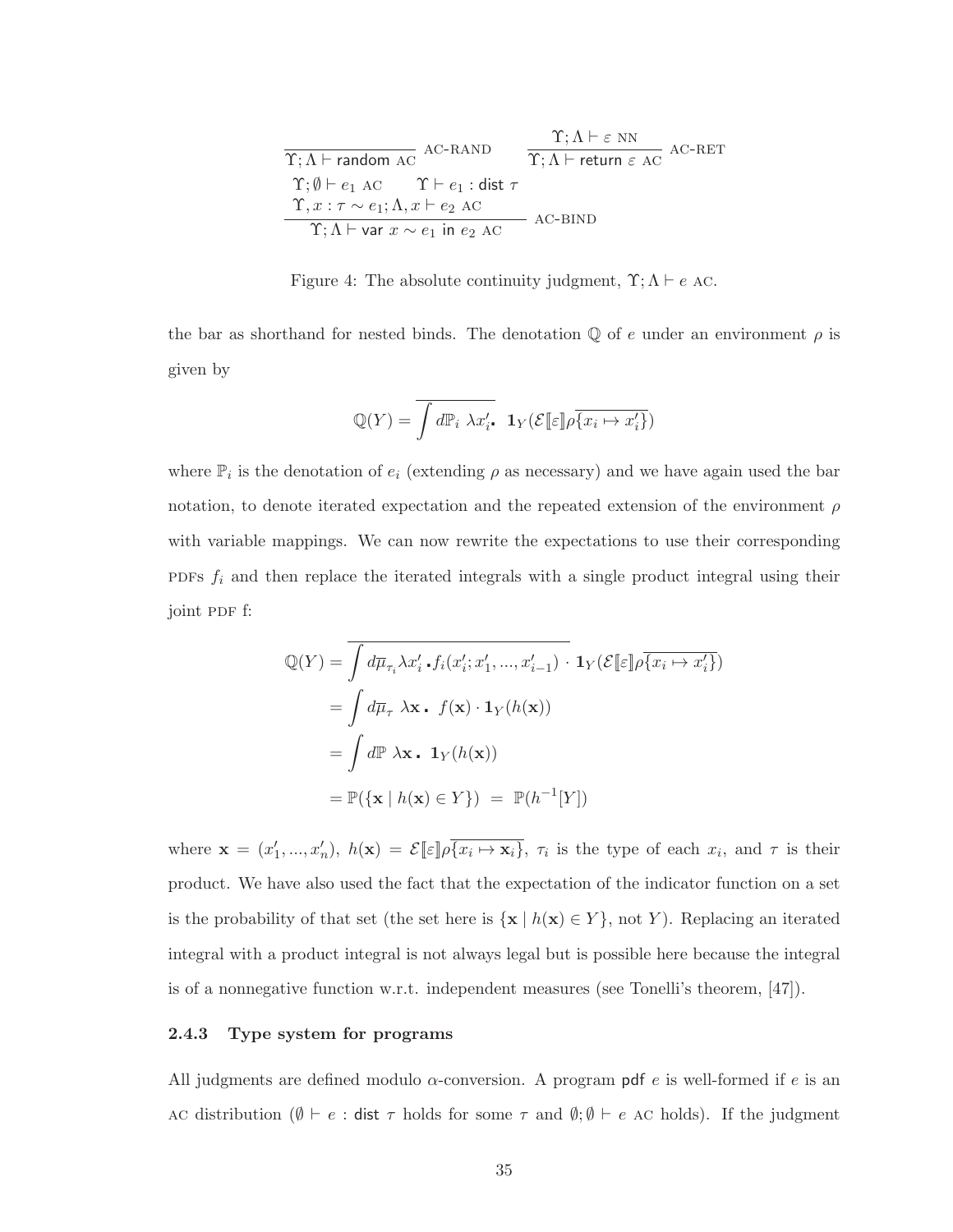$$
\frac{x \in \Lambda}{\gamma; \Lambda \vdash x \text{ NN}} \text{ NN-VAR} \qquad \frac{\Upsilon \vdash \varepsilon : \tau \qquad \tau \text{ countable}}{\Upsilon; \Lambda \vdash \varepsilon \text{ NN}} \text{ NN-COUNT}
$$
\n
$$
\frac{\Upsilon; \Lambda \vdash \varepsilon \text{ NN}}{\Upsilon; \Lambda \vdash \varepsilon \text{ NN}} \qquad op \in \{ \text{neg, inv, log, exp, sin, cos, tan} \}} \text{NN-OP}
$$
\n
$$
\frac{\Upsilon; \Lambda \vdash \varepsilon_1 \text{ NN}}{\Upsilon; \Lambda \vdash \text{if } \varepsilon \text{ then } \varepsilon_1 \text{ else } \varepsilon_2 \text{ NN}} \text{NN-IF}
$$
\n
$$
\frac{\Upsilon; \Lambda \vdash \varepsilon_1 \text{ NN} \qquad \Upsilon; \Lambda \vdash \varepsilon_2 \text{ INN}}{\Upsilon; \Lambda \vdash op \varepsilon \text{ NN}} \qquad \text{NN-PROJ}
$$
\n
$$
\frac{\Upsilon; \Lambda \vdash \varepsilon_1 \perp \varepsilon_2 \qquad \Upsilon; \Lambda \vdash \varepsilon_1 \text{ NN}}{\Upsilon; \Lambda \vdash (e_1, \varepsilon_2) \text{ NN}} \text{NN-PROJ}
$$
\n
$$
\frac{x_i \in \Lambda \qquad x_1, \dots, x_n \text{ are distinct}}{\Upsilon; \Lambda \vdash (x_1, \dots, x_n) \text{ NN}}
$$
\n
$$
\frac{\Upsilon; \Lambda \vdash (e_1, \varepsilon_2) \text{ NN}}{\Upsilon; \Lambda \vdash \varepsilon_1 + \varepsilon_2 \text{ NN}} \text{NN-PLUS}
$$
\n
$$
\frac{FV(\varepsilon_2) \cap \Lambda = \emptyset \qquad \Upsilon; \Lambda \vdash \varepsilon_1 \text{ NN}}{\Upsilon; \Lambda \vdash \varepsilon_1 + \varepsilon_2 \text{ NN}} \text{NN-MULT } \frac{l \neq 0 \quad \Upsilon; \Lambda \vdash \varepsilon \text{ NN}}{\Upsilon; \Lambda \vdash \varepsilon_1 + \varepsilon_2 \text{ NN}} \text{NN-MLUS}
$$
\n
$$
\frac{\Upsilon; \Lambda \vdash (e_1, \varepsilon_2) \text{ NN}}{\Upsilon; \Lambda \vdash \varepsilon_1 + \varepsilon_2 \text{ NN
$$

Figure 5: The non-nullity judgment,  $\Upsilon$ ;  $\Lambda \vdash \varepsilon$  NN.

 $\Upsilon$ ;  $\Lambda \vdash e$  AC (Figure 4) holds then e is an AC distribution under the probability context Υ and the active variable context Λ, where Λ is given by the grammar  $Λ ::= ∅ | Λ, x$ . Variables in  $\Lambda$  are currently active and should be understood in a probabilistic sense, while those not in  $\Lambda$  are inactive and should be treated as fixed parameters. The contexts obey the following invariant:  $\Lambda$  is always the "prefix" of  $\Upsilon$ , *i.e.* the variables in  $\Lambda$  correspond directly to the n most recent entries added to  $\Upsilon$ , where n is the length of  $\Lambda$ . Rule AC-RAND asserts that the Uniform $(0,1)$  distribution is AC. The main action of rules AC-BIND and AC-RETURN is to prepare a call to the non-nullity judgment. For Theorem 2.4.2 to be applicable, a distribution along the spine must be parametrically ac w.r.t. the random variables preceding it; thus, in  $AC-BIND$  we check that  $e_1$  is  $AC$  without marking any current random variables as active. We reach the body of the RV transform in AC-RETURN. Roughly speaking,  $\Lambda$  (pointing into  $\Upsilon$ ) and  $\varepsilon$  correspond to  $\mathbb P$  and h in Theorem 2.4.2.

Next is the non-nullity judgment (Figure 5). If  $\Upsilon$ ;  $\Lambda \vdash \varepsilon$  nn holds, then  $\varepsilon$  represents the body of a non-nullifying function under  $\Upsilon$  and  $\Lambda$ . The variables in  $\Lambda$  are the arguments to the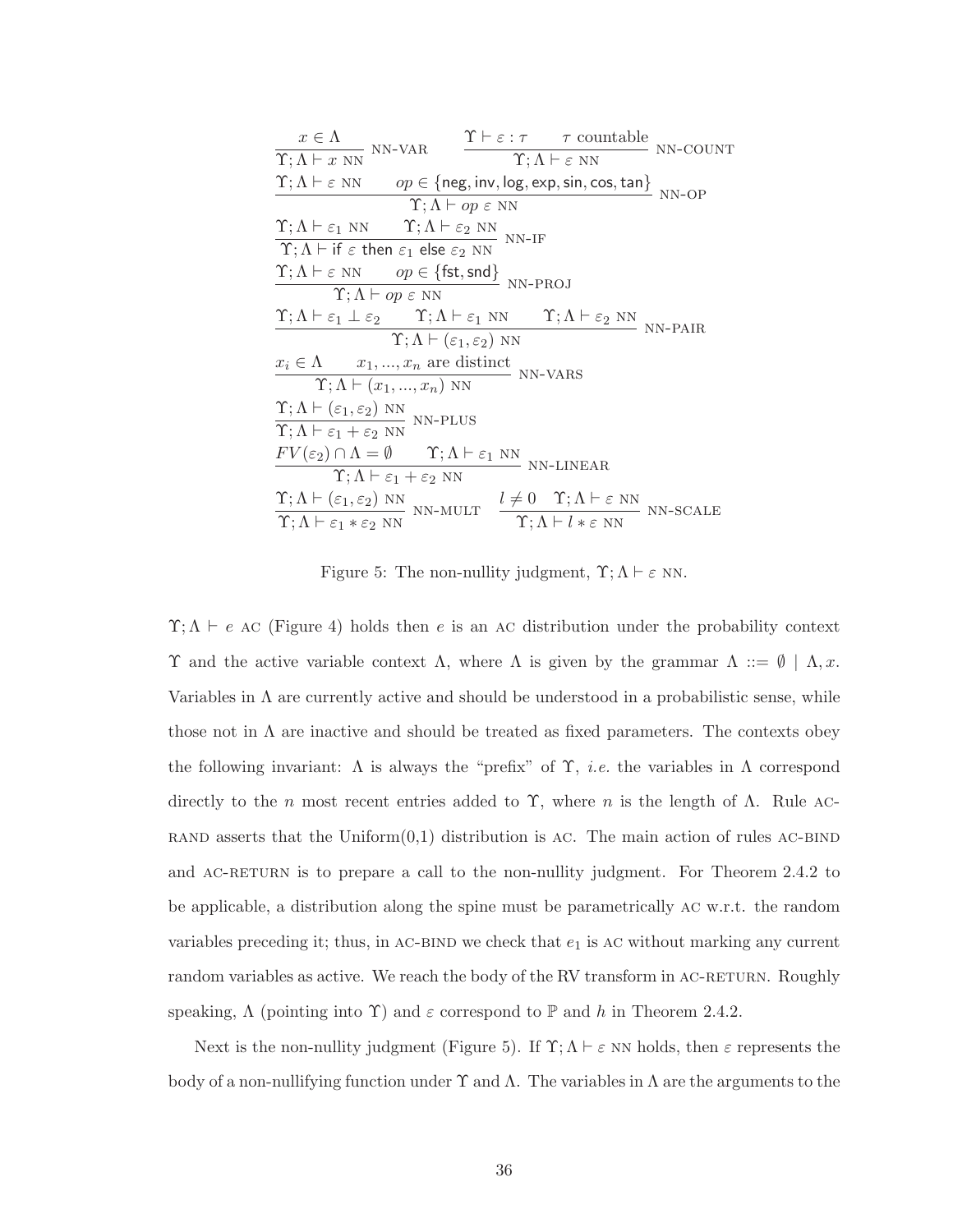RV transform. Throughout this discussion, we implicitly use the composition and projection lemmas (Lemmas 2.4.8 and 2.4.9) to ignore uninvolved arguments during analysis. For example, in rule nn-var, we could be analyzing a function with multiple inputs, but we can drop all of them but x, leaving us to analyze the function  $\lambda x \cdot x$ , which is trivially non-nullifying. Under the hood, what we are actually doing is representing the original transform as the composition of a function that selects a single components of a tuple with the identity function  $\lambda x \cdot x$ . The composition lemma is also the justification for being able to recurse into subexpressions. Rule NN-COUNT is merely an application of Lemma 2.4.4; the types bool, Z and products thereof define the countable types. Note that this covers the cases of  $=$ ,  $\lt$ , integer neg,  $+$  and  $*$ , and Boolean and integer literals. Rules NN-OP, nn-if and nn-proj are direct translations of Lemmas 2.4.6, 2.4.7 and 2.4.9. The injection from integers into the reals is nullifying (Lemma 2.4.3), so there is no rule for  $R_{\text{o}}$   $\sim$   $R_{\text{o}}$   $\sim$   $R_{\text{o}}$ nn-pair expresses the idea that the joint distribution of independent ac distributions is AC. If  $\Upsilon$ ;  $\Lambda \vdash \varepsilon_1 \perp \varepsilon_2$  holds then  $\varepsilon_1$  and  $\varepsilon_2$  represent independent distributions under  $\Upsilon$  and Λ. Its definition is

$$
\frac{\Lambda \cap \text{ Anc}(\Upsilon, FV(\varepsilon_1)) \cap \text{Anc}(\Upsilon, FV(\varepsilon_2)) = \emptyset}{\Upsilon; \Lambda \vdash \varepsilon_1 \perp \varepsilon_2} \text{INDEP}
$$

where  $\text{Anc}(\Upsilon, X) = \bigcup_{x \in X} \text{anc}(\Upsilon, x)$ . It states that  $\varepsilon_1$  and  $\varepsilon_2$  must not have any ancestors in common. The function anc $(\Upsilon, x)$  computes the ancestors of a random variable x. A random variable y is the parent of a random variable x if y appears free in the distribution that x is bound to. Rule NN-VARS corresponds to the corollary of Lemma 2.4.9 that states that you can drop and permute tuple components. The requirement that the variables are distinct is important; the distribution var  $u \sim$  random in return  $(u, u)$  is not AC, as we saw in Section 2.2. We have multiple rules for addition because they each capture a different usage of plus. Rule NN-PLUS states that if the formation of the pair  $(\varepsilon_1, \varepsilon_2)$  is nonnullifying, then  $\varepsilon_1 + \varepsilon_2$  is also non-nullifying because it is the composition of tuple formation with  $(+) : \mathbb{R} \times \mathbb{R} \to \mathbb{R}$ , where the latter is non-nullifying by corollary to Lemma 2.4.6. Rule NN-LINEAR represents the idea of composing with the non-nullifying function  $\lambda x \cdot x + c$ , where c is a constant w.r.t. the arguments of the RV transform. There is an analogous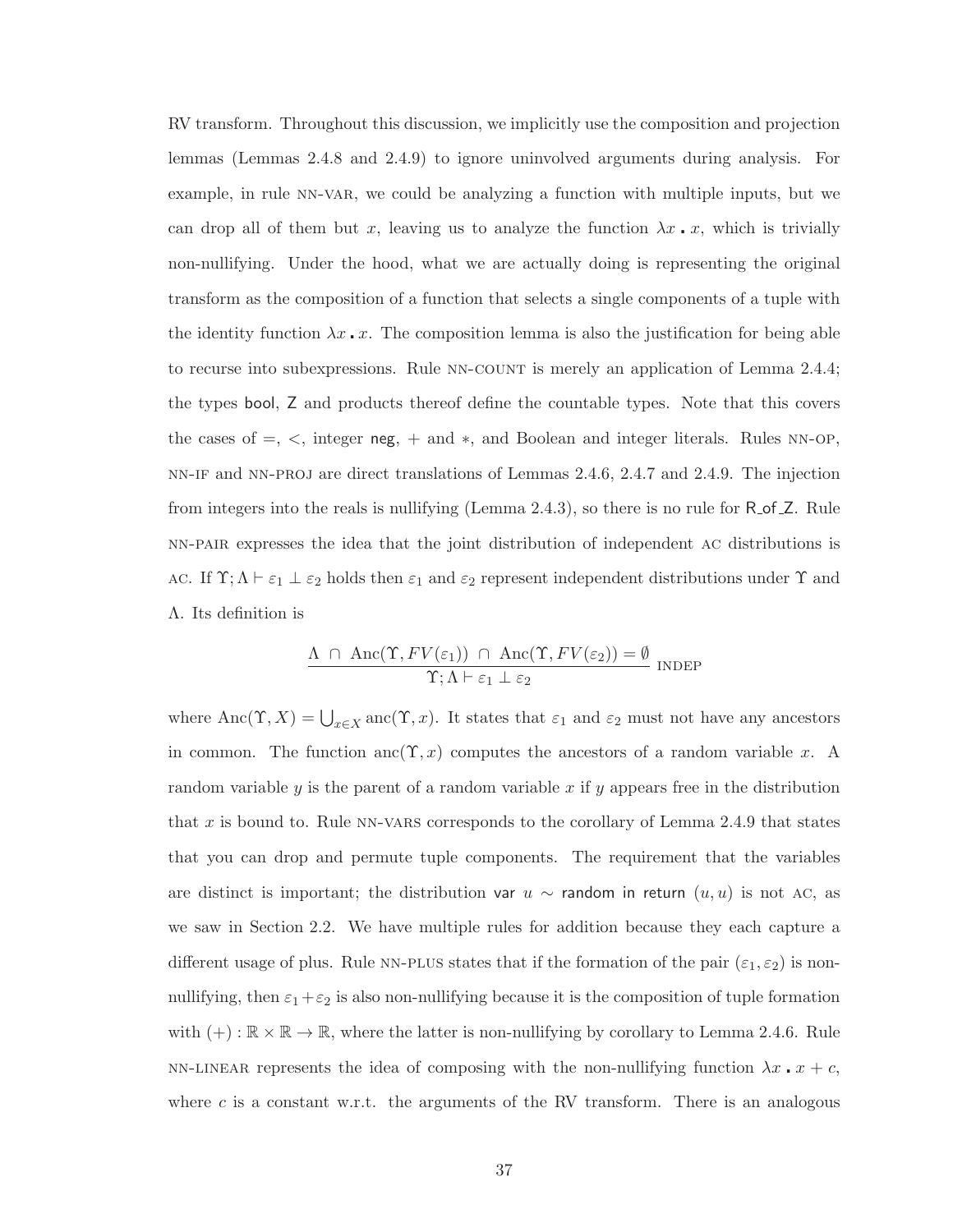rule for when the constant appears as the left operand. Rules NN-MULT and NN-SCALE are analogous. Note that nn-scale is slightly weaker than its counterpart nn-linear, only because it needs to prove that the scaling coefficient is nonzero.

Discussion We believe our type system is sound; the only remaining case to rigorously prove is nn-pair. The soundness of the reduction to non-nullity is given by Theorem 2.4.2, and the soundness of the other cases in the non-nullity judgment are covered by the lemmas in Section 2.4.1. Stating the needed lemma for nn-pair essentially requires formalizing the idea that the conditional distribution of the second component conditioned on the first component should be ac. In non-nullity terms, the second component should still have a degree of freedom even after fixing the first. Rigorously stating this involves conditional probability, putting it outside the scope of the current work.

There are few sources of incompleteness in our type system. For instance, nn-pair conservatively requires  $\varepsilon_1$  and  $\varepsilon_2$  to be independent. The distribution

$$
var x \sim random in var y \sim random in return (exp x, x + y)
$$

is ac despite the fact that the tuple components are not independent: even if we know the value of exp x, the "residual" stochasticity in the quantity  $x + y$  is still AC. The joint PDF is given by multiplying the marginal PDF of the first component by the conditional PDF of the second component conditioned on the first. This is a similar issue as the parametric ac requirement on spine distributions. Formulating this generalization of nn-pair is interesting future work. Likewise, nn-if conservatively requires both branches of an if-expression to be non-nullifying. The distribution

var  $x \sim$  std\_normal in return(if  $x < 0$  then min x 0 else max x 0)

is not accepted as AC because both branches  $(\lambda x \cdot \min x \cdot 0 \text{ and } \lambda x \cdot \max x \cdot 0)$  are nullifying, even though the distribution is extensionally equivalent to var  $x \sim \text{std-normal}$  in return x, which is AC. We define min and max in the usual way, using if. Finally, non-nullity is sufficient but not necessary for absolute continuity to hold. For instance, the RV transform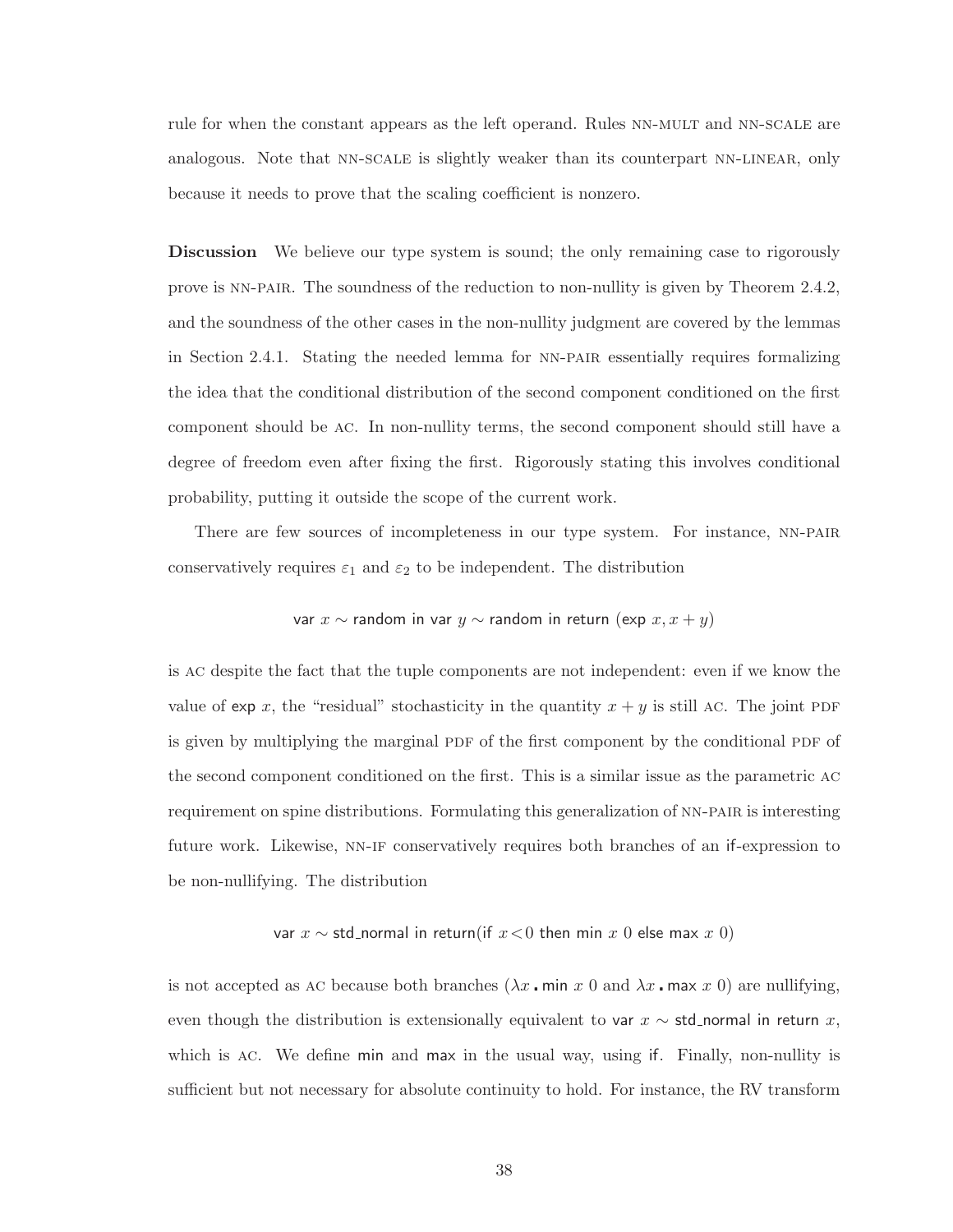var  $x \sim$  random in return (if  $x < 100$  then  $x$  else 100)

is  $\lambda x$  if  $x < 100$  then x else 100, which is nullifying due to the constant portion, thus our type system does not accept this distribution as AC. However, x only takes values on  $(0, 1)$ , so the second branch is never entered, and thus the distribution is extensionally equivalent to the AC distribution var  $x \sim$  random in return x.

#### 2.4.4 Semantics of programs

The denotation of a program pdf e is that it is a member of the set of Radon-Nikodym derivatives of the distribution e:

$$
[\![\mathsf{pdf}\;e]\!] \in \{f \mid \forall X,\; \mathbb{P}(X) = \int_X f \; d\overline{\mu}_{\tau}\}
$$

where  $\mathbb{P} = \mathcal{E}[\![e]\!]$  is the denotation of e under the empty environment and e has type dist  $\tau$ . The procedure discussed in the next section calculates a member of this set.

# *2.5 Calculating density functions*

The previous sections have defined a language in which it is possible to express PDFs. Our goal now is to mechanically obtain a usable form of the PDF for a given distribution. But what constitutes a usable form? We are motivated by applications of the PDF and the need to interface with existing software. For instance, we may want to use numerical optimization software to perform MLE, where the PDF appears in the objective function; we may also want to symbolically derive gradient information to improve the search. Or, we may want to use the PDF to calculate an expectation using a numerical integrator. Roughly speaking, we call a term "usable" if we can map it onto the capabilities of existing software in accordance with common practice. For example, the term  $\lambda x \cdot x+5$  is usable; in practice, real addition is mapped to floating point addition. Likewise,  $\int_0^5 x^2 dx$  is usable; the integral is Riemannian and in a form accepted by computer algebra systems (cas) and numerical integrators. On the other hand, terms like  $\int g \, d\mathbb{P}$  and  $d\mathbb{P}/d\mathfrak{L}$  make use of measure-theoretic operations such as abstract integration and the Radon-Nikodym derivative. Current software do not handle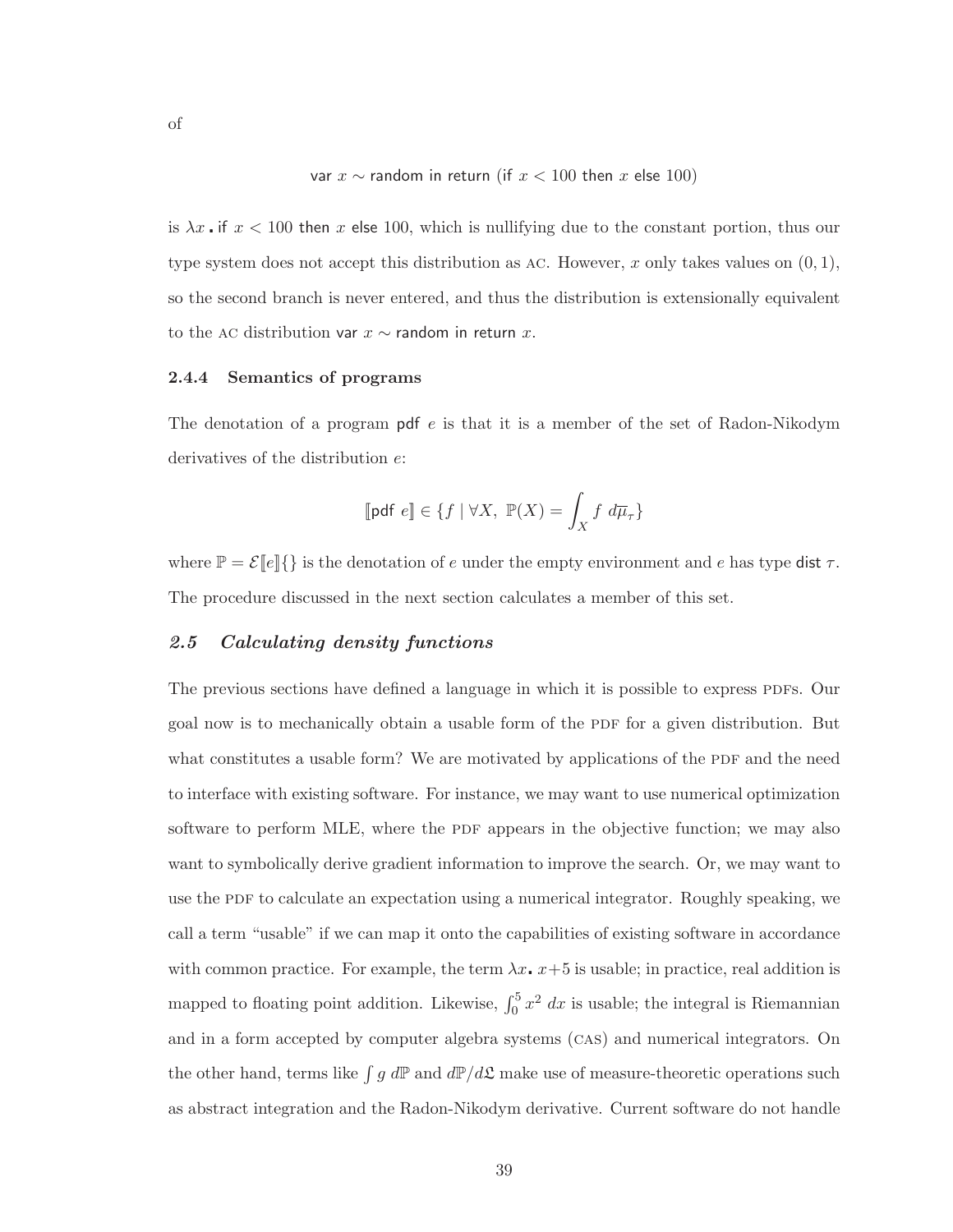Target types 
$$
\sigma ::= \tau | \sigma_1 \rightarrow \sigma_2
$$
  
\nTarget terms  $\delta ::= \varepsilon | \lambda x : \tau \cdot \delta | \delta_1 \delta_2 | \int \delta$   
\nTyping  $\frac{\Gamma \vdash \delta : \tau \rightarrow \mathsf{R}}{\Gamma \vdash \int \delta : \mathsf{R}}$  T-INT  
\nSemantics  $\mathcal{E}[\int \delta] \rho = \int \mathcal{E}[\delta] \rho \ d\overline{\mu}_{\tau}$ 

Figure 6: The target language.

these operations (though, progress on mechanizing measure theory has been made [40]). Thus, the basic plan is to eliminate measure-theoretic concepts during PDF calculation. This means the constructs random, return, bind, and pdf should not appear in a PDF term because they involve measure theory, metatheoretically.

It will take some ingenuity to remove the Radon-Nikodym derivative (pdf). It has been shown that the Radon-Nikodym derivative is a non-computable operator: given a distribution, there is no general computable procedure for computing its PDF  $[28]$ . The discrete case at least enjoys the fact that the PMF has a straightforward definition in terms of its distribution; if P is an executable implementation of a discrete distribution, an executable implementation of its PMF  $d\mathbb{P}/d\mathfrak{C}$  is given by  $\lambda x \cdot \mathbb{P}(\lbrace x \rbrace)$ . In general, however, we will need to tackle the calculation of PDFs with a collection of techniques. Our basic approach is as follows. First, we define a target language that defines what constitutes a usable form. Second, we provide a procedure that converts many distributions accepted as ac by our type system into PDFs expressed in the target language. Some RV transforms are mathematically inconvenient, so we will not be able to calculate certain PDFs from scratch; in particular, dependence between random variables makes the general case difficult. However, the design permits modularly adding knowledge about individual distributions with known pdfs, enabling the procedure to calculate pdfs for programs that use these distributions as subcomponents. This allows us to handle many useful cases.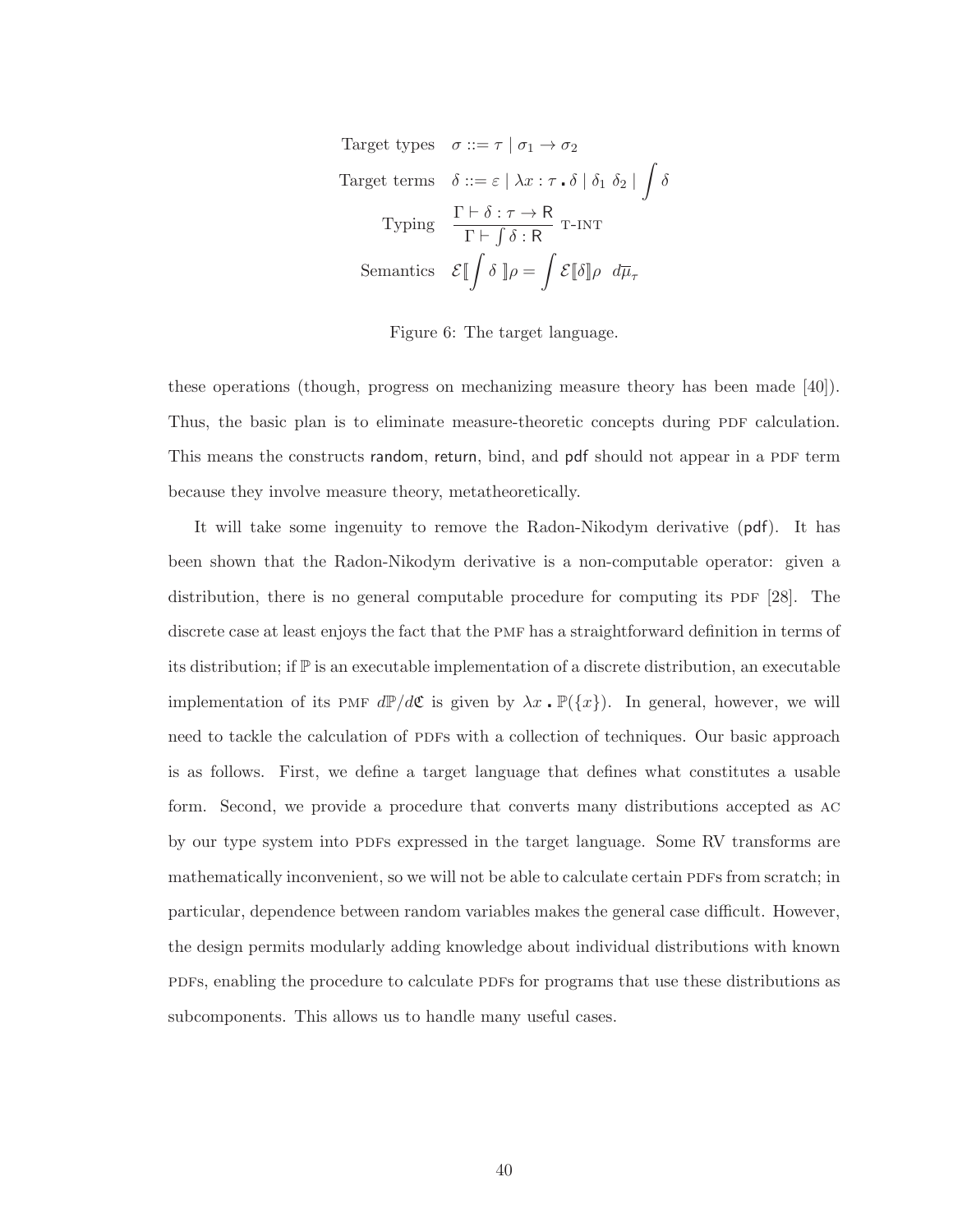| random $\$\delta \mapsto \int \lambda x : \mathsf{R} \cdot \langle 0 < x < 1 \rangle * \delta x$                 |
|------------------------------------------------------------------------------------------------------------------|
| return $\varepsilon \, \, \$\, \, \delta \mapsto \delta \, \, \varepsilon$                                       |
| $e_2 \, \, \$ \, \, \delta \mapsto \delta' \qquad e_1 \, \, \$ \, \, \lambda x \, . \, \delta' \mapsto \delta''$ |
| var $x \sim e_1$ in $e_2 \$ $\delta \mapsto \delta''$                                                            |

Figure 7: The probability compiler,  $e \$   $\delta \mapsto \delta'$ .

#### 2.5.1 The target language

The target language extends expressions with  $\lambda$ -abstraction, application, and the stock integral (Figure 6). We treat functions in a standard way. Notationally, we skip specifying  $\tau$ in abstractions when the choice of  $\tau$  is clear. Computing closed-form solutions for integrals is not always feasible or possible, so integrals cannot be completely eliminated from the target language. The integral is well-formed if its integrand is real-valued and summable (a function f is  $\mu$ -summable if  $\int f d\mu$  is finite). We require users of the target language (compiler writers) to manually ensure summability; this is reasonable for a back-end language. We have verified summability for each use of stock integration in the compilers presented in this section. Although a measure-theoretic concept, stock integration is close enough to the notion of integration used by numerical and symbolic solvers to be useful as a compilation target. Recall, stock integration over  $\mathfrak C$  and  $\mathfrak L$  is ordinary summation and Lebesgue integration, respectively. For most applications, Lebesgue integration will coincide with Riemann integration.

### 2.5.2 The probability compiler

We need to calculate probabilities as a subroutine of PDF calculation. We achieve this by translating distributions into Kozen-style terms [34]. The probability compiler  $e \$   $\delta \mapsto \delta'$ performs this translation (Figure 7). It takes a distribution e of type dist  $\tau$  and a function  $\delta$ from  $\tau$  to [0, 1] and returns the expectation of  $\delta$  w.r.t. e. When  $\delta$  is the indicator function on a set X,  $\delta'$  is the e-probability of X. For instance, suppose we want to know the probability that a sample from flip  $(3/4)$  is true. We invoke the probability compiler with  $e := \text{flip}(3/4)$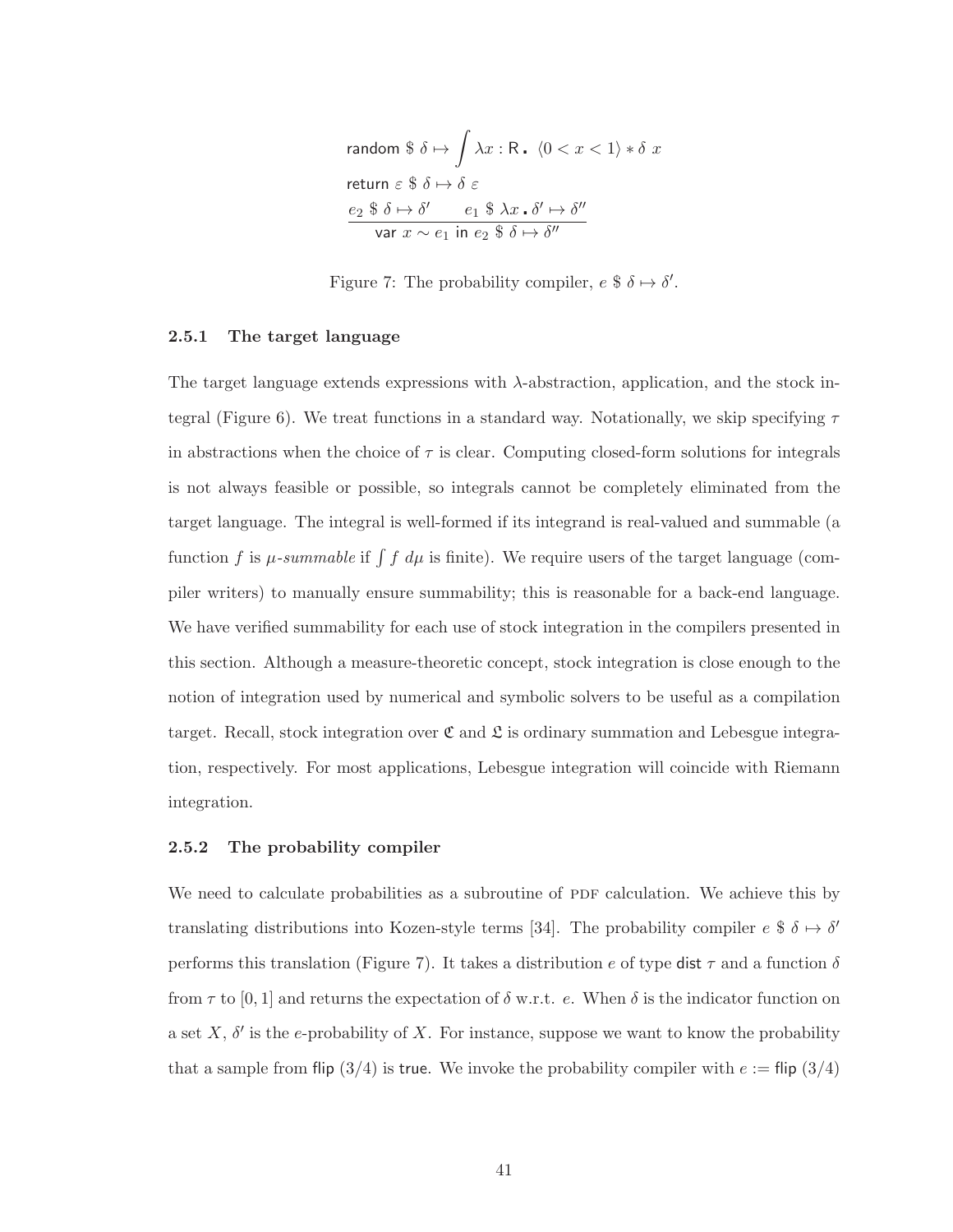$$
\begin{array}{l} \overbrace{\Upsilon;\Lambda\vdash \mathsf{random}\curvearrowright\lambda x:\mathsf{R}\centerdot \langle 0< x< 1\rangle}_{\Upsilon\vdash e_1:\mathsf{dist}\; \tau\; \Upsilon,\Lambda\; x:\tau\sim e_1;\Lambda,x\vdash e_2\curvearrowright \delta}_{\Upsilon;\Lambda\vdash \mathsf{var}\; x\sim e_1\;\mathsf{in}\; e_2\curvearrowright \delta}_{\Upsilon\vdash \Lambda\vdash \mathsf{return}\;\varepsilon\curvearrowright \delta}_{\Upsilon\vdash \Lambda\vdash \mathsf{return}\;\varepsilon\curvearrowright \delta} \end{array}\mathsf{P-RAND}
$$

Figure 8: The distribution-to-PDF converter,  $\Upsilon$ ;  $\Lambda \vdash e \curvearrowright \delta$ .

and  $\delta := \lambda z : \mathsf{bool} \centerdot \langle z \rangle,$  producing

$$
\int \lambda x : \mathsf{R} \cdot \langle 0 < x < 1 \rangle \cdot \langle \lambda u \cdot (\lambda z \cdot \langle z \rangle) \ (u < 3/4) \rangle \ x
$$

for  $\delta'$ , which is equivalent to  $\int_0^1 \langle x < 3/4 \rangle dx = 3/4$ , as expected. Likewise, to derive the probability that a standard normal random variable stays within a standard deviation of its mean, we would invoke the probability compiler with  $e := \text{std-normal}$  and  $\delta := \lambda x \cdot \langle -1 \rangle$  $x < 1$ . Details on how this computes probabilities are given by Kozen and can also be understood by the expectation monad [55]. We also need the judgment  $\Upsilon \vdash \varepsilon \$  \delta \mapsto \delta', which invokes the probability compiler on the distribution corresponding to the RV transform body  $\varepsilon$  in the context  $\Upsilon$ .

#### 2.5.3 The pdf calculation procedure

We structure the PDF calculation procedure as we did the type system: the judgment on distributions prepares a call to the judgment on RV transforms. The PDF of a well-formed program pdf e is given by the δ satisfying  $\emptyset$ ;  $\emptyset \vdash e \sim \delta$ . The judgment  $\Upsilon$ ;  $\Lambda \vdash e \sim \delta$ calculates the PDF  $\delta$  of the distribution e under  $\Upsilon$  and  $\Lambda$  (Figure 8). Rule P-RAND gives the PDF of Uniform $(0,1)$ : the indicator function on  $(0,1)$ . Rules P-RET and P-BIND build the contexts and invoke the next compiler. The real work begins in the judgment  $\Upsilon$ ;  $\Lambda \vdash \varepsilon \leadsto \delta$ , which computes the PDF  $\delta$  corresponding to the RV transform body  $\varepsilon$  under  $\Upsilon$  and  $\Lambda$ . We present this judgment in two parts, one each for univariate and multivariate transforms. The multivariate transforms must deal with the issue of dependence between inputs or between outputs of the transform.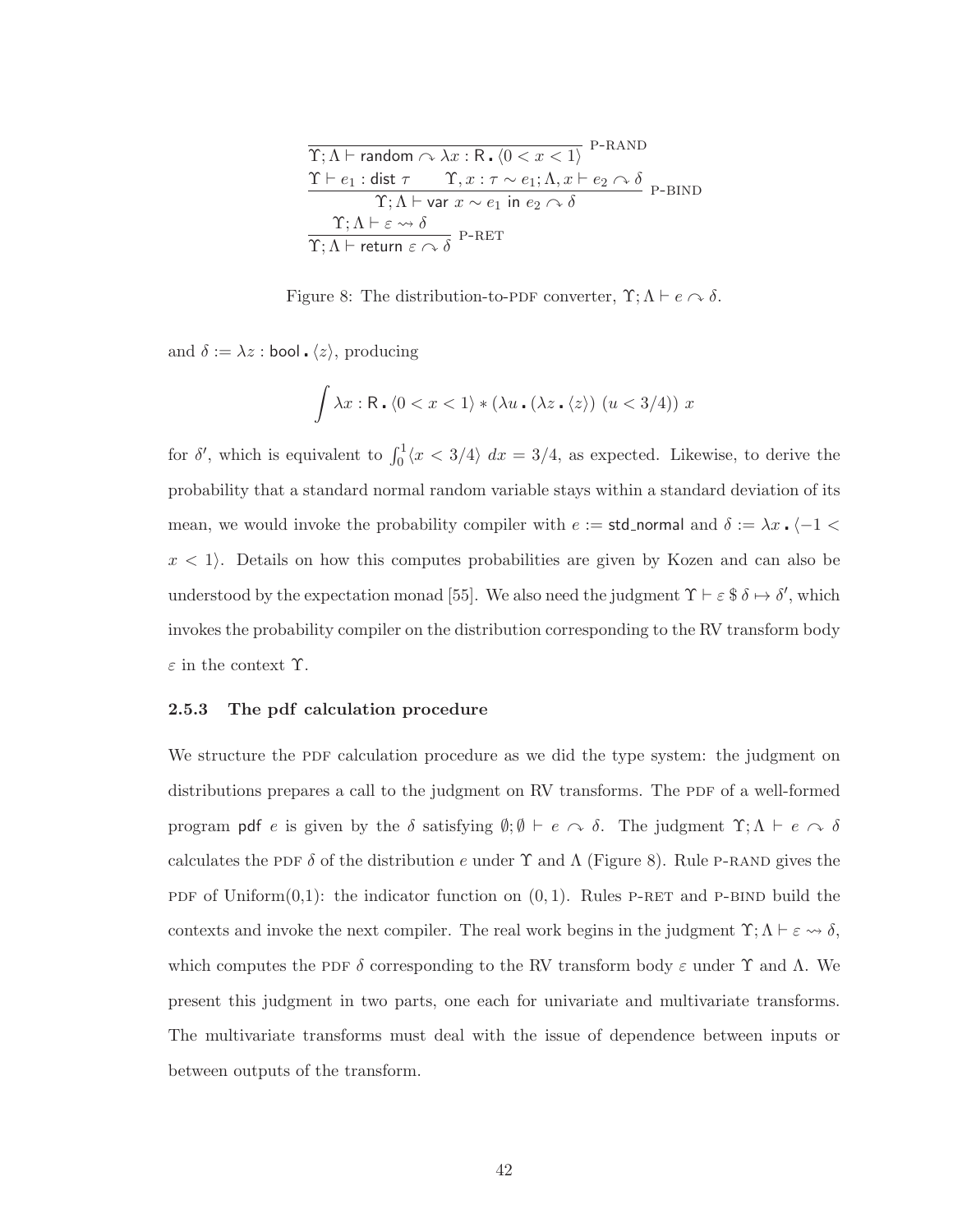| $\Upsilon$ : $\Lambda \vdash \varepsilon \leadsto \delta$                                                                           |
|-------------------------------------------------------------------------------------------------------------------------------------|
| P-LOG<br>$\Upsilon$ ; $\Lambda \vdash \log \varepsilon \leadsto \lambda x : \mathsf{R}$ . $\delta$ (exp $x) * \exp x$               |
| $\Upsilon$ : $\Lambda \vdash \varepsilon \leadsto \delta$<br>$P-EXP$                                                                |
| $\Upsilon$ ; $\Lambda \vdash$ exp $\varepsilon \leadsto \lambda x$ : R. $\delta$ (log $x$ ) $\overline{*}$ (1/x)                    |
| $FV(\varepsilon_2) \cap \Lambda = \emptyset$ $\Upsilon; \Lambda \vdash \varepsilon_1 \leadsto \delta$                               |
| $\Upsilon$ ; $\Lambda \vdash \varepsilon_1 + \varepsilon_2 \leadsto \lambda x : \mathsf{R}$ . $\delta (x - \varepsilon_2)$ P-LINEAR |
| $\Upsilon$ ; $\Lambda \vdash \varepsilon \leadsto \delta$ $l > 0$                                                                   |
| P-SCALE<br>$\Upsilon; \overline{\Lambda \vdash l * \varepsilon \leadsto \lambda x : \mathsf{R}}$ . $\delta(x/l) * (1/l)$            |
| $\Upsilon$ : $\Lambda \vdash \varepsilon \leadsto \delta$<br>P-NEG                                                                  |
| $\Upsilon$ ; $\Lambda \vdash$ neg $\varepsilon \leadsto \lambda \overline{x : \mathsf{R} \cdot \delta (-x)}$                        |
| $\Upsilon: \Lambda \vdash \varepsilon \leadsto \delta$<br>P-INV                                                                     |
| $\Upsilon$ ; $\Lambda$ $\vdash$ inv $\varepsilon \leadsto \lambda x$ : R. $\delta$ $(1/x) * (1/(x * x))$                            |

Figure 9: The transform-to-PDF converter,  $\Upsilon$ ;  $\Lambda \vdash \varepsilon \leadsto \delta$ , univariate cases.

Univariate transforms We use *univariate* for RV transforms between spaces that are not product spaces. The correctness of rules P-LOG, P-EXP, P-LINEAR, and P-SCALE is given by the following lemma.

**Lemma 2.5.1.** For absolutely continuous distributions  $\mathbb P$  and  $\mathbb Q$  on  $\mathbb R$  and a function h:  $\mathbb{R} \to \mathbb{R}$  such that  $\mathbb{Q}(Y) = \mathbb{P}(h^{-1}[Y]),$  if h is strictly increasing, differentiable and invertible, then the function

$$
g(y) = f(h^{-1}(y)) \cdot \frac{d}{dy} h^{-1}(y).
$$

is a PDF of  $\mathbb Q$ , where f is the derivative of the CDF  $F$  of  $\mathbb P$ .

*Proof.* The derivative of a CDF is a PDF. The CDF G of  $\mathbb Q$  is

$$
G(y) = \mathbb{Q}((-\infty, y]) = \mathbb{P}(h^{-1}[(-\infty, y])])
$$
  
=  $\mathbb{P}((-\infty, h^{-1}(y)]) = F(h^{-1}(y)),$ 

where we have used the fact that the h-preimage of  $(-\infty, y]$  is  $(-\infty, h^{-1}(y)]$  because h is strictly increasing and invertible. The claim follows from the fact that  $q$  is the derivative of G.  $\Box$ 

The lemma is easily modified for p-neg and also p-inv; an "extra" minus sign appears because they consist of strictly decreasing components. It is possible to define a version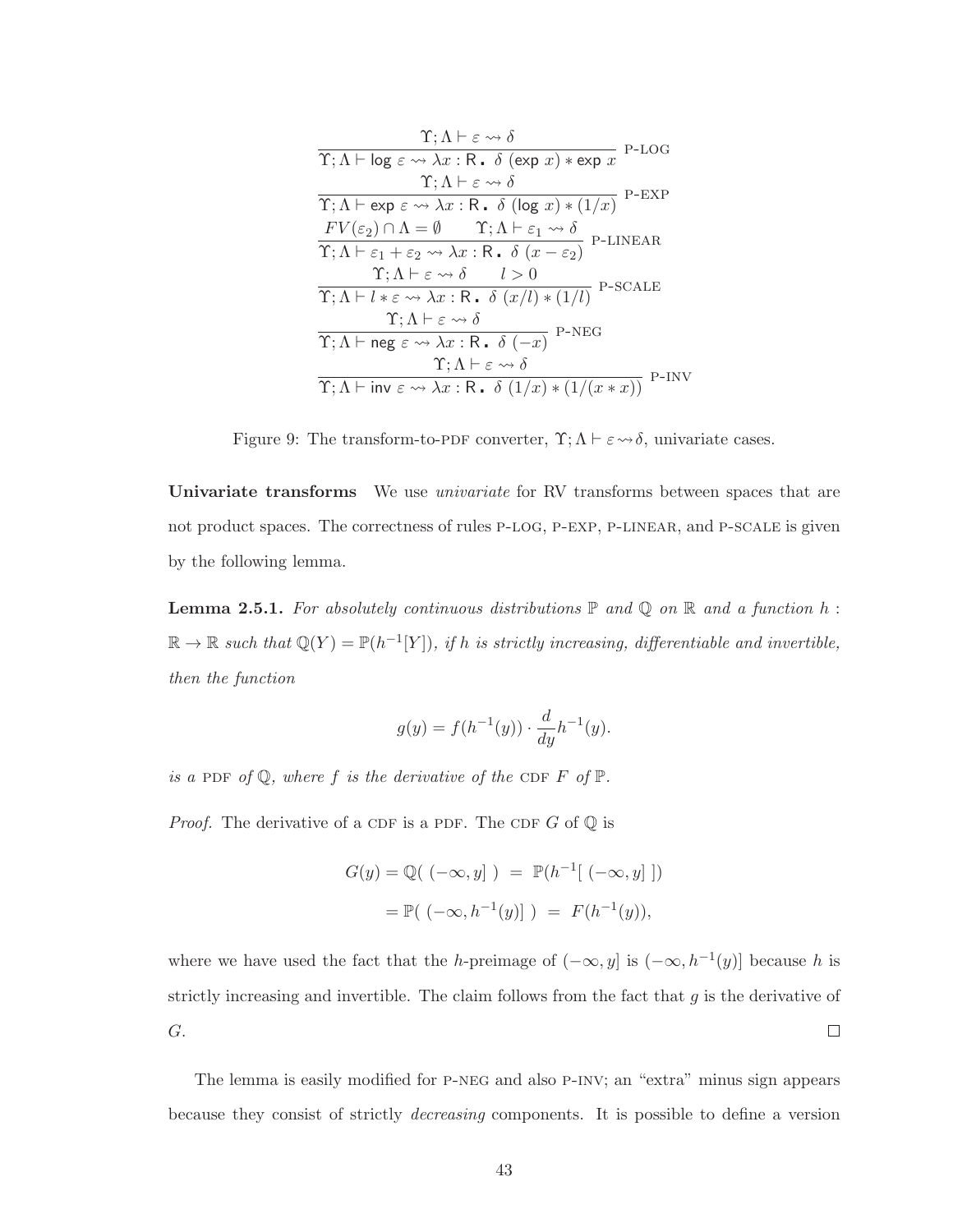of p-scale for negative literals, as well as integer versions of p-neg, p-linear, and pscale. With these rules (and p-var, discussed below) we can already compute some continuous PDFs. Consider the standard exponential from Section 2.3.2; we derive its PDF with  $\emptyset; \emptyset \vdash \mathsf{std}\text{-} \mathsf{exponential} \curvearrowright \delta$ , which builds the contexts  $\Lambda := u$  and  $\Upsilon := u : \mathsf{R} \sim \mathsf{random}$ and invokes the chain

$$
\begin{aligned}\n\Upsilon; \Lambda \vdash -\log u &\leadsto \delta && \delta'':=\lambda x'' \cdot \langle 0 < x'' < 1 \rangle \\
\Upsilon; \Lambda \vdash \log u &\leadsto \delta' && \delta':=\lambda x' \cdot \langle 0 < \exp x' < 1 \rangle * \exp x' \\
\Upsilon; \Lambda \vdash u &\leadsto \delta'' && \delta&&:=\lambda x \cdot \langle 0 < \exp (-x) < 1 \rangle * \exp (-x).\n\end{aligned}
$$

We β-reduce for clarity. The chain ends with P-VAR, which gives the PDF of Uniform $(0,1)$ for  $\delta''$ ; then, P-LOG and P-NEG produce  $\delta'$  and  $\delta$ . The latter is equivalent to  $\lambda x \cdot \langle 0 \rangle$  $x$  \* exp (-x), which is easily seen to be the PDF of the standard exponential. Likewise, the PDF of uniform  $\varepsilon_1 \varepsilon_2$  is correctly calculated to be

$$
\delta := \lambda x \cdot \langle 0 < (x - \varepsilon_1) / (\varepsilon_2 - \varepsilon_1) < 1 \rangle \cdot \langle 1 / (\varepsilon_2 - \varepsilon_1) \rangle,
$$

which is equivalent to  $\lambda x \cdot \langle \varepsilon_1 \langle x \rangle \cdot (1/(\varepsilon_2 - \varepsilon_1))$ . We do not provide rules for sin, cos, and tan because we are unaware of any simple closed-form expression for the corresponding PDFs.

Multivariate transforms We use *multivariate* for RV transforms to or from a product space. The presence of multiple dimensions introduces the issue of dependence between the inputs or between the outputs of the transform, making it difficult to provide rules that work in the general case. As a result, some of the following rules introduce specific independence requirements.

Rule P-LIT states that the PMF of a point mass distribution on  $l$  is simply the indicator function on  $\{l\}$ . The transforms corresponding to the rules in this section tend to be less obvious; the transform in question for P-LIT is the constant function on  $l$ , whose argument may be a tuple. Rule P-BOOL calculates the PMF of a Boolean random variable, which is a simple expression of the probability that the random variable is true. We thus invoke the probability compiler in the current context to compute this probability  $\delta$ . This rule covers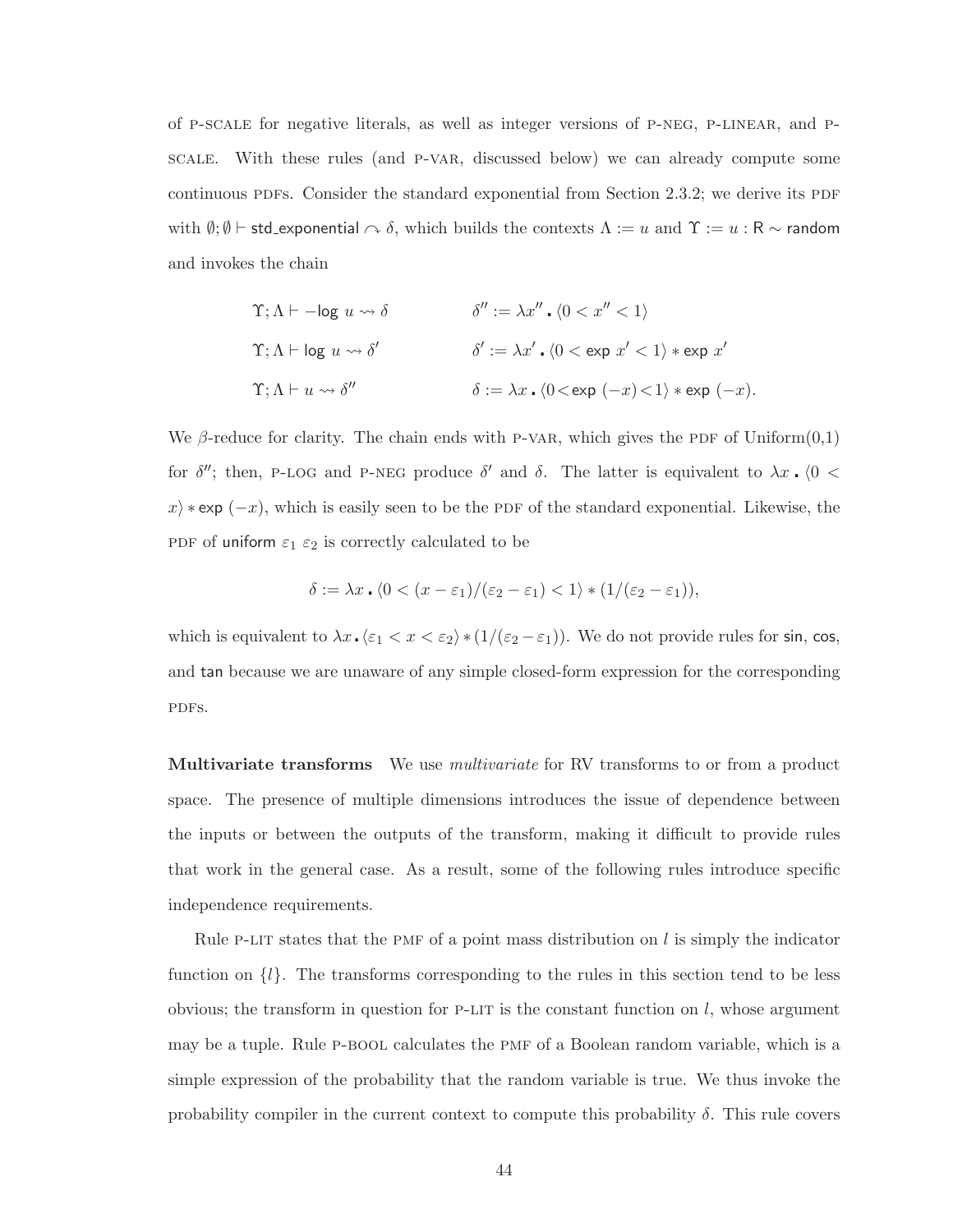$$
\frac{\emptyset \vdash l : \tau \quad \tau \text{ countable}}{\Upsilon; \Lambda \vdash l \leadsto \lambda x : \tau \cdot \langle x = l \rangle} \text{ P-LIT}
$$
\n
$$
\frac{\Upsilon \vdash \varepsilon : \text{bool} \quad \Upsilon; \Lambda \vdash \varepsilon \$ \lambda x : \text{bool} \cdot \langle x \rangle \mapsto \delta}{\Upsilon; \Lambda \vdash \varepsilon \leadsto \lambda x : \text{bool} \cdot \text{if } x \text{ then } \delta \text{ else } 1 - \delta} \text{ P-BOOL}
$$
\n
$$
\frac{\{\Upsilon; \Lambda \vdash \varepsilon_1 \perp \varepsilon_i\}_{i=2,3} \quad \{\Upsilon; \Lambda \vdash \varepsilon_i \leadsto \delta_i\}_{i=1,2,3}}{\Upsilon; \Lambda \vdash \text{if } \varepsilon_1 \text{ then } \varepsilon_2 \text{ else } \varepsilon_3 \leadsto \lambda x \cdot \delta_1 \text{ true} * \delta_2 x + \delta_1 \text{ false} * \delta_3 x}
$$
\n
$$
\frac{\Lambda = \{x\} \sqcup \{y_1, \dots, y_m\} \quad \mathcal{J}(\Upsilon; \Lambda) \mapsto \delta}{\Upsilon; \Lambda \vdash x \leadsto \lambda x \cdot \int \lambda(y_1, \dots, y_m) \cdot \delta} \text{ P-VAR}
$$
\n
$$
\frac{\Lambda = \{x_1, \dots, x_n\} \sqcup \{y_1, \dots, y_m\} \quad \mathcal{J}(\Upsilon; \Lambda) \mapsto \delta}{\Upsilon; \Lambda \vdash (x_1, \dots, x_n) \leadsto \lambda(x_1, \dots, x_n) \cdot \int \lambda(y_1, \dots, y_m) \cdot \delta} \text{ P-VARS}
$$
\n
$$
\frac{\Upsilon; \Lambda \vdash \varepsilon_1 \leadsto \delta}{\Upsilon; \Lambda \vdash \varepsilon_2 \leadsto \lambda x \cdot \int \lambda y \cdot \delta(x, y)} \text{ P-FST}
$$
\n
$$
\frac{\Upsilon; \Lambda \vdash \varepsilon_1 \perp \varepsilon_2 \quad \{\Upsilon; \Lambda \vdash \varepsilon_i \leadsto \delta_i\}_{i=1,2}}{\Upsilon; \Lambda \vdash (\varepsilon_1, \varepsilon_2) \leadsto \lambda(x_1, x_2) \cdot \delta_1 x_1 * \delta_2 x_2} \text
$$

Figure 10: The transform-to-PDF converter, multivariate cases.

$$
\frac{\Upsilon(\Upsilon,\emptyset) \mapsto 1}{\mathcal{J}(\Upsilon,\emptyset) \mapsto 1} \xrightarrow{J \cdot \text{NIL}} \frac{\Upsilon(\emptyset \vdash e \land \delta \qquad \mathcal{J}(\Upsilon;\Lambda) \mapsto \delta'}{\mathcal{J}(\Upsilon,x : \tau \sim e; \Lambda,x) \mapsto \delta x * \delta'} \text{ J-Cons}
$$

Figure 11: The joint PDF body constructor,  $\mathcal{J}(\Upsilon; \Lambda) \mapsto \delta$ .

the cases for  $\lt$  and  $=$ . The ability to represent the PMF of a Boolean random variable allows us to encode arbitrary probability queries. Rule P-IF computes the PDF of a mixture, which is a weighted combination of the component PDFs, where the mixing probability is the probability the if-condition is true. For this to be valid, the if-condition must be independent of its branches, as required. For instance, the PDF of

## var  $x \sim$  random in

var y ∼ uniform 2 3 in return (if  $x < 1/2$  then x else y).

is not equivalent to  $\lambda x$ .  $(1/2) * (0 < x < 1) + (1/2) * (2 < x < 3)$ , as would be calculated without the restriction (there should be no probability mass on  $[1/2, 1]$ ).

Rule p-var is a special case of p-vars. The transform corresponding to p-vars is a function that returns a permutation of a subset of components of its tuple argument. We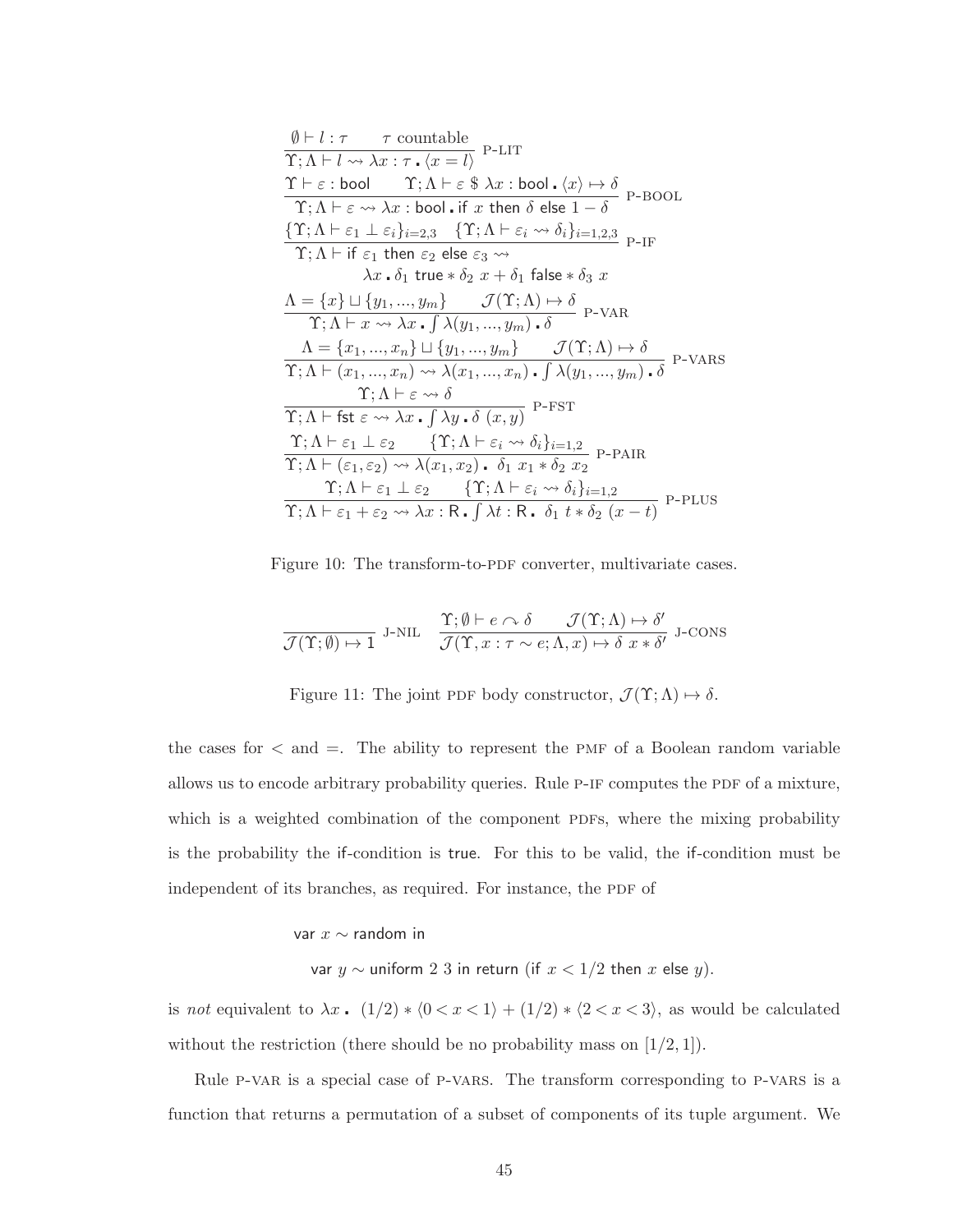assume  $x_1, ..., x_n$  and  $y_1, ..., y_m$  are distinct, and we use  $\sqcup$  to denote disjoint union. The resulting PDF is a marginal PDF. The marginal PDF of a joint PDF f on  $A \times B$  is given by  $g(x) = \int \lambda y \cdot f(x, y) d\overline{\mu}_B$ ; g is a PDF on A whose density at x is given by adding up the contribution of the joint PDF along the other dimension,  $B$ . The corresponding process is one which generates tuples but then discards the second component, returning the first. We generalize to higher dimensions by integrating out random variables not appearing in the result tuple. When this set is empty  $(m = 0)$ , the integral reduces to  $\delta$ . The resulting pdf may be computationally inefficient due to a large number of nested integrals. More efficient schemes that take advantage of the graphical structure of the probabilistic model, such as variable elimination, are possible [67]. The judgment  $\mathcal{J}(\Upsilon;\Lambda) \mapsto \delta$  constructs the body of the joint PDF of the active random variables (Figure 11). Rule J-CONS first computes the PDF of  $e$ , parametric in all of the preceding random variables (thus, invoking the distribution-to-pdf converter with no active random variables). It then constructs the product with the pdfs of the remaining active variables; the product of these parametric PDFs is the joint PDF. The terms  $\delta$  and  $\delta'$  in J-CONS have type  $\tau \to \mathsf{R}$  and  $\mathsf{R}$ , respectively. The judgment returns an open term and relies on the fact that the free variables will be bound appropriately by the invoking judgment. Rule P-FST is analogous to P-VARS; we ask for a PDF and compute the marginal PDF of the first component. We define an analogous rule for snd. Rules P-PAIR and P-PLUS state the well known results that the joint PDF and the PDF of the sum of independent random variables is the product of and convolution of their individual PDFs, respectively.

On the face of it, these rules handle mixture models and joint models, but where they really shine is on general hierarchical models. For example, the PDF of

hier := var 
$$
x \sim
$$
 random in var  $y \sim$  uniform 0 x in return y

is not immediately obvious. The process is generated by sampling a value  $x$  uniformly from  $(0,1)$ , and then sampling uniformly from  $(0, x)$ , discarding x. We calculate the PDF with  $\emptyset$ ;  $\emptyset \vdash$  hier  $\curvearrowright \delta$ , which builds  $\Upsilon := y : \mathsf{R} \sim \mathsf{uniform} \ 0 \ x, x : \mathsf{R} \sim \mathsf{random} \ \text{and} \ \Lambda := y, x \text{ for }$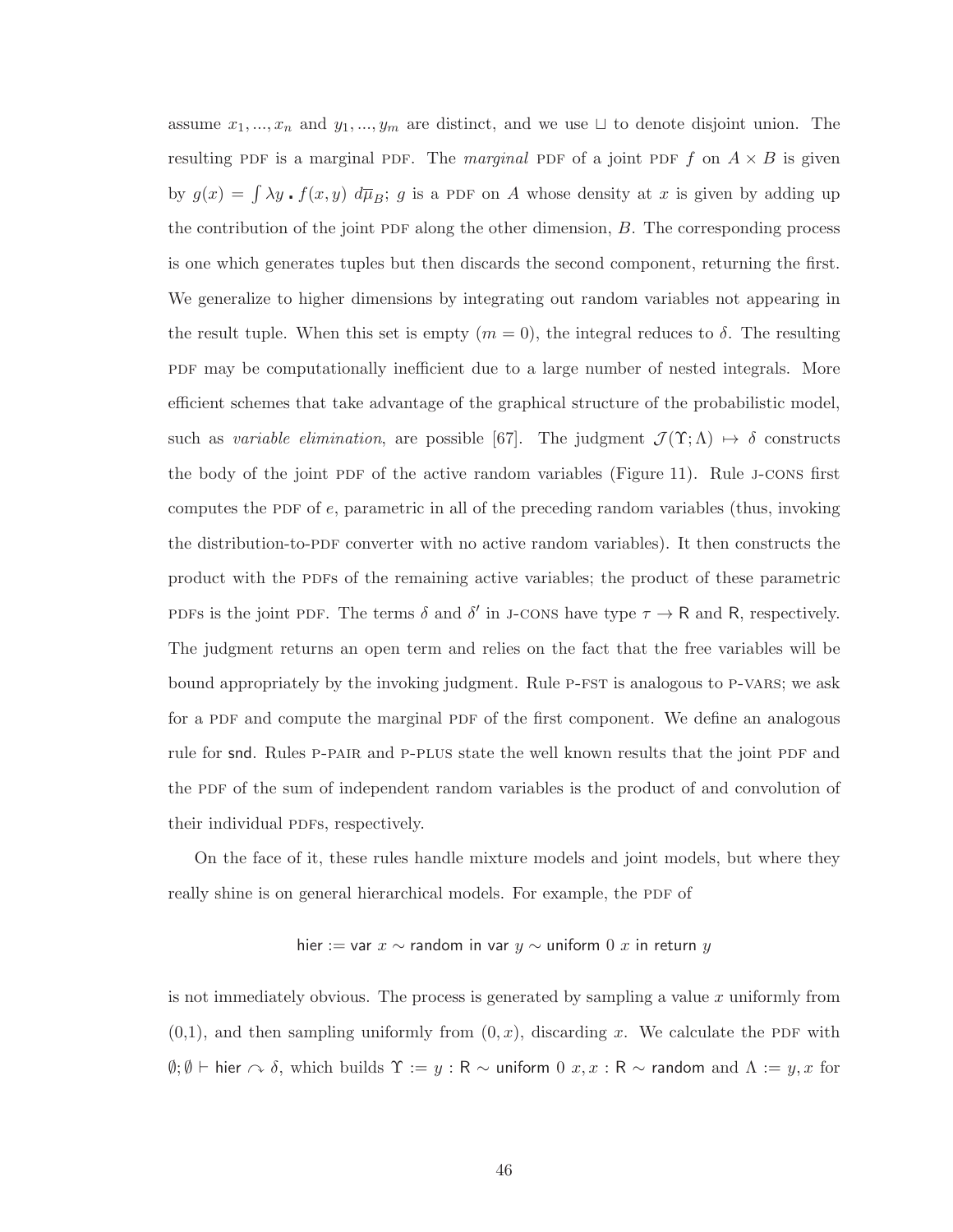$\Upsilon$ ;  $\Lambda \vdash y \leadsto \delta$ . Rule P-VAR then produces

$$
\lambda y \centerdot \int \lambda x \centerdot (\langle 0 \! < \! (y \! - \! 0)/(x \! - \! 0) \! < \! 1 \rangle \! * \! 1/(x \! - \! 0)) \! * \langle 0 \! < \! x \! < \! 1 \rangle \! * \! 1
$$

for  $\delta$ , where we have  $\beta$ -reduced for clarity. The body of the inner  $\lambda$ -abstraction is generated by the joint PDF body constructor; the two non-trivial multiplicands are the parametric PDF of uniform  $0 \text{ } x$  and the PDF of random, respectively. With some manipulation we can show  $\delta$  corresponds to  $f(y) = \int_y^1 1/x \, dx = -\log(y)$  for  $y \in (0,1)$  and zero otherwise. The rules do not perform algebraic simplifications, but the benefit of automation can still be felt clearly.

Modularity Some RV transforms are inconvenient to work with, preventing us from calculating certain PDFs. For example, we cannot calculate the PDF of std\_normal from scratch because its specification uses cos, which we do not handle. However, the design allows us to modularly address cases like this, where we want to specially handle the PDF for a specific distribution. We can add the rule  $\Upsilon$ ;  $\Lambda \vdash$  std\_normal  $\curvearrowright \phi$ , where  $\phi := \lambda x$ .  $\exp(-x * x/2)/\sqrt{\sqrt{2} + x}$  is the PDF of the standard normal. This new rule is used by the joint body constructor whenever std normal appears on the spine of a distribution, enabling the calculation of PDFs for hierarchical models using std normal that were previously not compilable. For example, the PDF of normal  $\mu \sigma$  can now be calculated as

$$
\begin{aligned}\n\Upsilon; \Lambda \vdash \sigma * x + \mu \leadsto \delta & \delta' &:= \lambda x'' \cdot \phi \ x'' \\
\Upsilon; \Lambda \vdash \sigma * x \leadsto \delta' & \delta' &:= \lambda x' \cdot \phi \ (x'/\sigma) * (1/\sigma) \\
\Upsilon; \Lambda \vdash x \leadsto \delta'' & \delta &:= \lambda x \cdot \phi \ ((x - \mu)/\sigma) * (1/\sigma)\n\end{aligned}
$$

using the rules P-VAR, P-SCALE, and P-LINEAR, where  $\Lambda := x$  and  $\Upsilon := x : \mathsf{R} \sim \mathsf{std\_normal}$ . We can see  $\delta$  is equivalent to the classic formula for the normal PDF,  $f(x) = \frac{1}{\sigma\sqrt{2\pi}} \exp(-\frac{1}{2\sigma^2}(x-\sigma\sqrt{2})$  $(\mu)^2$ ). Likewise, we can now handle distributions like the log-normal and mixture-of-Gaussians. To support an infinite discrete distribution with a known PDF, such as the Poisson distribution, we can add a new primitive to the core calculus (poisson  $\varepsilon$ ) and handle it specially in the distribution-to-PDF converter.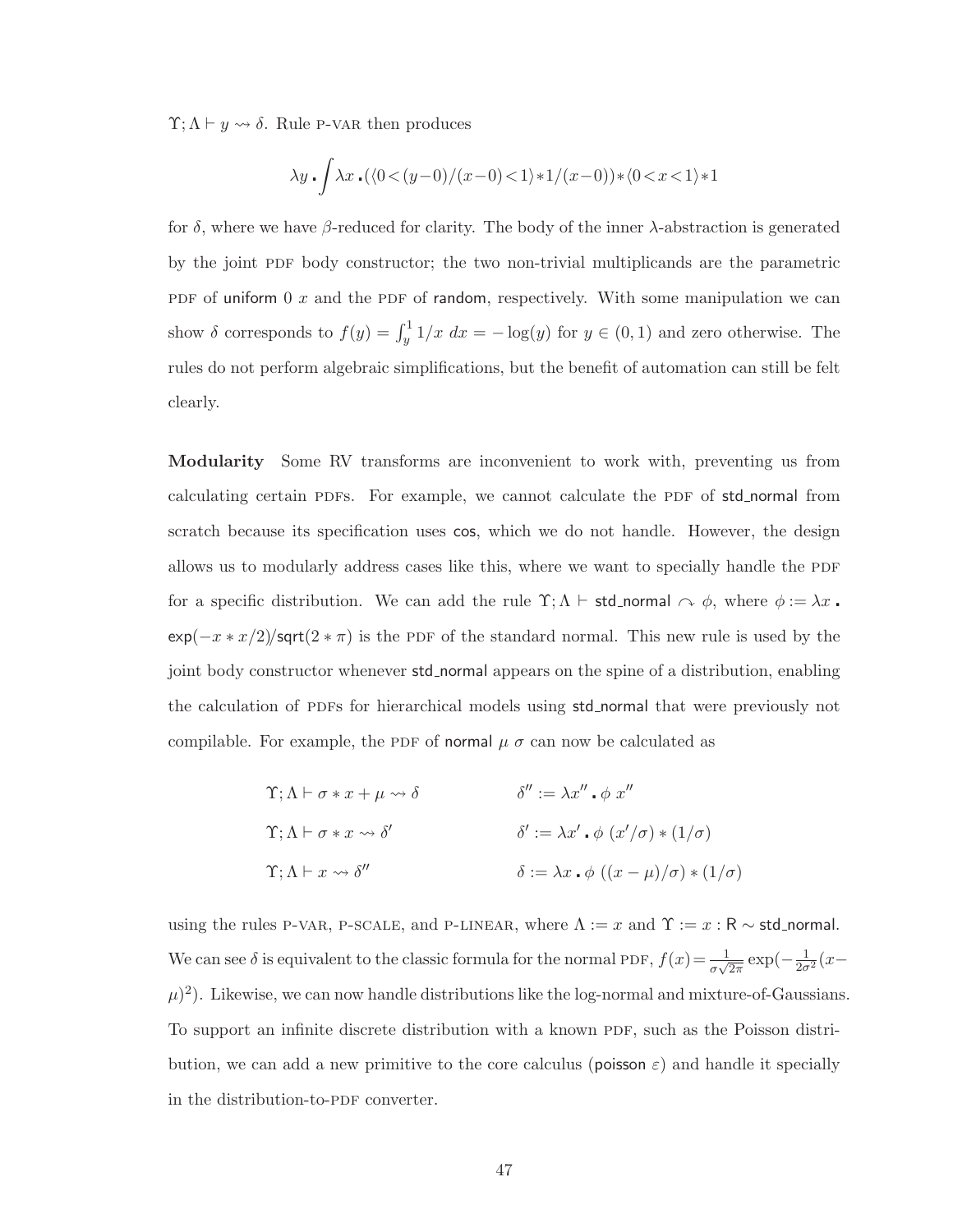## *2.6 Empirical evaluation*

We implement an enhanced version of the PDF compiler in the probabilistic language Infer.NET Fun [11], which is embedded in  $F#$  [63]. The enhancements include rules for handling arrays and records (based on the rules for tuples), fail statements, match and general if expressions, and—for performance reasons—deterministic let expressions. The implementation is detailed in [8], which also describes a proof of soundness for the compiler.

We evaluate the compiler on synthetic textbook examples and real examples from scientific applications that use Markov chain Monte Carlo (MCMC) for performing Bayesian inference. We wish to validate that the PDF compiler handles these examples and understand how it reduces the developer burden as well as its performance impact.

MCMC methods are commonly used for Bayesian inference and generate samples from the posterior distribution. The idea of MCMC is to construct a Markov chain in the parameter space of the model, whose equilibrium distribution is the posterior distribution over model parameters. Neal [45] gives an excellent review of MCMC methods. We here use Filzbach [52], an adaptive MCMC sampler based on the Metropolis-Hastings algorithm. All that is required for such algorithms is the ability to calculate a function proportional to the posterior density, given a set of parameters. The posterior does not need to be from a mathematically convenient family of distributions. Samples from the posterior can then serve as its representation, or be used to calculate marginal distributions of parameters or other integrals under the posterior distribution.

The posterior density is proportional to the product of the likelihood function of the data and the density function of the prior distribution. Filzbach and other MCMC libraries require users to write these two functions, in addition to the probabilistic generative functions used to generate synthetic data, which are used for model validation. With our PDF compiler, we can instead compile these density functions from the generative code. This relieves domain experts from having to write the density code in the first place, as well as from the error-prone task of manually keeping their model code and their density code in synch. Instead, both the PDF and synthetic data are derived from the same declarative specification of the model.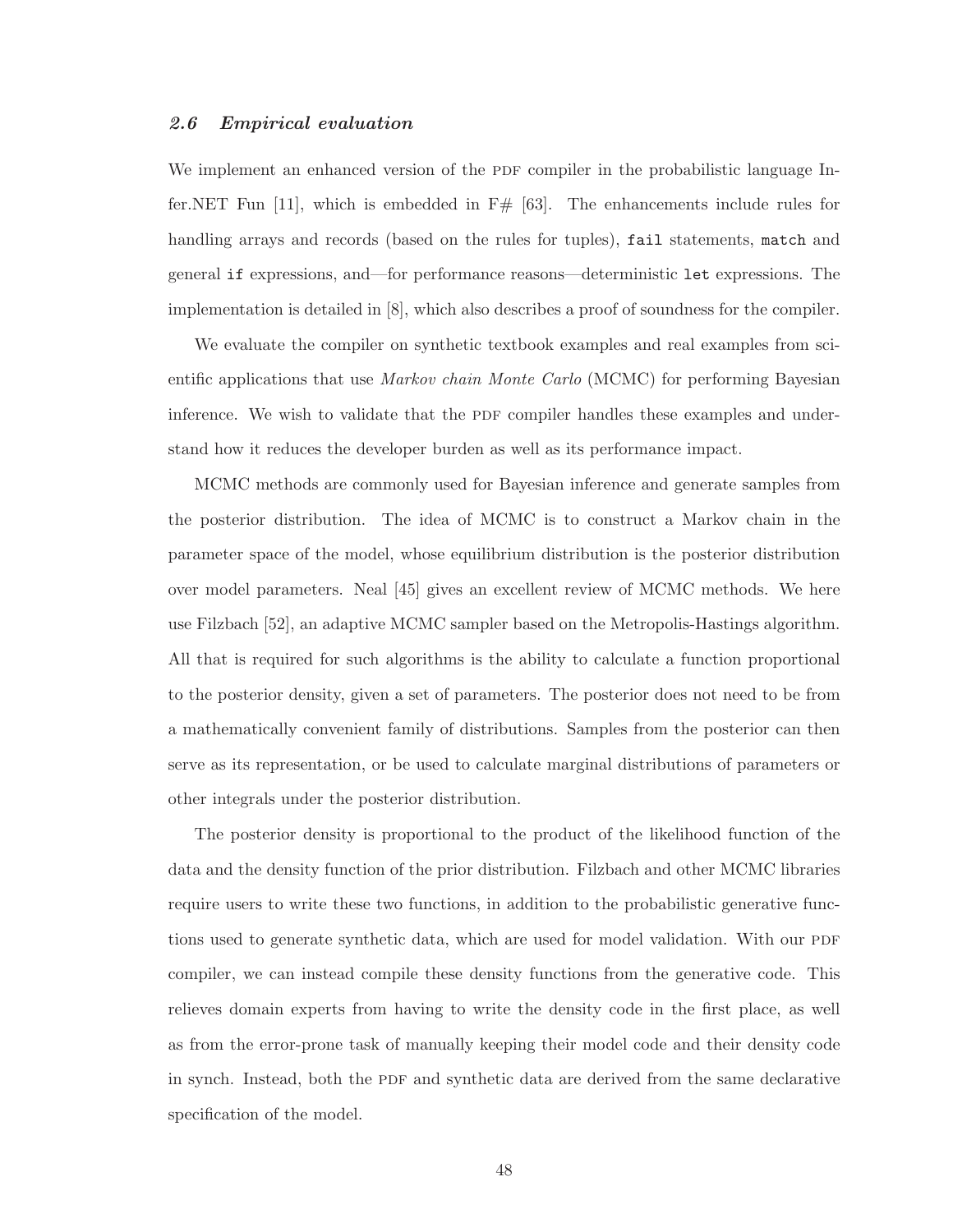**Implementation.** Since Fun is a sublanguage of  $F#$ , we implement our models as  $F#$ programs and use the quotation mechanism of  $F#$  to capture their syntax trees. Running the  $F#$  program corresponds to sampling data from the model. To compute the PDF, the compiler takes the syntax tree (of  $F#$  type  $Expr$ ) of the model and produces another  $Expr$ corresponding to a deterministic  $F#$  program as output. We then use run-time code generation to compile the generated Expr to MSIL bytecode, which is just-in-time compiled to executable machine code when called, just as for statically compiled F# code. Our implementation supports arrays and records, which are both translated using adaptations of the corresponding rules for tuples. For efficiency, the implementation must avoid introducing redundant computations, translating the use of substitution in the formal rules to more efficient let-bindings that share the values of expressions that would otherwise be re-computed. As is common practice, our implementation and Filzbach both work with the logarithm of the density, which avoids products of densities in favor of sums of log-densities where possible, to avoid numerical underflow.

Metrics. We consider scientific models with existing implementations for MCMC-based inference, written by domain experts. We are interested in how the modelling and inference experience would change,in terms of developer effort and performance impact, when adopting the Fun-based solution.

We assess the reduction in developer burden by measuring the code sizes (in lines-of-code (loc)) of the original implementations of model and density code, and of the corresponding Fun model. For the synthetic examples, we have written both the model and the density code. The original implementations of the scientific models contain helper code such as I/O code for reading and writing data files in an application-specific format. Our loc counts do not consider such helper code, but only count the code for generating synthetic data from the model, code for computing the logarithm of the posterior density of the model, and model-related code for setting up and interacting with Filzbach itself. We also compare the running times of the original implementations versus the Fun versions, not including data manipulation before and after running inference.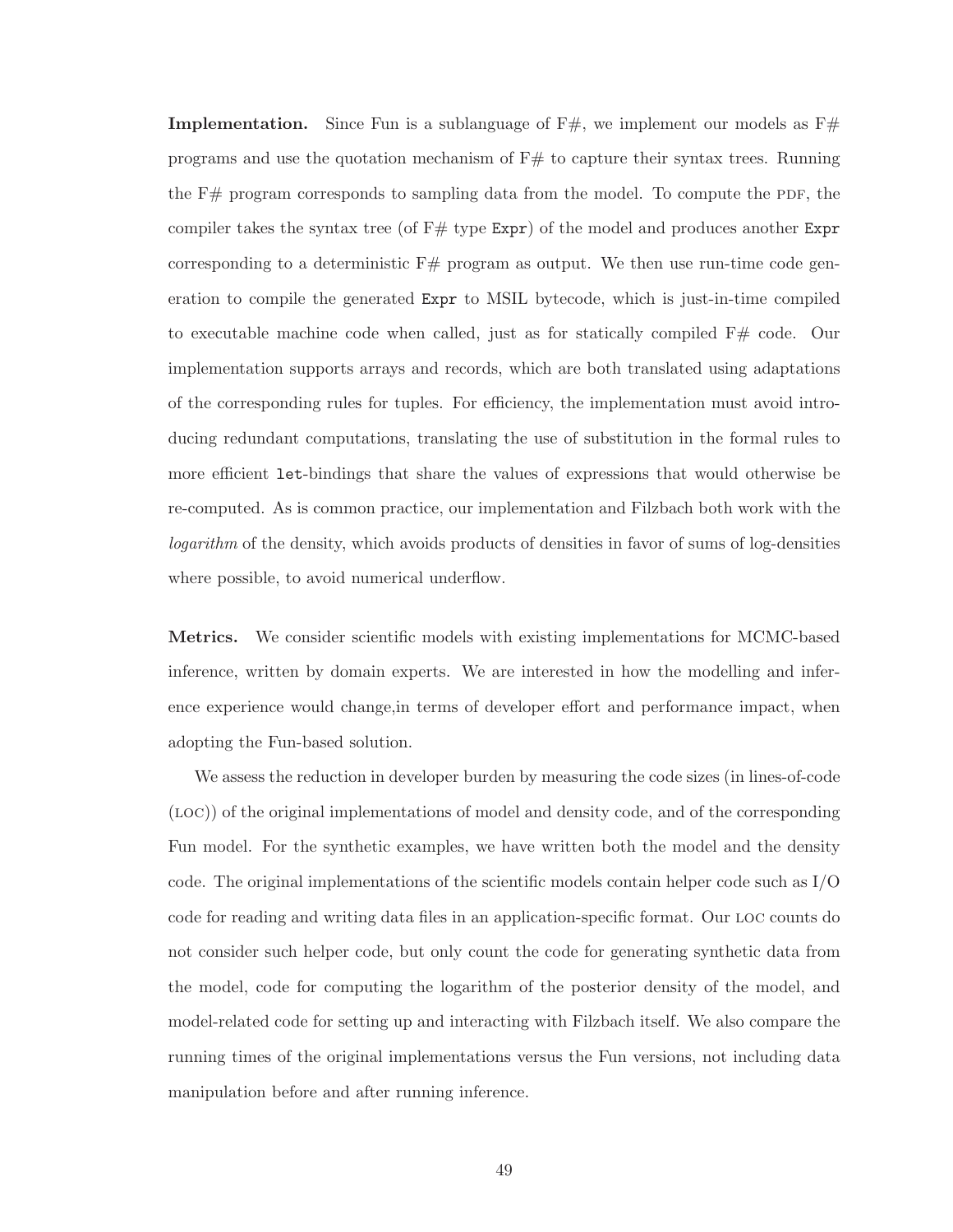| Example                  | orig          | loc. | loc, Fun |       | time | time, Fun |      |
|--------------------------|---------------|------|----------|-------|------|-----------|------|
| mixture of Gaussians     | F#            | 32   | 20       | 0.63x | 1.77 | 4.78      | 2.7x |
| linear regression        | F#            | 27   | 18       | 0.67x | 0.63 | 2.08      | 3.3x |
| species distribution     | $\gamma\#$    | 173  | 37       | 0.21x | 79   | 189       | 2.4x |
| net primary productivity | C#            | 82   | 39       | 0.48x |      | 23        | 2.1x |
| global carbon cycle      | $\gamma_{\#}$ | 1532 | 402      | 0.26x |      | 764       |      |

Table 1: Lines-of-code and running time comparisons of synthetic and scientific models.

# 2.6.1 Examples

Synthetic examples. Our synthetic examples are models for two classic problems in statistics and machine learning: the supervised learning task linear regression, and the unsupervised learning task *mixture of Gaussians*. The latter can be thought of as a probabilistic version of  $k$ -means clustering. In linear regression, inference is trying to determine the coefficients of the line. In mixture of Gaussians, inference is trying to determine the unknown mixing bias and the means and variances of the Gaussian components.

Species distribution. The species distribution problem is to give the probability that certain species will be present at a given site, based on climate factors. It is a problem of long-standing interest in ecology and has taken on new relevance in light of the issue of climate change. The particular model that we consider is designed to mitigate regression dilution arising from uncertainty in the predictor variables, for example, measurement error in temperature data [38]. Inference tries to determine various features of the species and the environment, such as the optimal temperature preferred by a species, or the true temperature at a site.

Global carbon cycle. The dynamics of the Earth's climate are intertwined with the terrestrial carbon cycle, and better carbon models (modelling how carbon in the air gets converted to biomass) enable better constrained projections about these systems. We consider a fully data-constrained terrestrial carbon model by [61]. It is a composition of various submodels for smaller processes such as *net primary productivity*, the fine root mortality rate or the fraction of trees that are evergreen versus deciduous. Inference tries to determine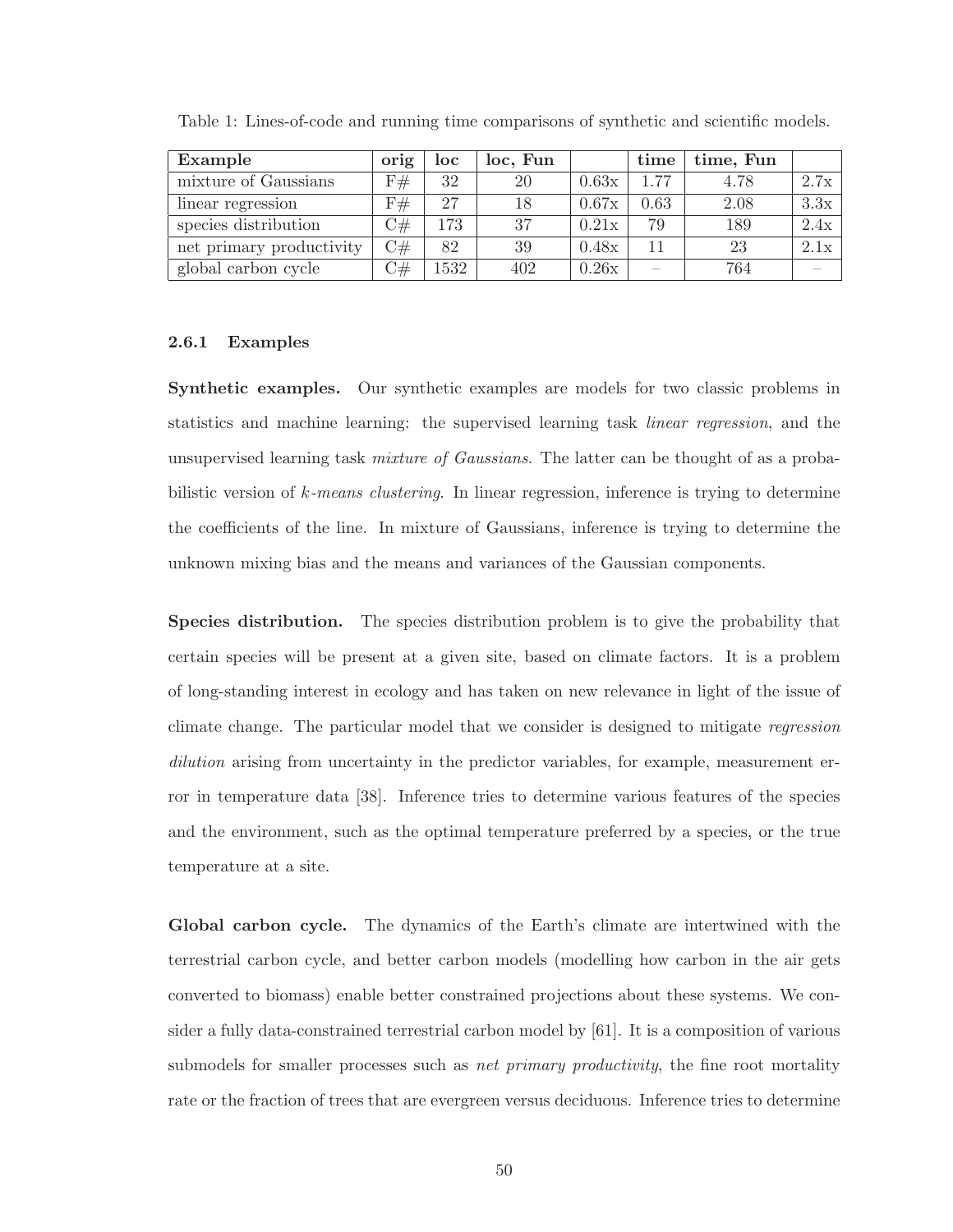the different parameters of these submodels.

Discussion. Table 1 reports the metrics for each example. The LOC numbers show significant reduction in code size, with more significant savings as the size of the model grows. The larger models (where the Fun versions are  $\approx 25\%$  of the size of the original) are more indicative of the savings in developer and maintenance effort, since smaller models have a larger fraction of boiler-plate code. We find the running times encouraging: we have made little attempt to optimize the generated code, and preliminary testing indicates that much of the performance slow-down is due to constant factors.

The global carbon cycle model is composed of submodels, each with their own dataset. Unfortunately, it is unclear from the original source code how this composition translates to a run of inference, making it difficult to know what constitutes a fair comparison. Thus, we do not report a running time for the full model. However, we can measure the running time of individual submodels, such as net primary productivity, where the data and control flow are simpler.

### *2.7 Related work*

Our work builds on a long tradition of probabilistic functional languages, most connected to the probability monad in some way. They work by incorporating distributional semantics into a functional language, so that one can express values which represent a *distribution* over possible outcomes. The distribution can either be manifest (available to the programmer) or implicit (existing only in the metatheory). An early incarnation of the latter was given by Kozen in [34], in which he provides the semantics for an imperative language endowed with a random number primitive supplying samples from Uniform $(0,1)$ . Values of type A in the object language are given semantics in functions of type  $(A \to [0,1]) \to [0,1]$  in the metatheory. These functions represent distributions over  $A$  and satisfy the expected laws for measures. Kozen's work is far-reaching and will continue to inspire future languages: it can accommodate continuous and hybrid distributions; it handles unbounded iteration (general recursion), a traditionally thorny issue for probabilistic languages; and it even provides a treatment of distributions on function types. However, PDFs are not addressed at all.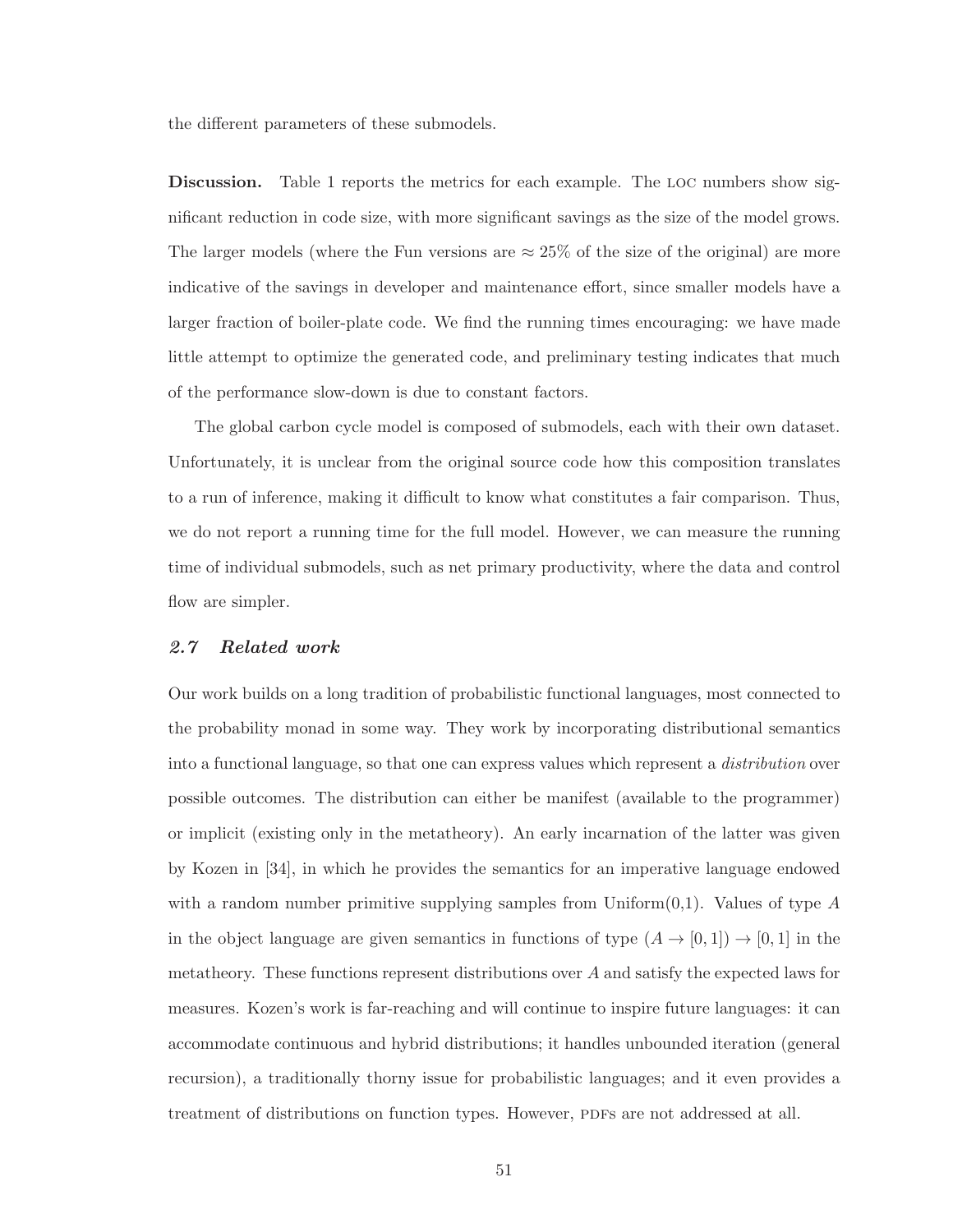Though not explicitly cast as functional or monadic, Kozen's approach forms the basis for Audebaud and Paulin-Mohring's monadic development for reasoning about randomized algorithms in Coq [3]. Their focus is on verification, and they define the probability monad from first principles (modulo an axiomatization of arithmetic on the [0,1] interval), whereas we provide it axiomatically. We hope to inspire a cross-fertilization of ideas between the efforts as we bring our theory of PDFs into  $CoQ$ .

While suitable for semantics and verification, Kozen's representation is not ideal for direct use in computing certain operations. For instance, it is unclear how to sample or compute general expectations efficiently given a term of type  $(A \to [0,1]) \to [0,1]$ . More recent works explore alternate concrete embodiments of the probability monad; Ramsey and Pfeffer discuss some of the possibilities [55]. A popular choice is to represent distributions as weighted lists or trees. This has the drawback that only distributions with finitely many outcomes are expressible (ruling out essentially all commonly used continuous distributions), and PMFs are the only supported form of PDFs. On the other hand, distributions can occur on arbitrary types, expectation and computing the PMF is straightforward, and the approach works well as an embedded domain-specific language (PFP [19], HANSEI [32], probability monads in Haskell [55]). Dedicated languages like ibal [50] or Church [23] offer more scope for program analysis, which is crucial for escaping the limitations of an embedded approach and mitigates some of the fundamental drawbacks of the representation. Ultimately, however, these languages do not support continuous or hybrid distributions (nor their pdfs) in a general sense. Although, inference for Church also uses MCMC, but works with distributions over the runs of a program instead of over its return value [68].

Sampling functions are a fun alternative representation. They are used by  $\lambda_{\bigcirc}$  [48] to support continuous and hybrid distributions in a true sense and also allow distributions on arbitrary types. Distributions are represented by sampling functions that return a sample from the distribution when requested. Sampling and sampling-based routines are the only supported operations, thus PDFs are not accommodated.

Another recent work also rigorously supports continuous and hybrid distributions by providing a measure transformer semantics for a core functional calculus [11]. The work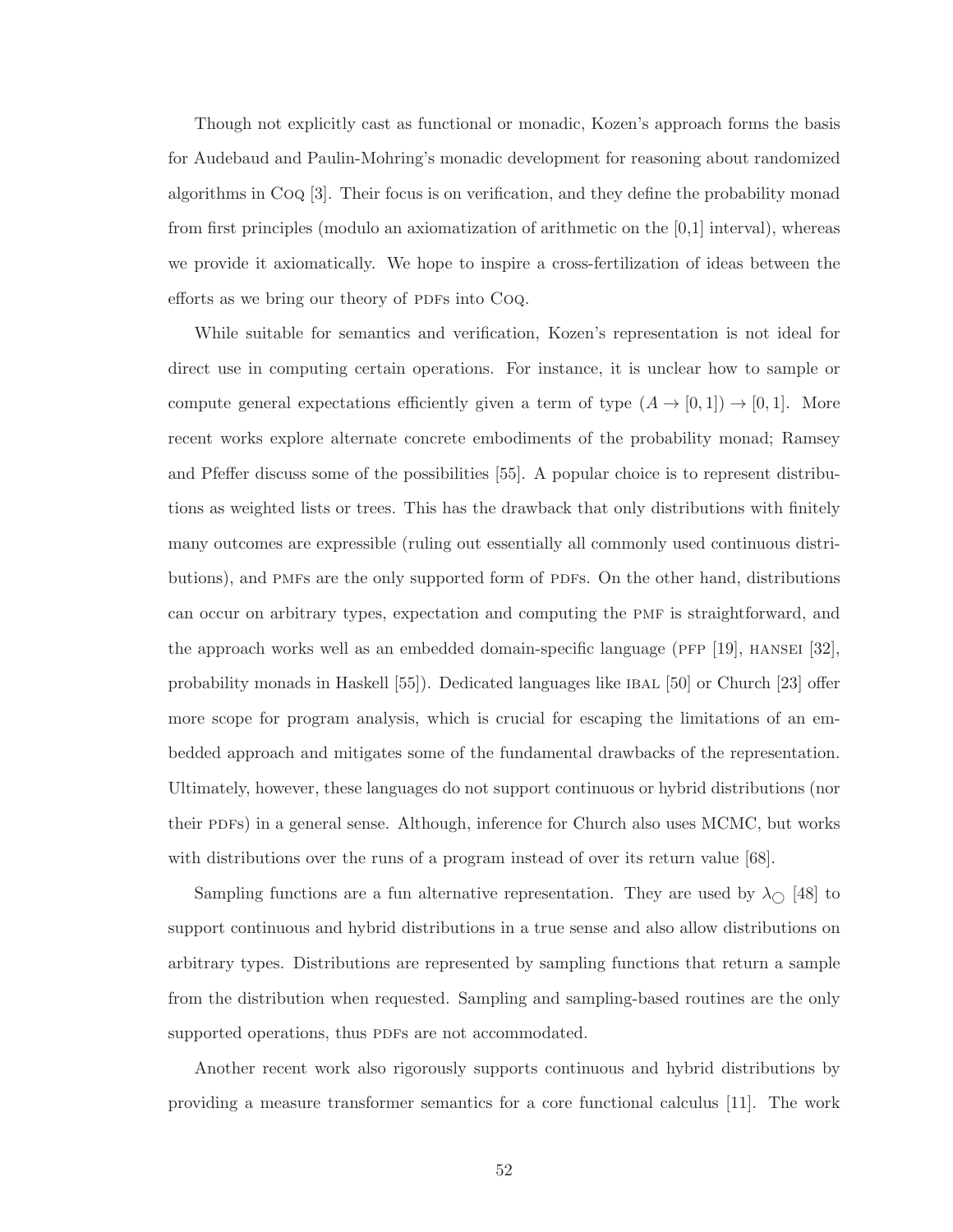does not provide PDFs but is novel for its ability to support conditional probability in the presence of zero probability events in continuous spaces, a feature necessary in many machine learning applications. Their formalization is similar to ours, as both are based in standard measure theory. They have independently recognized the importance of analyzing distributions by their transformations, doing so in the context of conditional probability, whereas we have developed the idea for PDFs. This hints that reasoning via transforms may be a technique that is more broadly applicable to other program analyses for probabilistic languages.

The Hierarchical Bayes Compiler (hbc) is a toolkit for implementing hierarchical Bayesian models [15]. Its specification language represents a different point in the design space. Essentially, it removes return while adding a set of standard distributions (with PDFs) to the core calculus. This guarantees that all constructible models are ac. Many powerful models used in machine learning are expressible in hbc. However, something as basic as adding two random variables is not. Furthermore, if a distribution outside of the provided set is required, it must be added to the core. This is the fundamental tension surrounding return: with it, the core is minimal, expressivity is high, and PDFs are non-trivial; without it, PDFs are easily supported, but the core becomes large, and expressivity is crippled. HBC is not formally defined.

An entirely different tradition incorporates probabilistic semantics into logic programming languages (Markov Logic [56], BLOG [41], BLP [31], PRISM [57]). These languages are well suited for probabilistic knowledge engineering and statistical relational learning. In Markov Logic, for instance, programmers associate higher weights with logical clauses that are more strongly believed to hold. The semantics of a set of clauses is given by *undirected graphical models*, with the weights determining the potential functions (e.g. by Boltzmann weighting). Certain continuous distributions can be supported by manipulating the potential function calculation. Supporting PDFs in this context should not be problematic; the potential functions (essentially, unnormalized pdfs) always exist, by design. However, like hbc, it appears these languages are not quite as expressive as is possible in a probabilistic functional language.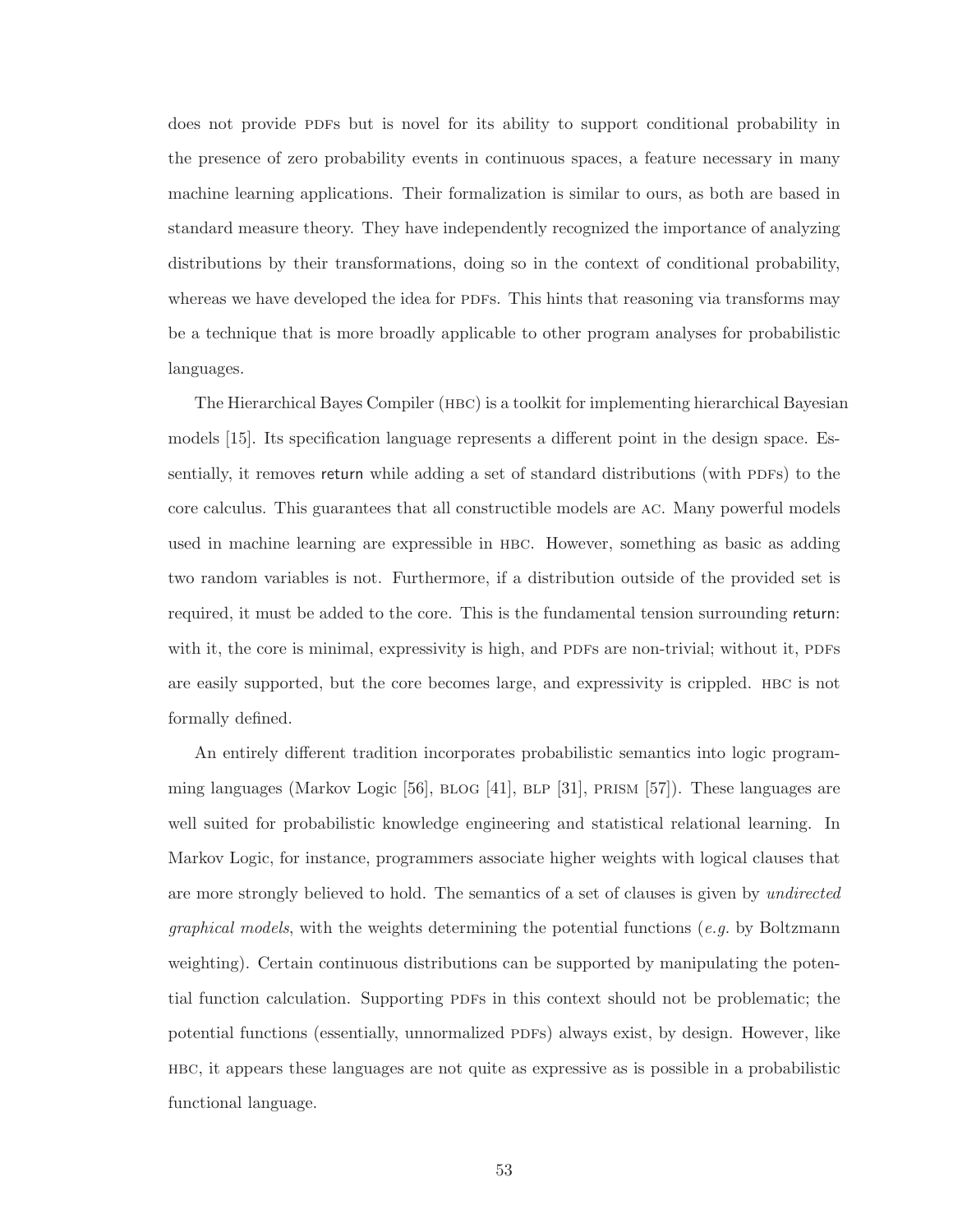The AutoBayes system  $[24]$  shares a key feature with our language in that PDFs are manifest in the object language. AutoBayes automates the derivation of maximum likelihood and Bayesian estimators for a significant class of statistical models, with a focus on code generation, and can express continuous distributions and PDFs. However, despite their focus on correctness-by-construction, the language is not formally defined. Furthermore, it is unclear how general the language actually is, i.e. how "custom" the models can be. Our work could serve as a formal basis for their system.

# *2.8 Conclusion*

We have presented a formal language capable of expressing discrete, continuous and hybrid distributions and their PDFs. Our novel contributions include a type system for absolutely continuous distributions and a modular PDF calculation procedure. The type system uses the new ideas of RV transforms and non-nullifying functions. There are several interesting avenues for future work. The first is to address PDFs in the context of conditional probability, perhaps by incorporating our formalization of PDFs with the ideas presented in [11]. Secondly, to provide a complete account of continuous probability, one must support expectation. Generically supporting expectation requires a treatment of integrability or summability; reasoning via the RV transform may be a productive route. Finally, combining this work with a formal language for optimization such as [2] would create a true formal language for statistics, which would be able to express statistical problems in the object language itself. Current languages express probability; any notion of statistics is outside the language.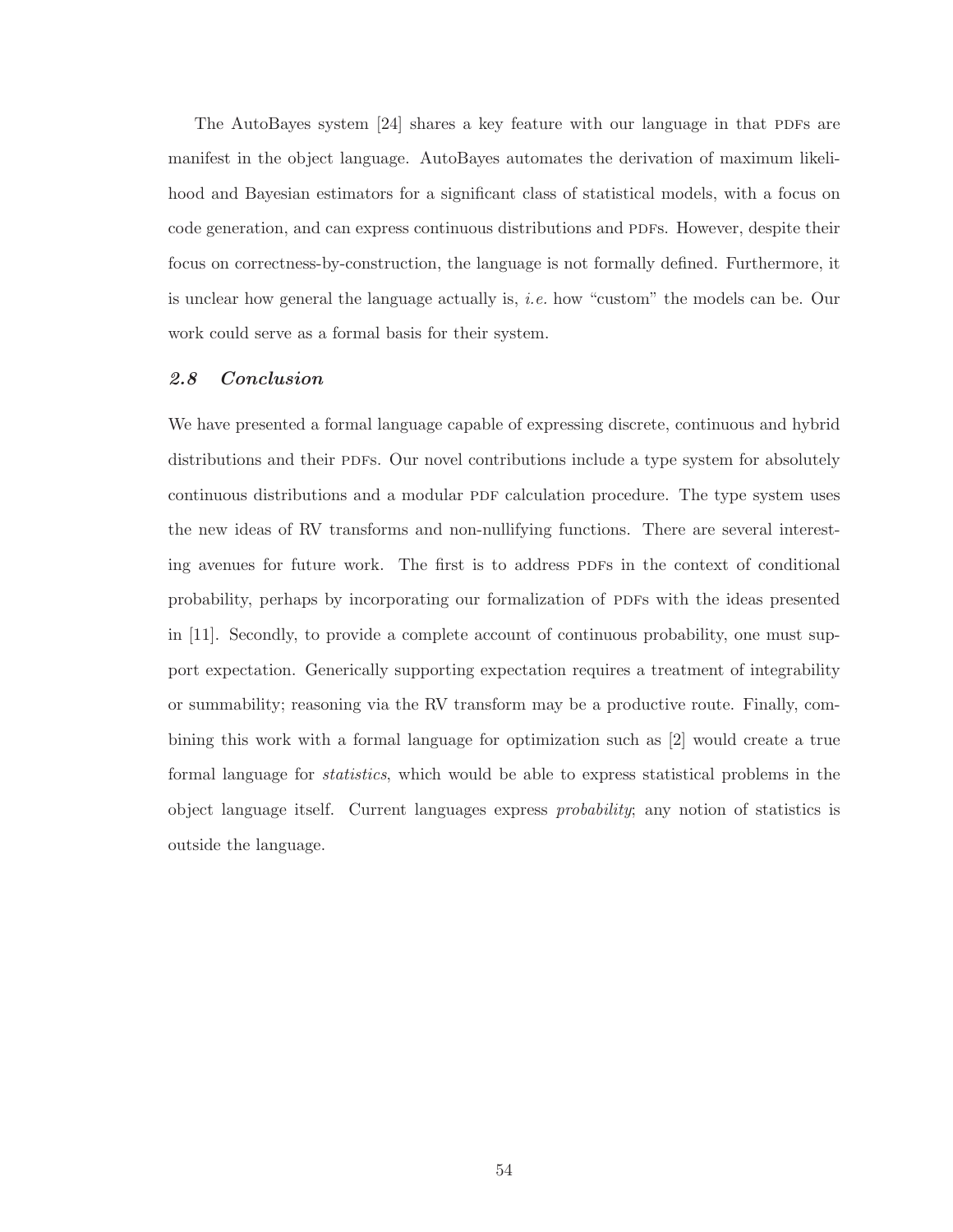# CHAPTER III

# A SYNTACTIC THEORY OF OPTIMIZATION

Mathematical programs (MPs) are a class of constrained optimization problems that include linear, mixed-integer, and disjunctive programs as well as other forms. Strategies for solving MPs rely heavily on various transformations between these subclasses. There is a great need to automate these transformations because they are algebraically cumbersome and require expertise in specialized topics. However, most are currently not automated because MP theory does not practice treating programs as syntactic objects. In this chapter, we review Tyles [1, 2], the first syntactic definition of MP. Building on this, we provide a novel formalization of the big- $M$  method, in the style of the convex-hull formalization given in Tyles. Both of these are widely-used transformations for reformulating disjunctive constraints. Finally, we implement both transformations and compare with state-of-the art solutions. We have implemented our object language as an embedded domain-specific language in OCaml and use it to experiment with the different transformations provided.

# *3.1 Introduction*

The equations governing engineering systems rarely dictate a unique solution. Usually, a designer needs to find the optimal solution amongst a space of feasible ones. Such constrained optimization problems are often expressed as mathematical programs (MPs), which consist of a numerical objective that is to be maximized (or minimized) subject to some constraints. Solving MPs efficiently is an important problem across science and engineering. The nature of the constraints allowed is a key issue affecting both the kinds of systems that can be represented and the efficiency of algorithms. An MP is more specifically called a linear program (LP) when the constraints are linear algebraic equations and inequalities on the reals. A mixed-integer linear program (MILP) additionally allows restricting variables to be integer valued, which allows expressing problems not possible in LP. We discuss a superset of these that also allows Boolean expressions and most importantly disjunctive constraints.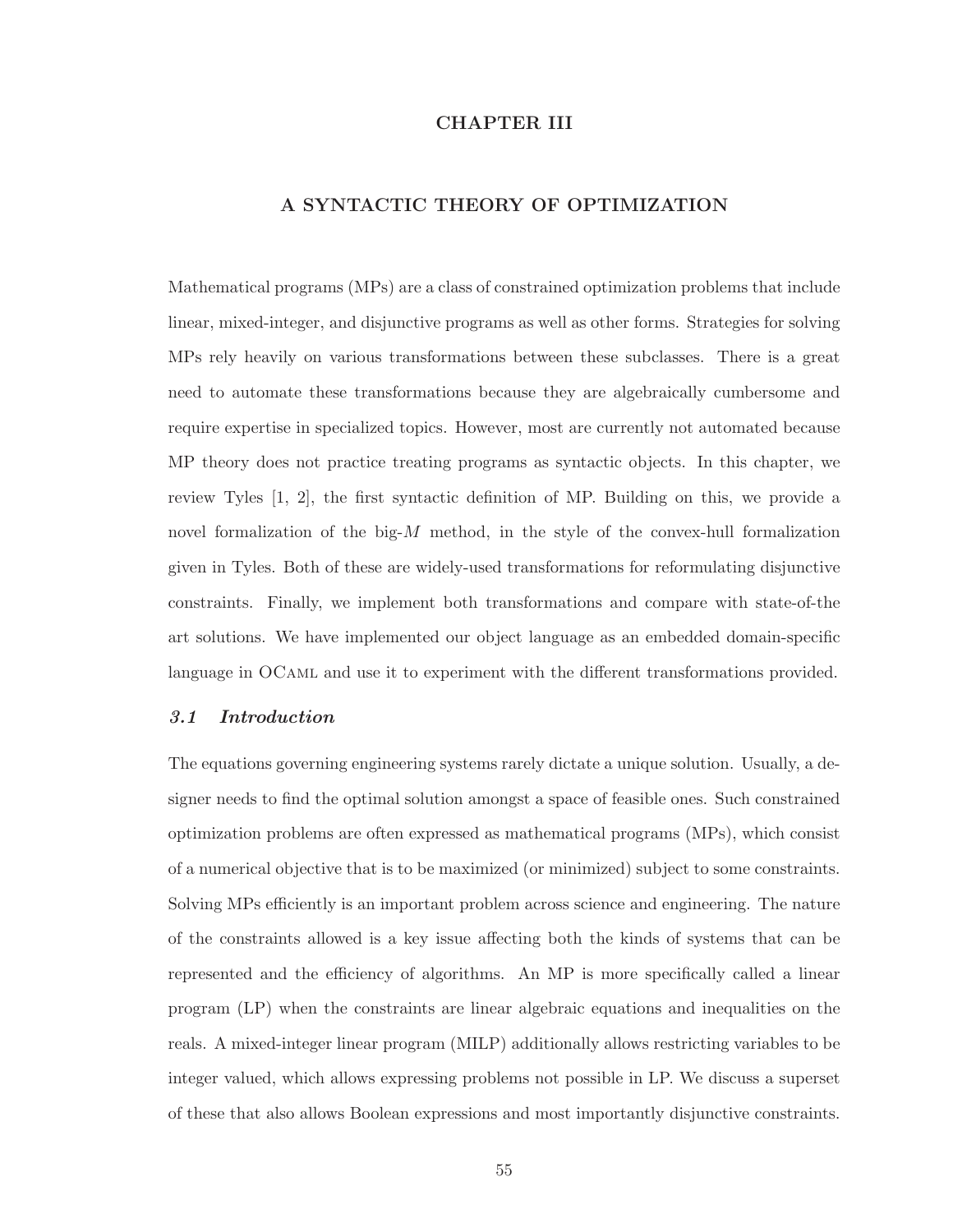Throughout this work, the term *disjunctive constraint* refers to a disjunction over (in)equations involving reals, and is unrelated to Boolean disjunction which is a statement purely over Boolean variables. Both are an important modeling tool, and transforming disjunctive constraints is especially challenging. Consider the designer of a chemical plant who must decide between one of two reactors to purchase. The reactors operate in different regimes: Reactor 1 operates under greater temperature and pressure than Reactor 2. Higher temperature and pressure lead to an increased reaction rate and thus increased monthly revenue; however, they also come with higher operating costs. The operating regimes are pictured in Figure 12a and are described by

$$
R^{1} = \begin{bmatrix} x_{1} \geq 1 \\ x_{2} \geq 1 \\ x_{1} + x_{2} \leq 5 \end{bmatrix} \quad R^{2} = \begin{bmatrix} 5 \leq x_{1} \leq 8 \\ 4 \leq x_{2} \leq 7 \end{bmatrix}
$$
 (4)

where  $x_1$  and  $x_2$  correspond to temperature and pressure. Our goal is to maximize profit. An intuitive way to express this problem is as a disjunctive program:

$$
\max\left\{\text{profit}(x_1, x_2) \mid R^1 \vee R^2; \ x_1, x_2 \in \mathbb{R}\right\} \tag{5}
$$

This represents finding a point which satisfies the constraint  $R^1$  or the constraint  $R^2$  and for which profit is maximized.

Unfortunately, MP solvers do not directly accept disjunctive programs as input. A naive approach of addressing this problem is to perform two separate optimizations (one for each region individually) and take the maximum, but this does not scale well as the constraints take more complex forms (e.g. nested disjunctions, additional logical conditions between constraints). The currently best-known strategies reformulate the program into an equivalent MILP, for which there are good solvers.

One such efficient reformulation technique is Balas' convex-hull method [5]. Applying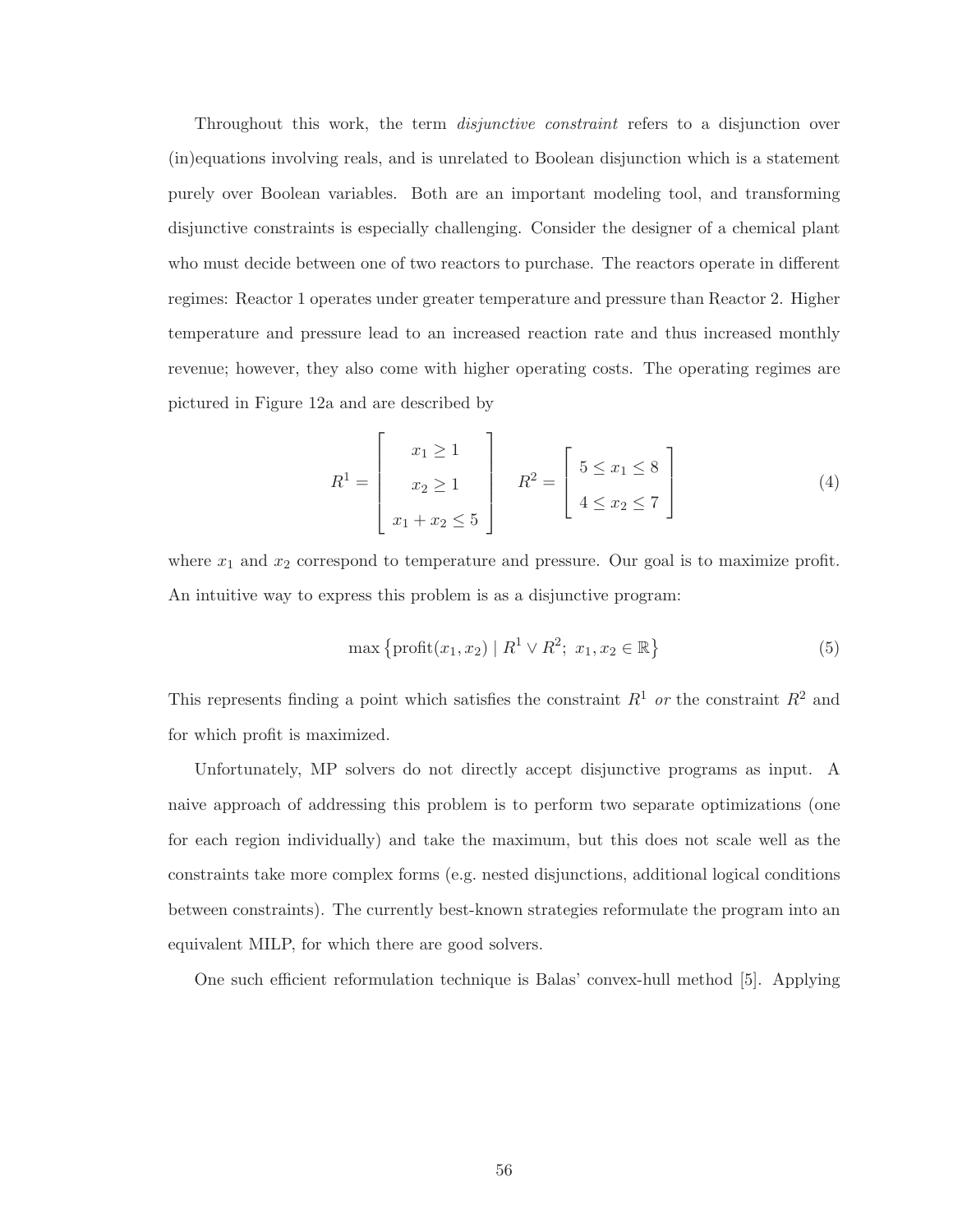this method to our problem yields the constraint

$$
\begin{bmatrix}\nx_1^A \ge y^A \\
x_2^A \ge y^A \\
x_1^A + x_2^A \le 5y^A\n\end{bmatrix}\n\wedge\n\begin{bmatrix}\n5y^B \le x_1^B \le 8y^B \\
4y^B \le x_2^B \le 7y^B\n\end{bmatrix}
$$
\n(6a)

$$
x_1 = x_1^A + x_1^B \tag{6b}
$$

$$
x_2 = x_2^A + x_2^B \tag{6c}
$$

$$
1 = y^A + y^B \tag{6d}
$$

which interestingly has no disjunctions. We will see later how this constraint is equivalent to  $R^1\vee R^2$  but for now focus on the mechanization challenges. Note that several new variables had to be introduced, the original constraints had to be modified, and some new equations are added. Consider the general case of a disjunction with n variables, k disjuncts, and an average of m inequalities per disjunct. The convex-hull method requires generating  $kn + k$ new variables, manipulating  $km$  inequalities, and creating  $n+1$  new equations. Remarkably, neither the theoretical definitions of MP nor MP software support locally scoped variable declarations. The numerous variable names generated must thus be unique across the entire program.

In practice,  $k$  and  $m$  are magnified further for two reasons. Firstly, Balas' theory requires each disjunct to be bounded, which often is attained by adding a lower and upper bound for every variable in each disjunct. This increases the number of inequalities per disjunct from m to  $m+2n$ . Secondly, the method applies only to disjunctions in disjunctive normal form. Nested disjunctions can be first converted to DNF, compounding the number of disjuncts, or the convex-hull method can be applied iteratively starting from the inner-most disjunction, compounding the number of inequalities within outer disjuncts at each step.

The reformulation is error-prone not just because of the tedious algebra, but also because the resulting equations are non-intuitive. Even on small problems, it is challenging to recognize how the output represents the original constraint. Finally, one must of course be familiar with the reformulation methods to apply them. Automation is clearly called for.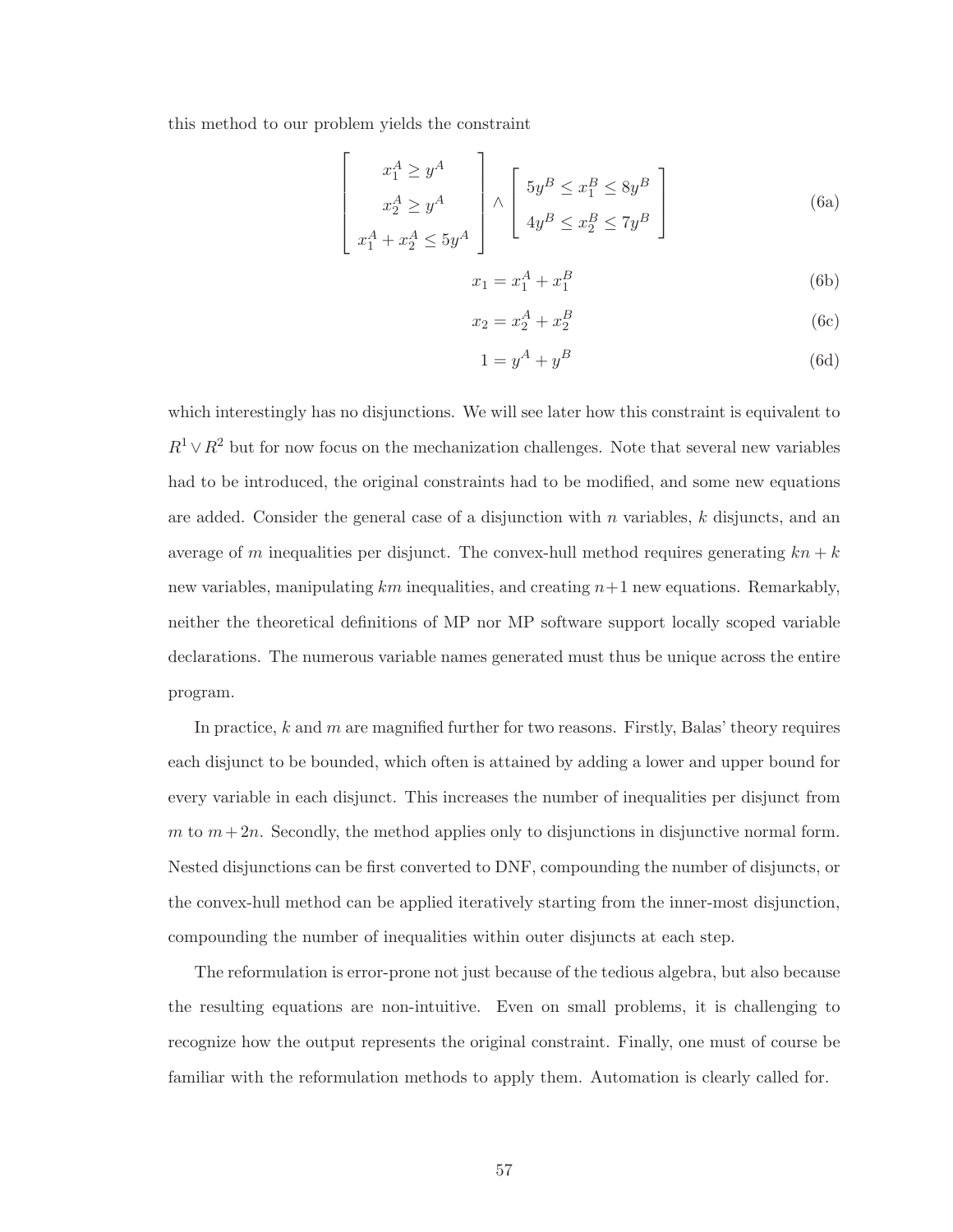The reformulations we present have been widely used by experts for many years. However, there has been limited to no support for them in MP software tools. This is because current MP theory focuses on the study of the numerical behavior of algorithms and does not treat programs as syntactic objects. MPs are defined in a canonical matrix form, which does not support basic operations required for automating transformations such as variable introduction and compositional construction of programs. Tyles demonstrates that the formal methods of language design capably address long standing needs in the mathematical programming community. In this chapter, we present more evidence of the benefits of the formal approach. Specifically, our contributions in contrast with Tyles are:

- We formalize the big-M method for reformulating disjunctive constraints. This is done in the style of the convex-hull formalization given in Tyles. The fact that we are so easily able to implement the big- $M$  method in Tyles—despite the fact that it has resisted a successful implementation for so long—showcases the power of the formal approach to language design.
- The original software in Tyles implements the concept of treating MPs as syntactic objects, but does not connect to numerical solvers. We provide such an implementation, which comes in two parts: an embedded domain-specific language (EDSL) in OCAML for succinct construction of MPs, and implementations of the big-M and convex-hull reformulations. Our software outputs programs in the popular AMPL language and the industry standard MPS format. This allows us to pass the programs generated by our software to existing solvers and study their behavior. We find that our software generates efficient programs.

### *3.2 Background*

### 3.2.1 Mathematical programming

The standard definition of a linear program is

$$
\max\left\{cx \mid Ax \le b, x \in \mathbb{R}^n\right\} \tag{7}
$$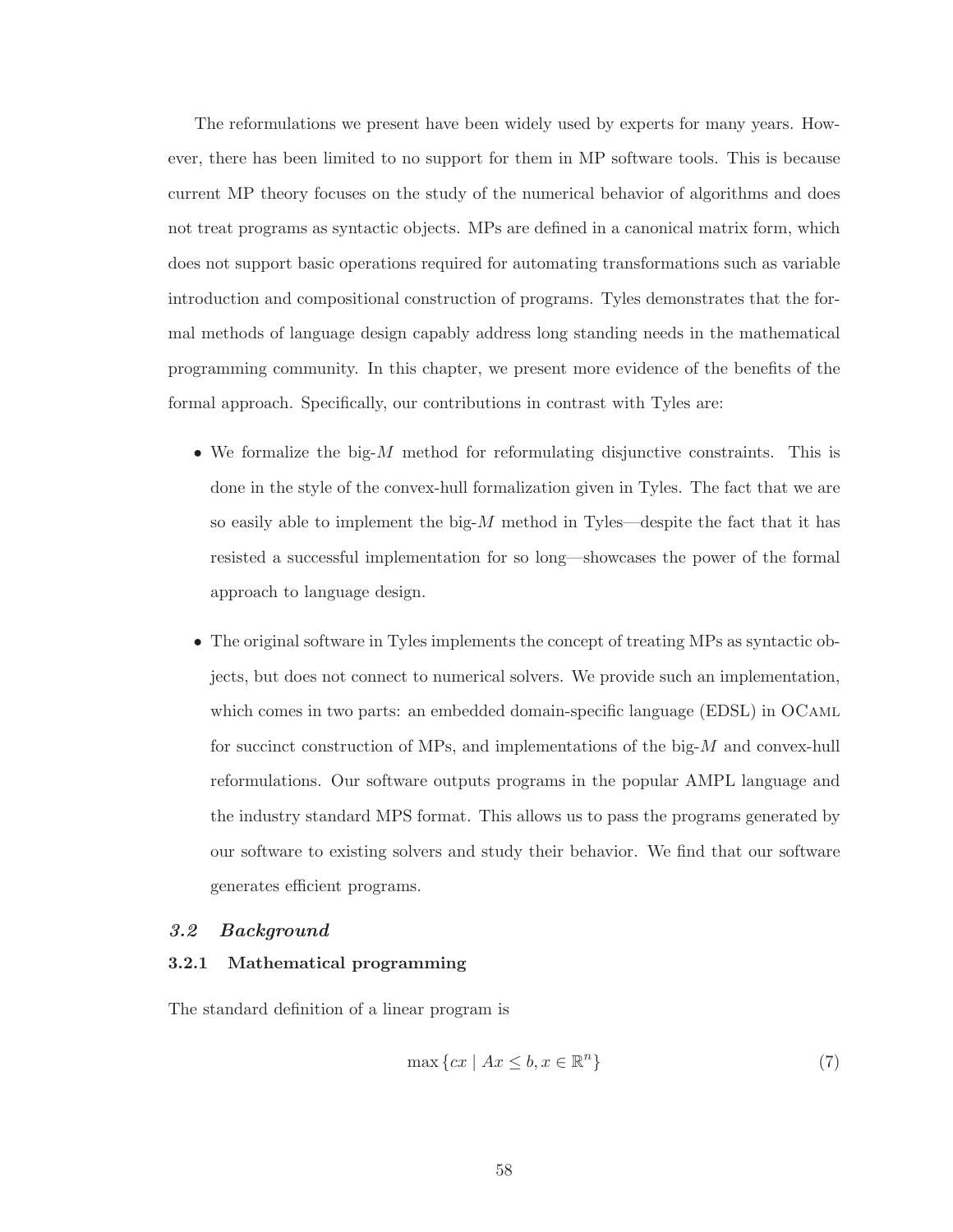where c is a  $1 \times n$  dimensional coefficient vector, x is an  $n \times 1$  vector of real valued variables, A is an  $m \times n$  coefficient matrix, and b is an  $m \times 1$  vector of constants. Thus, cx is a scalar, and the matrix inequality  $Ax \leq b$  represents m individual inequalities. The inequalities represent a polyhedron, such as either region  $R^1$  or  $R^2$  in Figure 12a, and is called the feasible space of the LP.

Representing discrete choices requires a more expressive language than LP. We need a language that allows expressing not just  $R^1$  or  $R^2$  separately but their union  $R^1 \cup R^2$ . There are two rather distinct methods for accomplishing this. The first is to enrich LP with a discrete type, such as is done with mixed-integer linear programming (MILP). In MILP, variables may be integer or real valued. The standard definition [46] is

$$
\max\{cx + hy \mid Ax + Gy \le b, x \in \mathbb{R}^n, y \in \mathbb{Z}^p\}\tag{8}
$$

where  $x$  and  $y$  represent vectors of real and integer variables, respectively.

However, integers are often not an intuitive model of discrete choice, and become prohibitively difficult for larger problems. Alternatively, LP can be enriched with disjunctive constraints, which lead to more compact and comprehensible models [5, 54]. The canonical matrix form of a disjunctive constraint is

$$
\left[A^1 x \le b^1\right] \vee \left[A^2 x \le b^2\right] \tag{9}
$$

We still do not have Boolean expressions, nor disjunctive constraints not in DNF, nor methods for introducing locally scoped variables, nor an obvious way to insert new constraints or extract specific ones to manipulate. In short, these definitions do not provide an abstract syntax that can be operated on formally. In this section, we define such a syntax and include brief discussion of the fairly straightforward type system and semantics.

## 3.2.2 Review of Tyles: a language for mathematical programming

The language Tyles is a formal language for expressing mathematical programs. It consists of types  $\tau$ , expressions e, constraints c (called *propositions* in logic), and programs p. The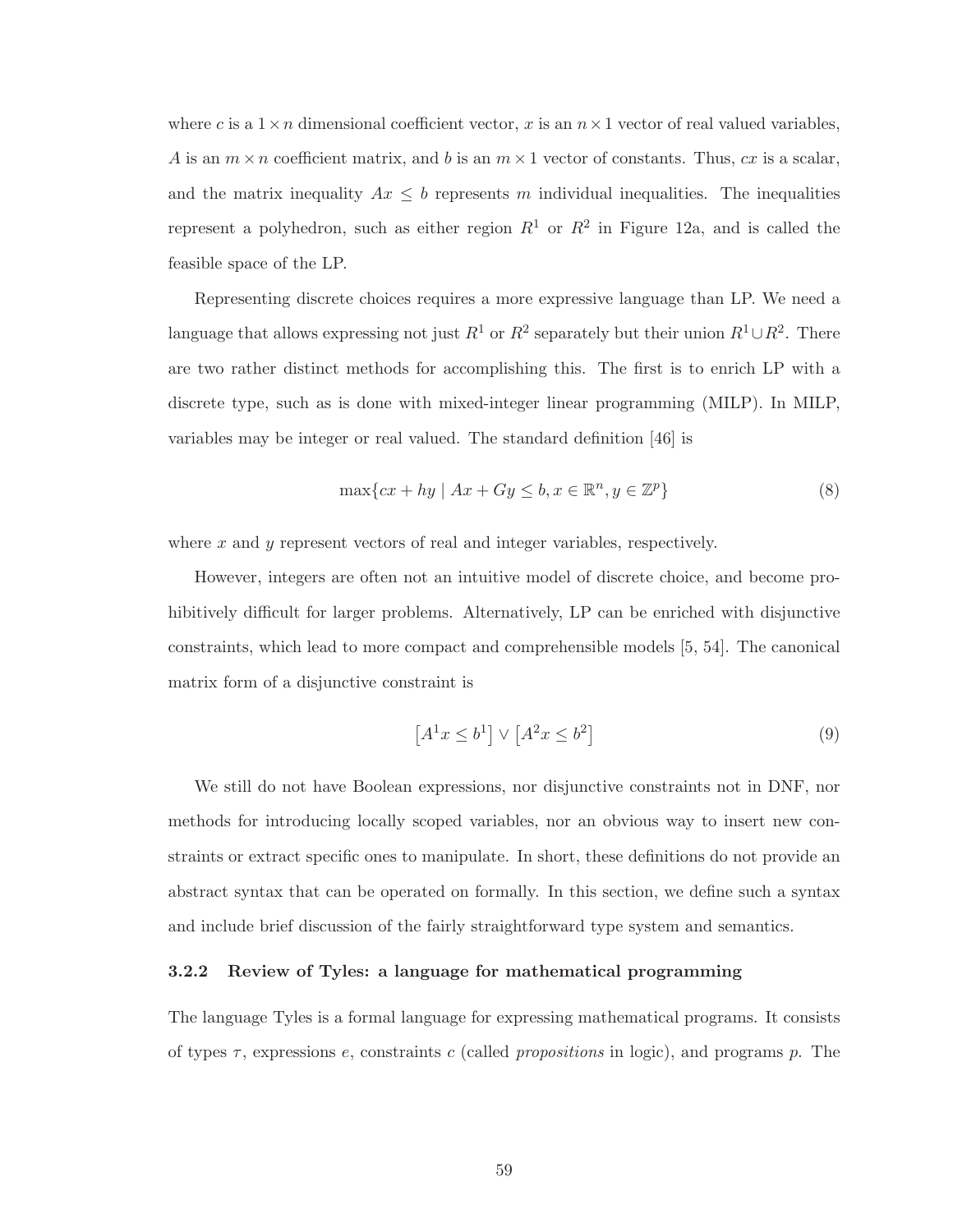syntax is

$$
\tau ::= \text{ real } | \text{ bool} \tag{10a}
$$
\n
$$
e ::= x | r | \text{ true } | \text{ false } | \text{ not } e | e_1 \text{ or } e_2 | e_1 \text{ and } e_2
$$
\n
$$
|-e | e_1 + e_2 | e_1 - e_2 | e_1 * e_2 \tag{10b}
$$
\n
$$
c ::= T | F | \text{ is True } e | e_1 = e_2 | e_1 \le e_2
$$
\n
$$
| c_1 \vee c_2 | c_1 \wedge c_2 | \exists x : \tau \cdot c \tag{10c}
$$

$$
p ::= \max_{x_1 : \tau_1, \dots, x_m : \tau_m} \{ e \mid c \} \tag{10d}
$$

A mathematical program  $p$  consists of an objective  $e$  that must be maximized subject to a constraint c. Minimizing is equivalent to maximizing  $-e$ . This definition is similar to (8) but the objective and constraint are not in a matrix form.

Disregarding  $isTrue$  e for the moment, constraints are essentially a conjunction or disjunction over (in)equations on the reals. Disjunction  $c_1 \vee c_2$  is the key novelty. Conjunction alone provides a language for expressing what is normally referred to as a system of linear equations in linear algebra.

Although it is not common in the MP literature, variables must be explicitly introduced with an existential quantifier. This clarifies the semantics and provides the practical benefit of locally scoped variables. Universal quantifiers would extend the language to include semiinfinite programs, an interesting but less developed class of problems. Variables introduced at the program level behave as existentially quantified; the only distinction being that they can also be used in the objective.

In addition, we have Boolean propositions in the form  $isTrue$  e, where e must be an expression of type bool. There is a distinction between Boolean truth versus truth of numeric propositions (true and false versus T and F). This type distinction, embodied as a syntactic distinction in the definition, is essential since the algorithms for solving these classes of propositions are entirely different. The convex-hull and big-M methods are useful only for the disjunctive constraint  $c_1 \vee c_2$  and should not be applied to the Boolean expression  $e_1$  or  $e_2$ . Additionally, Boolean expressions can be negated, but there is no negation at the constraint level because MPs do not allow strict inequalities.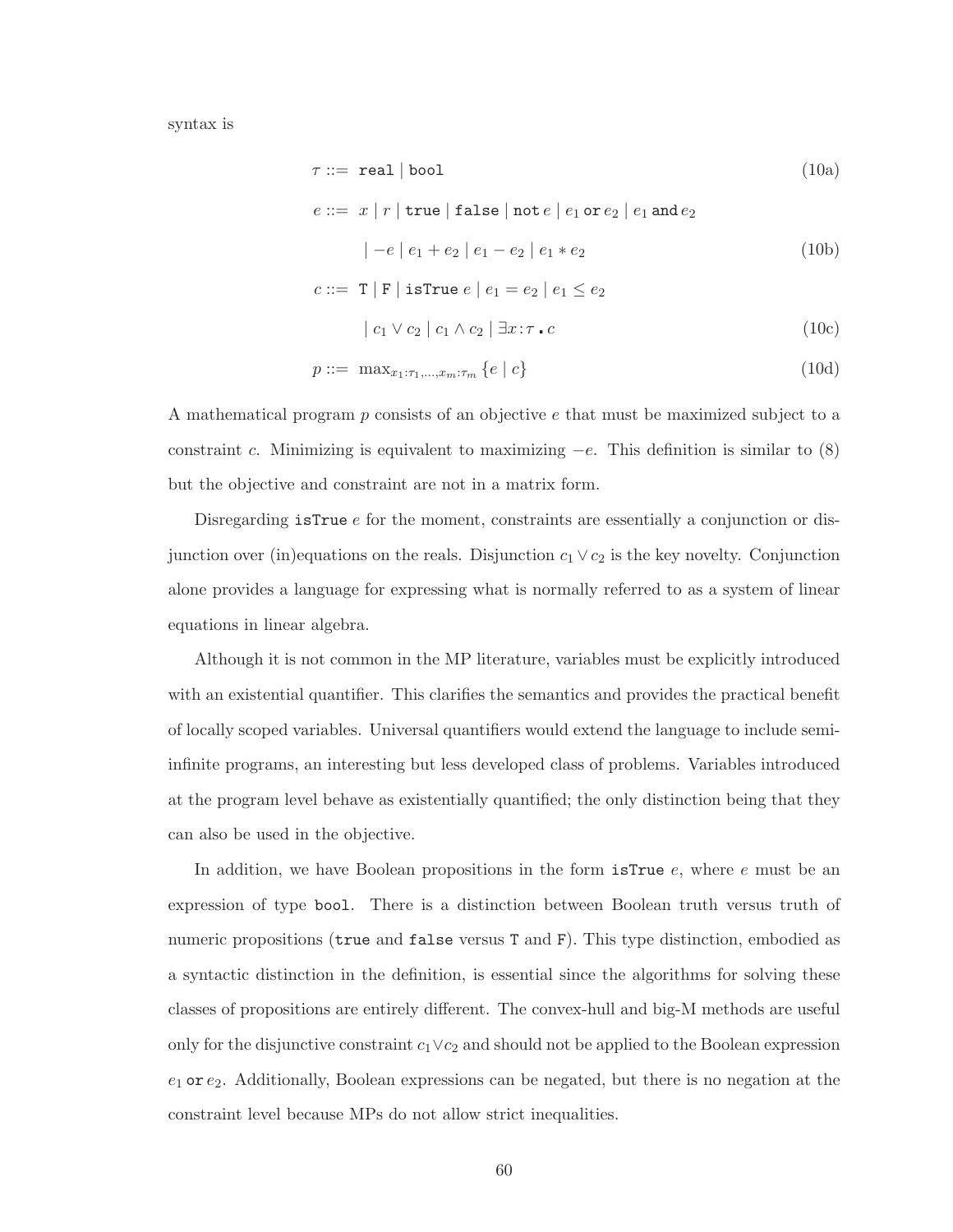Expressions are categorized into the types real and bool; integers will be discussed shortly. They include variables, rational constants r, Boolean constants, and the usual numeric and Boolean operators. We wish only to support linear terms, and so the restriction on  $e_1 * e_2$  is that  $e_1$  has no free variables. Nonlinear programs are certainly important, but the transformations we are focusing on apply only to linear constraints.

Agarwal's thesis [1] details the type system and semantics for an extended version of this language that includes indexing capabilities, but one point is worth clarifying here. Mathematical programs involve real numbers, which raises the issue of computing over them. This is a fundamental challenge being pursued by others in various contexts [51, 44]. It does not however affect the transformations we provide because they are purely syntactic manipulations, and all real expressions are carried through unaltered. We were careful to include only rational constants instead of reals in the syntax, but this is due to an unrelated issue. It is a specification of MILPs that constants be rational, else an optimum may not exist [46]. Despite the MP community's classical treatment of reals, it is interesting to note that their desired interpretation of disjunction and existential quantification is certainly constructive. It is expected that any MP solver explain how the constraints are satisfied by providing witnesses for all variables and information on which disjoint region the optimal was found in.

The convex-hull method is applicable only when all disjuncts represent a bounded region, and the big-M method requires computing lower and upper bounds on arbitrary expressions. Thus we need a treatment of bounds, and also we have yet to support integers. These needs are satisfied by introducing refined types

$$
\rho ::= [r_L, r_U] | [r_L, \infty) | (-\infty, r_U] | \text{ real}
$$
  
 
$$
|\langle r_L, r_U \rangle | \langle r_L, \infty) | (-\infty, r_U \rangle | \text{ int}
$$
  
 
$$
|\{\text{true}\}| \{\text{false}\} | \text{bool}
$$
 (11)

which can be thought of as subsets of types  $\tau$ . Square brackets denote real intervals, and angle brackets integer intervals. Classically, integers are a subset of the reals.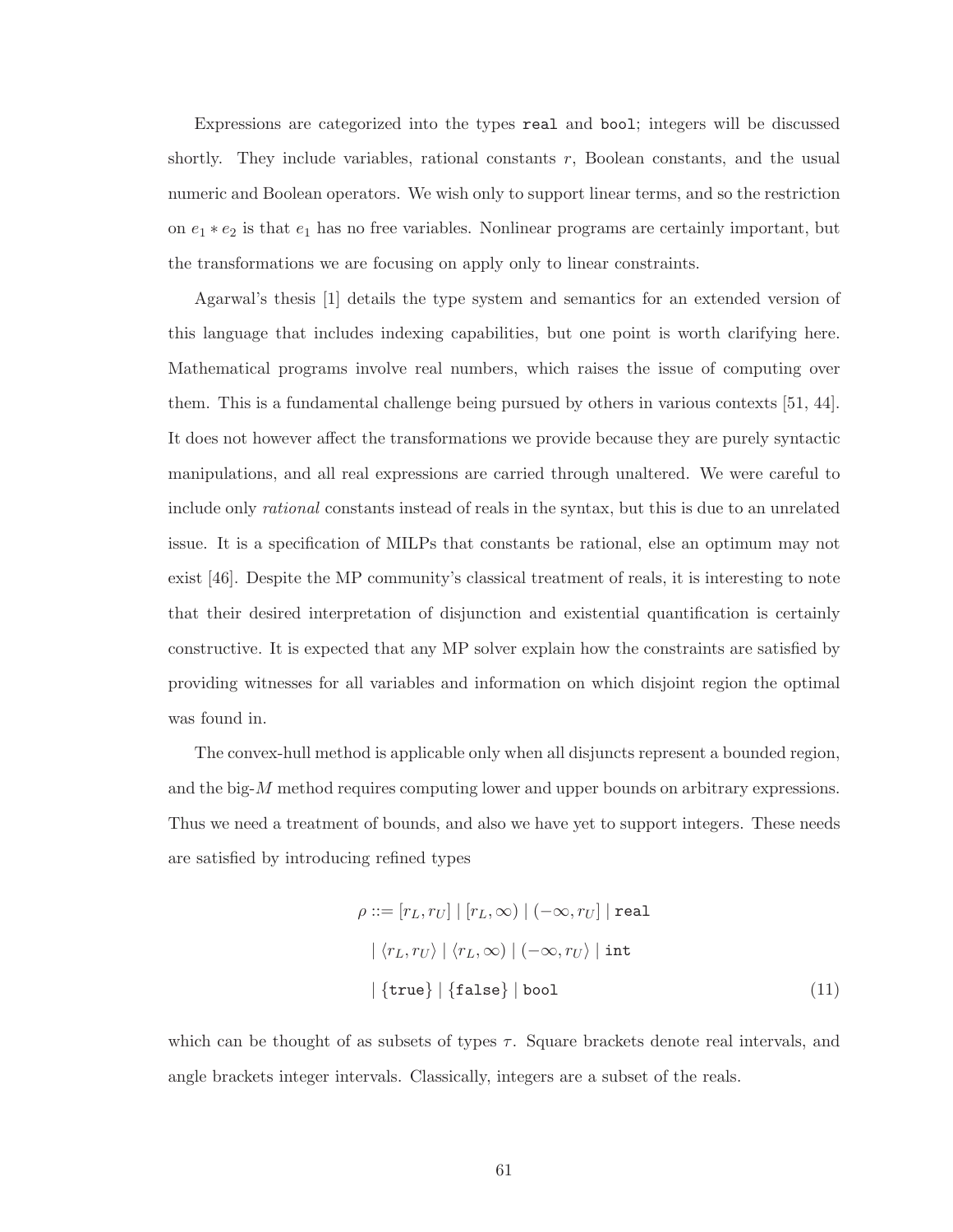Bounds can be provided for variables at the time they are introduced by a slight modification of the syntax; type declarations are replaced with refined type declarations. These occur in existential quantifiers and at the program level. Instead of  $\exists x:\tau$  c we allow  $\exists x:\rho$  c, and instead of  $\max_{x_1:\tau_1,\dots,x_m:\tau_m} \{e \mid c\}$  we allow  $\max_{x_1:\rho_1,\dots,x_m:\rho_m} \{e \mid c\}$ .

We keep track of variable bounds with a refined type context

$$
\Upsilon ::= \bullet \mid \Upsilon, x : \rho \tag{12}
$$

which is a list of variables associated with their bounds. This is more informative than the usual context used in typing judgments. It provides not just variables' types but also retains knowledge of restrictions on the variables' values.

Free variables and substitution are defined in the usual way. Let  $FV(e)$  and  $FV(c)$  refer respectively to the free variables of an expression and constraint. For example,  $FV(\exists x :$  $\rho \cdot x + (1 - y) = \{y\}$  because x is bound within the body of an existential constraint. Let  $\{e/x\}$  *e'* denote the substitution of *e* for *x* in *e'*, handling variable capture as needed. Similarly,  $\{e/x\}$  c substitutes e for x in constraint c. Programs p are not allowed to have free variables because their definition is not inductive.

# *3.3 Transforming syntactic constructs*

The class of programs covered by  $p$  include disjunctive constraints and Booleans, but the best solvers accommodate only mixed-integer linear programming (MILP) constraints which do not allow either of these forms. We pursue the standard strategy of transforming the richer constraint forms to lower-level MILP constraints, with the important distinction that our definitions lead to a software implementation. Transformations for handling Boolean propositions and for using the convex-hull method on disjunctive constraints are described in  $[1, 2]$ , so we start by immediately presenting the big- $M$  formalization. The target language for our transformations is a subset of the source language, but we also discuss a reformulation to indicator constraints, a new constraint form supported by CPLEX.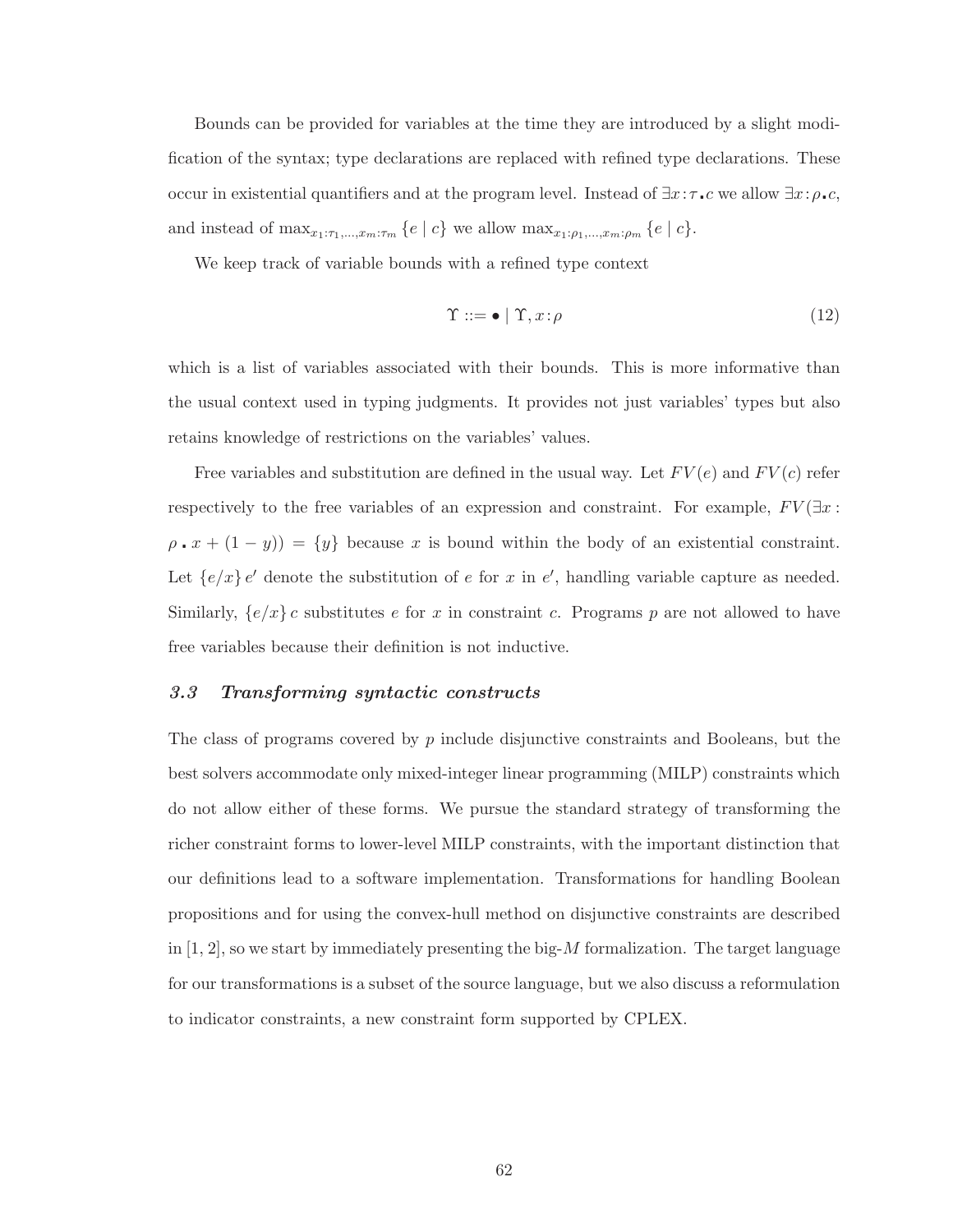

Figure 12: A disjunctive region and two reformulations.

### 3.3.1 The big- $M$  transformation

We now turn our attention to transformations for disjunctive constraints  $c_1 \vee c_2$ . The methods make no use of standard logical laws, such as DeMorgan's (recall constraints cannot be negated), and it is perhaps surprising that it is even possible to eliminate the disjunction entirely. However, we know it is possible, under a mild condition, due to Balas' convex-hull method, the big-M method, and other techniques [5, 4, 54, 29].

The general idea is that the dichotomy expressed by disjunction is embodied instead in the discrete nature of integer variables. An integer binary variable  $y_i \in \{0, 1\}$  is associated with each  $i<sup>th</sup>$  disjunct of a disjunction, and the disjunction is replaced by conjunction. Just one  $y_i$  is required to be 1 and only the constraints of the corresponding disjunct are enforced. Disjuncts  $j \neq i$  get reduced to tautologies.

There are several ways to apply this general approach. A naive method is to multiply the inequalities in each disjunct by its corresponding binary variable. For example,  $R^1\vee R^2$ from our introductory example would become

$$
\begin{bmatrix}\nx_1y^A \ge y^A \\
x_2y^A \ge y^A \\
(x_1 + x_2)y^A \le 5y^A\n\end{bmatrix}\n\wedge\n\begin{bmatrix}\n5y^B \le x_1y^B \le 8y^B \\
4y^B \le x_2y^B \le 7y^B\n\end{bmatrix}
$$
\n(13a)\n
$$
1 = y^A + y^B
$$
\n(13b)

where we have introduced the binary variables  $y^A$  and  $y^B$ . Unfortunately, this simple transformation is also a poor one. Multiplying two variables creates nonlinear and possibly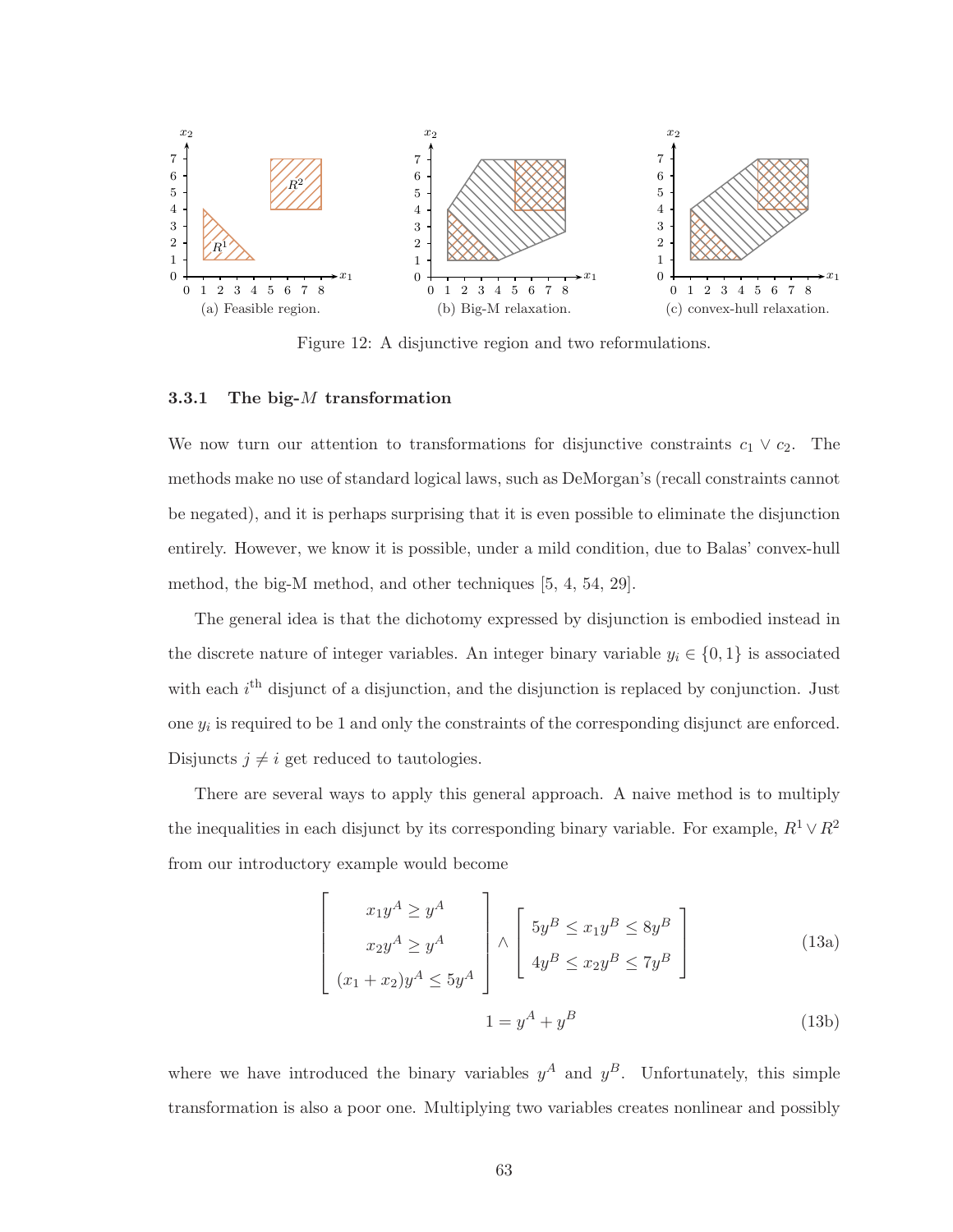nonconvex programs, which are significantly more complex to solve. Both the big-M and convex-hull methods produce linear constraints.

The big-M method states that (9) can be reformulated into the equivalent mixed-integer linear constraints

$$
A^{1}x - b^{1} \le M^{1}(1 - y_{1})
$$
\n(14a)

$$
A^2x - b^2 \le M^2(1 - y_2) \tag{14b}
$$

$$
y_1 + y_2 = 1 \t\t(14c)
$$

where  $y_i \in \{0,1\}$  and  $M^i$  are the so called big-M parameters. These are known upper bounds on  $A^{i}x - b^{i}$ . Consider  $y_1 = 1$  and  $y_2 = 0$ . The second inequality reduces to  $A^2x - b^2 \leq M^2$ , which is trivially satisfied because, by definition,  $M^2$  is the maximum value the left-hand side could take. Effectively, the second disjunct is disregarded. The first inequality reduces to  $A^1x - b^1 \leq 0$ , which is the original first disjunct. Conversely, only the second disjunct is enforced if  $y_1 = 0$  and  $y_2 = 1$ . So these MILP constraints are seen to be equivalent to the original disjunctive constraint.

The computational efficiency of this method is crucially dependent on the choice of the big-M parameters, of which there are quite a few since  $M^1$  and  $M^2$  are vectors. Casual users usually set them to some arbitrarily large value to avoid the effort of computing them. Even experts often resort to this because it preserves model modularity. A tight M implies certain bounds on the left-hand-side variables. Any changes to the bounds specified when the variable was introduced would require one to search through their entire program to verify that all the  $M$ 's are still valid. A liberally large value avoids this. In contrast, our automation solution preserves modeling simplicity while providing computational efficiency. We use interval arithmetic to compute tight big-M parameters automatically.

Our definition of the big-M method requires two auxiliary judgments to be first introduced. First, we need an operation for computing big-M parameters. Let  $\Upsilon \vdash e \rightleftharpoons [r_L, r_U]$ be the judgment that computes lower and upper bounds  $r<sub>L</sub>$  and  $r<sub>U</sub>$  for the expression e in the refined context  $\Upsilon$ , where  $r<sub>L</sub>$  and  $r<sub>U</sub>$  may take on the values of  $-\infty$  and  $\infty$ . Its definition uses interval arithmetic over unary negation and the binary operators +, −, and ∗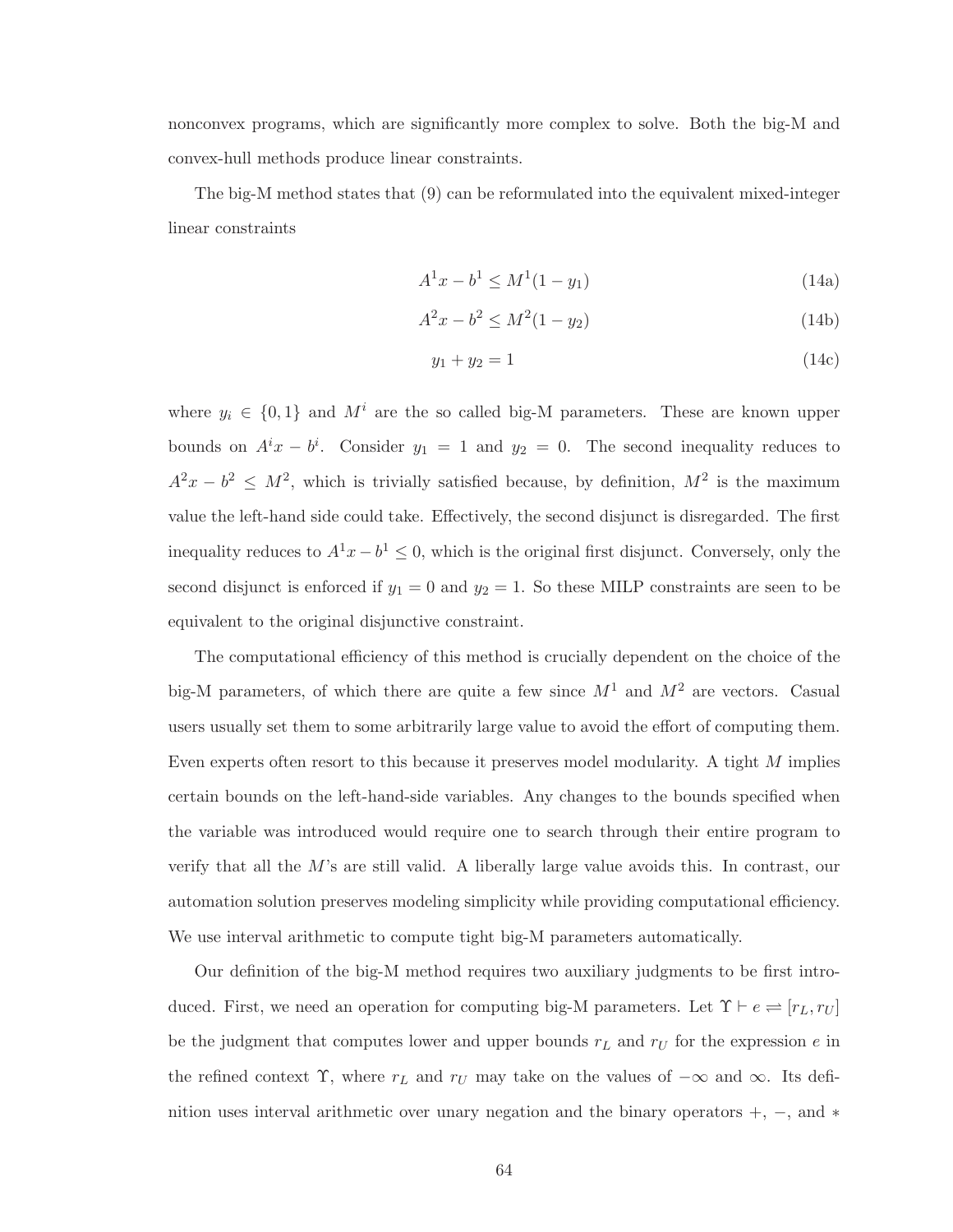by propagating derived bounds from subterms to enclosing terms. For example, under the context  $x : [-1, 2], y : [0, 100],$  the expression  $-5 * x + y$  generates the interval  $[-10, 105].$ 

Second, we define an operation to convert an inequality to its big-M form. Let  $\Upsilon$  ⊢  $e \otimes c \rightarrow c'$  be the judgment that rewrites constraint c to its big-M form  $c'$ , where the e will supply the necessary  $1 - y$  term. Its definition is

$$
\frac{\Upsilon \vdash e_1 - e_2 \rightleftharpoons [r_L, r_U]}{\Upsilon \vdash e \otimes e_1 \leq e_2 \rightharpoonup e_1 \leq e_2 + e * r_U}
$$
\n(15a)

$$
\frac{\left\{\Upsilon \vdash e \otimes c_j \rightharpoonup c'_j\right\}_{j \in \{A,B\}}}{\Upsilon \vdash e \otimes c_A \wedge c_B \rightharpoonup c'_A \wedge c'_B}
$$
\n(15b)

$$
\begin{array}{c}\n\Upsilon, x : \rho \vdash e \otimes c \to c' \\
\Upsilon \vdash e \otimes \exists x : \rho \cdot c \to \exists x : \rho \cdot c'\n\end{array} \n\tag{15c}
$$

The first rule is the interesting one. It converts the inequality  $e_1 \leq e_2$  by computing bounds for  $e_1 - e_2$ , where the upper bound is the desired big-M parameter. The lower bound is not needed. This upper bound multiplied by e, which will be of the form  $1-y$ , is then added to the appropriate side of the inequality. Conjunctive constraints and existential constraints recurse into their subterms, where in the latter case we add the introduced variable to the context. Other forms need not be defined because they are compiled away prior to applying the big-M method.

A finite upper bound on  $e_1 - e_2$  must exist. Our software assures this and prints an informative message when a finite bound cannot be computed.

Finally, we define the main big-M compiler. Let  $\Upsilon \vdash c \stackrel{\text{BIGM}}{\longmapsto} c'$  be a judgment converting a disjunctive constraint c to an MILP constraint  $c'$  via the big-M method:

$$
\left\{\Upsilon \vdash c_j \stackrel{\text{PROP}}{\longmapsto} c'_j\right\}_{j \in \{A,B\}}
$$
\n
$$
\Upsilon \stackrel{\text{CTXT}}{\longmapsto} \Upsilon'
$$
\n
$$
\left\{\Upsilon' \vdash (1 - y_j) \otimes c'_j \to c''_j\right\}_{j \in \{A,B\}}
$$
\n
$$
\Upsilon \vdash c_A \vee c_B \stackrel{\text{BIGM}}{\longmapsto} \left(\begin{array}{c}\exists y_A : \langle 0,1 \rangle \cdot \exists y_B : \langle 0,1 \rangle \cdot \langle 0,1 \rangle \cdot \langle 0,1 \rangle \cdot \langle 0,1 \rangle \cdot \langle 0,1 \rangle \cdot \langle 0,1 \rangle \cdot \langle 0,1 \rangle \cdot \langle 0,1 \rangle \cdot \langle 0,1 \rangle \cdot \langle 0,1 \rangle \cdot \langle 0,1 \rangle \cdot \langle 0,1 \rangle \cdot \langle 0,1 \rangle \cdot \langle 0,1 \rangle \cdot \langle 0,1 \rangle \cdot \langle 0,1 \rangle \cdot \langle 0,1 \rangle \cdot \langle 0,1 \rangle \cdot \langle 0,1 \rangle \cdot \langle 0,1 \rangle \cdot \langle 0,1 \rangle \cdot \langle 0,1 \rangle \cdot \langle 0,1 \rangle \cdot \langle 0,1 \rangle \cdot \langle 0,1 \rangle \cdot \langle 0,1 \rangle \cdot \langle 0,1 \rangle \cdot \langle 0,1 \rangle \cdot \langle 0,1 \rangle \cdot \langle 0,1 \rangle \cdot \langle 0,1 \rangle \cdot \langle 0,1 \rangle \cdot \langle 0,1 \rangle \cdot \langle 0,1 \rangle \cdot \langle 0,1 \rangle \cdot \langle 0,1 \rangle \cdot \langle 0,1 \rangle \cdot \langle 0,1 \rangle \cdot \langle 0,1 \rangle \cdot \langle 0,1 \rangle \cdot \langle 0,1 \rangle \cdot \langle 0,1 \rangle \cdot \langle 0,1 \rangle \cdot \langle 0,1 \rangle \cdot \langle 0,1 \rangle \cdot \langle 0,1 \rangle \cdot \langle 0,1 \rangle \cdot \langle 0,1 \rangle \cdot \langle 0,1 \rangle \cdot \langle 0,1 \rangle \cdot \langle 0,1 \rangle \cdot \langle 0,1 \rangle \cdot \langle 0,1 \rangle \cdot \langle 0,1 \rangle \cdot \langle 0,1 \rangle \cdot \langle 0,1 \rangle \cdot \langle 0,1 \rangle \cdot \langle 0,1 \
$$

First, the disjuncts themselves are compiled using the overall constraint compiler  $\overset{PROP}{\longmapsto}$ , defined subsequently. This converts the disjuncts to MILP form. Then, in the converted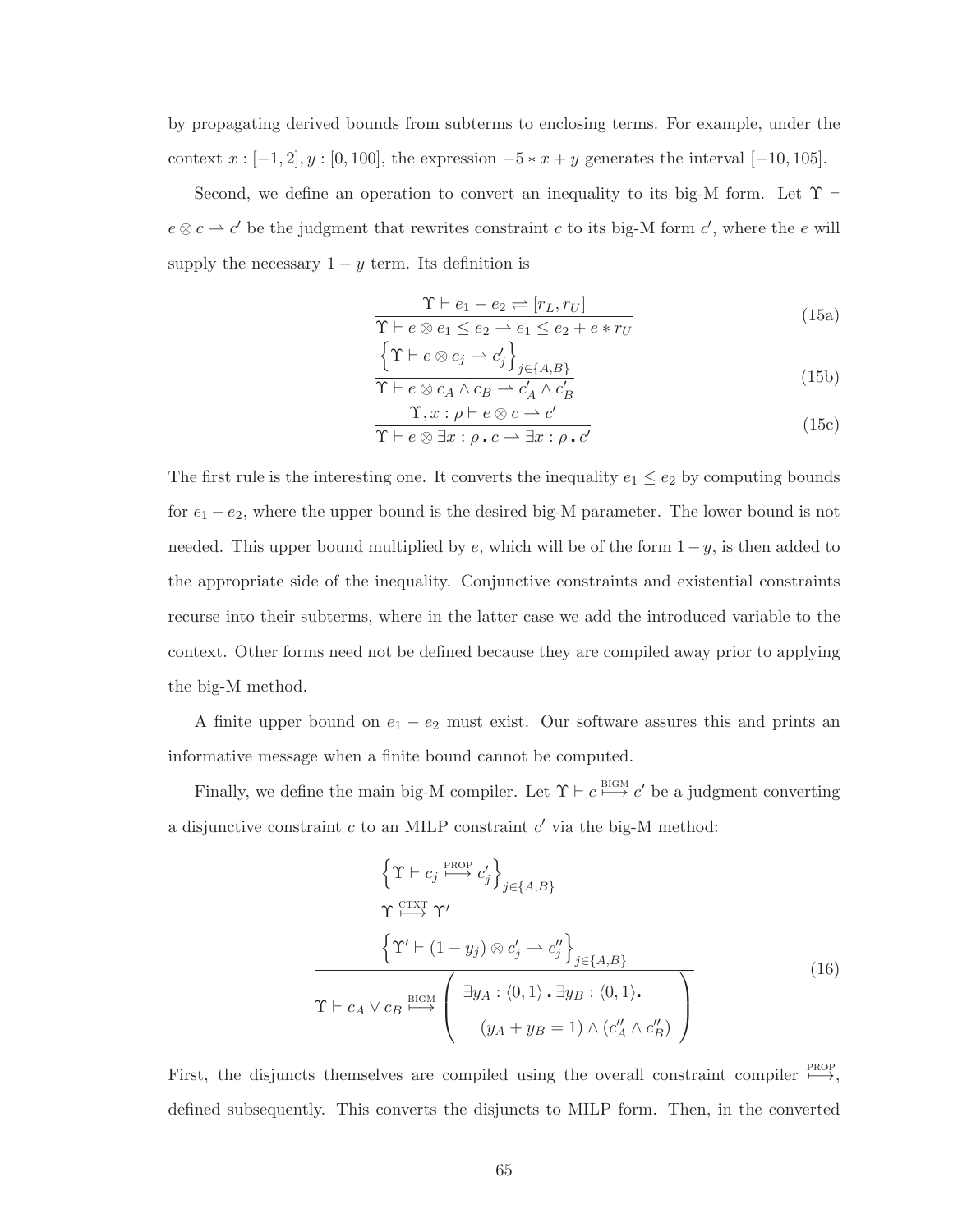context, for each disjunct  $c_j$  we introduce a corresponding binary variable and rewrite  $c_j$  to a big-M form. Finally, the overall result is constructed with appropriate introduction of the y's, the equation forcing the sum of y's to be 1, and with the original disjunction  $c_A \vee c_B$ replaced with the conjunction  $c''_A \wedge c''_B$ .

# 3.3.2 The indicator constraint transformation

Recently, the CPLEX system has been extended to natively handle a new constraint form known as an indicator constraint, which is now supported by languages that interface to it such as AMPL and GAMS. Indicator constraints can be seen as a restricted alternative to disjunctive constraints. They are of the form

$$
y = k \Rightarrow e_1 \text{ op } e_2
$$

where y is a binary variable,  $k \in \{0, 1\}$ , and  $op \in \{\leq, =, \geq\}$  i.e. the head of the implication is simply a binary condition and the body is a single numerical relation. The idea is that instead of writing a disjunctive constraint, one can write two indicator constraints, where the heads are mutually exclusive and the bodies represent the disjuncts.

Our constraint from (5) can be represented with indicator constraints as follows:

$$
\begin{bmatrix}\ny^A = 1 \Rightarrow x_1 \ge 1 \\
y^A = 1 \Rightarrow x_2 \ge 1 \\
y^A = 1 \Rightarrow x_1 + x_2 \le 5\n\end{bmatrix}\n\wedge\n\begin{bmatrix}\ny^B = 1 \Rightarrow 5 \le x_1 \\
y^B = 1 \Rightarrow x_1 \le 8 \\
y^B = 1 \Rightarrow 4 \le x_2 \\
y^B = 1 \Rightarrow x_2 \le 7\n\end{bmatrix}
$$
\n(17)\n(17)

For this toy example, the formulation is reasonably intuitive also, although we feel the disjunctive version is still more natural. However, indicator constraints would be difficult to use on more involved problems with nested disjunctive conditions since they can only occur at the "top level" of a program; they cannot occur even in the body of another indicator constraint. Essentially, one would have to convert disjunctions to DNF before they could be represented with this feature.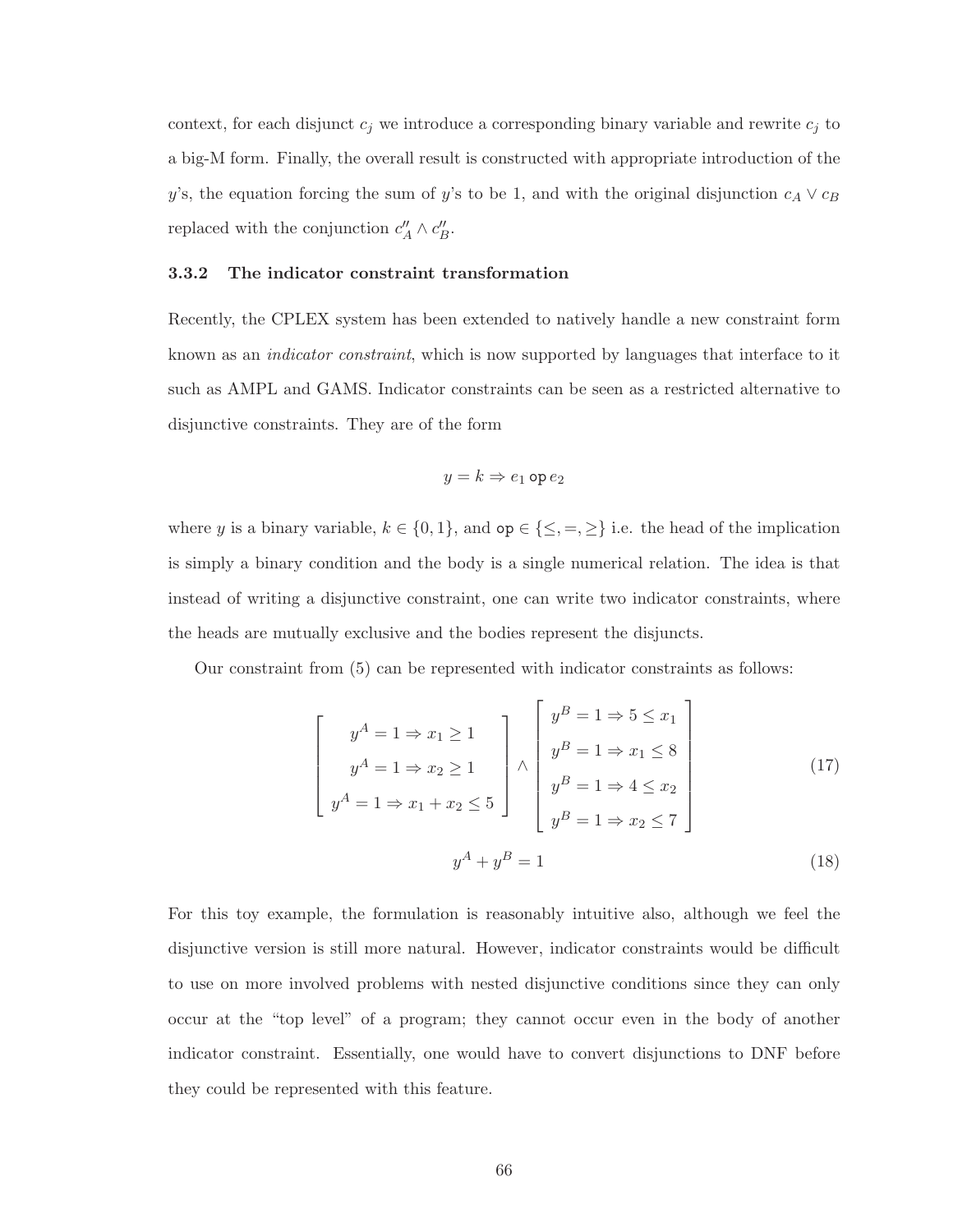The main reason the developers of CPLEX introduced indicator constraints was as an alternative to the big-M formulation, which can exhibit numerical problems when casual users choose liberally large big-M parameters. CPLEX handles these constraints specially in a manner that does not require any big-M style parameter and report that both numerical accuracy and computation times are substantially improved in many problems<sup>1</sup>.

To allow experimentation, we have defined and implemented a transformation for converting arbitrary constraints in our language down to indicator constraints. We omit a formal definition as it is rather straightforward. Roughly, for every  $i<sup>th</sup>$  disjunct in a disjunction, it replaces every inequality with an indicator constraint where the head is  $y^i = 1$ and the body is the inequality itself, and the disjunction is replaced with a conjunction. Disjunctions are converted to DNF prior to applying this technique.

We have avoided adding implications in general to our object language because they raise additional complications, but we have added enough support to output indicator constraints to a format accepted by CPLEX.

### 3.3.3 Transformation of the top-level mathematical program

The transformations presented thus far can now be employed to define an overall constraint and program transformation.

Let  $\Upsilon \vdash c \stackrel{\text{PROP}}{\longmapsto} c'$  mean within context  $\Upsilon$ , constraint c is converted to c'. The definition simply employs the judgments we have detailed above for those forms requiring any transformation. Equations and inequalities are unaltered, and the procedure recurses on conjunctive and existential constraints. Our software allows selecting which specific transformation to use for the disjunctive constraint, and one can optionally perform a conversion to CNF or DNF on any constraint or Boolean expression.

Given this, transforming a mathematical program is now straightforward. Let  $p \stackrel{\text{PROG}}{\longmapsto} p'$ represent a program transformation. The definition is

<sup>&</sup>lt;sup>1</sup>Based on comments from the ILOG company's website. We are not aware of any published literature on indicator constraints.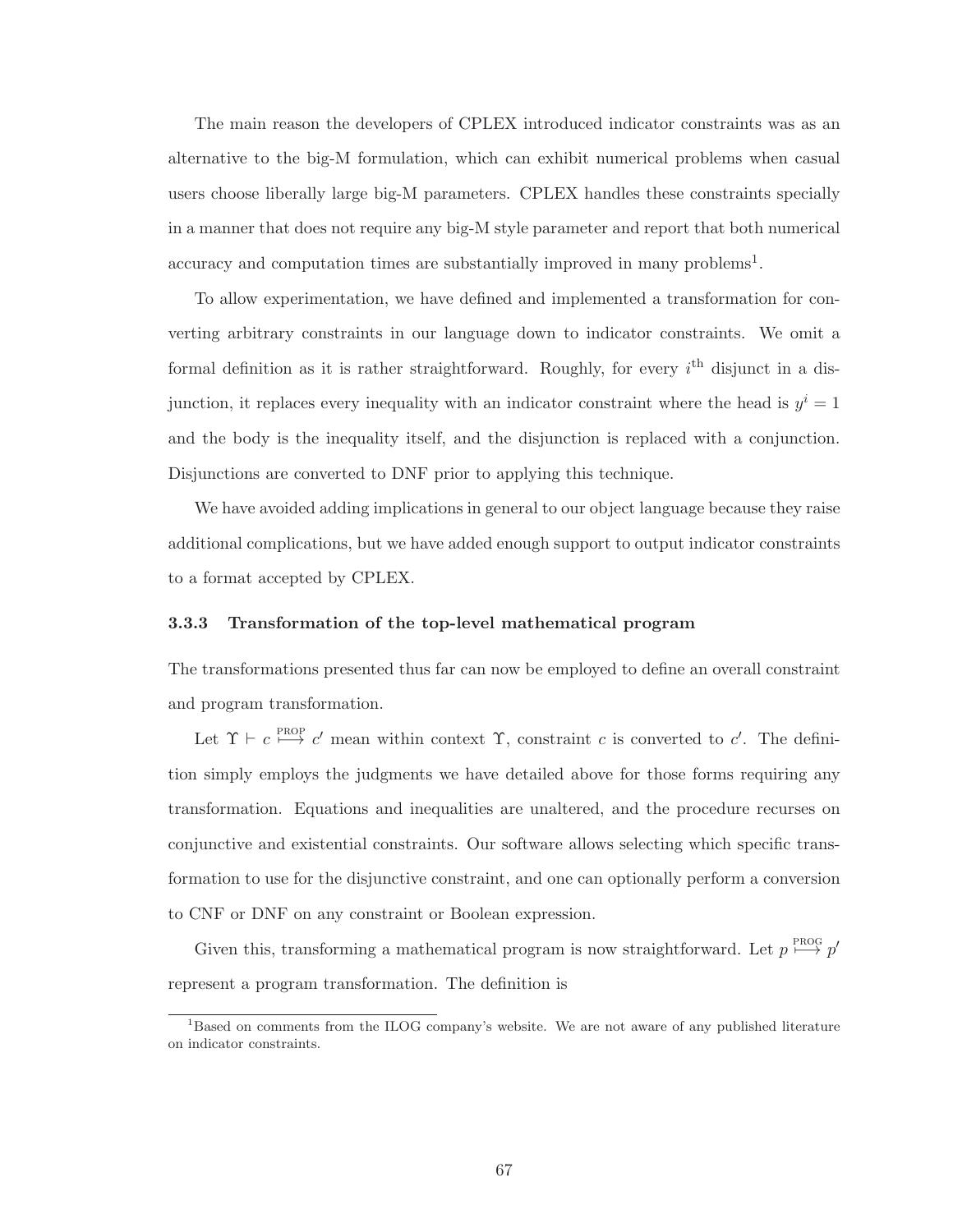$$
\frac{\left\{\rho_j \stackrel{\text{RTYPE}}{\longmapsto} \rho'_j\right\}_{j=1}^m \quad x_1 : \rho_1, \dots, x_m : \rho_m \vdash c \stackrel{\text{PROP}}{\longmapsto} c'}{\max_{x_1 : \rho_1, \dots, x_m : \rho_m} \left\{e \mid c\right\} \stackrel{\text{PROG}}{\longmapsto} \max_{x_1 \rho'_1, \dots, x_m \rho'_m} \left\{e \mid c'\right\}}
$$
\n(19)

Since the objective  $e$  must be of type real, it is already in MILP form and need not be transformed. The types and constraints are transformed using their respective procedures.

# *3.4 Implementation*

We have implemented our object language as an embedded domain-specific language (EDSL) in OCaml, and all transformations are OCaml functions operating on this language's abstract syntax tree. All source code is freely available from the first author's website. The EDSL enables us to enhance our object language with functionality inherited from the host language. The primary benefits in our case are the following:

- Our object language does not have let bindings. Instead, we can use OCAML's let, which is useful for assigning names to model parameters, and long expressions and constraints.
- With OCAML as the meta-language, we can use OCAML functions to define macros over our object language. This is convenient for defining parameterized expressions and constraints. For example, in jobshop scheduling, there is a constraint that a job a must precede job b at a stage k, or vice versa. This can be succinctly written as precedes a b k |/ precedes b a k.
- Our object language does not include indexing, but we were able to define a set of functions that effectively do so at the meta-level. This is essential as no real-world MP model can be written without indexing.

We will see examples of each in the following section. It is surprising that the popular modeling languages such as GAMS and AMPL do not provide the first two benefits. Numerous complex expressions and constraints have to be repeated in full. CPLEX's C++ API does of course lead to similar capabilities with  $C++$  serving as the meta-language.

The general strategy for indexing is to turn indexed variables into functions that generate the appropriate variable name. For instance, a variable  $\gamma_{i,j}$  would be represented in OCAML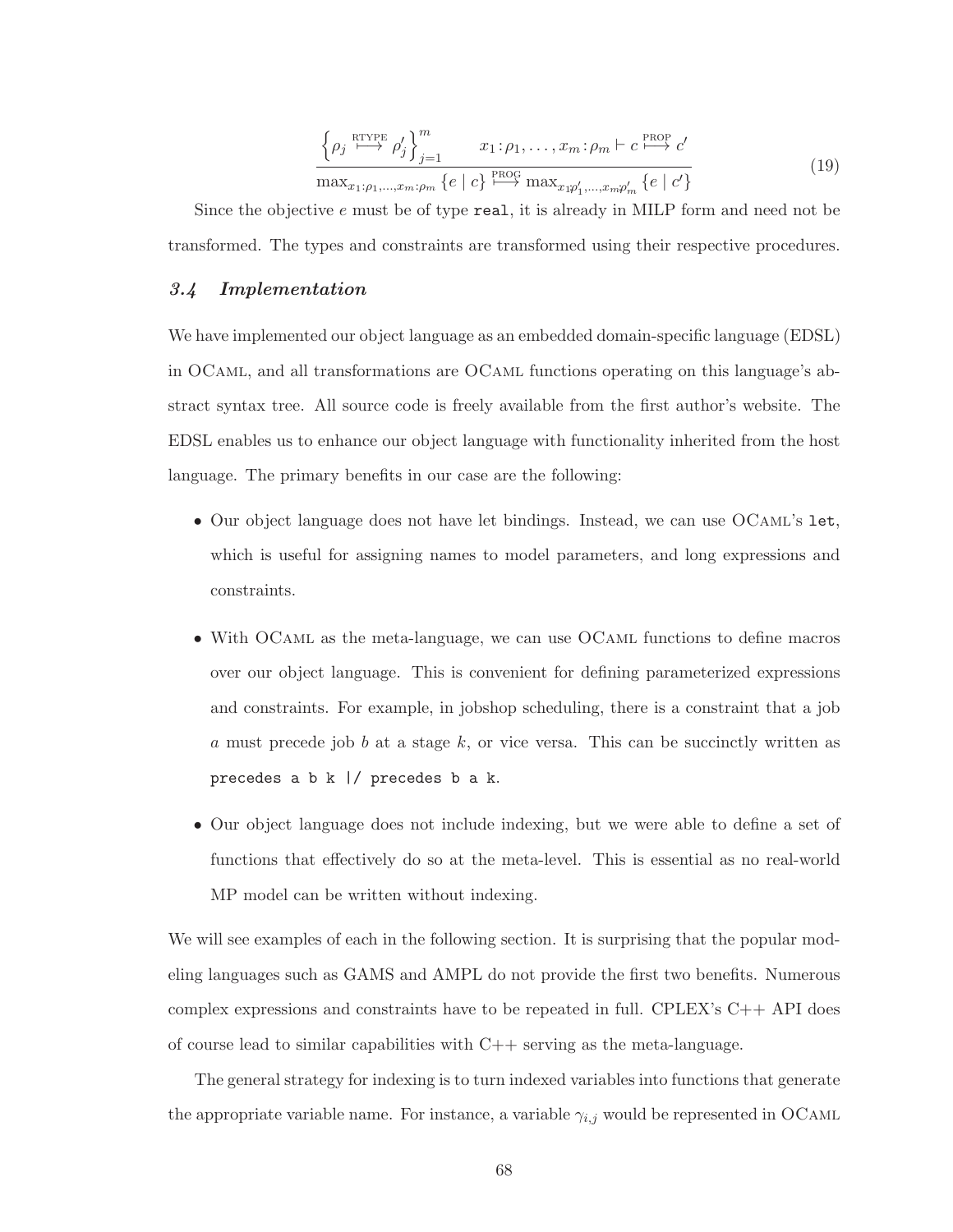let gamma i 
$$
j = ivar["gamma", of_n i; of_n j]
$$

where ivar is a helper function for creating indexed variables and  $of$  n converts integers to strings. An expression like

let 
$$
i = 1
$$
 in gamma  $i(i+1)$ 

represents the object language variable gamma\_1\_2. This approach works because all indexing expressions are at the meta-language level and disappear by the time the object language compiler sees the program.

This is not to say that an EDSL is the optimal solution. For example, we do not get type-checking of object language programs when the OCaml compiler is invoked to compile EDSL code (instead, it occurs when the EDSL code is run). Techniques for extending EDSLs to provide more static safety can be provided by other techniques, such as generalized algebraic data types (GADTs), and is the subject of other work.

Once a program is specified in our EDSL, one of the various constraint transformations we have defined can be applied selectively or to the whole program. The transformed program, whether a pure MILP or an MILP enhanced with indicator constraints, can be printed to the industry-standard MPS format and the AMPL modeling language.

# *3.5 Results*

We now present examples from chemical engineering and operations research that we model using the intuitive Boolean and disjunctive constraints supported by our software. We then analyze the programs automatically generated by applying the various transformations we have defined and will compare our solutions to both manually performed transformations, and a competing automated solution. We will look at the computational efficiency of different reformulations and compare the manual case to the automated case.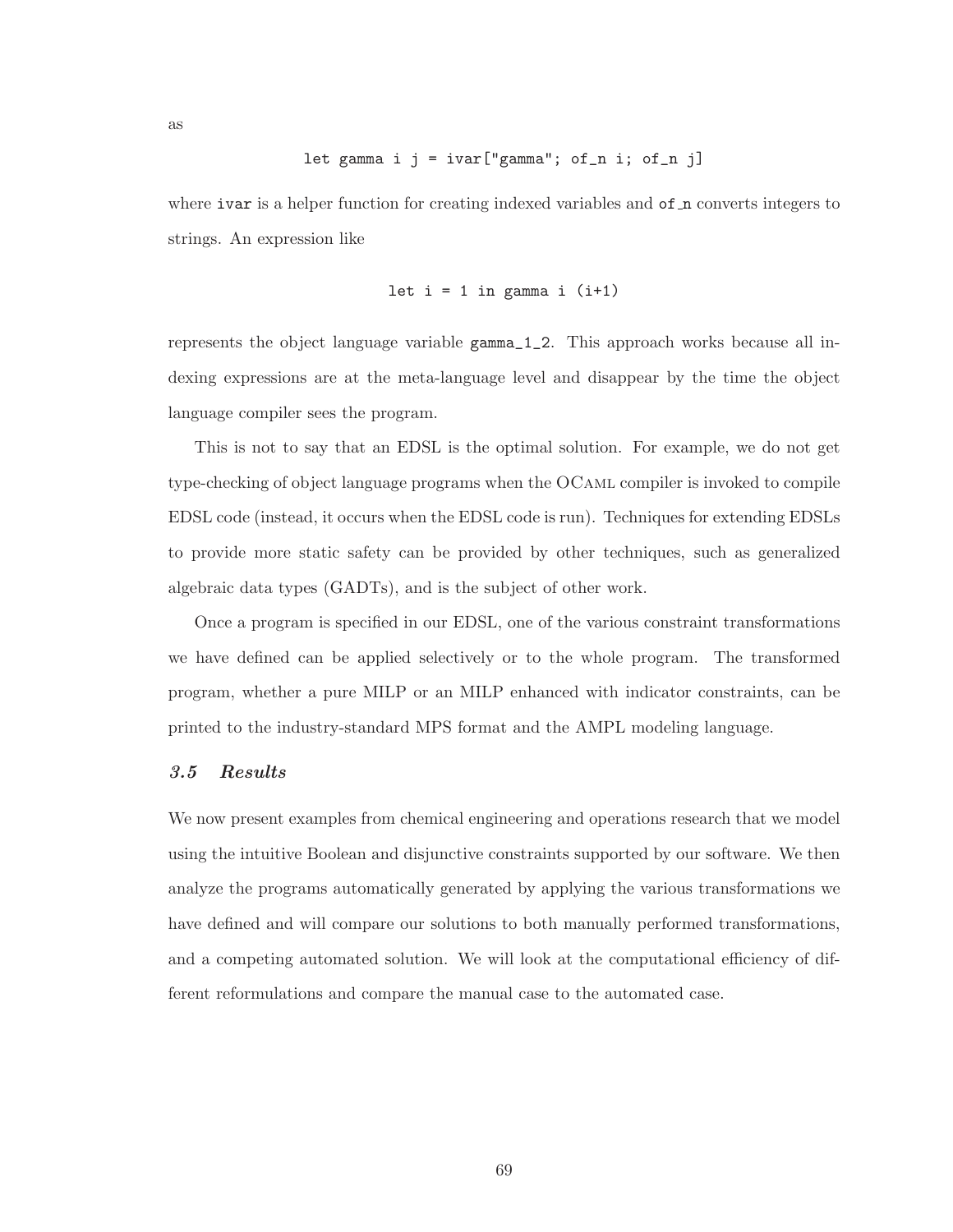### 3.5.1 Experimental setup and performance metrics

We will be looking at the computational efficiency of different reformulations. To do this we will take the MP for our case studies and reformulate them to MILP form using different reformulation techniques. We will then solve the resulting MILP programs using ILOG's CPLEX solver—a widely used, efficient solver for, among other things, LP and MILP problems. We compare four transformation strategies:

- Three are our automated transformations of the big-M method, the convex-hull method, and our indicator constraint transformation. Only one input specification is needed for all three, namely, a version of the example implemented using our EDSL. Compiling the example with different options yields the three transformations.
- The fourth is CPLEX's Concert Technology. CPLEX offers a C++ API to their solver technology which allows a user to use C++ objects and overloaded operators to write down models in an intuitive manner. They provide Booleans and logical conditions over linear inequalities, which are automatically transformed into equivalent forms that use indicator constraints. The software is proprietary and their conversion to indicator constraints likely differs from the one we described in Section 3.3.2.

We do not compare to other software because either they do not support Boolean and disjunctive constraints or they call out to CPLEX making the comparison redundant. Mosel, another popular MP software, has an extension called Kalis that does support disjunctions, but it is a constraint programming solver using solution techniques unrelated to MILP algorithms.

For each of the above strategies, the metrics we will look at are:

• The number of continuous variables and constraints. These numbers give a rough picture of the potential computational difficulty of the program. Note that these counts treat indexed variables as distinct from each other, e.g.  $x_1, \ldots, x_n$  counts as n variables rather than one; thus, they are not a good indication of the size of programs that human modelers actually manipulate. They are indicative only of algorithmic complexity, not modeling complexity.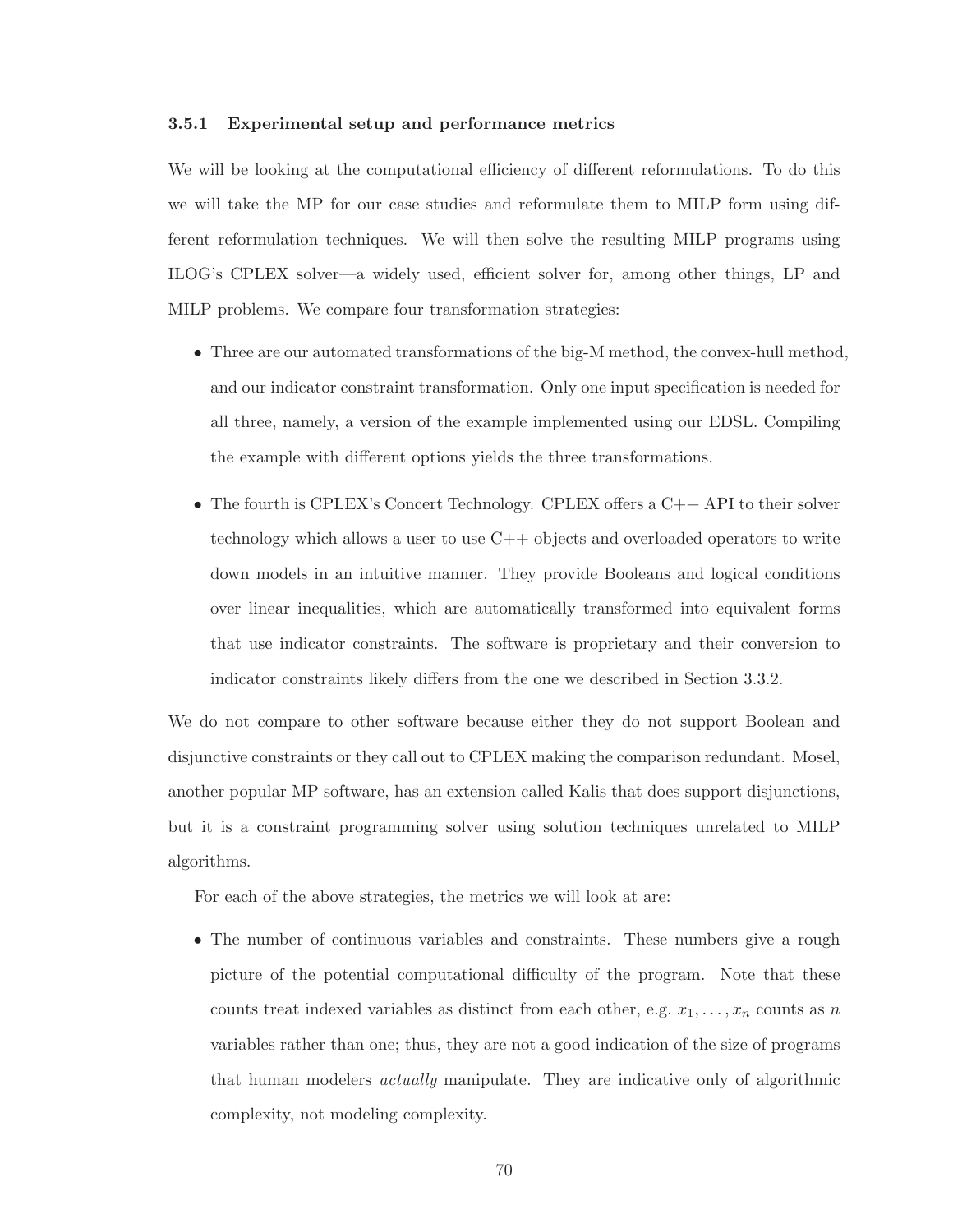- The number of discrete variables. This is especially relevant to computational complexity because solvers spend a large portion of their time branching on different possible values of discrete variables. In all of our examples, the only discrete variables are binary variables.
- CPU time needed for solving. This of course is the primary metric of interest. However, the other metrics give a better picture of what the transformations are actually doing.

All experiments were run on a machine running Linux 2.6.18 with 8GB of RAM, 4GB of swap space, and eight 2.6GHz Intel Xeon processors with 4MB caches.

# 3.5.2 Example: switched flow process

Figure 13 depicts a tank being filled by two pumps whose flow rates switch between two values depending on other requirements of the system. The tank is being emptied continuously at a rate of  $F<sup>out</sup> = 1.8$ . Initially, the material level in the tank is  $M_0 = 20.0$ . The tank's maximum capacity  $M<sup>max</sup> = 150.0$  and the material level should never fall below  $M^{\text{min}} = 10.0$  to avoid equipment damage.

Process  $\alpha$  represents the first pump, which can be either on or off. When it is on, it provides material to the tank at rate 2.0. There is also an operating cost of 10.0 per unit time for running the pump. To avoid over-heating the pump, it is forbidden to continuously run it longer than 30.0 time units. There are no operating costs while it is off, but it must not be switched on again in less than 2.0 time units to allow it time to cool. When it is switched on again, if at all, a startup cost of 50.0 is incurred. Process  $\beta$  is similar, but it represents a pump that is always on, either at a high or low setting.

We wish to study how the material level changes over time and to understand the cost of running the system for  $T<sup>max</sup> = 500.0$  time units. Our objective is to minimize cost. The first step is to formalize the problem. The most natural formulation involves disjunctive constraints and Boolean variables. The full model requires over two pages of constraints, so here we will present only the most instructive components relating to the transformations we are interested in.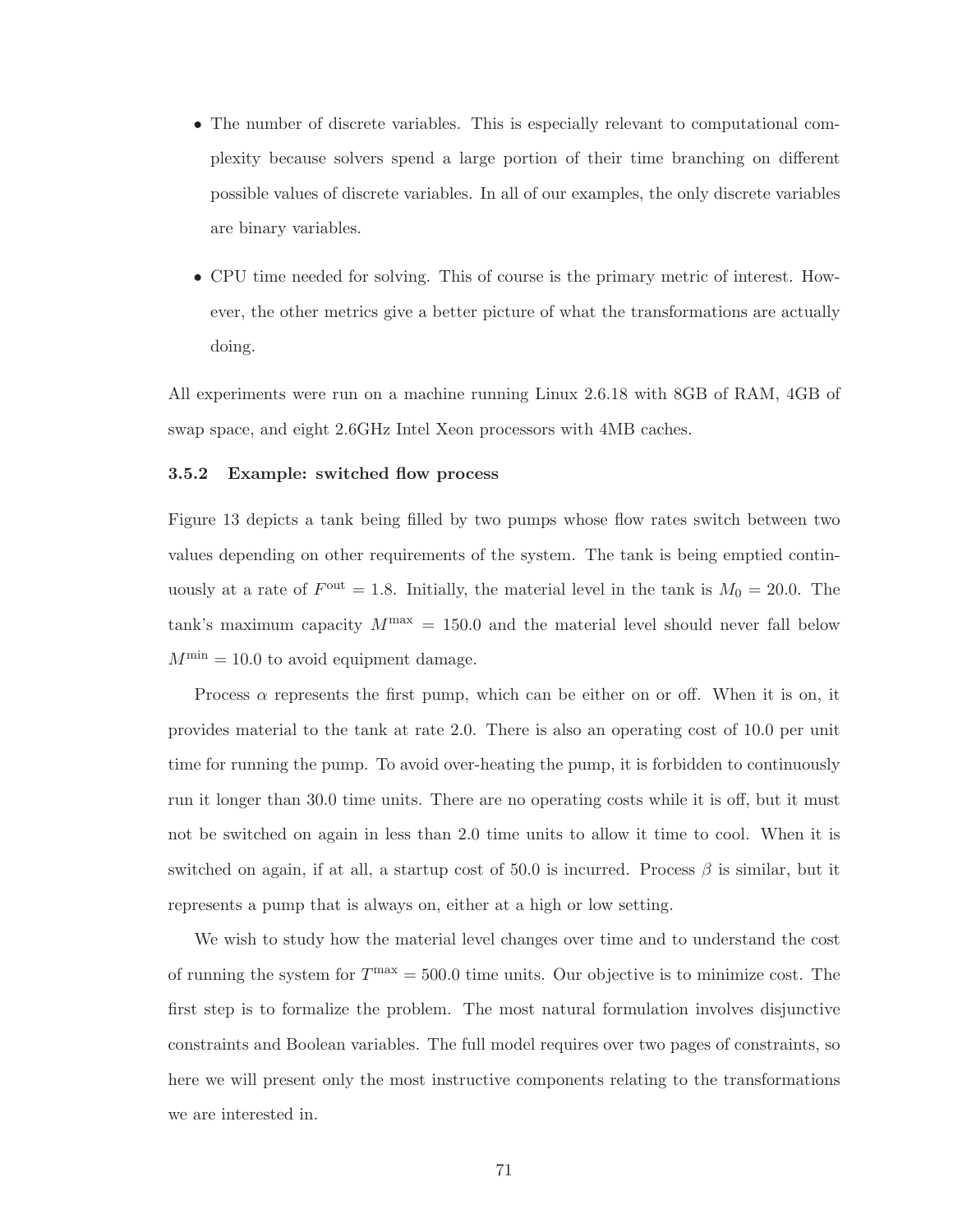

Figure 13: Schematic of switched flow process.

The first constraint we consider models the transitions of process  $\alpha$  between its on and off modes:

$$
\begin{bmatrix}\nZ^{\alpha}(\text{on, off}, i) \\
\hat{c}^{\alpha}(i) = 0.0 \\
\hat{r}^{\alpha}(i) = -R^{e}(i)\n\end{bmatrix}\n\vee\n\begin{bmatrix}\nZ^{\alpha}(\text{off, on}, i) \\
R^{e}(i) \geq 2.0 \\
\hat{c}^{\alpha}(i) = 50.0 \\
\hat{r}^{\alpha}(i) = -R^{e}(i)\n\end{bmatrix}
$$
\n
$$
\vee\n\begin{bmatrix}\nYY^{\alpha}(i) \\
\hat{c}^{\alpha}(i) = 0.0 \\
\hat{r}^{\alpha}(i) = 0.0\n\end{bmatrix}\n\qquad\n\forall i \in \mathbb{N}\setminus\{n\}
$$
\n(20)

The set  $\mathbb{N} = \{1, \ldots, n\}$  numbers the set of discrete events that occur during the execution of the system. The Boolean variable  $Z^{\alpha}(q, q', i)$  indicates whether the process transitioned from mode q to q' at event i (e.g. from on to off). The variable  $\hat{c}^{\alpha}(i)$  represents the cost incurred at event i. Some behaviors depend on the time elapsed since a previous event (e.g. the pump cannot be turned on again immediately after being turned off), we need some time-related bookkeeping: the clock variable  $R^{e}(i)$  measures the time elapsed since the last event, and  $\hat{r}^{\alpha}(i)$  is a helper variable that represents clock adjustment at the end of each event. For instance, the second disjunct states that if the pump transitions from off to on at event  $i$ , two time units must have elapsed since the last event, the cost incurred as a result will be 50.0 cost units, and the clock variable will be adjusted by exactly the opposite amount it currently is, i.e. it will be reset to zero. Finally, the Boolean variable  $YY^{\alpha}(i)$  indicates whether event i is a "non-event", e.g. it switches from on to on. This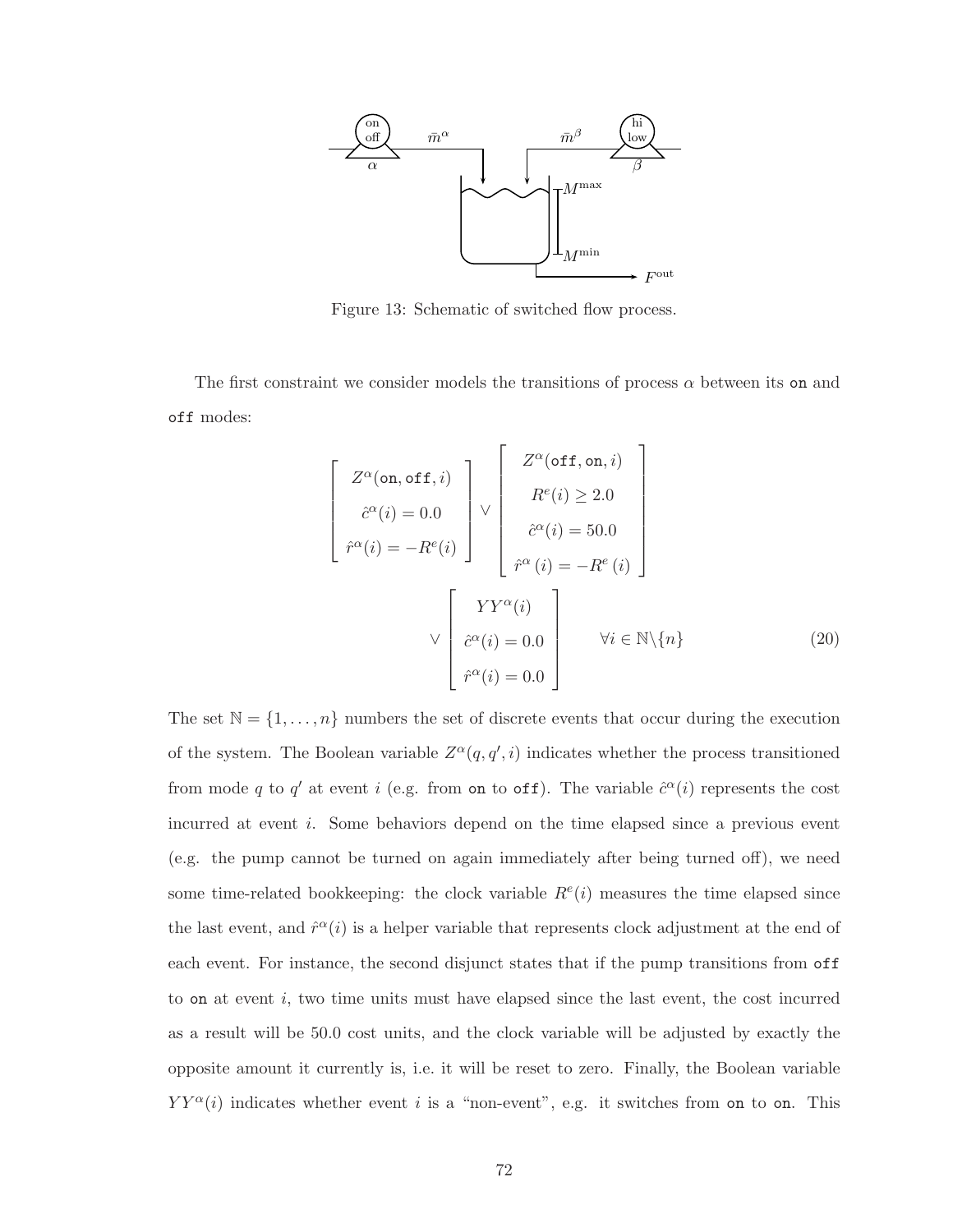permits solutions where the pump changes its state fewer than, rather than exactly, n times. Altogether, this disjunction describes the transition behavior of process  $\alpha$ : either the pump was turned off, resetting the clock and incurring no cost; or it was turned on after a period of time, resetting the clock, incurring cost; or nothing happened, incurring no cost and letting the clock run.

The second constraint involves only Boolean expressions and provides the definition of  $YY^{\alpha}(i)$ ; namely, a "non-event" at event i for a process  $a \in {\alpha, \beta}$  is when it transitions from on to on or from off to off (likewise with hi and lo for process  $\beta$ ):

$$
YY^{a}(i) \Leftrightarrow \bigvee_{q \in \mathbb{Q}^{a}} Z^{a}(q, q, i) \quad \forall i \in \mathbb{N} \setminus \{n\}, \forall a \in \{\alpha, \beta\}
$$
 (21)

where  $\mathbb{Q}^{\alpha} = \{\text{on}, \text{off}\}\$  and  $\mathbb{Q}^{\beta} = \{\text{hi}, \text{lo}\}.$ 

Both of these constraints can be concisely written in our EDSL. Equation 20 is written as

```
(* disjunction over transitions of alpha *)
_CONJ(_N1, fun i->
   conj [ isTrue (goesFromTo Alpha On Off i);
          costJmp Alpha i == lit 0.0;
          clockJmp R i ==^ neg (clock R Pe i); ]
|/ conj [ isTrue (goesFromTo Alpha Off On i);
          clock R Pe i >= 1it 2.0;
          costJmp Alpha i ==\hat{ } lit 50.0;
          clockJmp R i ==^ neg (clock R Pe i); ]
|/ conj [ isTrue (isDummyTrans Alpha i);
          costJmp Alpha i == lit 0.0;
          clockJmp R i ==\hat{ } lit 0.0; ]
```
);

and Equation 21 is written as

```
(* definition of isDummyTrans *)
_CONJ(_N1,fun i-> isTrue ( isDummyTrans Alpha i <==>
  (goesFromTo Alpha On On i ||^ goesFromTo Alpha Off Off i) ));
_CONJ(_N1,fun i-> isTrue ( isDummyTrans Beta i <==>
  (goesFromTo Beta Hi Hi i ||^ goesFromTo Beta Lo Lo i) ));
```
The EDSL is fairly straightforward, and we can see that the code coincides nicely with the mathematical notation. In most cases, we have appended a caret (^) to standard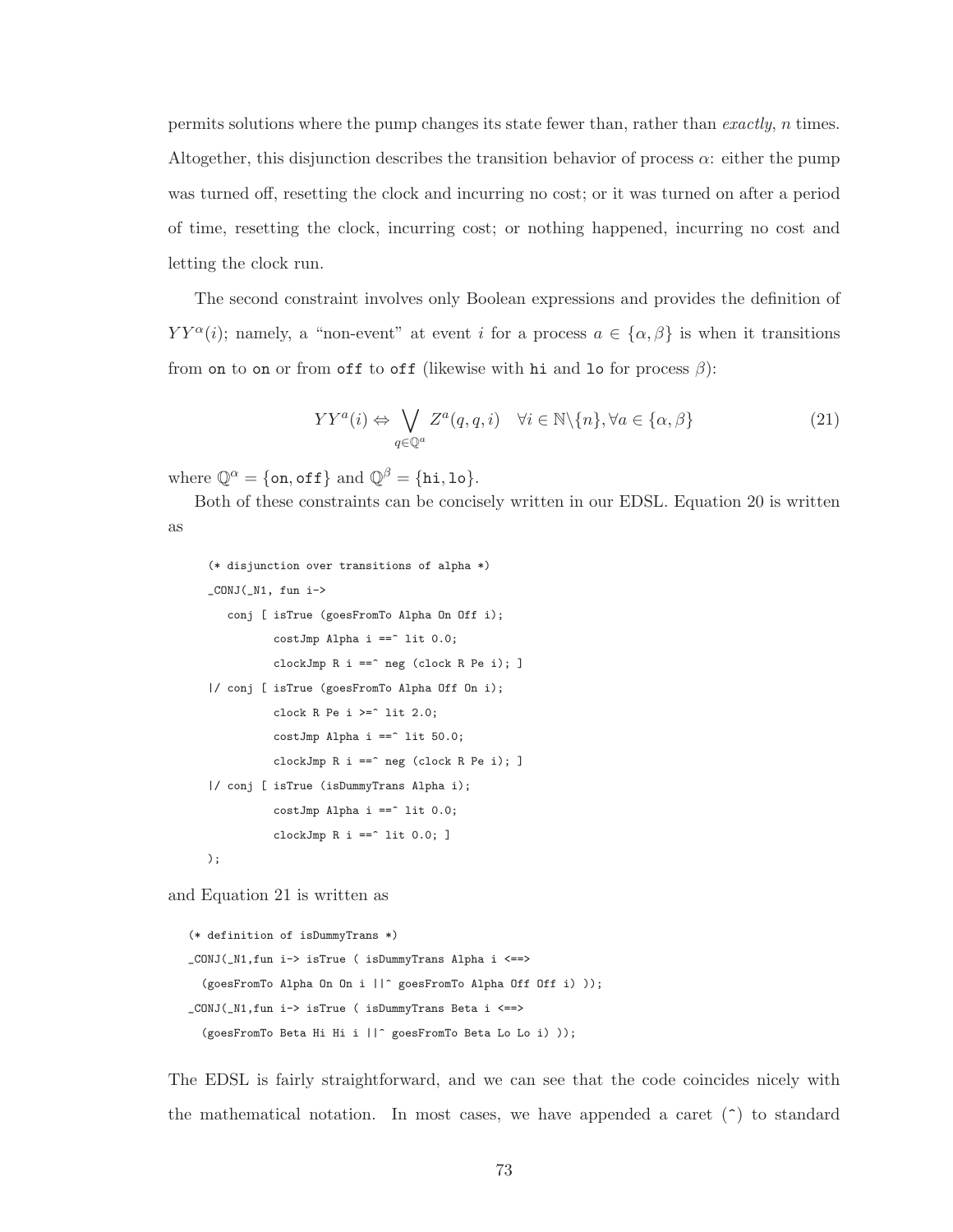Table 2: Switched flow process: Comparison of automatic reformulations. IC, BM and CH refer to the indicator constraint, big-M, and convex-hull transformations as implemented by our software.

|                 | Method $\#vars$ (#binary) | $\#\text{constr.}(\#IC)$ solve time (sec) |       |
|-----------------|---------------------------|-------------------------------------------|-------|
| Concert         | 1061(874)                 | 1080 (718)                                | 36.85 |
| IC.             | 477 (291)                 | 1001(438)                                 | 11.60 |
| <b>BM</b>       | 477 (291)                 | 1198                                      | 3.37  |
| CH <sub>.</sub> | 1194 (631)                | 2747                                      | 1.09  |

OCaml relational and arithmetic operators to denote the corresponding MP operator (+^,  $\leq$   $\sim$ , etc.). We distinguish Boolean and and or ( $\&\&$  and  $||\uparrow\rangle$  from the propositional operators ∧ and ∨ (/| and |/). Because capitalized names are reserved for modules and constructors in OCaml, some variable and function names must be prepended with an underscore. Furthermore, literals must be lifted to the object level using lit. The function conj generates a conjunction from a list of constraints while \_CONJ generates a conjunction from an index set and an indexed expression.

The performance metrics for experiments on this example are in Table 2. The main outcome is that the methods perform largely as expected: tighter formulations are solved faster. Indeed, convex-hull is the fastest formulation despite generating the largest number of constraints. As expected, the big- $M$  method uses the same number of binary variables as the indicator constraint transformation, but needs a larger number of constraints because it handles equality constraints as a pair of inequalities, while the indicator constraint transformation handles equalities directly. Curiously, the Concert formulation introduces more binary variables than the convex hull method, more indicator constraints than our indicator constraint transformation, and is the slowest. Overall, we can see that for this example our transformations perform reasonable reformulations that in fact outperform an existing automated transformation provided by a state-of-the-art solver.

### 3.5.3 Example: strip packing

It is however known that the convex-hull method can perform poorly on problems with a large number of disjunctions. The *strip packing* problem from operations research involves packing n rectangles without rotation or overlap into a strip of width  $W$  that is unbounded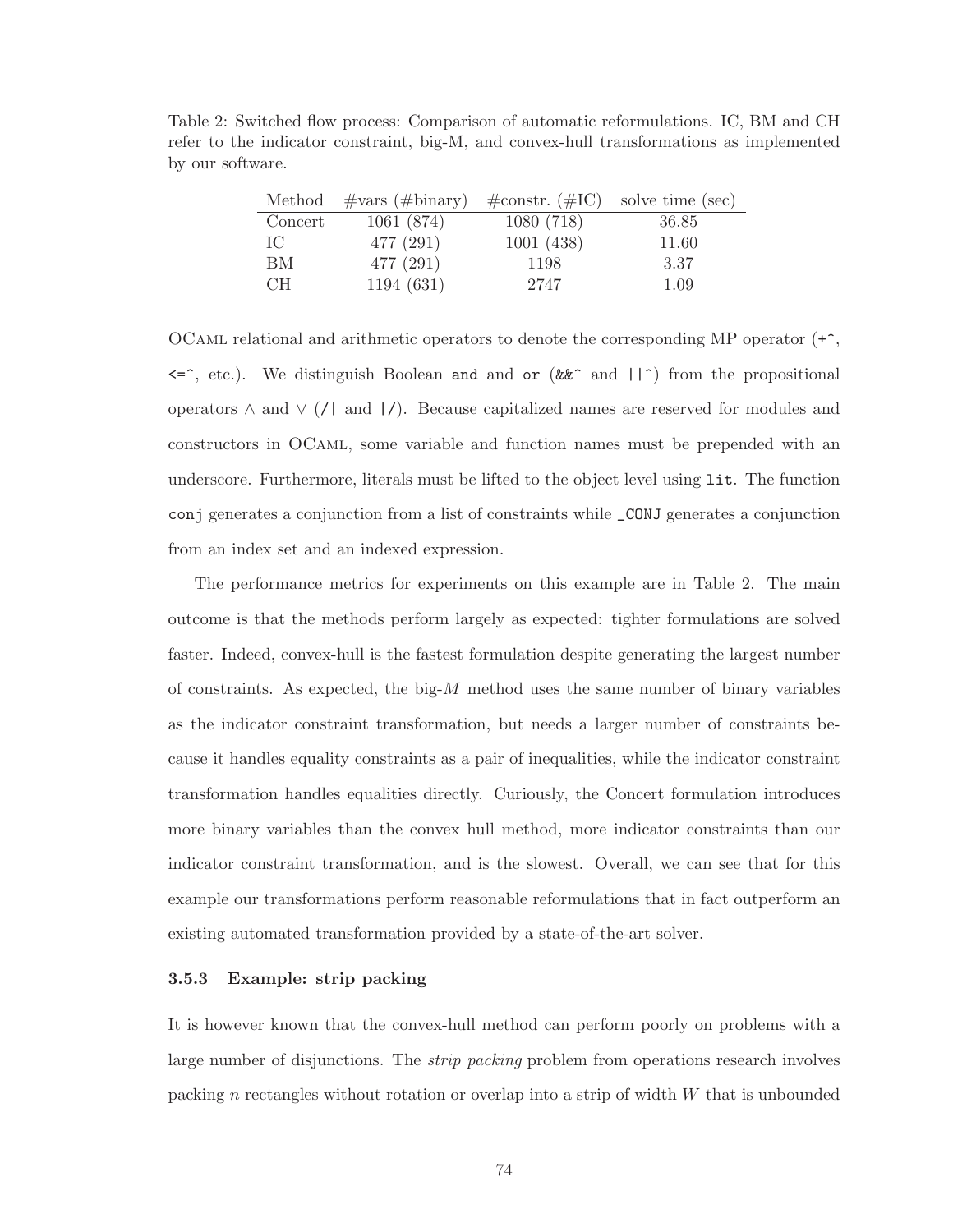to the right. The goal is to minimize the length of the strip needed to pack the rectangles. This is a frequently studied problem and we have available reformulations done manually by experts, which allows us to compare our automatically generated programs with expertly generated ones.

The mathematical model of the strip packing problem is

min 
$$
lt
$$
 (22a)  
\ns.t.  $lt \ge x_i + L_i$   $\forall i \in \mathbb{N}$  (22b)  
\n $[x_i + L_i \le x_j]$   
\n $\vee [x_j + L_j \le x_i]$   
\n $\vee [y_i - H_i \ge y_j]$   
\n $\vee [y_j - H_j \ge y_i]$   $\forall i, j \in \mathbb{N}, i < j$  (22c)  
\n $0 \le x_i \le UB - L_i$   $\forall i \in \mathbb{N}$  (22d)

$$
H_i \le y_i \le W \quad \forall i \in \mathbb{N} \tag{22e}
$$

where  $\mathbb{N} = \{1, \ldots, n\}$ . This formulation tracks the  $(x, y)$ -position of the top left corner of each rectangle and relates them via constraints involving the rectangle lengths and heights,  $L_i$  and  $H_i$ . The first constraint states that the optimal length is greater than the rightmost side of each rectangle; the disjunctive constraint states that for a rectangle  $i$ , another rectangle j must either be to the right, to the left, below, or above of it (in a non-overlapping manner); and the final constraints are just some bounds on the positions. The parameter  $UB$  is an upper bound on the optimal value; in our experiments, we set this equal to the sum of the rectangle lengths.

For our experiments, we implemented the MP form of strip packing with our EDSL and compared it to reformulations manually performed by an expert of both the big-M and convex-hull methods. The manual reformulations were taken from [58], and we used them verbatim, with no modifications. We then ran the reformulations on a medium problem consisting of 12 rectangles and a large problem consisting of 21 rectangles. The results are in Table 3 and Table 4, respectively.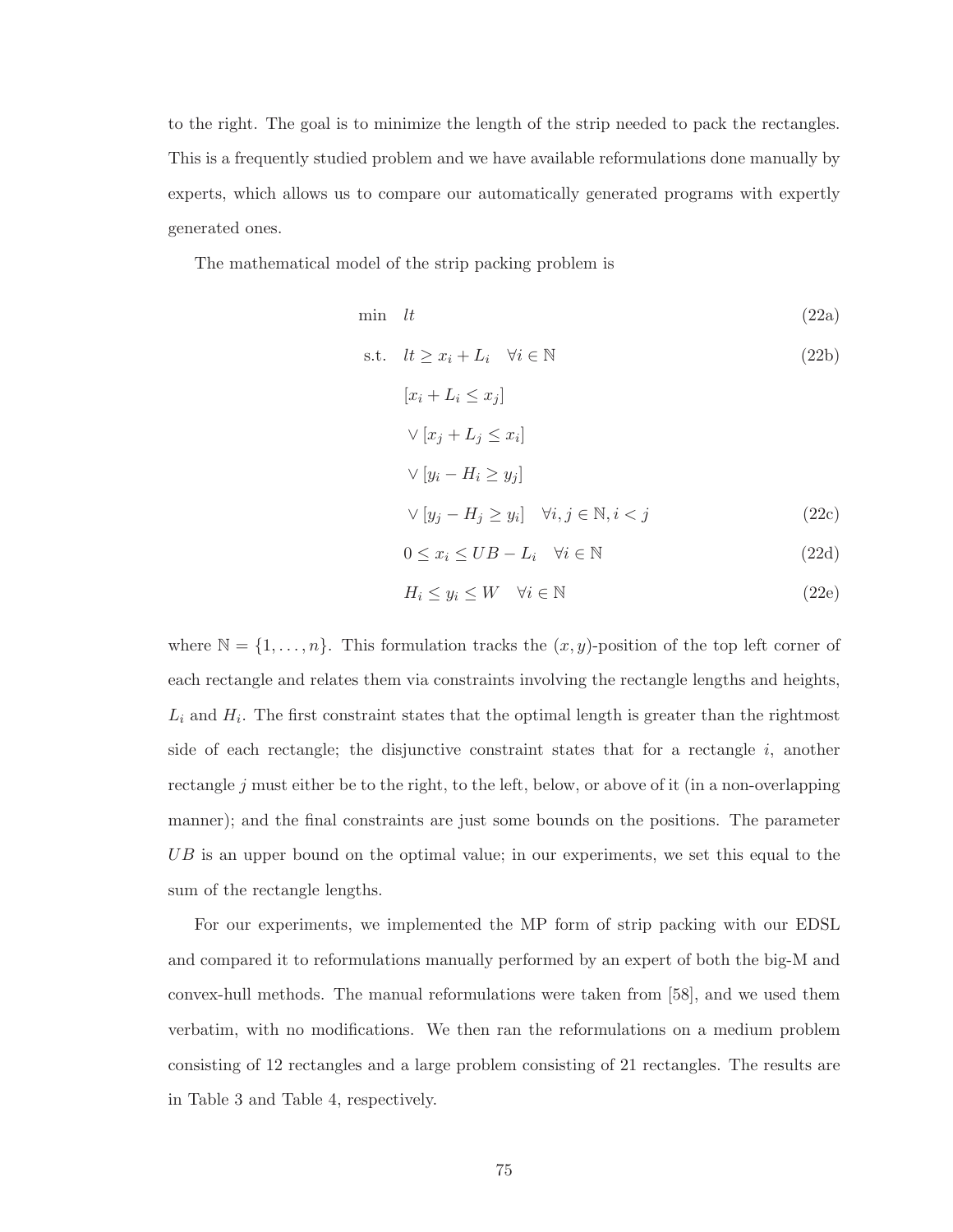| Method     | $\#\text{vars}(\#\text{binary})$ | $\#\text{constr.}(\#\text{IC})$ | solve time (sec) |
|------------|----------------------------------|---------------------------------|------------------|
| IC.        | 289 (264)                        | 342(264)                        | 1.83             |
| BM         | 289 (264)                        | 342                             | 1.22             |
| CH.        | 1345 (264)                       | 2718                            | 168.38           |
| BM, expert | 289 (264)                        | 342                             | 1.82             |
| CH, expert | 1345 (264)                       | 1662                            | 149.57           |

Table 3: Strip packing (12 rectangles): Expert vs. automatic reformulations.

Table 4: Strip packing (21 rectangles): Expert vs. automatic reformulations.

| Method     | $\#vars$ (#binary) | $\#\text{constr.}(\#\text{IC})$ | solve time (sec) |
|------------|--------------------|---------------------------------|------------------|
| IС         | 883 (840)          | 1071(840)                       | 24.44            |
| BM         | 883 (840)          | 1071                            | 55.01            |
| CН         | 4243 (840)         | 8631                            | 991.68           |
| BM, expert | 883 (840)          | 1071                            | 29.56            |
| CH, expert | 4243 (840)         | 5271                            | $\geq 3600.00$   |

The results show that convex-hull is indeed not the optimal solution technique in all scenarios. The number of constraints and variables outweighs any benefits from having a tight formulation per disjunction. Also, we can see that the automatic versions of the big-M and convex-hull transformations are on par with the expertly coded versions. The number of binary variables is equal across all methods because they all introduce one binary variable per disjunct, and there are no Boolean variables in the source program. Many of the numbers are identical between the expertly coded and automated versions, as expected with the simple program structure of strip packing. Also, the expertly coded convex-hull method contains fewer constraints because the expert is able to reason that some constraints are redundant given their bounds, e.g.  $0 * y \leq x_i$  is unnecessary for constraining  $x_i$  if it is already declared that  $x_i \in \mathbb{R}^+$ .

In general, it is hard to tell a priori which methods will work well on a given program, so it is useful to have a tool such as ours that enables experimentation without the manual overhead. In fact, anecdotal evidence suggests that once the object language has been properly formalized, adding reformulations is quite easy, so there is a lower barrier to trying new ideas.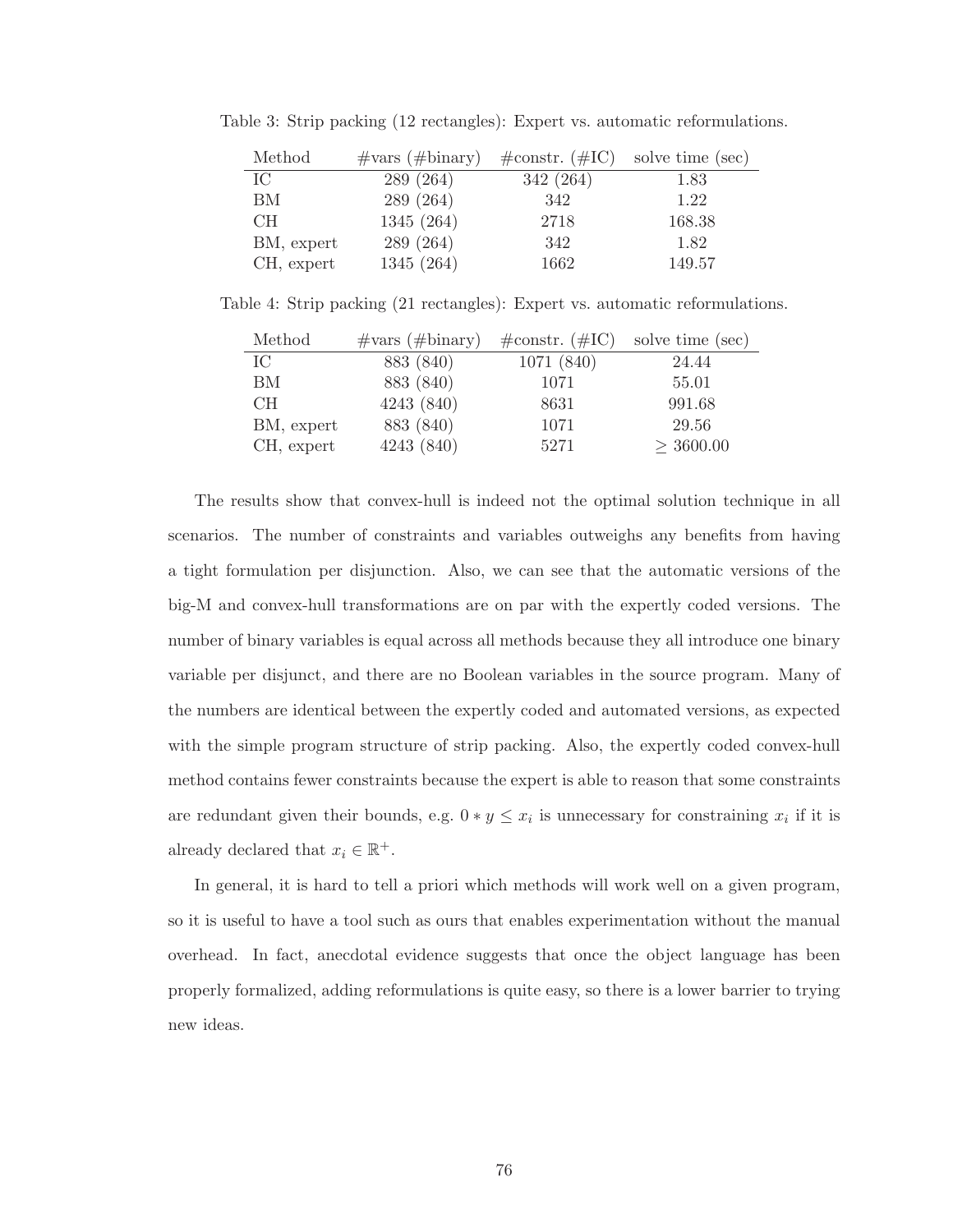# *3.6 Related and future work*

Egon Balas first described the convex-hull method in a technical report [5], which was made available in published form much later [4]. The theory presented there has had significant impact on MILP algorithms. Although Balas acknowledged that disjunctive constraints are useful for modeling, the focus has been on the insights they provide to more computationally efficient formulations. Thus, those working on MP theory have had little motivation to automate transformations and have not considered the differences arising from programs written in non-matrix forms.

Raman and Grossmann [54] popularized this method amongst the chemical processing industry and demonstrated that complex real-world problems could be modeled effectively. They also included the use of Boolean constraints, and provided a method for tying these to disjunctive constraints.

Vecchietti and Grossmann [65] describe an implementation of this alternative formulation with similar goals to this work in a software called LogMIP, implemented as an extension of the GAMS language. They support the convex-hull method, but it is not difficult to find examples where the software provides erroneous answers, and the semantics of the input language are rather unclear. For example, the disjunction

 $[x_1 + x_2 \leq 5.0] \vee [x_1 + x_2 \geq 10.0]$ 

has to be written the following way:

equations eq1,eq2,eq3; eq1.. x1 + x2 =l= 5.0; eq2.. x1 + x2 =g= 10.0; eq3.. y =g= 0;

 $x1.10 = 1.0;$  $x1.up = 100.0;$ 

\$ONTEXT BEGIN LOGMIP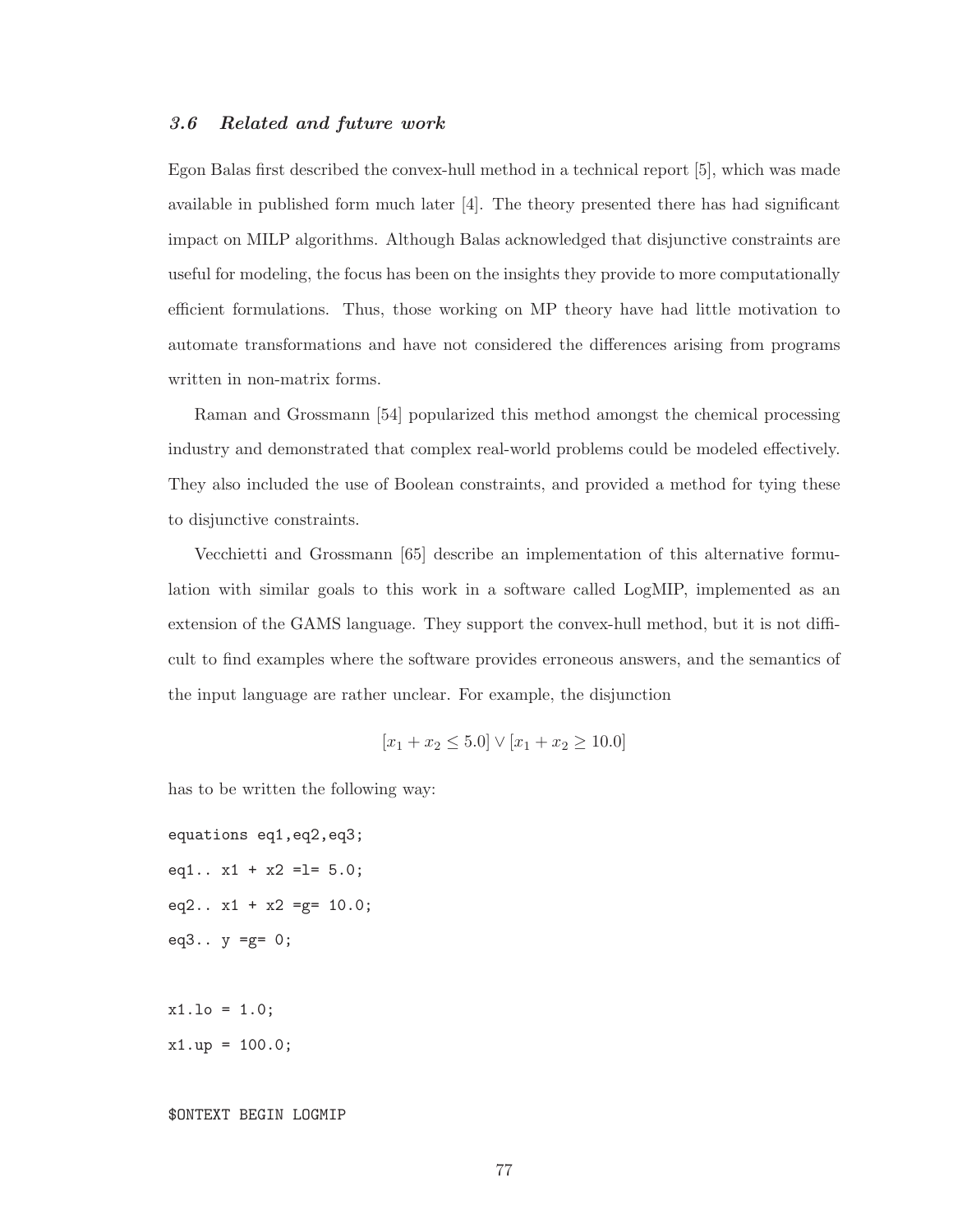D1 IS IF Y THEN eq1; ELSE eq2; ENDIF; \$OFFTEXT END LOGMIP

DISJUNCTION D1;

The initial lines are pure GAMS, and the LogMIP extensions must be written within GAMS comments, enclosed by the \$ONTEXT and \$OFFTEXT lines. The disjunction is expressed as an IF ... THEN ... ELSE ... statement with the clauses defined as eq1 and eq2. These are the names of equations defined above in pure GAMS. However, the initial definitions of eq1 and eq2 are GAMS syntax for requiring both to be true. Thus local reasoning is broken. The meaning of the initial lines is entirely changed by the addition of the LogMIP declaration later in the program. Furthermore, using an if-then-else statement to represent a disjunction appears a bit more like indicator constraints, not the normal disjunctive constraints on which so much of MILP theory is based. Finally, we found that an incorrect answer is returned when we ran this program. It appears to be because some arbitrary bounds are provided for x2, which is not specified with bounds in the input. It is our hope that the theory developed in this work can be employed as a foundation for future development of LogMIP.

Sawaya [58] and Liberti [35] discuss many more transformations besides the big-M and convex-hull methods. Many are related to forms other than disjunctive constraints and so we feel our syntactic formulation can have wider benefits. Nemhauser and Wolsey [46] and others discuss the importance of cuts, which our syntactic foundation should be able to support.

Hooker [27] discusses the promising idea of employing constraint programming (CP) techniques to solve mathematical programs. One of the challenges for these efforts has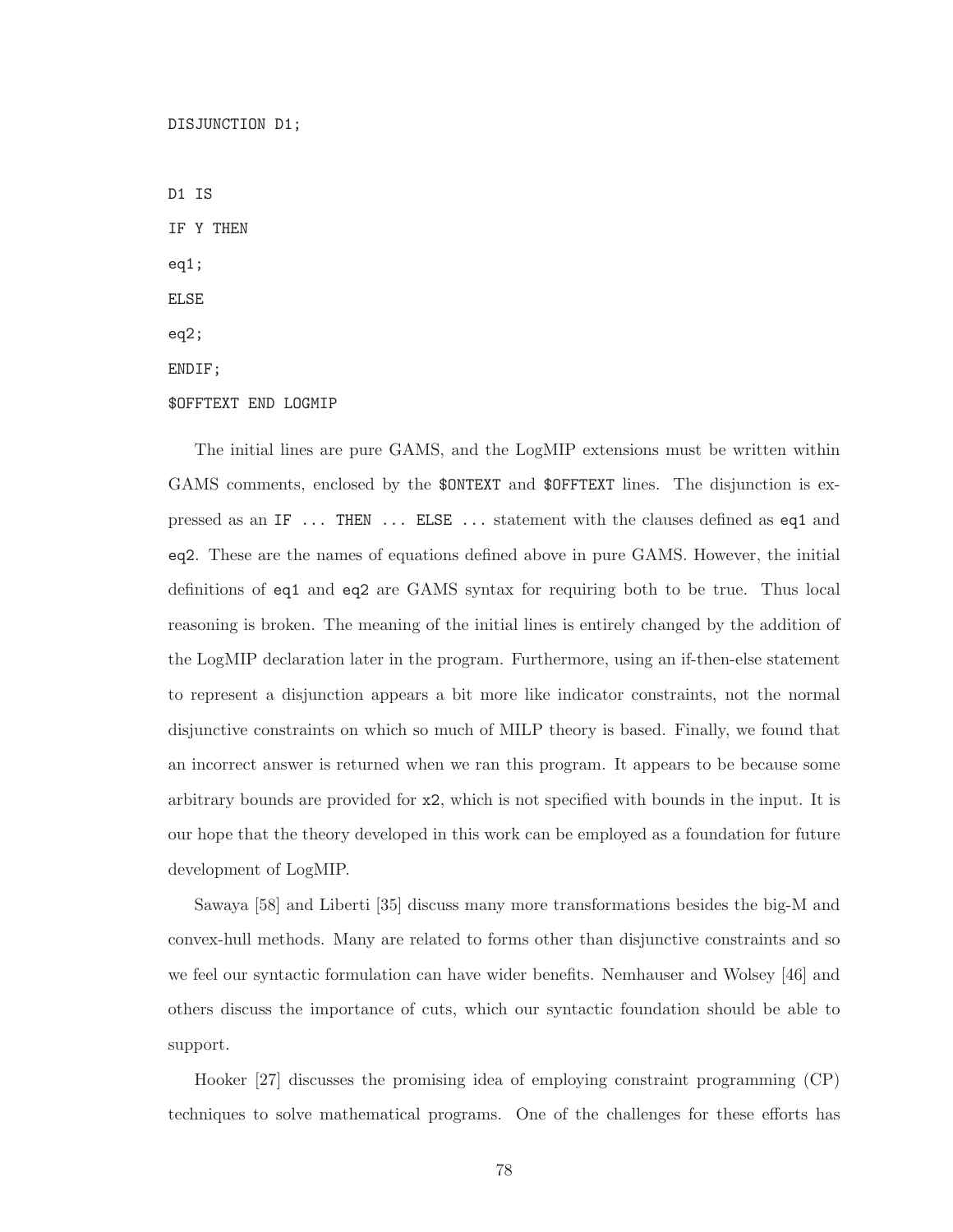been that traditional MP theory does not allow referring to constraints as objects which is essential to CP. Our syntactic formulation immediately provides this.

We have compared our software to CPLEX<sup>2</sup>, which is considered the state-of-the-art MILP solver. In addition, with respect to the language features we are considering, its API is the most expressive. It supports Booleans and disjunctive constraints to the full generality that we do. It also provides a syntactic conversion of these (to indicator constraints) and was thus the most appropriate tool for comparing our transformations to. Note however that CPLEX has numerous other features making it an effective algorithm. Our goal is to supplement those capabilities with operations benefiting from a syntactic perspective.

There are other works that focus specifically on language design. The most widely used are GAMS [10], AMPL [21], Mosel [13], and OPL [64]. [30] provides a comprehensive overview. All these support indexing, an essential requirement of any good MP language. It is interesting that although these are the leading languages, they have limited or no support for important features such as Booleans and disjunctive constraints. Although our goal in this work was not to provide a superior object language, we believe our use of formal programming language methods can lead to better languages.

# *3.7 Conclusion*

We have demonstrated the promise of the formal approach introduced by Tyles by (i) adding a new transformation, the big- $M$  method, and by (ii) showing that it can indeed be connected to the real world by providing an end-to-end implementation. Hopefully we have convinced the reader that programming language methodologies can address important challenges in mathematical programming.

Automation of course has many benefits. Programs are less likely to contain errors, and good formulations will no longer be restricted to experts familiar with the theory. Also programs can be maintained in the more compact and intuitive form, easing their development. As we implement more transformations, compiler optimizations can be considered.

<sup>2</sup>http://www.ilog.com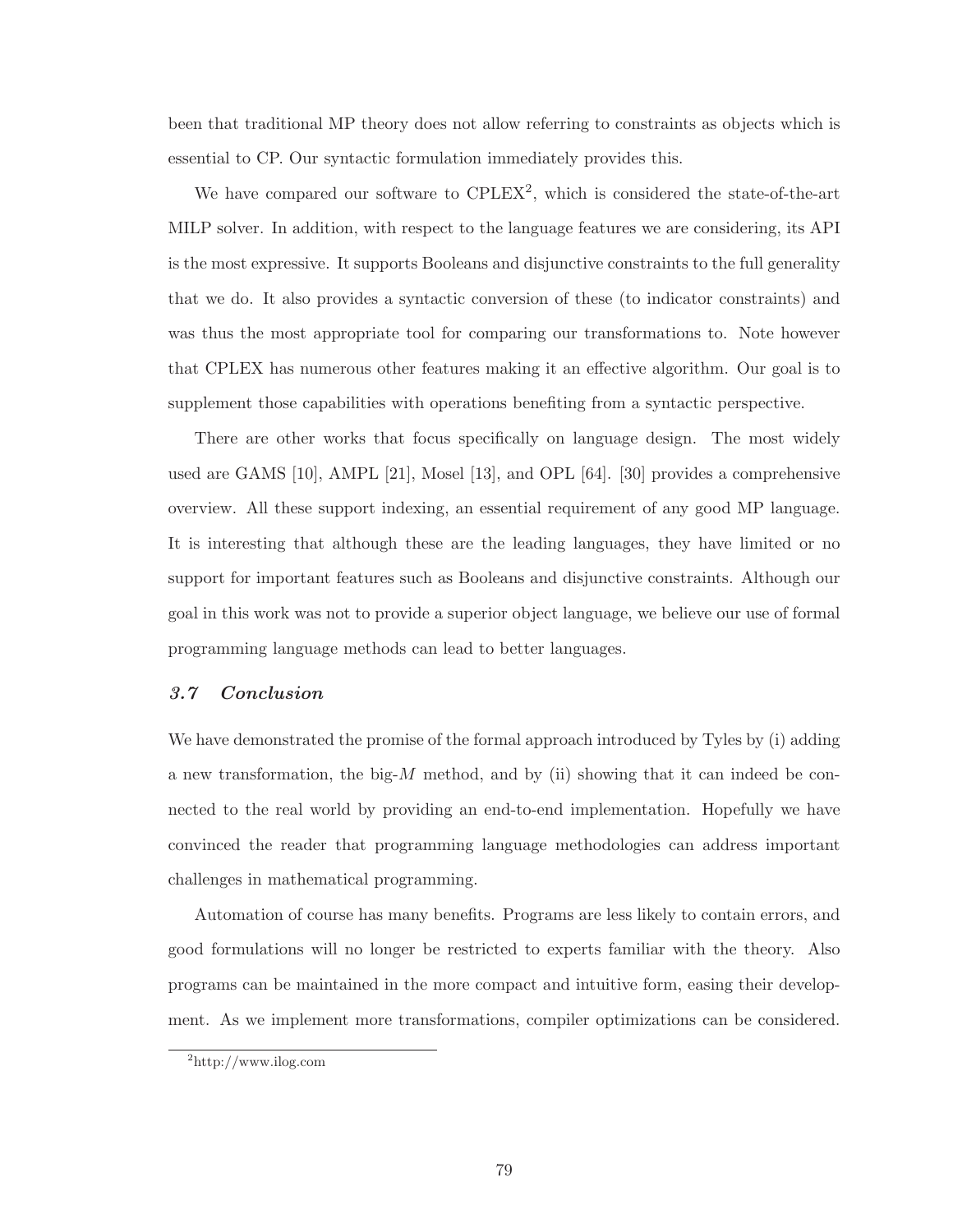For instance, we mentioned that sometimes the big- $M$  method is better than the convexhull method. Automating these decisions should lead to programs that can be solved faster than what manual formulation is likely to achieve. In short, all the usual benefits of programming language design can benefit the practice of mathematical programming, which has not previously employed formal methods in their software implementations. Our work initiates a framework for systematically supporting more elegant constraint forms as well automating the many more transformations [35] widely used in mathematical programming.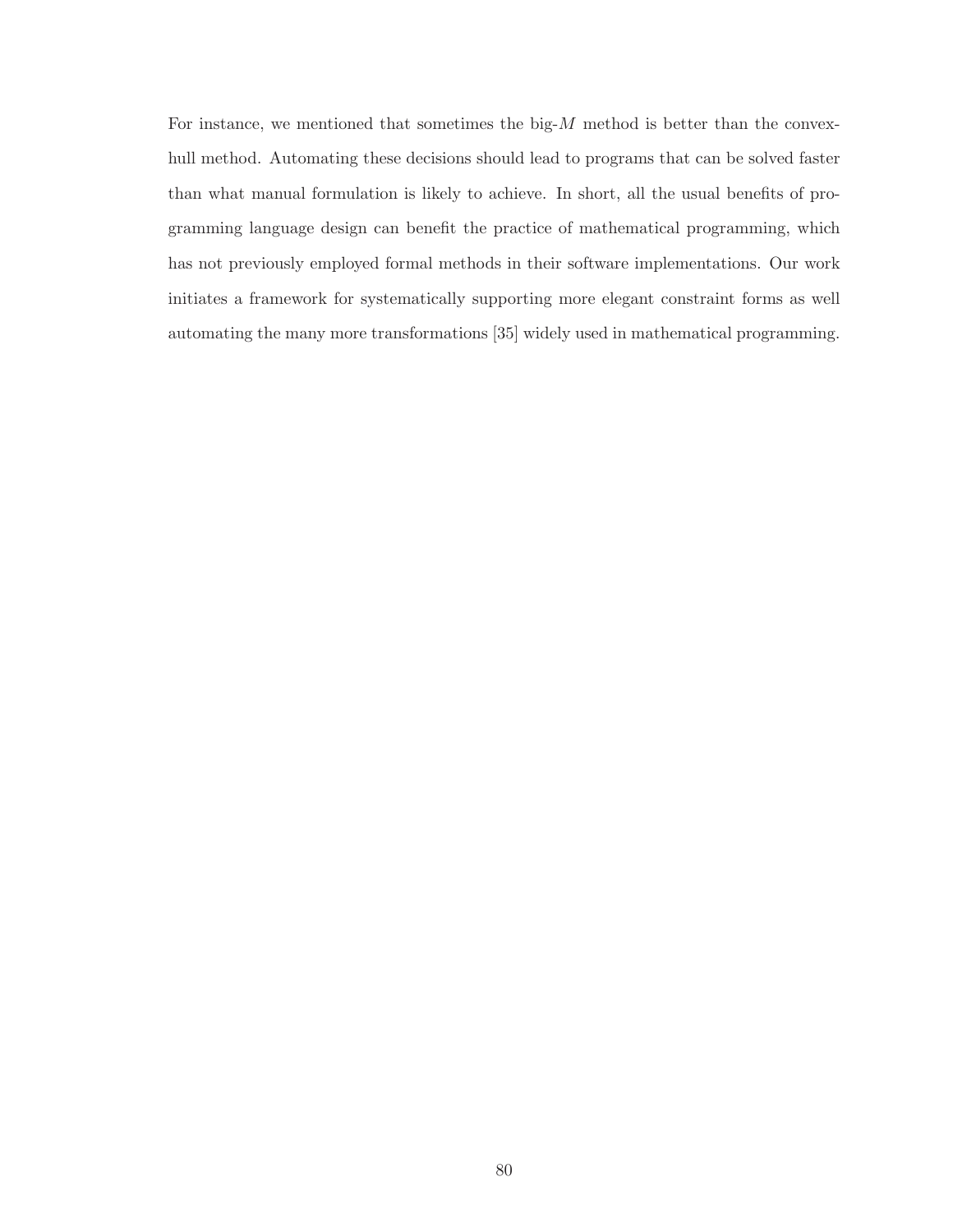# CHAPTER IV

# A SYNTACTIC THEORY OF MACHINE LEARNING

While the research community has recognized the need to study probabilistic programming languages—which aid users in specifying and solving stochastic models—there has not been enough work on languages that embrace all facets of machine learning. In particular, there is little work on languages that incorporate optimization in addition to probability. In this chapter, we help fill this void by combining the probabilistic language from Chapter 2 and the optimization language from Chapter 3 into a single syntactic theory for machine learning, implemented using the Coq proof assistant. We demonstrate the applicability of the theory by mechanizing techniques from different corners of machine learning.

# *4.1 Introduction*

There has been considerable interest in designing and implementing probabilistic programming languages, which aim to simplify the task of specifying and performing inference on stochastic models. However, these languages only represent the *probabilistic* account of machine learning. Notably, they do not provide a primitive for optimization problems. This is quite unfortunate: many techniques in machine learning make key use of optimization in their formulations, sometimes omitting any mention of probability altogether! Ideally, we would extend these probabilistic languages to incorporate optimization, which would allow users to write programs that use either or both primitives. This is also a morally satisfying property for any "language for machine learning". Programs which combine probability and optimization are able to intrinsically represent learning problems, rather than having the notion of learning be imposed by an entity *external to* the program, as we will see with maximum likelihood estimation.

The primary contribution of this chapter is a unified syntactic theory of machine learning that incorporates both probability and optimization. We achieve this by unifying the formal languages for probability and optimization introduced in the previous chapters, providing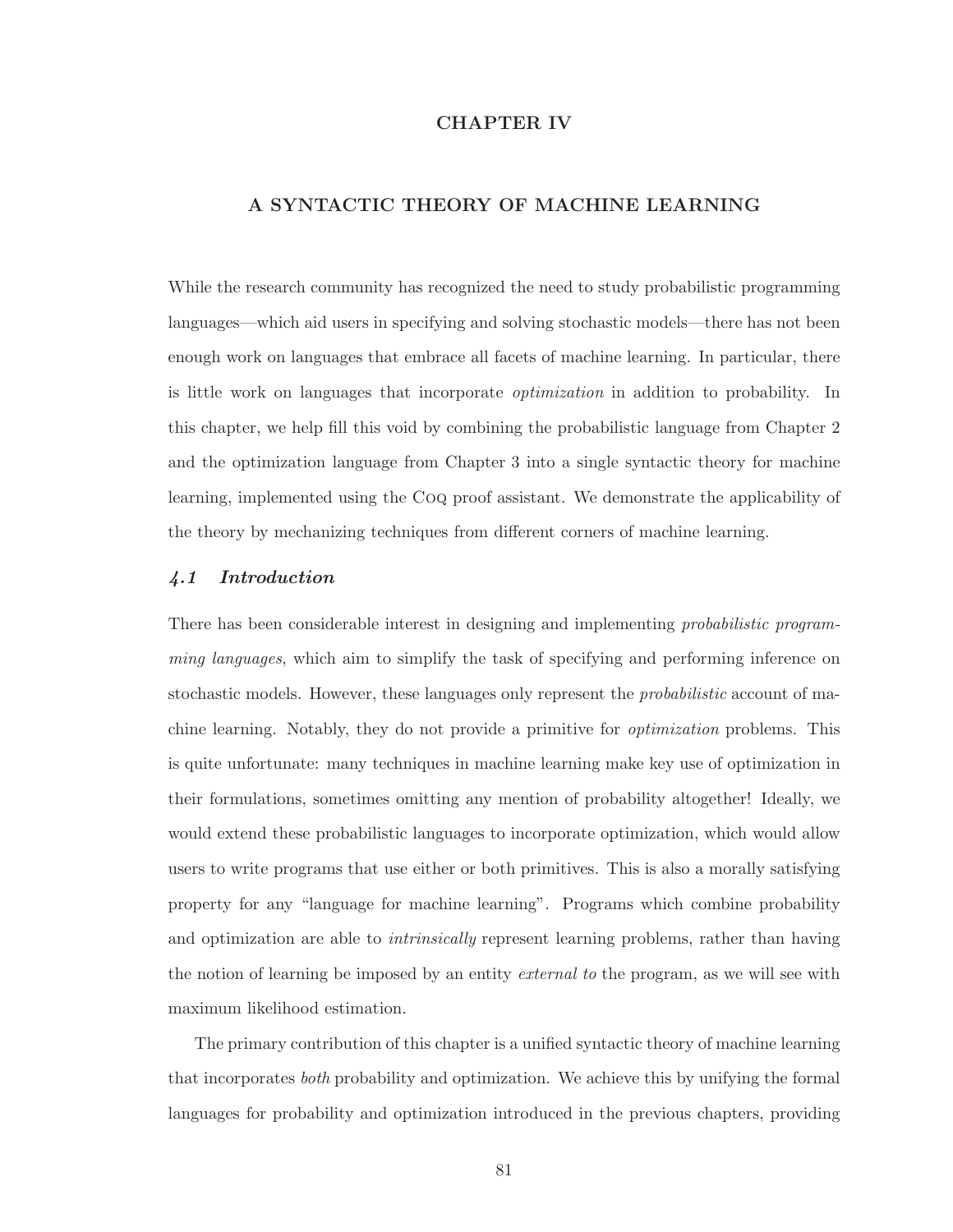primitive constructs for both in our formalization. We use a type-theoretic approach to formalizing the necessary mathematical objects, which is the key step that enables this unification. We show that our formalization is expressive, promotes correctness, and enables mechanizing useful machine learning techniques:

- Expressive. We show that the formalization captures multiple facets of machine learning by mechanizing an example that focuses on optimization as well as an example that combines probability and optimization. The programs and rewrite theorems implementing the examples are in a nearly one-to-one correspondence with their respective mathematical statements, demonstrating a low semantic gap between our language and established mathematical notation.
- Promotes correctness. Our theory promotes correctness to a further degree than related works. We achieve this by (i) building upon formally defined languages for probability and optimization, which helps reasoning about programs, and (ii) expressing program rewrites as theorems, which provides a path to fully verified algorithm derivations.
- Enables mechanization of important techniques. We demonstrate the utility of the theory by using it to mechanize (i) the big-M transformation of  $L_0$  regularization for solving  $L_0$  support vector machines and (ii) the expectation maximization principle for solving maximum likelihood estimation problems.

We implement these ideas in the Coq proof assistant [6]. Coq is based on a foundational type theory, and this is an important feature of our approach. We reflect on this choice in the conclusion, after describing our examples.

# *4.2 Implementing our language as a* Coq *theory*

A proof assistant is software that assists users in the construction of machine-checked proofs. The Coq system consists of a term language, named Gallina, for defining mathematical objects and proofs over those objects, as well as a command language for interactively constructing proof objects. The term language is based on the Calculus of Constructions,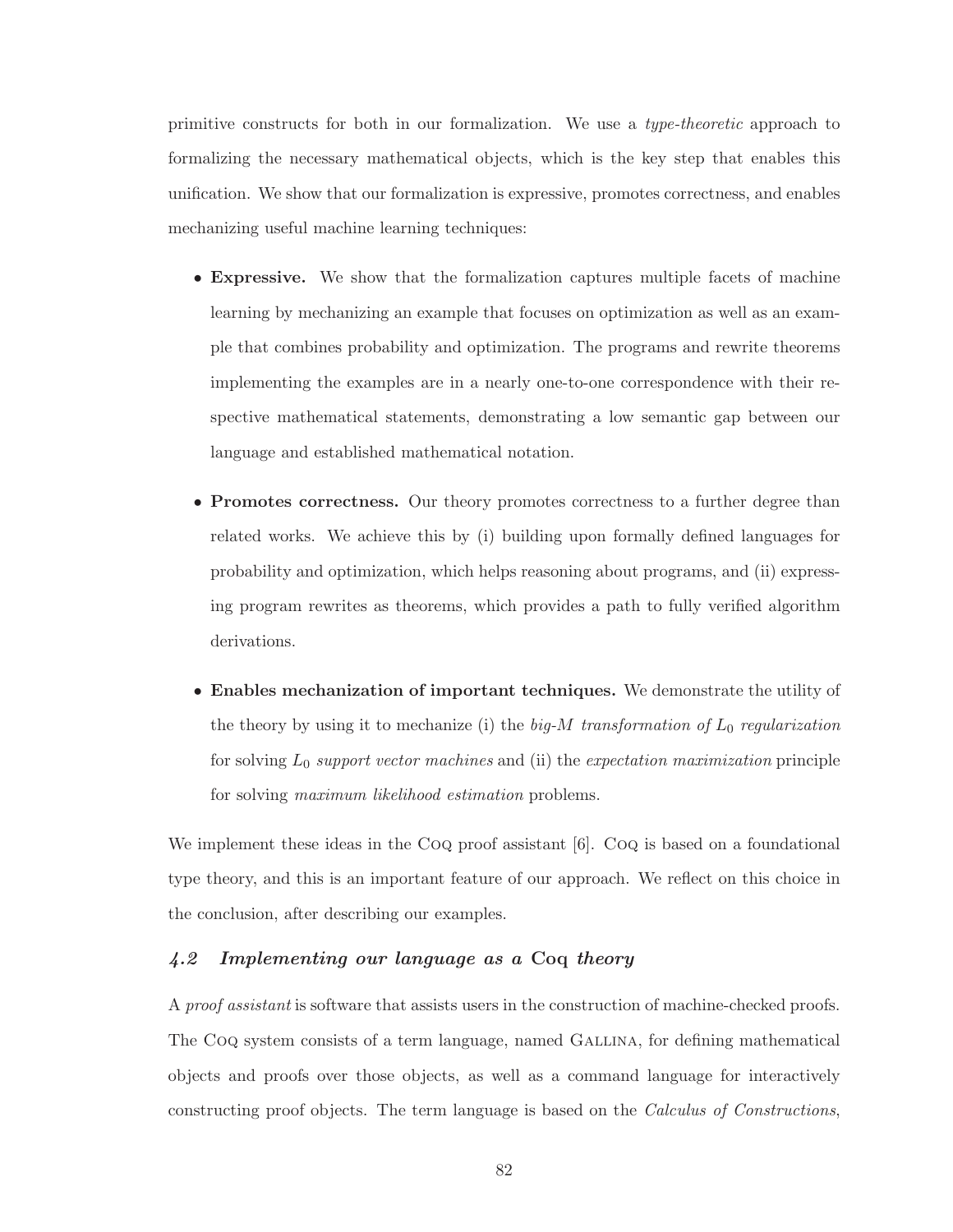a dependently typed version of the lambda calculus. Such dependent type theories were designed to provide syntactic foundations for mechanizing mathematics, making them a viable vehicle for mechanizing machine learning. In fact, we have designed the languages presented in previous chapters to be compatible with Gallina. Furthermore, these theories also have a computational interpretation, which means they are suitable as programming languages in their own right. This ability to represent mathematics and code in the same term language fits our needs perfectly, because we will need to iteratively refine a declarative mathematical problem statement to an equivalent program that is computational.

Proving a theorem proceeds as follows. First, the user defines any mathematical objects necessary for stating the theorem. These definitions may come from "traditional" mathematics, such as constructions of real numbers, or from programming, such as data structures like lists or balanced binary trees. Next, the user states a theorem of interest, which starts an interactive theorem proving mode. In this mode, the current *proof state* is always displayed, listing the current set of assumptions and the current set of goals and subgoals left to be proved; to start, the set of assumptions is empty and the set of remaining goals consists only of the main theorem. The user can then enter commands to manipulate the current proof state, such as applying lemmas to reduce complex goals into a set of simpler subgoals, until only trivial subgoals remain.

We borrow this mechanism for our task of expressing and solving machine learning problems. We define constructs for probability distributions and optimization problems, in a fashion similar to definitions from the previous chapters. We achieve algorithm derivation by first asserting the existence of an object that satisfies the specification of a desired learning problem and then building a constructive proof that witnesses the object's existence. This witness will be an algorithm that computes a solution to the learning problem, as we will see in our examples. Finally, we can use Coq's program extraction capability on the witness to produce an executable OCaml version of the algorithm. We elaborate on these ideas in the following sections.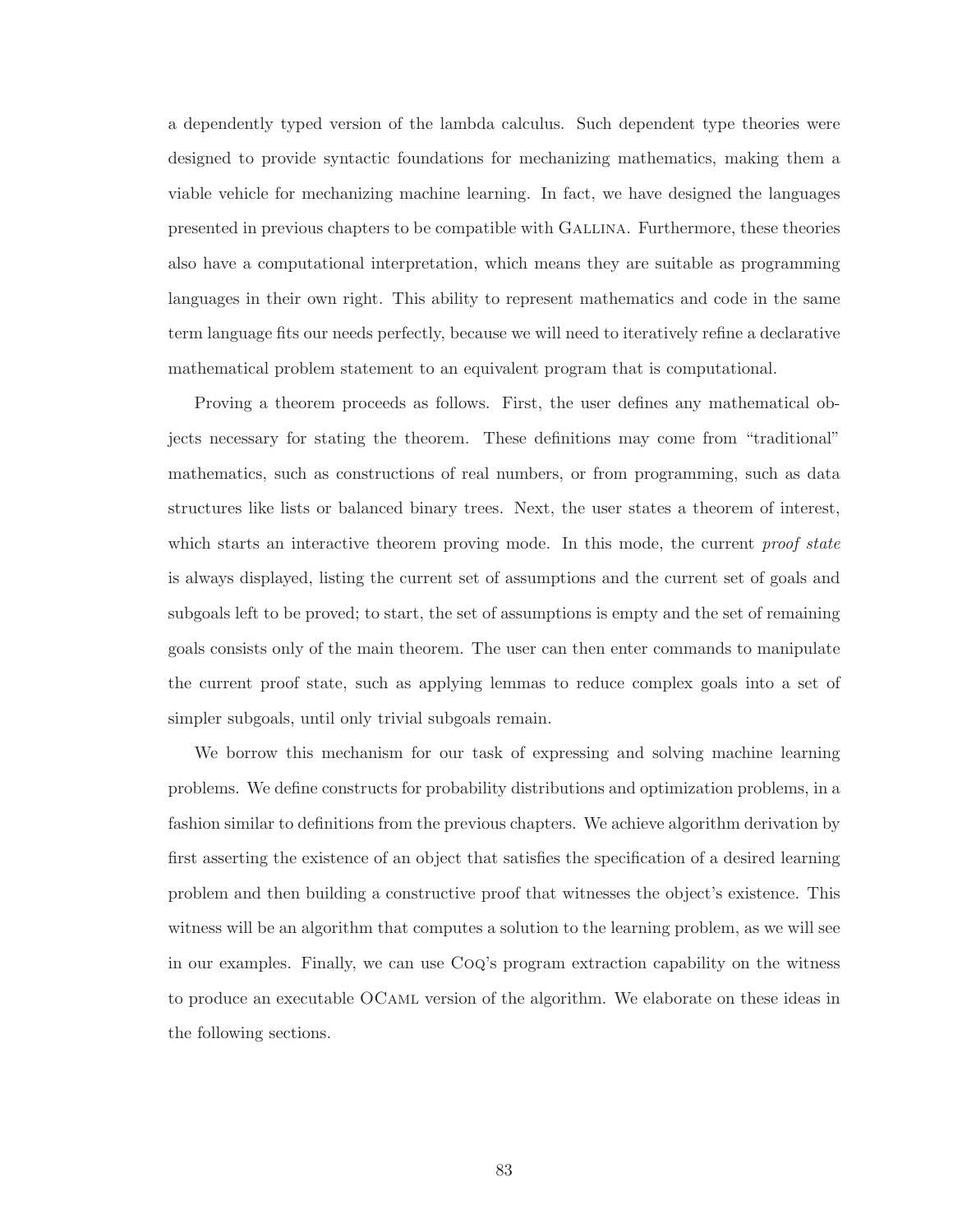# *4.3 Machine learning as a* Coq *theory*

As mentioned above, CoQ's term language GALLINA is based on the well-established lambda calculus and supports standard features such as function abstraction and application, letexpressions, and recursive datatypes. Furthermore, Coq's standard library defines theories for many common types, including Booleans, natural numbers, and real numbers. All that remains is to define new operators related to probability and optimization. We start with the notion of stocked spaces from Chapter 2. We do this by writing

Axiom stocked\_spec : forall (A : Type), Prop.

which postulates a new predicate stocked\_spec which, when given a type A, returns a proposition that is intended to hold when A represents a stocked space. We will not need to make use of the actual definition of a space being stocked, so we use the Axiom keyword instead of the Definition keyword, which allows us to postulate a new uninterpreted function with a specific signature without needing to supply an implementation. We hook this into Coq's typeclass mechanism with

```
Class stocked (A : Type) := \{stocked_H0 : stocked_spec A
}.
```
which defines a new parametric record type stocked with a type parameter A and a field stocked\_H0 that holds a proof of the proposition stocked\_spec A, *i.e.* that A is indeed a stocked space. We do this so that we can leverage typeclass resolution, which is a mechanism that uses proof search to automatically populate such records where needed. For example, the declaration

Axiom dist : forall A '{stocked A}, Type.

introduces the type constructor dist that, when given a type A and a proof that A is stocked, returns a type representing distributions over A. The tick mark (') notation can be considered as shorthand for  $\{\_\: : \text{stocked A}\}.$  The curly braces denote an argument that will be inferred by Coq (by either typeclass resolution or the type inference algorithm) and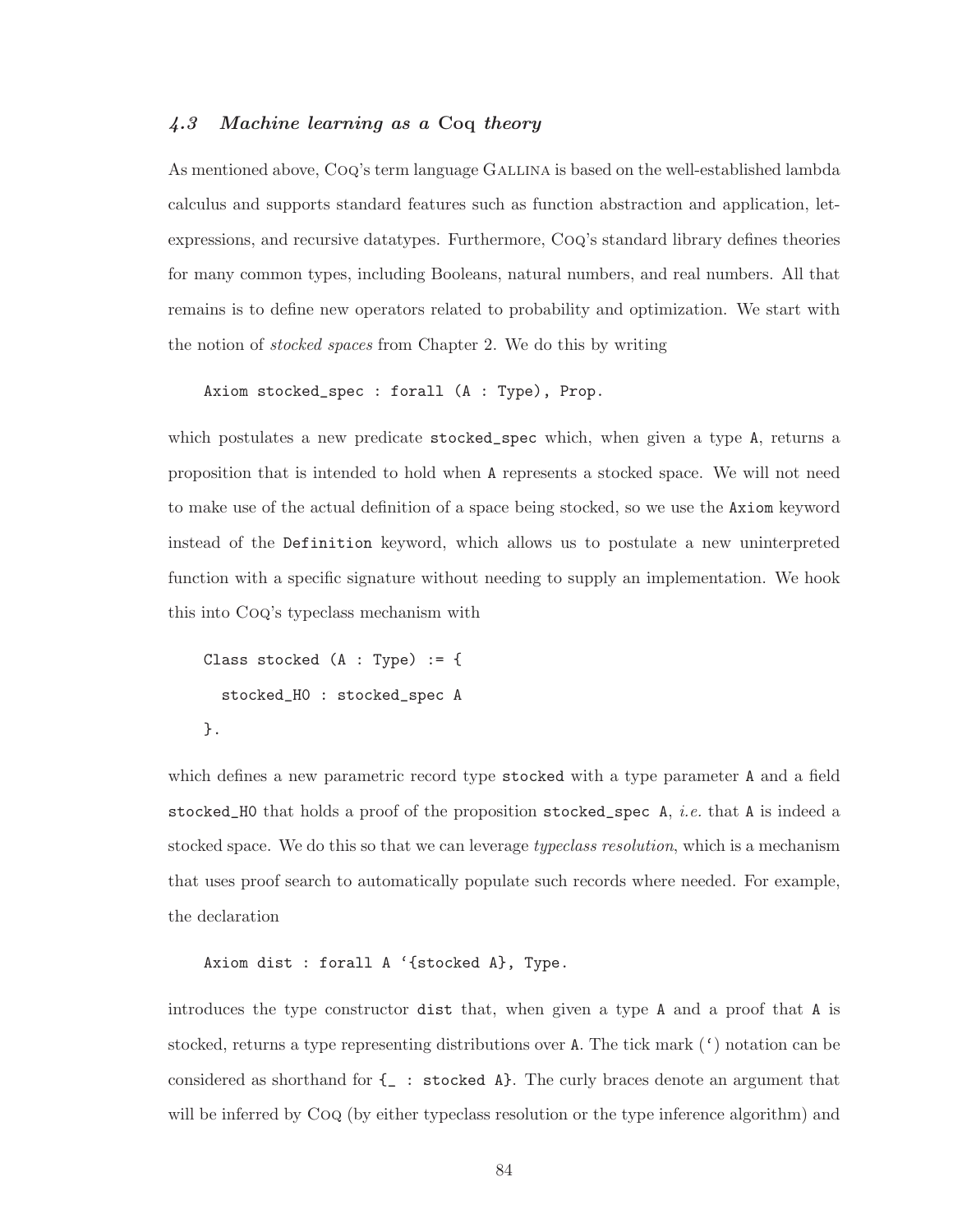does not need to be supplied by the programmer. So, although dist takes two arguments, the user only needs to write dist bool to specify the type of Boolean distributions. The resolution is informed by a database of *typeclass instances*, which are lemmas about when one can deduce the existence of a record with the type in question. For example, the code

Instance stocked\_R : stocked R.

Proof. admit. Defined.

Instance stocked\_prod A B '{stocked A} '{stocked B} : stocked (A \* B). Proof. admit. Defined.

first asserts that the space of real numbers R is stocked and then asserts that the product space  $A * B$  of two stocked spaces A and B is itself stocked. With these two facts, the system can infer that two-dimensional Euclidean space  $R * R$  is stocked, which would arise if the user were to write dist  $(R * R)$  in a program. The proofs of these lemmas have been *admitted* by the programmer, instructing the system to accept them without proof, analogous to the Axiom mechanism. This step is necessary so long as stocked\_spec is stated as an axiom, but the user can at any time go back and start replacing admitted definitions and proofs with ones written from first principles, achieving an assumption-free verified codebase.

In addition to a type for distributions, we also need ways to build the distributions themselves. We use the same three combinators from before:

Axiom random : dist  $\{x : R | 0 < x < 1\}$ . Axiom ret : forall {A} '{stocked A}, A -> dist A. Axiom bind : forall {A B} '{stocked A} '{stocked B}, dist  $A \rightarrow (A \rightarrow dist B) \rightarrow dist B$ .

We use a *subset type* to give random a more informative type of a distribution on the unit interval, rather than just a distribution on the entire real line. The functions ret and bind refer to the return and var constructs from before and correspond to the monadic return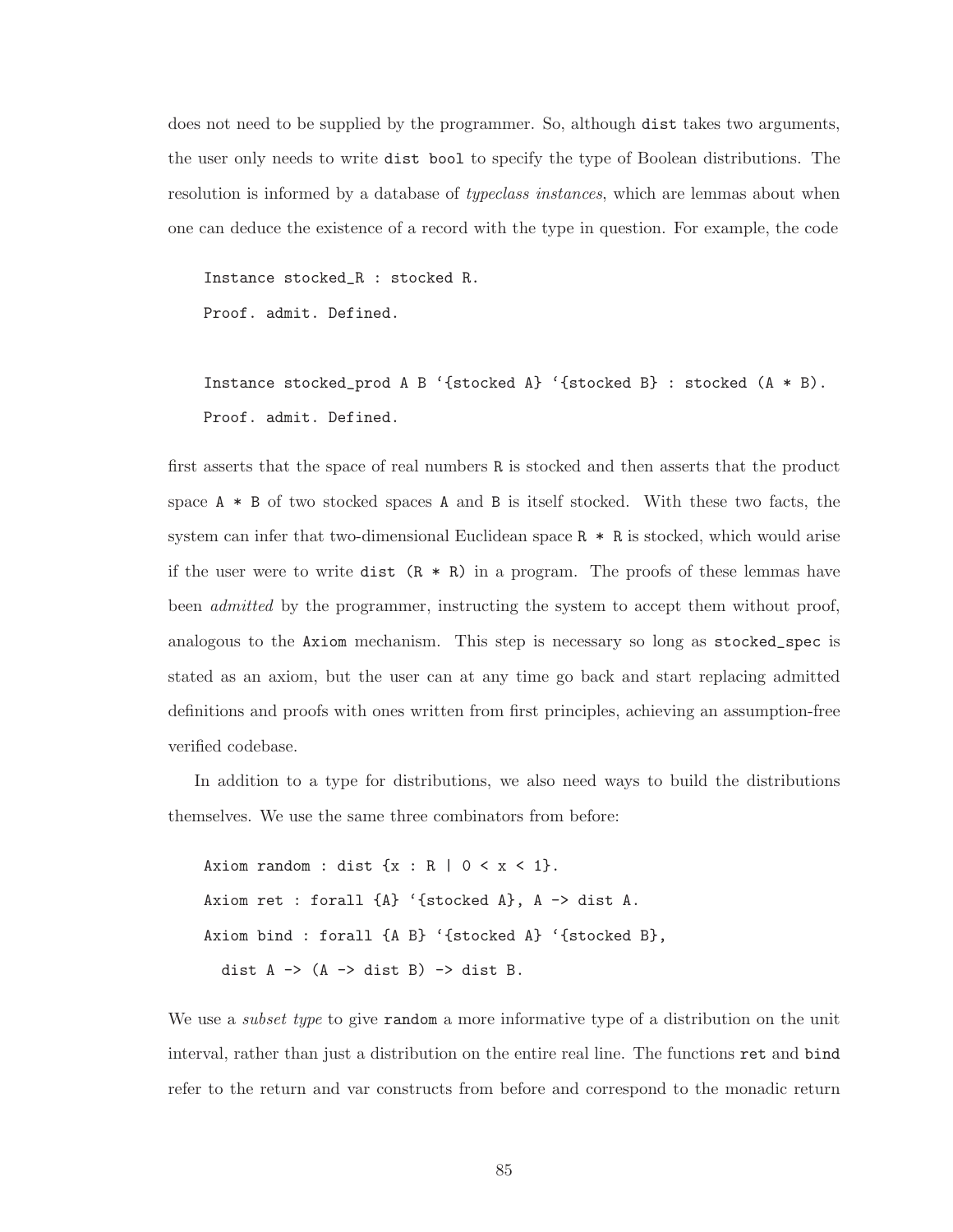and bind operations in the probability monad. The types and proofs of stockedness are inferred automatically. We use Coq's Notation mechanism to define the syntactic sugar

```
Notation "'var' x \tilde{P} 'in' Q" := (bind P (fun x => Q))
  (at level 100, x ident, right associativity).
```
This allows use to write distributions using the more familiar notation from before:

```
Program Definition std_normal : dist R :=
 var u ~ random in
  var v ~ random in
    ret (sqrt (-2 * ln u) * cos (2 * PI * v)).
```

```
Definition mix {A} '{stocked A} (p : R) (P1 P2 : dist A) : dist A :=
  var z ~ flip p in
    if z then P1 else P2.
```
The first example defines the standard normal distribution as before. It makes use of the Program Definition facility to seamlessly insert projections from  $\{x : R | 0 \le x \le 1\}$ to R as necessary, which are needed because u and v have the former type while the standard library functions sqrt, ln, and cos are R-valued. The second example defines a generic mixture combinator. Note that it requires a proof that A is stocked just to be able to write dist A in the signature.

We also define an operator for computing the probability density function of a distribution. We again use the typeclass mechanism, not only for automatically producing *proofs*, as we did with stocked, but also for producing code. As before, we start with a specification for density functions, stated axiomatically:

```
Axiom is_pdf : forall {A} '{stocked A} (P : dist A) (f : A -> R), Prop.
```
When given a distribution P and a function f, is\_pdf returns a proposition that is intended to hold when f is a PDF of P. This is used in the has\_pdf typeclass,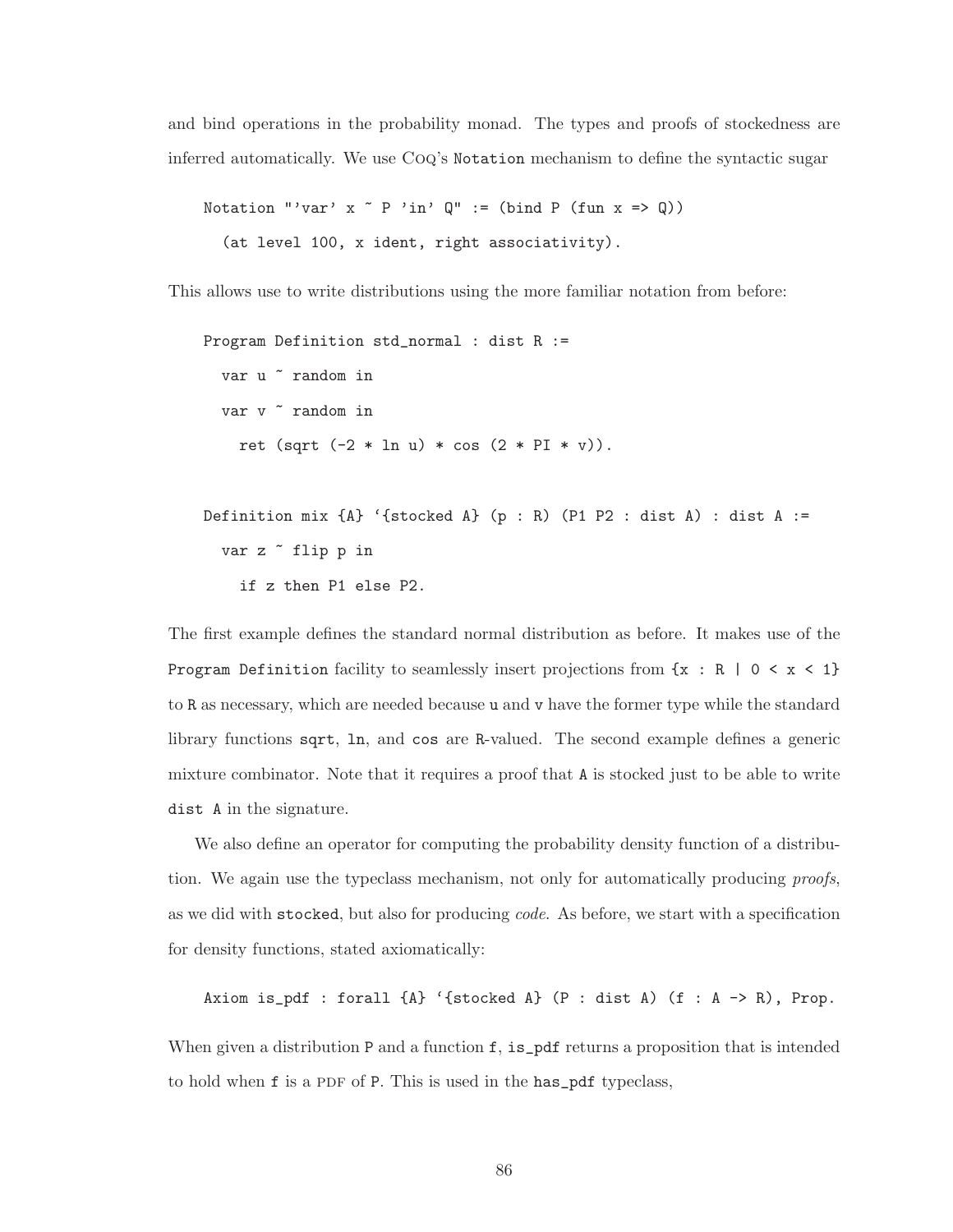```
Class has_pdf {A} '{stocked A} (P : dist A) := {
 pdf : A -> R;
 has_pdf_H0 : is_pdf P pdf
}.
```
which defines a record type with a field pdf that holds a function and a field has\_pdf\_H0 that holds a proof that the function is a PDF of P. This record is automatically populated when P has a PDF that is deducible from the typeclass instances. Instances are used to encode the PDF calculation rules from Section 2.5 in a more or less one-to-one fashion. For example, rule p-linear can be written

```
Instance has_pdf_translate
```

```
{A} '{stocked A} (P : dist A) (f : A -> R) (c : R)
  \{\_ : \text{has\_pdf} \ (var x \text{ }^ \circ \text{ } P \text{ in ret } (f x))\}: has_pdf (var x \tilde{p} in ret (f x + c)) := {
     pdf := fun x \Rightarrow pdf (var x \sim P in ret (f x)) (x - c)
}.
```
Proof. admit. Defined.

Essentially, the constant has\_pdf\_translate is evidence that distributions of the form var  $x$   $\tilde{p}$  in ret (f  $x + c$ ) have a PDF when var  $x$   $\tilde{p}$  in ret (f  $x$ ) has a PDF. The premises of P-LINEAR appear as arguments to has\_pdf\_translate and the conclusion of p-linear appears in the return type and record contents of has\_pdf\_translate. The proof that the function is indeed a PDF has been admitted. We can also specify PDFs for specific distributions, as needed:

```
Definition phi x := exp(-x*x / 2) / sqrt(2 * PI).
Instance has_pdf_std_normal : has_pdf std_normal := { pdf := phi }.
 Proof. admit. Defined.
```
These instances are combined automatically during typeclass resolution, able to resolve programs such as pdf (var  $x \text{ }^{\sim}$  std\_normal in  $(x + 5)$ ). The resulting PDF terms can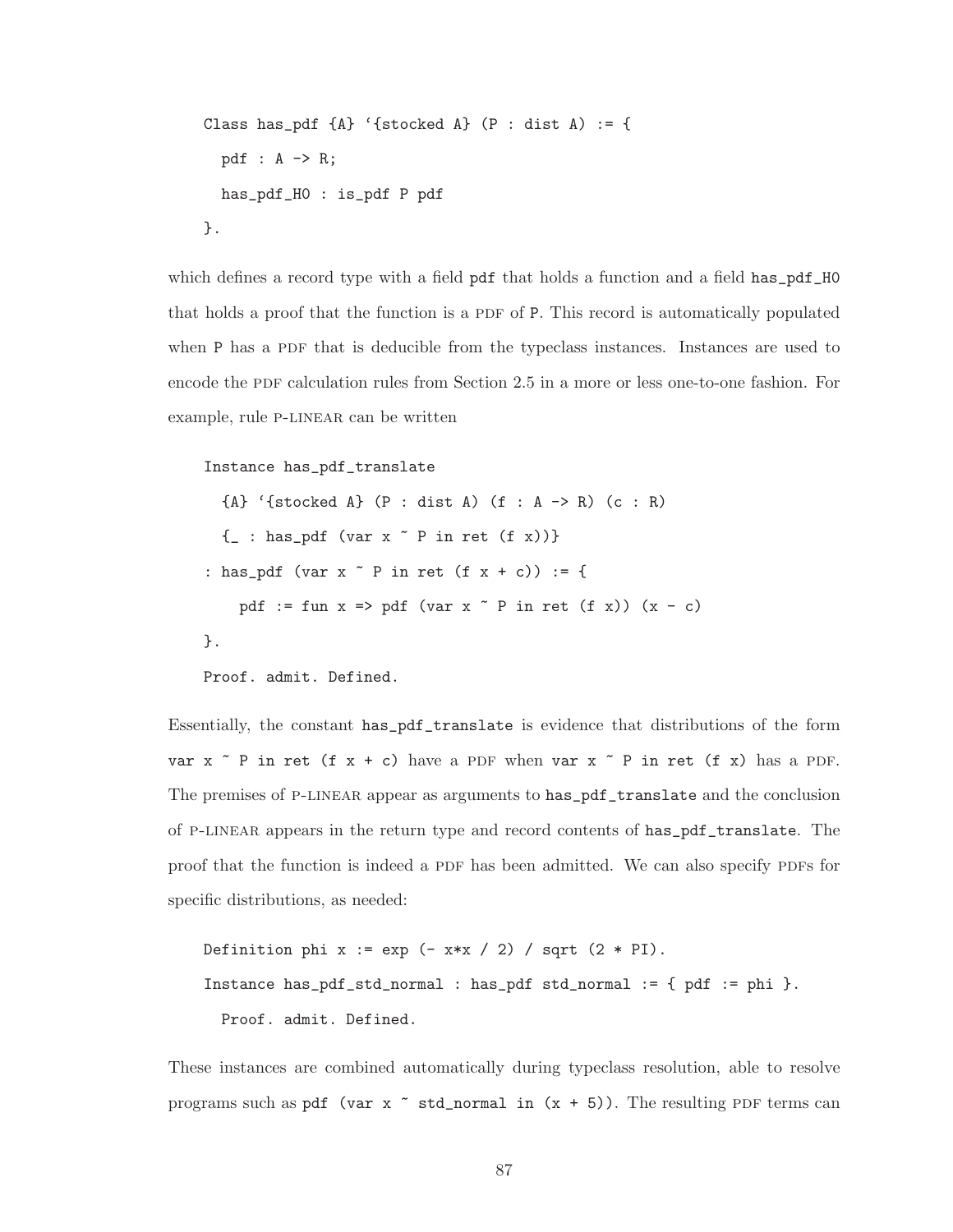further be extracted to OCaml programs as long as implementations are provided for the real number operations. The current implementation uses floating point.

Finally, we declare an operator for optimization, based on the signature and semantics given by Agarwal:

Axiom min : forall 
$$
\{A\}
$$
 (f : A  $\rightarrow$  R) (c : A  $\rightarrow$  Prop), option R.

When given an objective function f and an optimization constraint c, the operator min returns a value of type option R, which can take one of two forms: None for when no minimum value exists, or Some v for when a minimum value v exists. The minimization ranges over some space A. Our introductory disjunctive constraint optimization example can now be written

min (fun (x1,x2) => x1 - x2)  
\n(fun (x1,x2) => (x1 >= 1 / x2 >= 1 / x1 + x2 <= 5)  
\n
$$
\sqrt{(5 \leq x1 \leq 8 / x4 \leq x2 \leq 7)}
$$

using Coq's logical connectives for conjunction  $(\wedge)$  and disjunction  $(\vee)$ . For presentational simplicity, we write examples in a hypothetical version of Gallina that allows irrefutable pattern matching (destructuring bind) in a function's argument list.

#### 4.3.1 Semantics

We employ a *shallow embedding* of the probability monad so that we can use GALLINA as our object language and thus program directly with the semantics. All that remains to achieve a fully defined semantics for this syntactic theory (based only on axioms from classical mathematics) is to provide definitions for the few primitives that we have postulated using the Axiom keyword or the admit tactic; these are stocked\_spec, admitted instances of the stocked typeclass, dist, random, ret, bind, is\_pdf, and min. The other operations (numeric, Boolean, and propositional operations) are defined from first principles in the Coq standard library.

The semantics of these constructs are nearly identical to the semantics given in previous chapters, so we give just an informal treatment here, mainly referring back to previous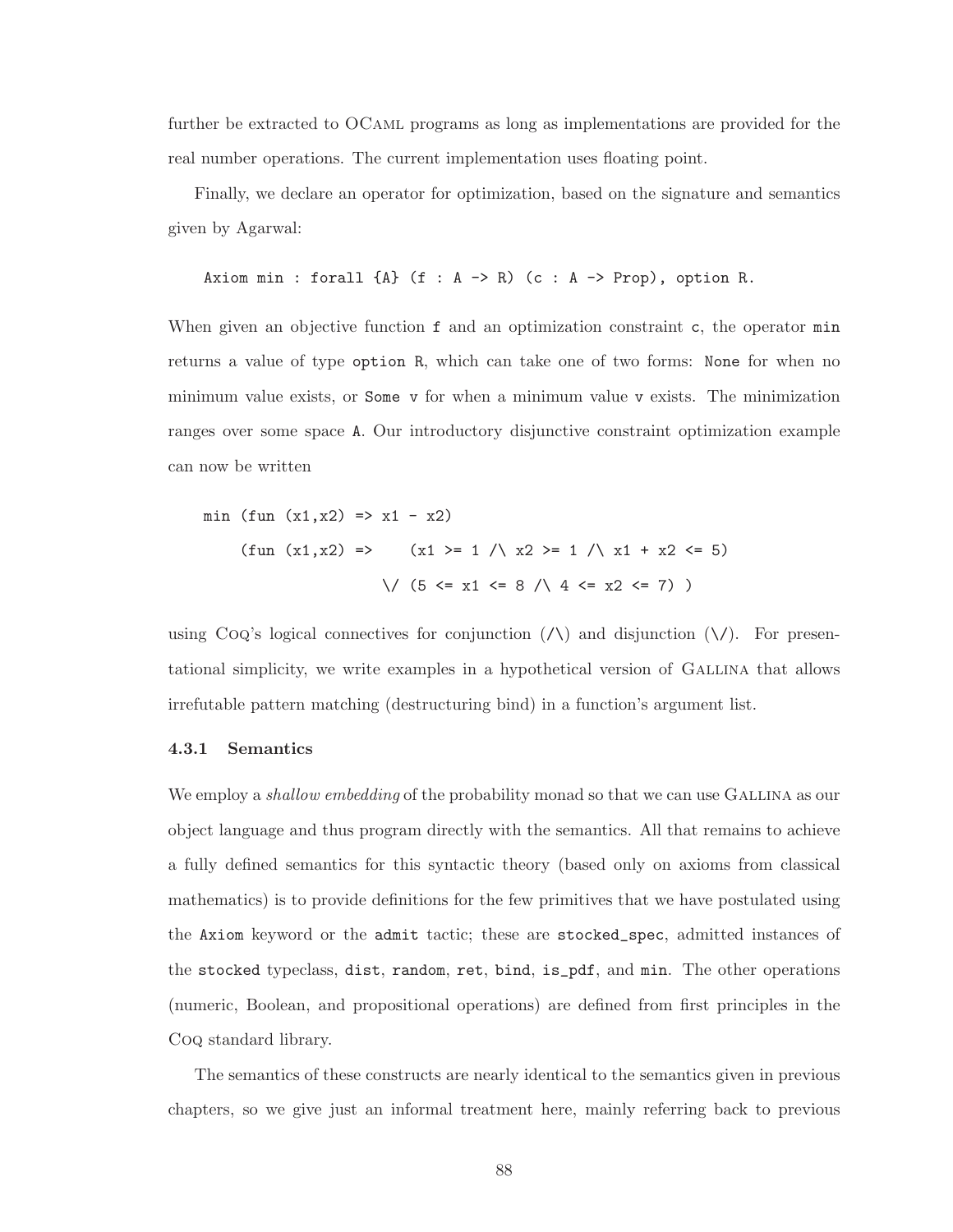definitions and addressing some minor differences. The phrase stocked\_spec A is defined as the proposition that A is a measurable space (there exists a suitable  $\sigma$ -algebra) and that there exists a measure on A (a function of type  $(A \to \mathbb{R}_{\infty}^+) \to \mathbb{R}_{\infty}^+$  that satisfies the measure laws), which gives us the stock integral. We achieve the stock integral by the standard construction for the integral over arbitrary real functions in terms of the integral over nonnegative real functions. The instances of stocked for reals, integers, Booleans, and pairs have the semantics given in Section 2.3.3. The semantics for dist, random, ret, and bind are entirely standard and are given by the probability monad, defined in Section 2.3.4. The only minor difference is that here the type constructor dist requires the space to be stocked, which is stronger than necessary (strictly speaking, the space need only be measurable); this choice is made merely for convenience and could be refactored into a more precise hierarchy in a straightforward manner.

The phrase is pdf P f is defined as in Section 2.3.3: the proposition that, for any measurable set  $X$ , the probability of X under the distribution P is equal to the stock integral of the function  $f$  on X. And, in contrast to Tyles, our minimization operator  $\min$  is a higher-order function instead of a separate variable binding construct. In essence, we reuse the variable binding capability provided by lambda functions, as is usual in formalizations of mathematics using type theories such as the Calculus of Constructions. The phrase min f c represents the minimization of the objective function f subject to the optimization constraint c. As in Tyles, the operator returns a value of type option R, which is Some r when a value  $r$  exists such that no setting of the program variable respecting the constraint attains a smaller value, or is None when no such value exists. In fact, it is straightforward to define a version of min with a stronger specification, based only on axioms from classical mathematics, from which min itself can be defined:

Require Import ClassicalEpsilon.

Definition is\_min {A} (f : A -> R) (c : A -> Prop) (r : R) : Prop := forall  $(x : A)$ ,  $c x \rightarrow f x \rightarrow r$ . Definition min'  ${A}$  (f : A -> R) (c : A -> Prop) :  $\{r \mid is\_min \ f \ c \ r\} + \{^\sim \text{exists } r, \text{ is\_min } f \ c \ r\}.$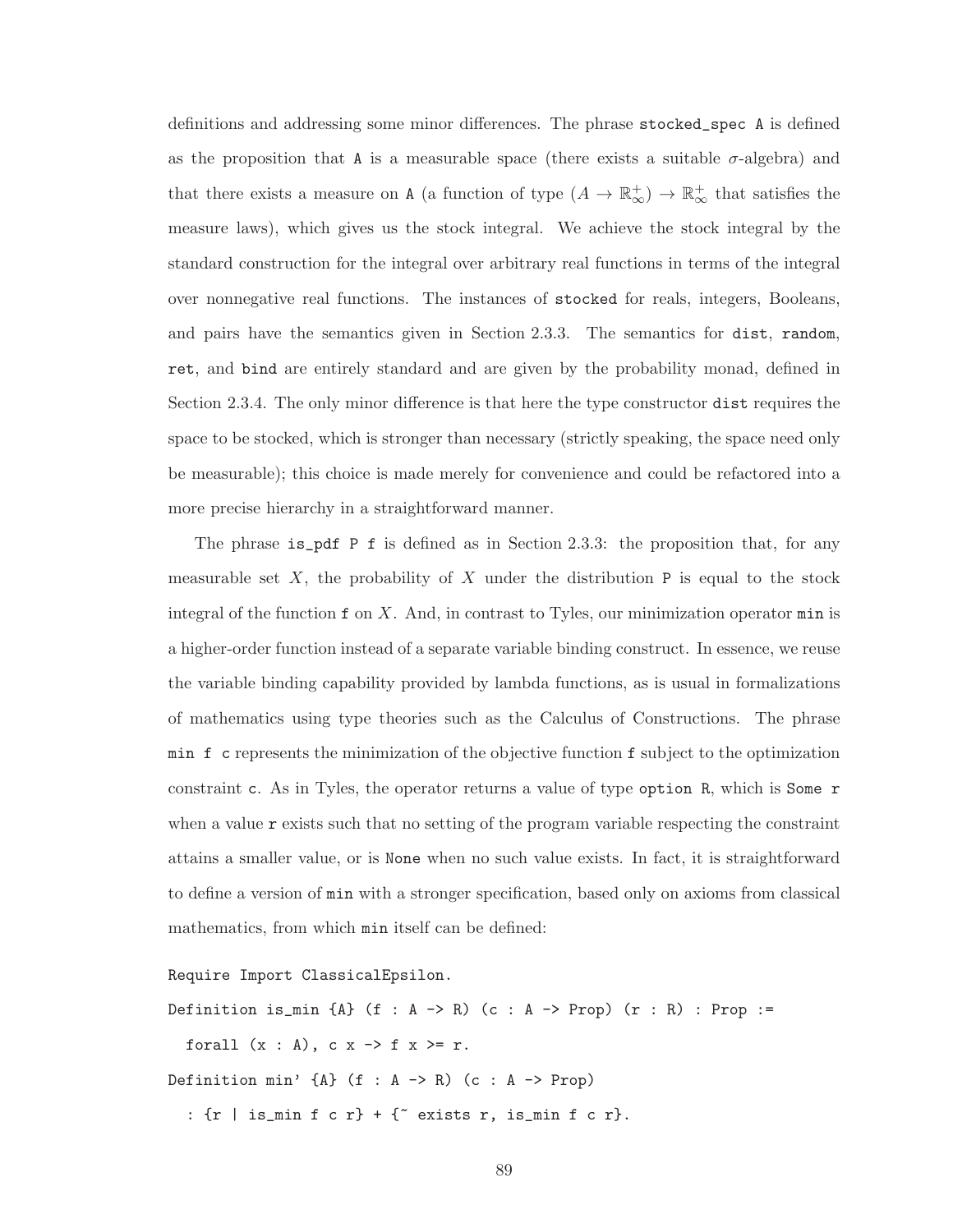Proof.

```
destruct (excluded_middle_informative (exists r, is_min f c r)) as [y|n].
  pose (constructive_indefinite_description _ y); intuition.
  intuition.
```
# Defined.

This operator min' (morally) returns an option R, decorated with proofs showing that either the returned value indeed attains the minimum value (in the Some r case) or that there does not exist a minimum value (in the None case). As in Tyles, we do not make a distinction between unbounded and infeasible optimization problems.

### *4.4 The big-*M *method for* L<sup>0</sup> *regularization*

# 4.4.1 Sparsity in support vector machines: the  $L_0$ -SVM formulation

The *support vector machine* (SVM) is a powerful and widely used technique from machine learning for solving classification problems [12]. Various extensions of SVMs have been proposed and studied; one of these is the  $L_0$ -SVM, which augments the SVM formulation to induce solution sparsity. The  $L_0$ -SVM starts with the standard SVM primal formulation,

$$
\min_{\mathbf{w},b,\xi} \frac{1}{2} \|\mathbf{w}\|_{2} + c\|\xi\|_{1} \quad \text{s.t.} \quad \begin{aligned} \mathbf{w} &\in \mathbb{R}^{d} \quad b \in \mathbb{R} \quad \xi \in \mathbb{R}_{+}^{n} \\ \mathbf{Y}(\mathbf{X}\mathbf{w} - b) + \xi &\geq 1 \end{aligned} \tag{23}
$$

where  $\mathbb{R}_+$  is the nonnegative reals,  $n \in \mathbb{N}$  is the number of data points,  $d \in \mathbb{N}$  is the number of features,  $y \in \{-1, +1\}^n$  contains the labels,  $Y = diag(y) \in \mathbb{R}^{n \times n}$ ,  $X \in \mathbb{R}^{n \times d}$  contains the dataset, and  $c \in \mathbb{R}_+$  controls how much to penalize the classification errors, as measured by the slack variables  $\xi$ . The bias term b and the weight vector w specify the separating hyperplane. Next, the  $L_0$ -SVM adds an  $L_0$  penalty term on w to induce sparsity in w,

$$
\min_{\mathbf{w},b,\xi} \frac{1}{2} \|\mathbf{w}\|_{2} + c\|\xi\|_{1} + a\|\mathbf{w}\|_{0} \quad \text{s.t.} \quad \mathbf{w} \in \mathbb{R}^{d} \quad b \in \mathbb{R} \quad \xi \in \mathbb{R}_{+}^{n}
$$
\n
$$
\mathbf{Y}(\mathbf{X}\mathbf{w} - b) + \xi \ge 1
$$
\n(24)

where  $a \in \mathbb{R}_+$  controls how much to pay attention to solution sparsity. Both a and c are selected by the user and can be used to explore different levels of sparsity and toleration of errors. We can easily state the  $L_0$ -SVM in our CoQ formalization. We first define vectors of length *n* as functions indexed by the set  $\{0, \ldots, n-1\}$ ,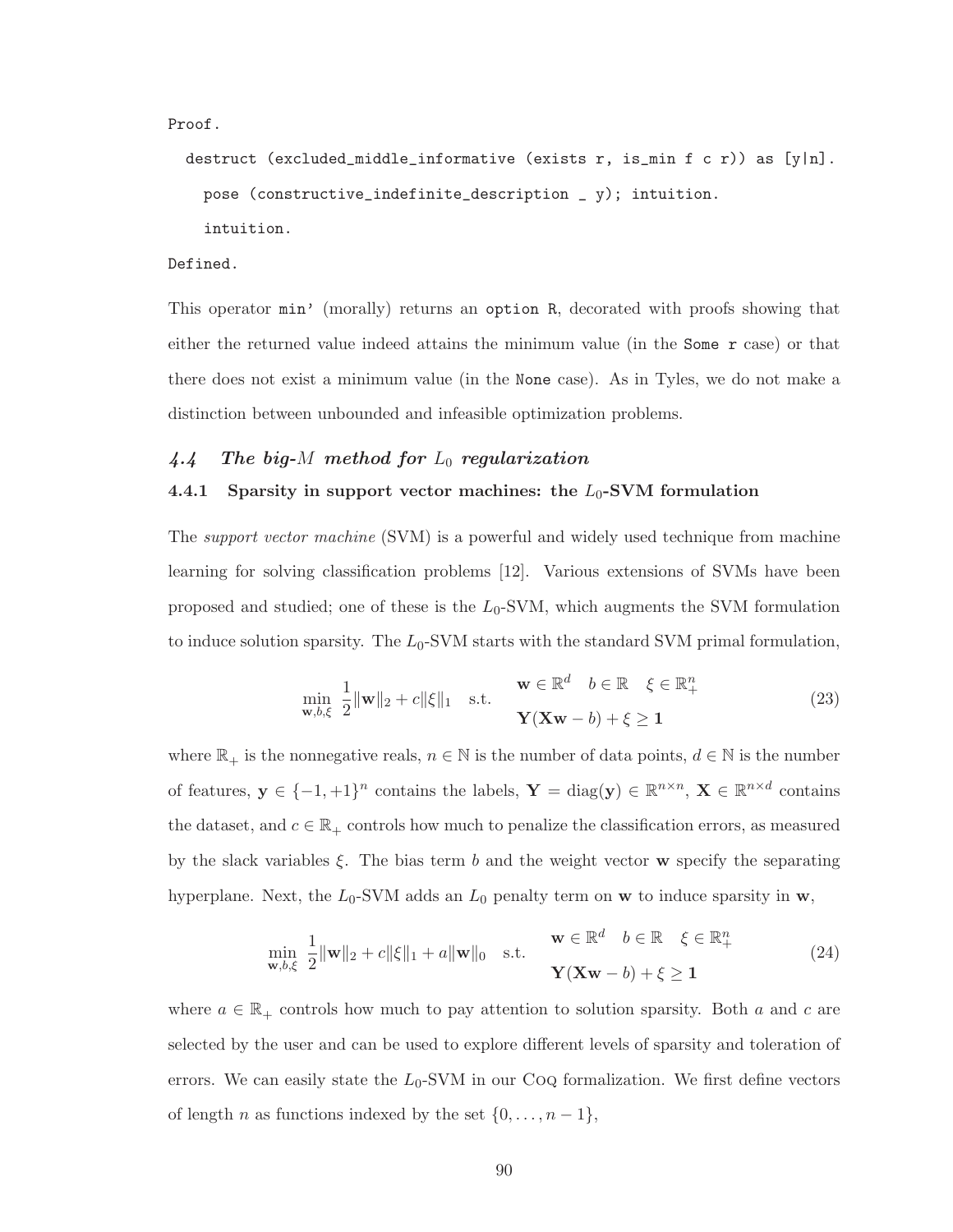Definition fin  $(n : nat) := \{k : nat | k < n\}.$ Definition vec  $(A : Type)$   $(n : nat) := fin n \rightarrow A$ . Notation "A  $\hat{m}$  " := (vec A n).

where **nat** is the type for natural numbers defined in the CoQ standard library. Indexing into vectors is just ordinary function application. We also declare norm operations and dot product, stated axiomatically for convenience:

```
Axioms LO L1 L2 : forall \{n\}, R<sup>^</sup>n -> R.
Axiom dot : forall \{n\}, R^n \rightarrow R^n \rightarrow R.
```
Implementations for these operations can be provided at a later stage if necessary. The Coq version of  $L_0$ -SVM is nearly identical to its mathematical statement, with the minor cosmetic difference of using forall-propositions ranging over vector indices to encode the vector inequalities:

Program Definition L0\_SVM

{n d : nat} (\* number of points, dimensions \*)  $(x : (R<sup>\uparrow</sup>d)<sup>\uparrow</sup>n)$  (\* the feature vectors \*)  $(y : R^n)$  (\* the labels, from  $\{-1, +1\}$  \*) (a c : R) (\* penalty tradeoff coefficients \*) := min ( fun  $(w, b, k)$  :  $R^d * R * R^n$  => c \* L1 k + L2 w / 2 + a \* L0 w )( fun  $(w, b, k)$  => (forall i, k i >= 0)  $\wedge$ (forall i, y i \* (dot w (x i) - b) + k i >= 1) ).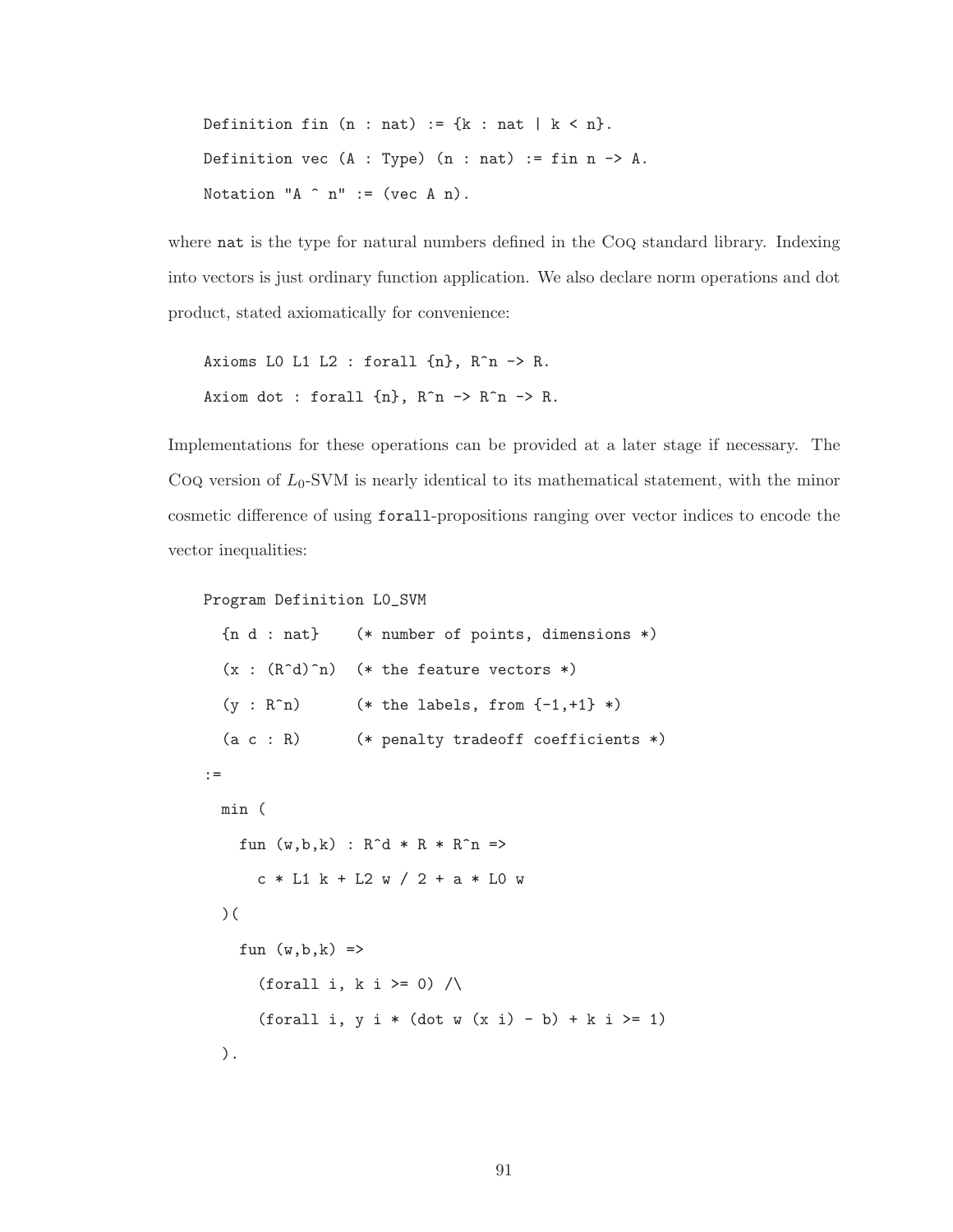### 4.4.2 Solving  $L_0$ -SVM with mixed-integer SVMs

Unfortunately,  $L_0$ -SVMs cannot be solved efficiently in their given form and must be converted to a formulation that deals directly with the discrete and jumpy nature of a vector component being zero or nonzero. To accomplish this, we modify the big- $M$  transformation for disjunctive constraints to handle the discrete choice inherent in  $L_0$  penalty terms, which occur in objective functions. We first illustrate this new transformation using a simple example before presenting the more general version. Consider the following optimization problem,

$$
\min_{\mathbf{x}} f(\mathbf{x}) + \|\mathbf{g}(\mathbf{x})\|_0 \quad \text{s.t.} \quad \mathbf{x} \in \mathbb{R}^d \tag{25}
$$

where  $d, k \in \mathbb{N}, f : \mathbb{R}^d \to \mathbb{R}$  is a cost function, and  $\mathbf{g} : \mathbb{R}^d \to \mathbb{R}^k$  is a vector-valued penalty function. We take the  $L_0$  norm to induce sparsity in  $g(x)$ . We can rewrite this by introducing a new optimization variable,

$$
\min_{\mathbf{x}, \mathbf{z}} f(\mathbf{x}) + \|\mathbf{z}\|_1 \quad \text{s.t.} \quad \mathbf{x} \in \mathbb{R}^d \quad \mathbf{z} \in \{0, 1\}^k
$$
\n
$$
M_L \cdot \mathbf{z} \le \mathbf{g}(\mathbf{x}) \le M_U \cdot \mathbf{z} \tag{26}
$$

where  $M_L$  and  $M_U$  are lower and upper bounds on the value that any component of  $\mathbf{g}(\mathbf{x})$ can take. This reformulation works by having each component of the binary vector z model whether or not the corresponding component of  $g(x)$  is zero. The key issue is to ensure that components of  $g(x)$  do in fact get set to zero when their corresponding components in z are set to zero. This is accomplished by the big- $M$  (vector) inequality, which for each index i reduces to  $0 \leq \mathbf{g}_i(\mathbf{x}) \leq 0$  when  $\mathbf{z}_i = 0$ , forcing  $\mathbf{g}_i(\mathbf{x})$  to be zero, and to  $M_L \leq \mathbf{g}_i(\mathbf{x}) \leq M_U$ when  $z_i = 1$ , which is trivially satisfied and thus does not have an effect on  $g_i(x)$ .

A basic translation of this intuition to Coq is straightforward. We first introduce a refinement of the reals to use as the type of binary variables:

```
Definition Bin := \{x : R | x = 0 \setminus x = 1\}.Definition LB := -1000000.
Definition UB := 1000000.
```
We hard-code the lower and upper bounds for simplicity of presentation. We can now state the reformulation as an equality theorem.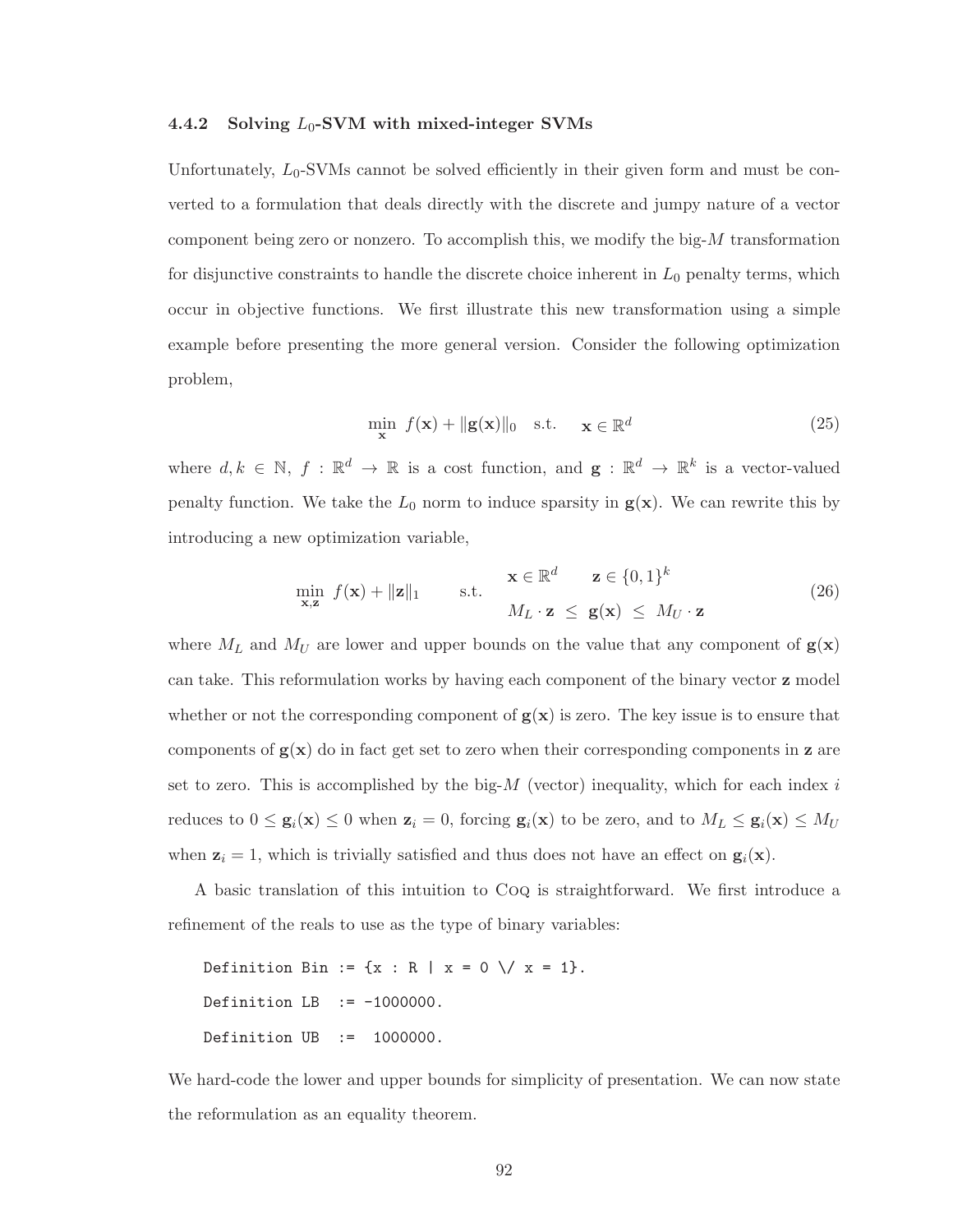```
Program Axiom L0_bigM :
  forall (A : Type) (n : nat) (r : R)(f : A \rightarrow R) (g : A \rightarrow R^n) (c : A \rightarrow Prop),
  min (fun x : A \Rightarrow f x + r * LO (g x))(fun x \Rightarrow c x)=
  min (fun (x, z) : A * Bin^n => f x + r * L1 z)
       (fun (x,z) \Rightarrow c \times / \int forall i, LB * z i <= (g x) i <= UB * z i).
```
This statement generalizes the example by permitting the minimization to range over an arbitrary space A and by accounting for any existing optimization constraint c.

Now we show how to borrow the theorem proving mechanism to perform algorithm derivation. First, we state a specially formulated existence theorem:

```
Theorem MI_SVM :
  forall \{n d\} (x : (R^d)^n) (y : R^n) (a c : R),
    {\{ans : option R | ans = LO_SVM x y a c\}}.
```
This proposes that for any given inputs, there is an answer (of type option R) that is the same as the result given by the  $L_0$ -SVM on those inputs *(i.e.* the set of such answers is non-empty); the process of proving this theorem amounts to constructing a term that represents such an answer. This term will be the reformulation of the original specification, *i.e.* of  $L_0$ -SVM. The following proof script does the actual algorithm derivation:

Proof.

```
intros; unfold L0_SVM. (* line 1 *)
 rewrite L0_bigM; simpl. (* line 2 *)
  eapply exist; reflexivity. (* line 3 *)
Defined.
```
Lines 1 and 3 are fairly clerical in nature; the main action happens in line 2, where we apply our reformulation L0\_bigM using the rewrite tactic. Figures 14 and 15 show the proof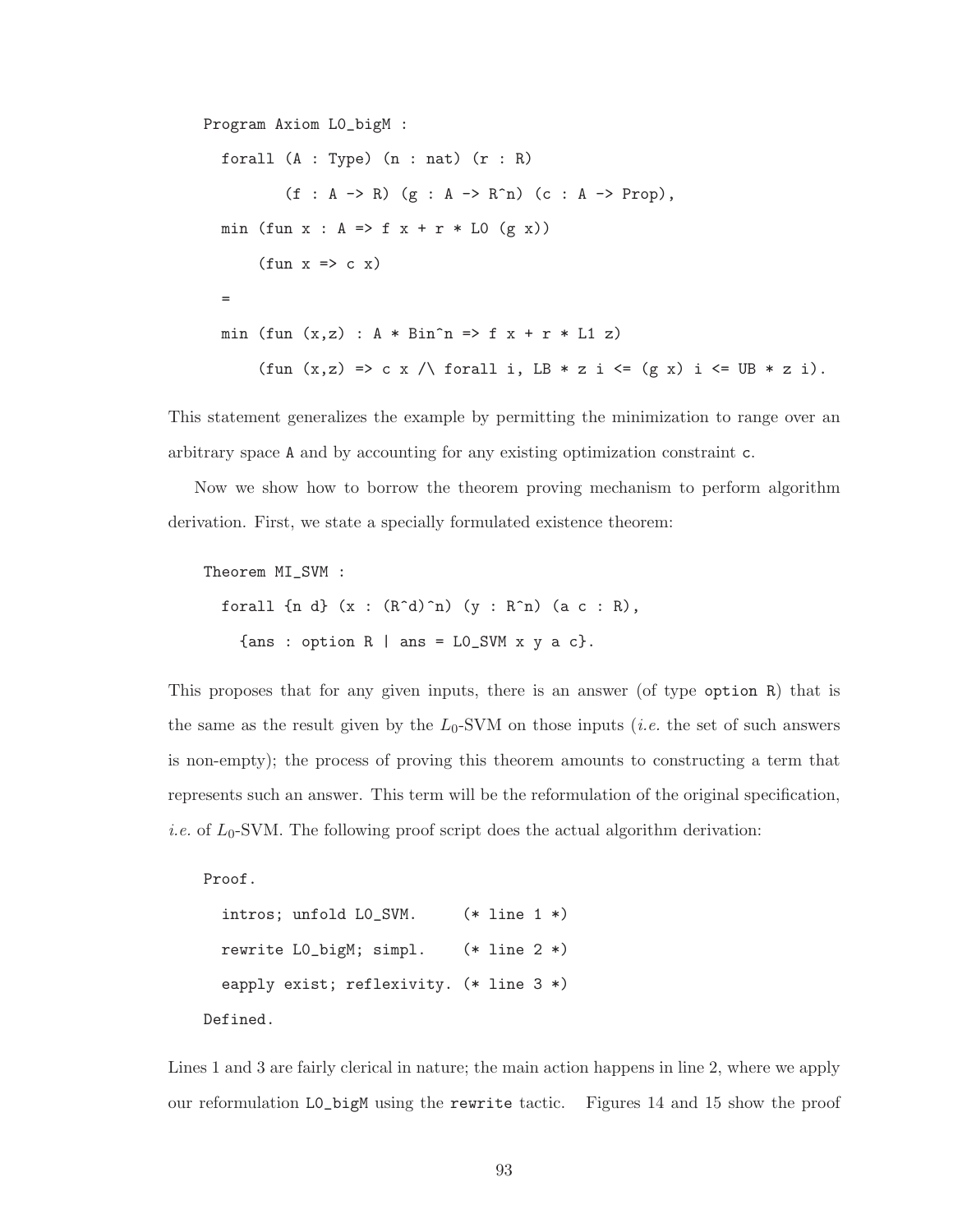```
1 subgoal
  n : nat
  d : nat
  x : (R \hat{\ } \ d) \hat{\ }n
  y : R ^ n
  a : R
  c : R
                    ============================
   {ans : option R |
   ans =
   min
      (fun (k,b,w) : R^n n * R * R^n d \Rightarrowc * L1 k + / 2 * L2 w + a * L0 w)
      (fun (k,b,w) : R \hat{ } n * R * R \hat{ } d \Rightarrow(forall i : fin n, k i >= 0) \wedge(forall i : fin n,
        y i * (dot w (x i) - b) + k i > = 1))
```


### 1 subgoal

```
n : nat
d : nat
x : (R \cap d) \cap ny : R ^ n
a : R
c : R
=============================
 {ans : option R |
 ans =
 min
   (fun (k,b,w,z) : R^n n * R * R^n d * Bin^n d =c * L1 k + / 2 * L2 w +a * L1 (fun i : fin d => '(z i)))
   (fun (k,b,w,z) : R^n n * R * R^n d * Bin^n d =((forall i : fin n, k i >= 0) \wedge(forall i : fin n,
      y i * (dot w (x i) - b) + k i > = 1)) /
    (forall i : fin d,
     LB * '(z i) \leq w i \leq UE * '(z i))}
```
Figure 15: Proof state after applying the big-M rewrite.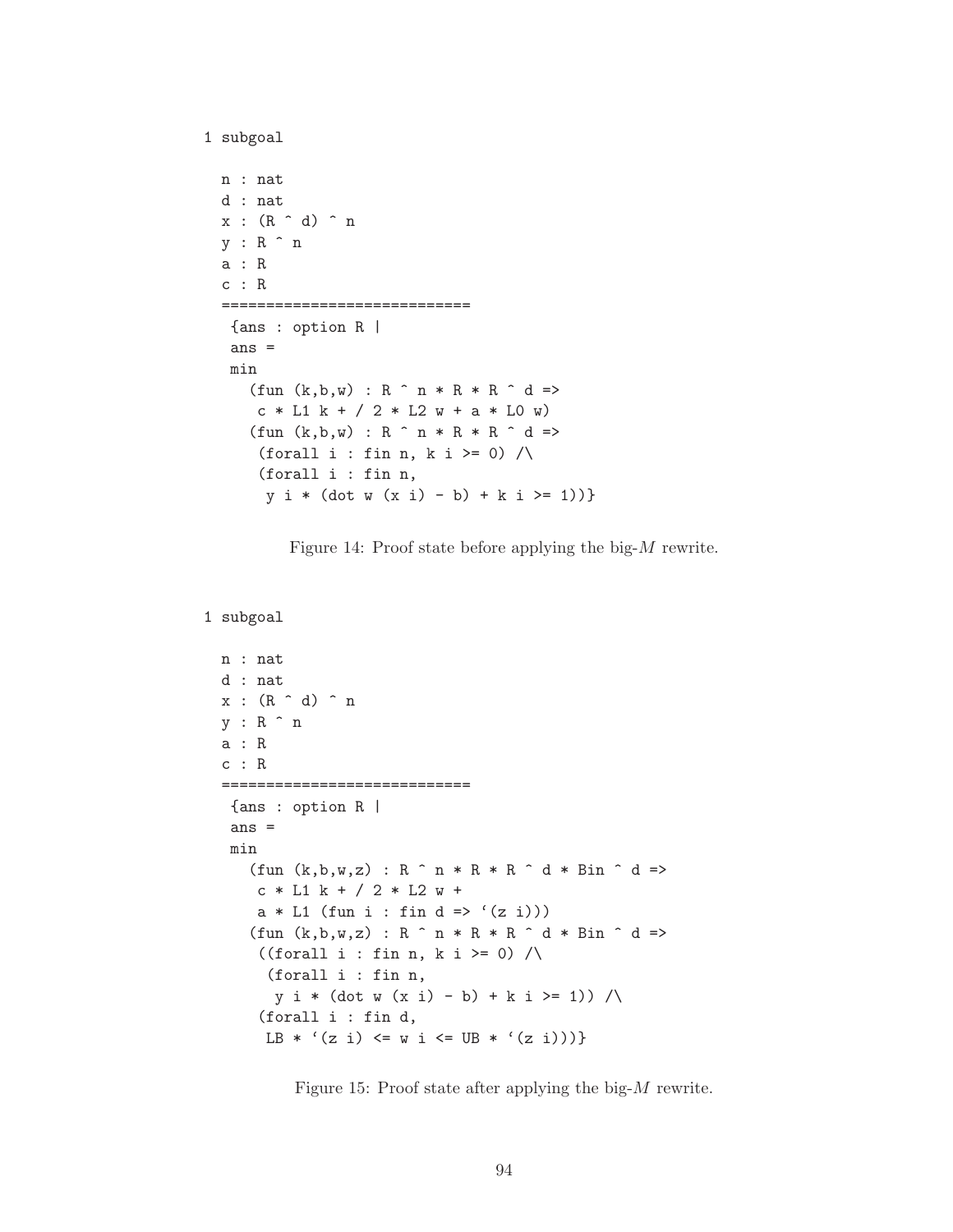state displayed by the system before and after line 2 is executed. Again, for reasons of clarity in presentation, the output has been modified in the style indicated before (using pattern matching in argument lists). The system successfully unifies and instantiates the different pieces of the L0\_bigM reformulation with respect to the subject of the reformulation, L0\_SVM. The resulting formulation is exactly the *mixed integer SVM* of Guan et al. [25], albeit reached via a different series of transformations.

# *4.5 Expectation maximization for maximum likelihood estimation* 4.5.1 The MLE formulation of parameter estimation

Maximum likelihood estimation (MLE) is a classic technique from statistics for performing parameter estimation, the task of finding parameters for a parameterized stochastic model that "best explain" observed data. Recall from Section 2.2.3 that MLE takes the "best" parameters to be the ones which maximize the likelihood function of the model,

$$
\theta^* = \arg\max_{\theta} f(x;\theta) \tag{27}
$$

where x is some observed data and  $f$  is the parameterized PDF of the model. The function  $L(\theta) := f(x; \theta)$  is known as the likelihood function. It is possible to derive closed-form solutions of  $\theta^*$  for simple models. Take for example a dataset of numbers  $x_1, \ldots, x_n$  which we believe are drawn independently and identically from a normal distribution, whose parameters (mean  $\mu$  and variance  $\sigma^2$ ) we would like to estimate. With some calculus we can show that  $\mu^* = \frac{1}{n} \sum_{i=1}^n x_i$  and  $\sigma^{2^*} = \frac{1}{n} \sum_{i=1}^n (x_i - \mu^*)^2$ . MLE is easily formulated using our representation. For the common case of MLE over i.i.d. data, which has the mathematical formulation  $\theta^* = \arg \max_{\theta} \prod_i f(x_i; \theta)$ , we would write:

Axiom PROD : forall {n}, R^n -> R. Definition MLE {T} {A} '{stocked A} {n : nat} (P : T -> dist A) '{forall t, has\_pdf (P t)} (X : A^n) : option T := argmin ( fun t => - PROD (fun i => pdf (P t) (X i)) ) ( fun t => True ).

Aside from the increased level of precision that is required for mechanization, this code is mostly a direct translation of the mathematical statement. The function MLE has two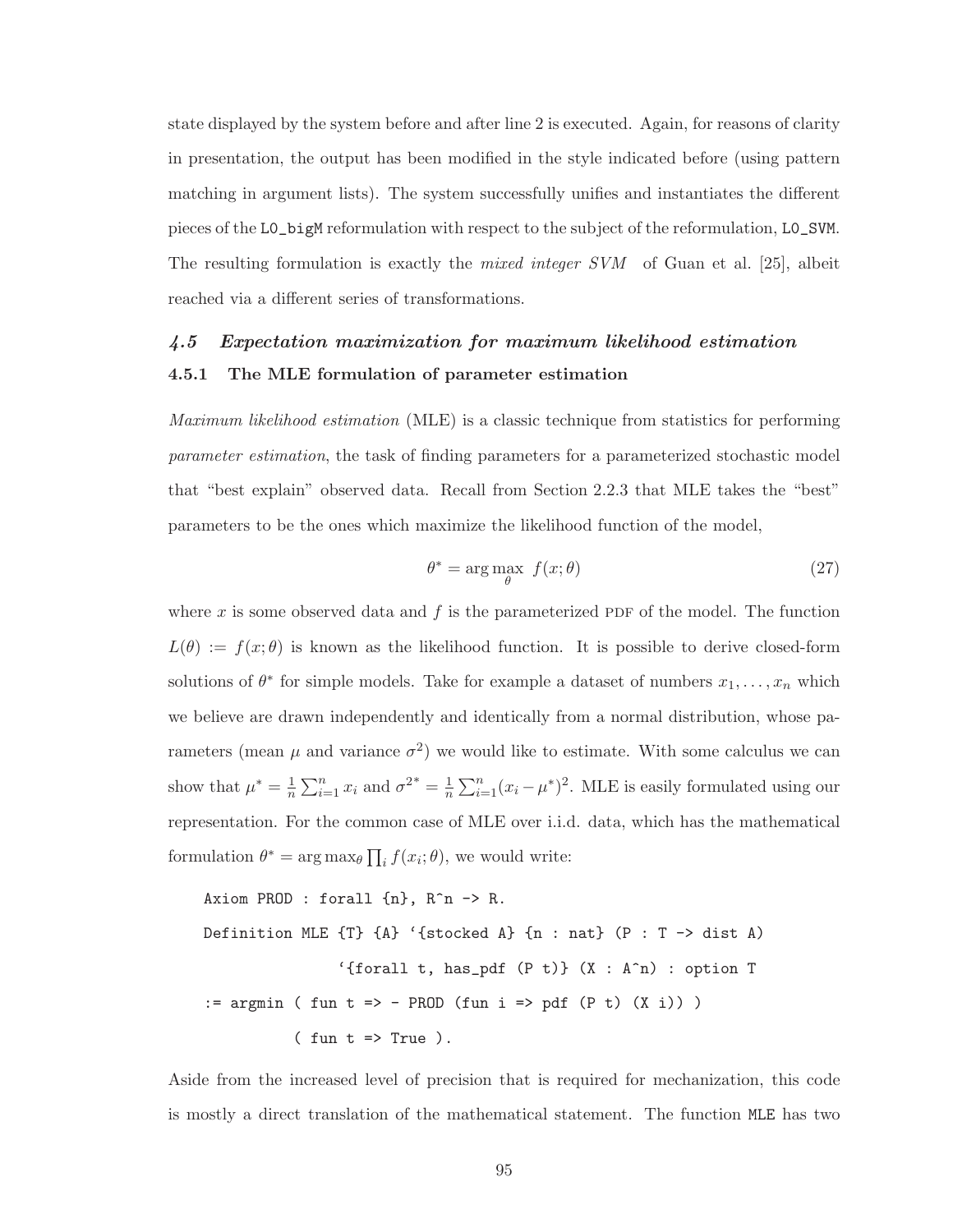explicit parameters: a family of distributions P over a space A, indexed by a parameter of type T (a mnemonic for "theta"); and a dataset X containing n observations of type A. The remaining parameters are implicit and do not have to be provided by the programmer; these include the proof that  $A$  is stocked and the proof that the entire family  $P$  has a PDF. The function returns a value of type option T, which is of the form Some t or None depending on whether or not an optimal parameter value t exists. The definition uses a variant of the min operator named argmin, which returns the argument that achieves the optimal value in a minimization problem, when it exists. The subexpression  $pdf (P t)$  corresponds directly to the function  $f(\cdot; \theta)$ , which we apply to the *i*-th data point in both formulations. To express maximization via argmin, we negate the original objective function.

### 4.5.2 Solving MLE with expectation maximization

There does not always exist a simple and straightforward closed-form expression for maximum likelihood estimates. Consider the dataset  $x_1, ..., x_n$  of numbers from before, but where we now posit that they are generated by a *mixture* of two Gaussians instead of by a single Gaussian. This new process can be understood as flipping a coin and then drawing a point from one of the Gaussian components based on the result of the coin flip (for simplicity we consider an unbiased coin and unit variance for the normals). This model does not have a convenient likelihood function.

The expectation maximization (EM) algorithm is a technique for finding MLE estimates in such cases [17, 39, 16]. More accurately, EM is an algorithm template: different models have different instantiations of the algorithm. EM leverages the fact that, in many cases. models that have inconvenient likelihood functions still have a convenient *joint* likelihood, when considering the *hidden variables* of the model, in addition to the data variables. In our example, the hidden variables would be the the result of each coin flip  $z_i \in \{0,1\}$  that generated each data point  $x_i$ . In a sense, the problem is "easy" if only we knew what values the hidden variables have taken. In this vein, the standard interpretation of EM casts it as an iterative algorithm that alternates between hallucinating values for the hidden variables (the E-step) and re-optimizing for the best values of the parameters (the  $M\text{-}step$ ) based on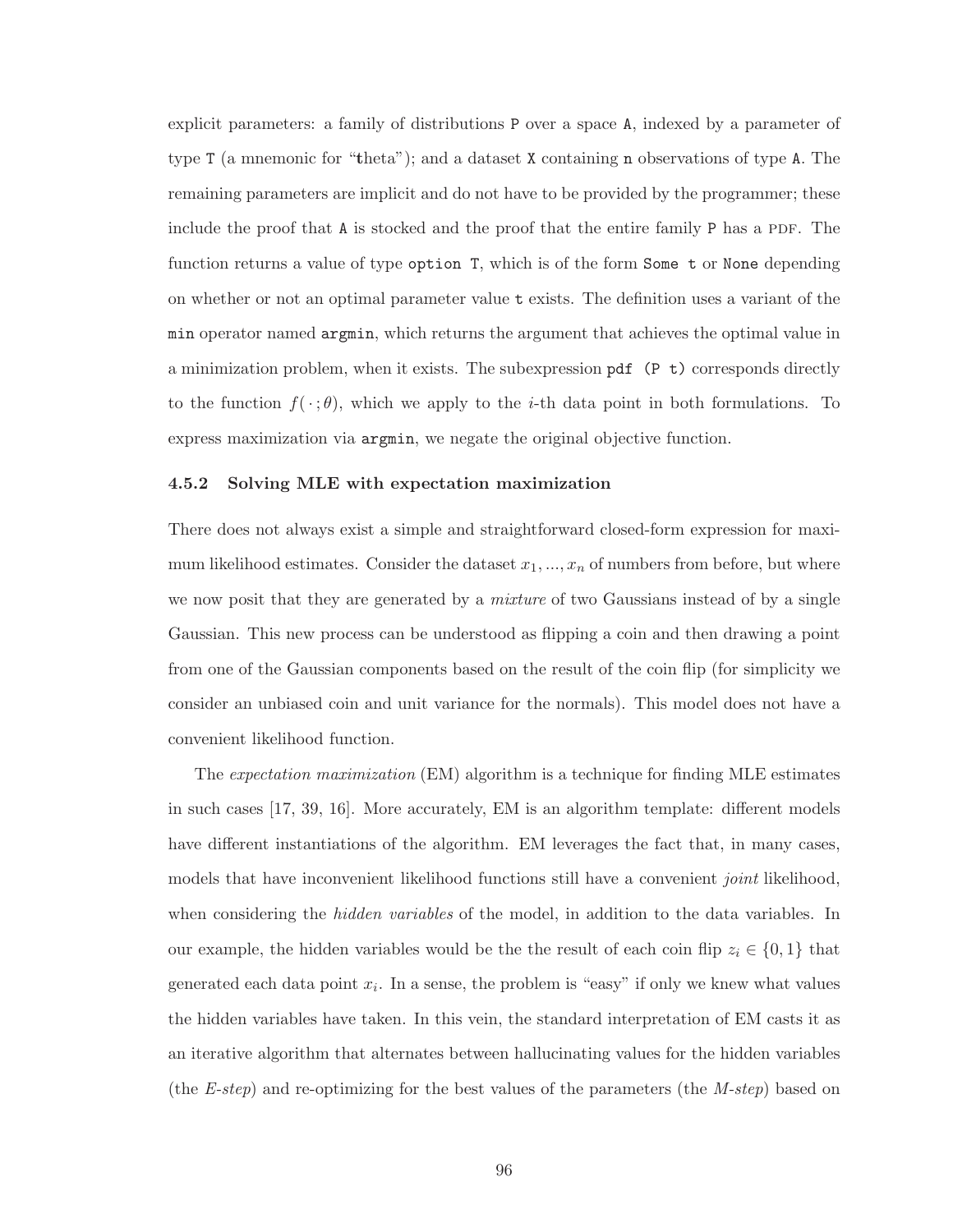these hallucinations. EM is numerically robust and is guaranteed to make progress toward a local maximum.

```
Given x as input:
\theta_{\text{curr}} := \langleinitialize_randomly>;
while ( < convergence_check >) {
    J(\theta) := \mathbb{E}_{z|x; \theta_{\text{curr}}} [\log f(x, z; \theta)];
   \theta_{\text{curr}} := \arg \max_{\theta} J(\theta);
}
return \theta_{\text{curr}};
```
Figure 16: General form of the EM algorithm.

The general form of the EM algorithm is shown in Figure 16. The algorithm takes observed data as input and proceeds by iteratively re-estimating the parameters, starting from a random initialization. The re-estimation step creates a new guess for the parameter from an old guess by selecting the value that maximizes the expected joint log-likelihood. We do this because we do not actually know the values of the hidden variables, so we take the expectation over all possibilities for the hidden variables. This averaging takes into account what we know: the observed data and the current guess for the parameters. The specific instantiation of EM for our running example is shown in Figure 17.

```
Given x as input:
(\theta_1, \theta_2) := \leq initialize_randomly>;
while (<convergence check>) {
   for i = 1 to n do
      \gamma_i := \phi(x_i - \theta_1) / ( \phi(x_i - \theta_1) + \phi(x_i - \theta_2) );
   \theta_1 := ( \sum_{i=1}^n \gamma_i * x_i ) / \sum_{i=1}^n \gamma_i ;
   \theta_2 := ( \sum_{i=1}^{n} (1 - \gamma_i) * x_i ) / \sum_{i=1}^{n} (1 - \gamma_i);
}
return (\theta_1, \theta_2);
```
Figure 17: EM for a mixture of two Gaussians. The function  $\phi$  is the PDF of the normal distribution.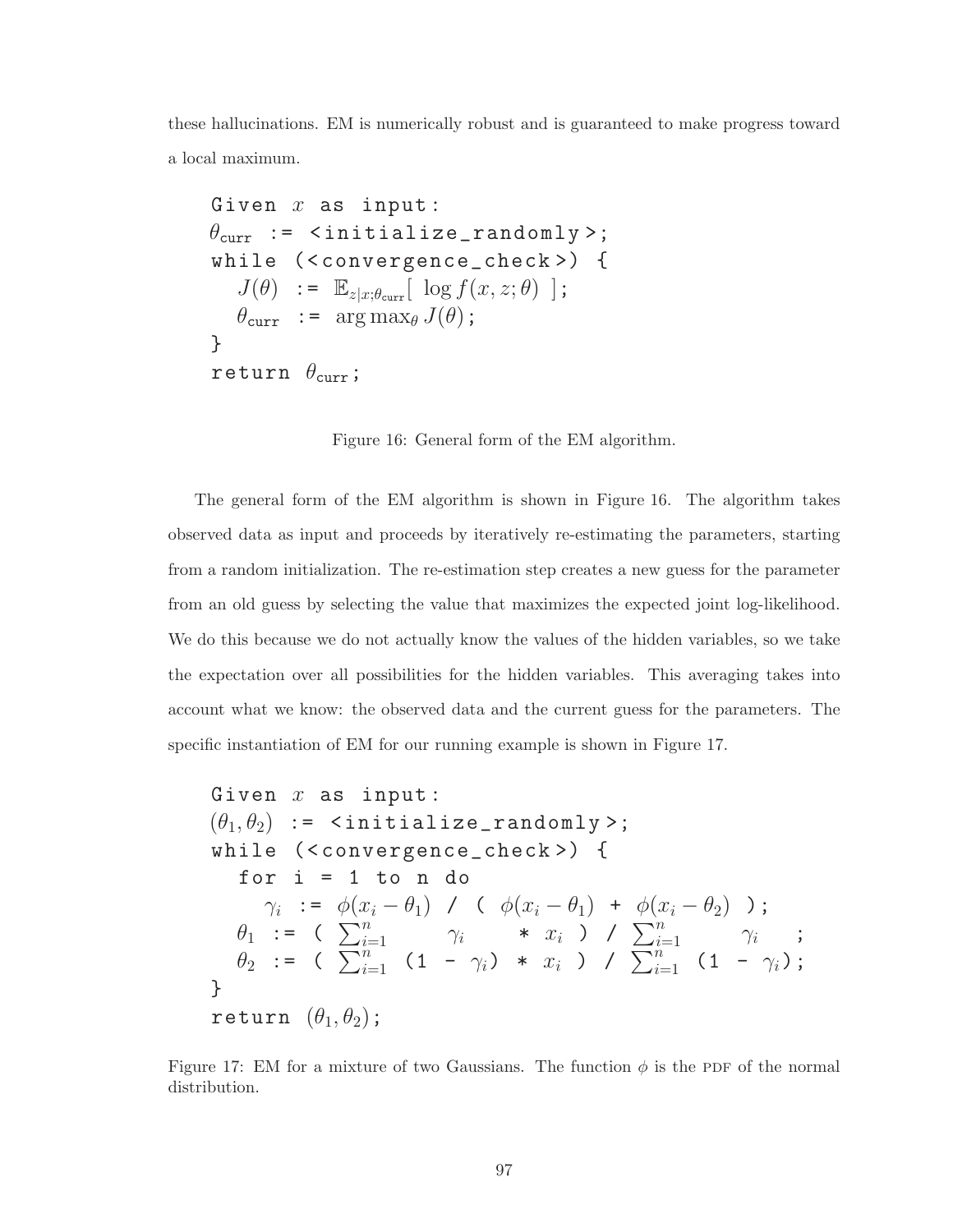#### 4.5.3 Mechanizing expectation maximization

The most important step in mechanizing EM is to define precisely what is done in the core step of the algorithm. This is implemented as follows:

```
Definition EM_step {T Z X} '{stocked Z} '{stocked X} {n}
                    (P : T \rightarrow dist (Z * X)) '{forall t, has_pdf (P t)}
                    (x : X \cap n) (t_prev : T)
            : option T
:= let f t := pdf (P t) in
   let Q t := - INT ( fun z : Z^n =>
                       PROD (fun i => f t_prev (z i, x i) /
                                       INT (fun z : Z \Rightarrow f t_prev (z, x i)))
                       * SUM (fun i => ln (f t (z i, x i))) ) in
   argmin Q (fun = > True).
```
This function corresponds to the loop body in Figure 16 and describes how to compute a new estimate of the parameter from a previous estimate t\_prev. It combines the E-step and M-step. There are three explicit parameters: the previous estimate t\_prev, the observed data x, and the parameterized joint distribution P of the hidden and data variables. The other parameters are implicitly determined by the system, including a proof that P has a PDF for any setting of its parameter. Integration with the PROD term in the definition of Q computes exactly the conditional expectation from Figure 16, specialized to the i.i.d. case and written in terms of the joint density. This is done in the standard way, normalizing the joint density by the marginal density of the data, which is itself achieved by integrating out the hidden variable from the joint density. These integrations are performed by the INT operator, which corresponds to abstraction integration and reduces to ordinary summation for finite types.

We are now ready to state the necessary theorem. First, we define a new combinator for constructing distributions, named extend, in the style of the *extend* operation in the measure transformer semantics of Fun [11]: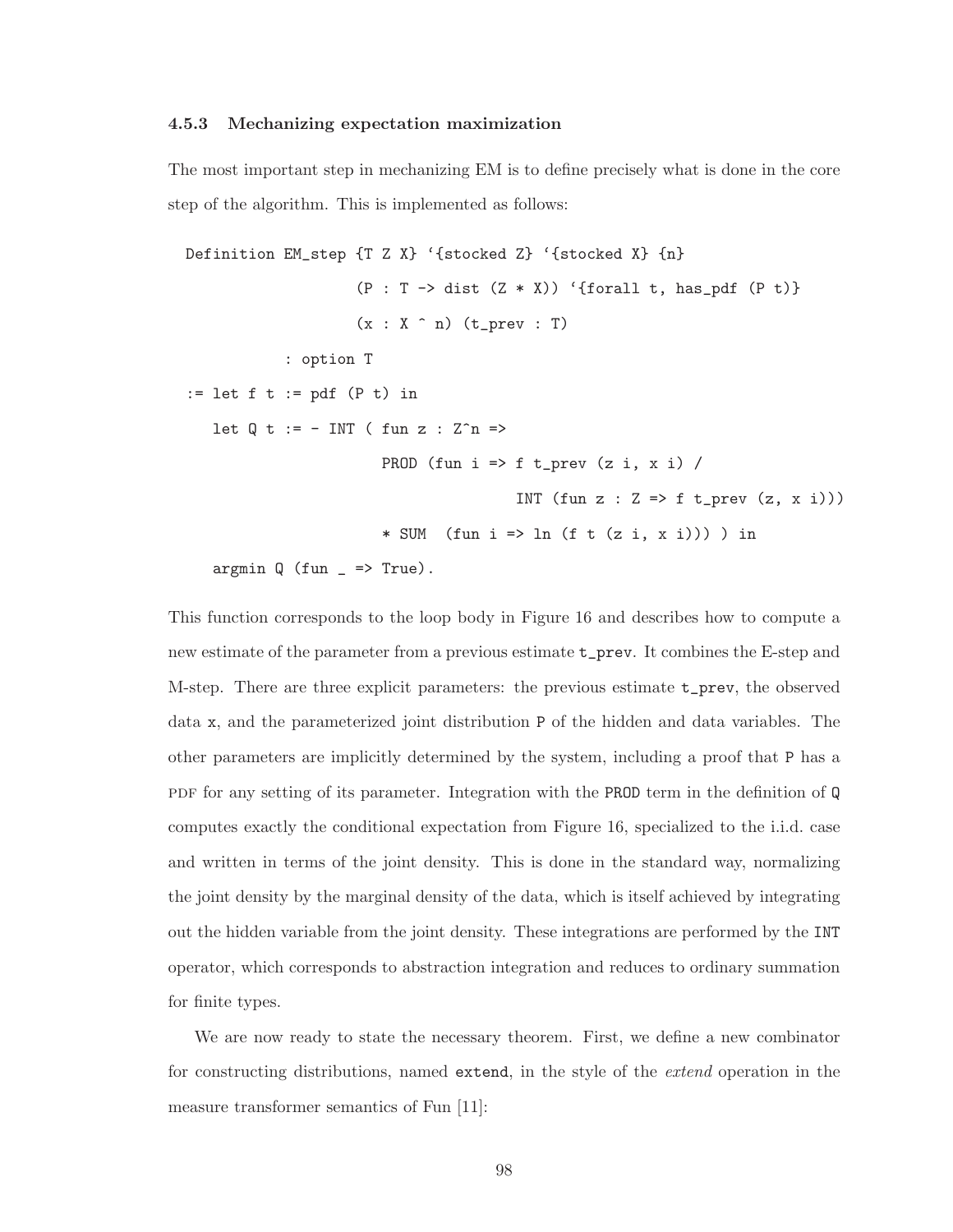Definition extend {A B} '{stocked A} '{stocked B} (PA : dist A) (PB : A -> dist B) : dist (A \* B)  $:=$  var a  $\tilde{ }$  PA in var b  $\tilde{ }$  PB a in ret  $(a,b)$ .

This is similar to the bind operation and simply creates a hierarchical model. Unlike bind, it remembers the first random variable, and returns a joint distribution over both of the random variables that are introduced. The EM rewrite is now simply

Axiom EM\_thm : forall {T Z X} '{stocked Z} '{stocked X} (P1 : T -> dist Z) (P2 : T -> Z -> dist X) '{forall t, has\_pdf (bind (P1 t) (P2 t))} '{forall t, has\_pdf (extend (P1 t) (P2 t))}  ${n} (x : X^n)$  (t\_init : T) (steps : nat),

MLE (fun  $t \Rightarrow$  bind (P1  $t$ ) (P2  $t$ )) x

 $=$  EM\_loop (fun t => extend (P1 t) (P2 t)) x t\_init steps.

At a high level this asserts that maximum likelihood problems for hierarchical models of a particular form can be solved by the EM algorithm. In particular, the models must be of the form bind (P1 t) (P2 t), which are models where a random variable drawn from the parameterized distribution P1 is used to construct a random variable from the data distribution P2. The use of bind is what makes the draw from P1 a hidden variable. As before, x is a dataset of observations. The function EM\_loop applies EM\_step to the initial estimate t\_init for the specified number of iterations, steps, to produce a final estimate for the parameter. Note that the argument to **EM\_loop** is the parameterized *joint* model, obtained by using extend instead of bind. The necessary preconditions are computed automatically, such as the requirement that the marginal and joint models each have a PDF.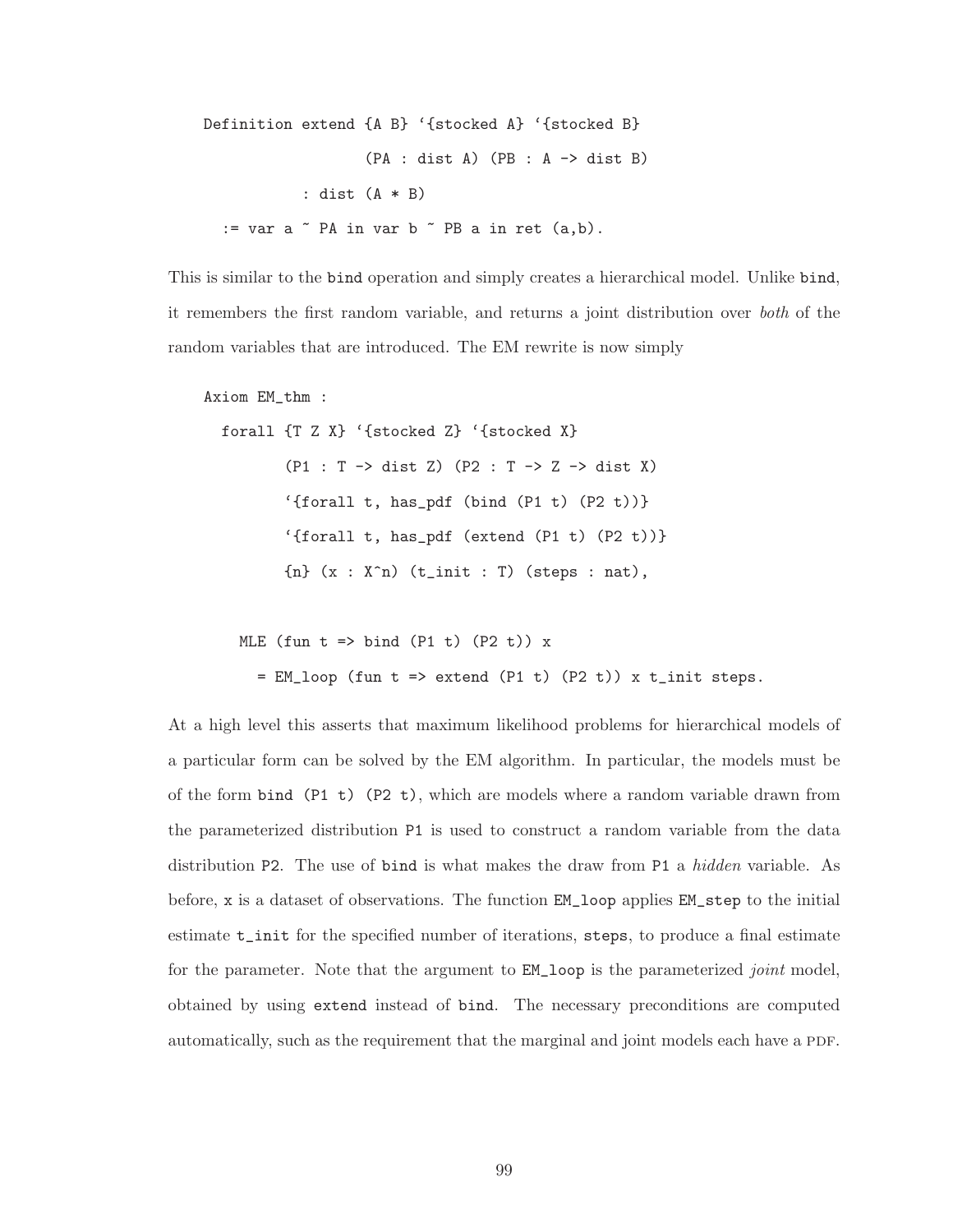#### 4.5.4 Remarks on semantic preservation

We are mildly abusing the equality relation = provided by the CoQ standard library, which raises questions regarding semantic preservation. For our current investigation, this abuse turns out to be harmless.

The EM theorem as stated does not actually hold for several reasons. First, EM is only guaranteed to make progress to a local optimum and may not equal the global optimum. This is often the case in solvers for nonlinear optimization problems; furthermore, there is not much more that can be said to characterize the quality of the approximation. Second, the equality is stated to hold for any initial estimate and any number of iterations, which is not true. Given this, how would we phrase the semantic preservation theorem for EM if we cannot characterize the nature of the approximation being made? If we cannot, what was the purpose of bothering to define a formal semantics in the first place, if not to support semantic preservation?

Unfortunately, there cannot be a good answer to these questions in the general case: there are many methods used in practice whose approximation guarantees cannot be characterized, and any pragmatic system will need an "escape hatch" to incorporate such techniques. However, this does not mean it was a waste to define a formal semantics. There are numerous styles of approximation algorithms, many of which *can* be characterized. Furthermore, the nature of the guarantee can vary: consider constant factor approximations vs. approximation algorithms with probabilistic guarantees. The task of structuring an algorithm derivation system in the presence of approximation algorithms—as well as defining and mechanizing how the guarantees compose—is an interesting open research question. A formal semantics certainly plays a part in understanding such a system and serves as a basis on which to state semantic preservation theorems (as equalities or as suitable approximation statements) for derivations, or fragments thereof, that do not use the escape hatch.

Concretely, one might define a new relation  $f = \gamma$  g, expressing when a function g approximates a function f, and use this relation in the rewrite theorems ("EM\_loop approximates MLE") and problem statement theorems ("there exists a term that approximates my input specification"). Term rewriting would be achieved via Coq's support for generalized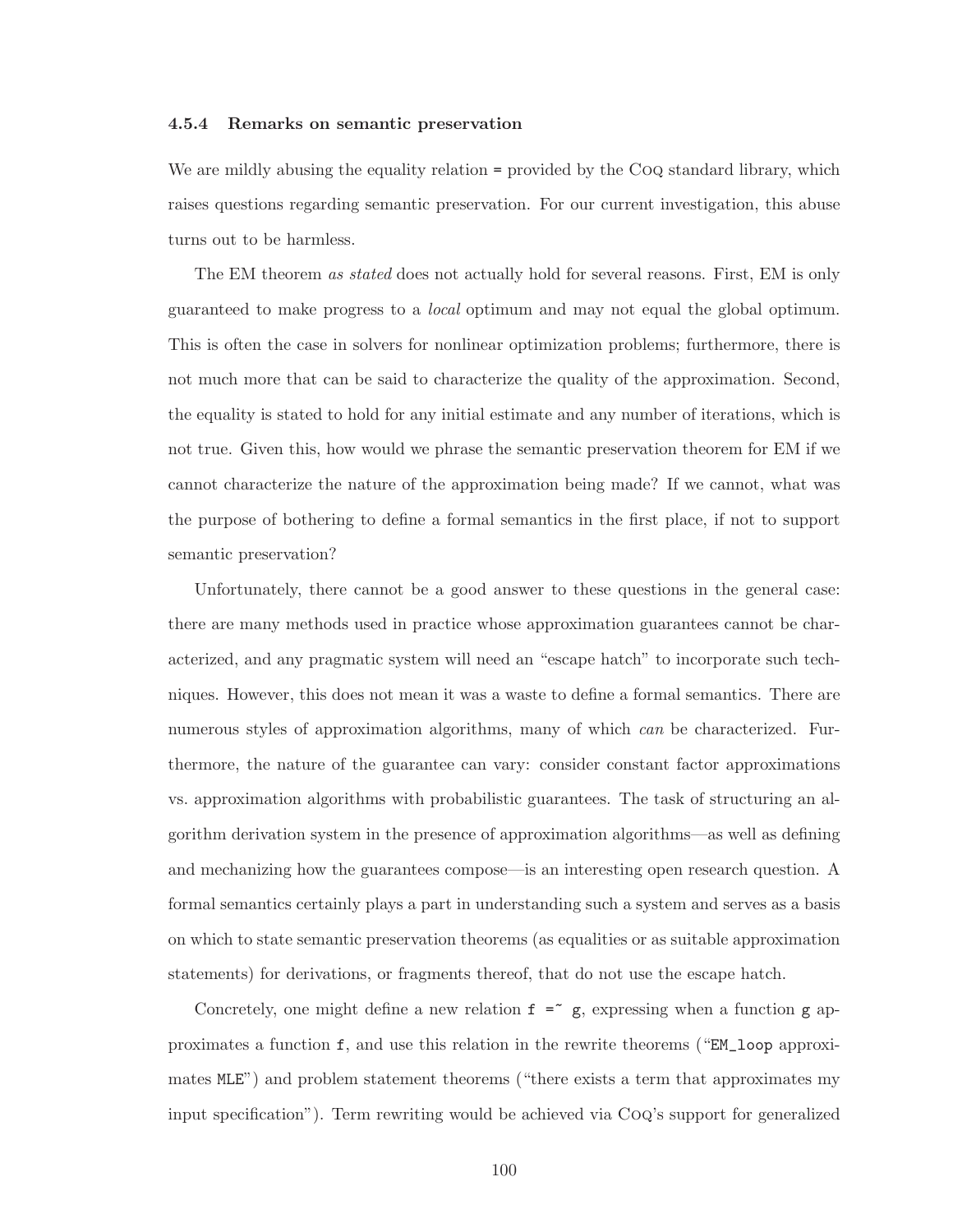rewriting with user-defined relations (which we are in fact already using, in conjunction with functional extensionality, in order to rewrite under variable binders). This relation could be implemented as a Coq inductive data type, with a separate case for each kind of approximation algorithm.

In any case, we have chosen to use the equality relation because it is simple and sufficient to investigate the issue of whether machine learning principles can be mechanized. We consistently use equality in a "uni-directional" way—using only left-to-right rewriting and thus are treating it as an "approximates" relation.

#### 4.5.5 Mechanizing expectation maximization for a mixture of Gaussians

We demonstrate the mechanization of EM by applying it to our running example of a mixture of two Gaussians with unit variance. Again, the corresponding Coq code will be in nearly one-to-one correspondence with the mathematical statement. We start with the definition of a normal distribution parameterized by just its mean

Definition normal  $(t : R)$ : dist  $R := var x$   $\tilde{r}$  std\_normal in ret  $(x + t)$ .

and use this to write a model for the mixture of two such normals:

Definition mo2g  $(t : R * R)$  : dist R :=

var  $z$   $\tilde{f}$  flip (/2) in (if  $z$  then normal (fst t) else normal (snd t)).

Note that we parameterize  $modg$  by a single parameter of type  $R * R$  rather than two parameters of type R. This is done to fit into the form expected by MLE; the maximum likelihood estimate for this example can now simply be written as MLE mo2g x, where x is some dataset of observations. Preparing to solve this maximum likelihood problem proceeds as before: we propose the existence of a term that computes the MLE solution:

Theorem mo2g\_EM : forall  $\{n\}$   $(x : R^n)$   $(t_$ init : R\*R) (steps : nat),  ${\{ans \mid ans = MLE mo2g x\}}$ .

One detail here is that the initial parameter estimate,  $t$ \_init, and the number of iterations, steps, are part of the theorem statement, which seems unnecessary: why should those details arise before we have even decided which technique to use to solve this MLE problem?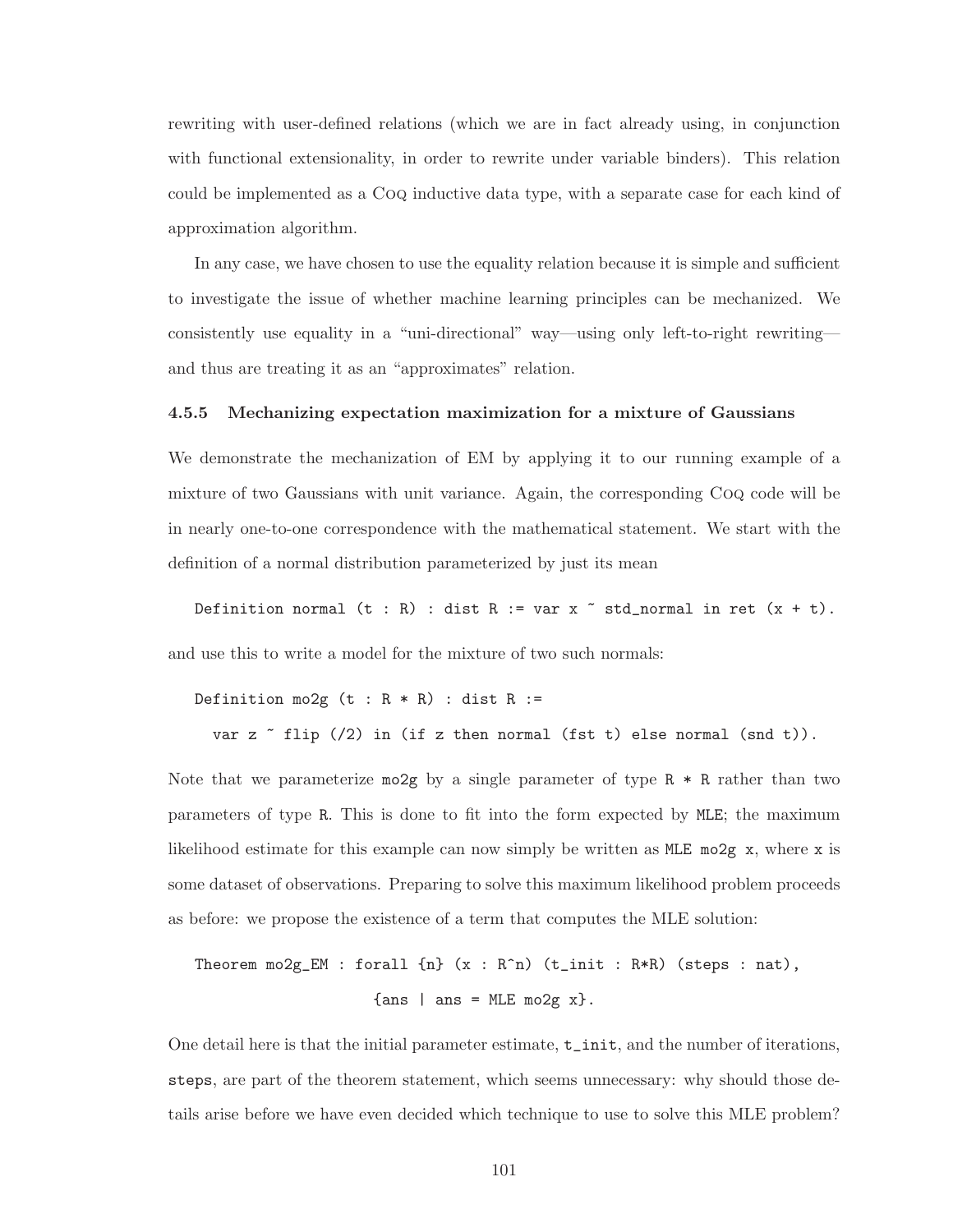```
n : nat
x : R \hat{ } nt_init : R * R
steps : nat
===========================
 ?163383 =
 EM_loop
   {\rm (fun t : R * R =>}extend (flip (/ 2))
      (fun z : bool => if z then normal (fst t) else normal (snd t))) x
   t_init steps
```
Figure 18: Proof state immediately after applying the EM reformulation.

This turns out to be necessary because of how we have chosen to emulate algorithm derivation (using equality theorems on output values) and is not a fundamental shortcoming of our syntactic formalization. The key issue is that we need a way to represent the idea that solution techniques can introduce parameters of their own, in addition to the parameters of the original problem. This could be achieved by way of the relation for approximation algorithms suggested in the previous section. We will continue with the basic version, as it is enough to demonstrate that our formalization can mechanize EM.

We examine this derivation by its major steps. The first step simply applies the EM rewrite, after some clerical operations:

Proof.

(\* Step 1: Apply the EM rewrite \*)

intros; eapply exist; unfold mo2g; rewrite (EM\_thm \_ \_ \_ t\_init steps).

The major arguments to  $EM$ <sub>thm</sub> are inferred, from unification against the input specification. The proof state after this step is shown in Figure 18; this is exactly the right-hand side of EM\_thm, specialized to the distributions in our example. The question mark variable represents an existentially quantified variable that has yet to be instantiated and corresponds to the term we are in the process of deriving. The next step unfolds some definitions so we can inspect the details of the EM step, and the resulting proof state is shown in Figure 19:

(\* Step 2: Inspect the EM step \*)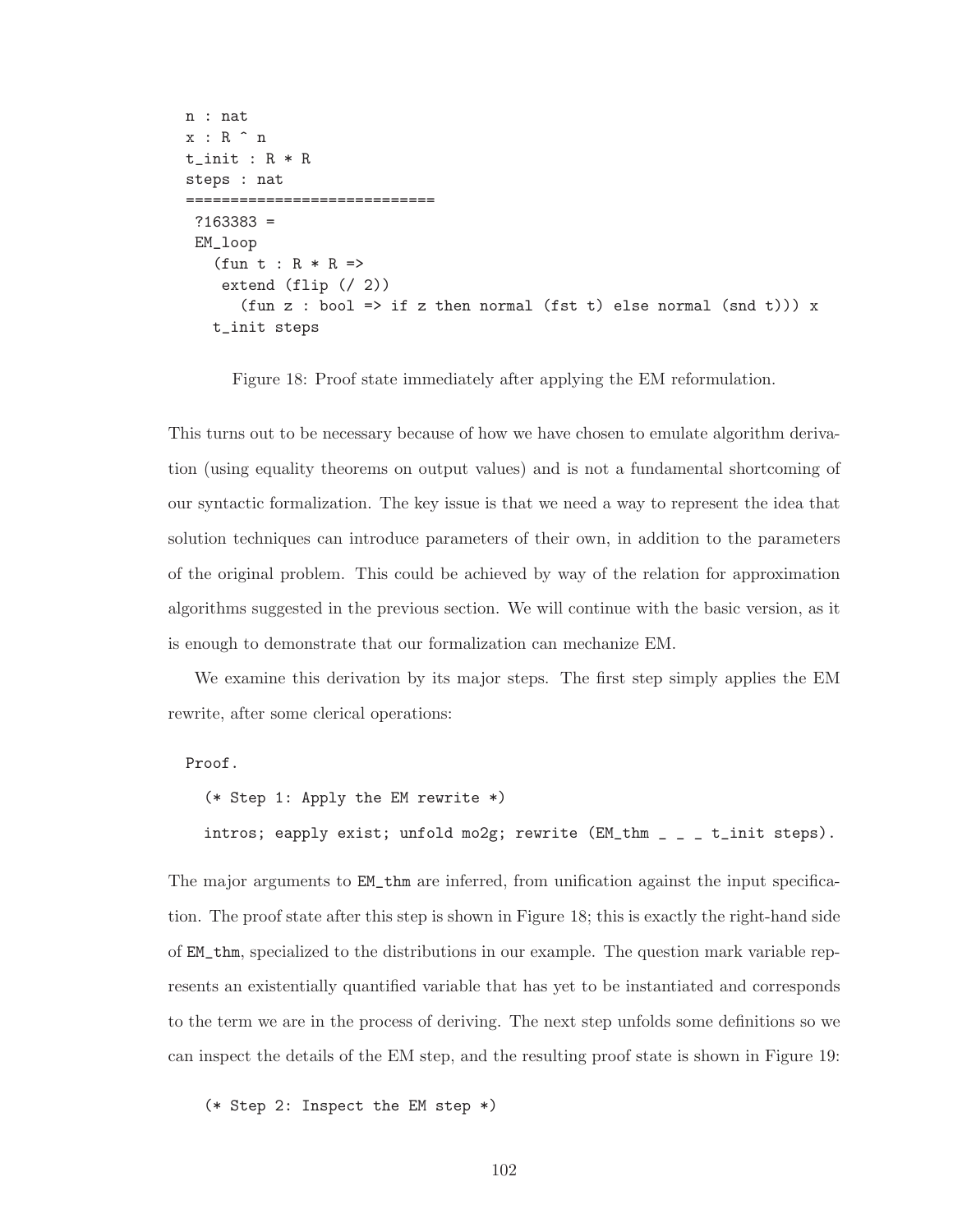```
n : nat
x : R \hat{m}t_init : R * R
steps : nat
           ============================
 ?163383 =
 match_nat steps (Some t_init)
   (fun acc : option (R * R) =>
    match_option acc None
      (fun t : R * R =>
       argmin
          (fun t0 : R * R =- INT
             (fun z : bool \hat{ } n =>
              PROD
                (fun i : fin n \Rightarrow(if z i then / 2 else 1 - / 2) *
                 (if z i then phi (x i - fst t) else phi (x i - snd t)) /
                 INT
                   (fun z0 : bool =(if z0 then / 2 else 1 - / 2) *
                    (if z0 then phi (x i - fst t) else phi (x i - snd t)))) *
              SUM
                (fun i : fin n \Rightarrowln
                   ((if z i then / 2 else 1 - / 2) *
                    (if z i then phi (x i - fst t0) else phi (x i - snd t0))))))
          (fun _ = : R * R => True)))
```
Figure 19: Proof state inspecting the details of the EM step.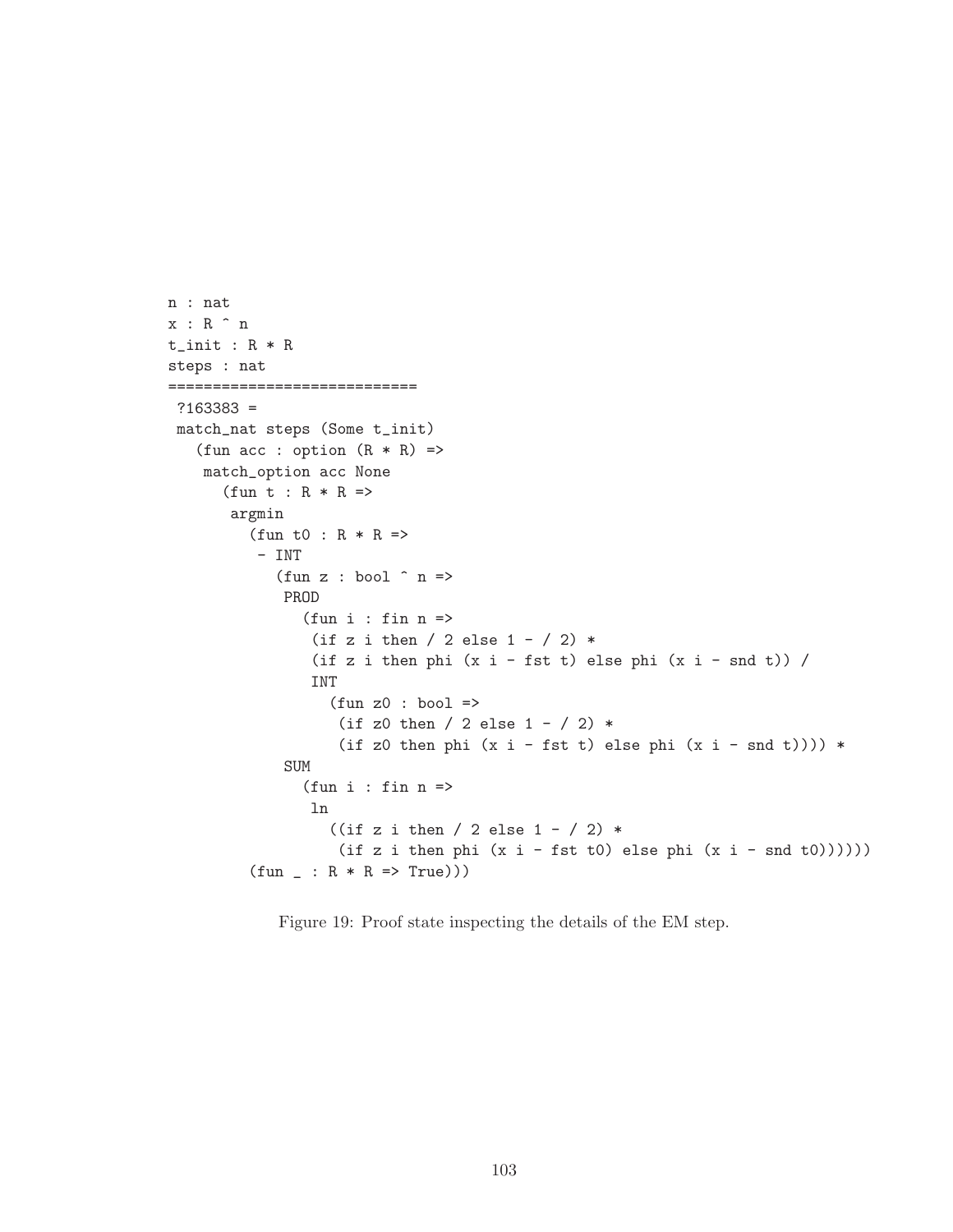unfold EM\_loop, EM\_step; simpl.

We see here the guts of EM\_loop and EM\_step. The function match\_nat is the EM "main" loop", recursing on the number of iterations: on zero iterations it returns the initial parameter estimate  $t$ <sub>-</sub>init and otherwise does the EM step. The function match<sub>option</sub> handles possibly failing computations: if the optimization in the EM step becomes undefined at some iteration, it returns None as the result of the entire computation; otherwise it computes the new parameter estimate from the old one, as defined in EM\_step. The integration is performing the conditional expectation over the hidden variable; in this case it is expressing an "integration" over bool<sup>n</sup> (Boolean vectors of length n) which is simply a sum over all  $2<sup>n</sup>$  possible assignments of the hidden variables. Note that the EM step in the final derived algorithm will only have  $O(n)$  complexity.

Next we use the fact that the optimum value will be located where the gradient of the expected joint log-likelihood (function Q in EM\_step) is equal to zero. We accomplish gradient calculation in a similar fashion as PDF calculation, by encoding it as a typeclass. The main definition is

Class has\_gradient {A} '{euclidean\_space A} (f : A -> R) := { grad : A -> A }.

which introduces an operator grad that takes a real-valued function f on a Euclidean space A and produces a vector field (of type  $A \rightarrow A$ ) corresponding to the gradient. Each component of the gradient vector corresponds to the partial derivative in that direction. We define finite products of the real line R as Euclidean spaces; instantiations of A include vectors  $\mathbb{R}^n$ , pairs  $\mathbb{R}$  \* R, and even more exotic aggregations like  $\mathbb{R}^n$  \* R \* R<sup>o</sup>k. We define rules for calculating gradients (*i.e.* Instances of has gradient) that include logic for handling the usual arithmetic operations, in addition to indexed summation SUM and tuple projections fst and snd.

The main command in this step is grad\_opt, which encodes the gradient condition, applying grad to the expected joint log-likelihood; the remaining commands simply perform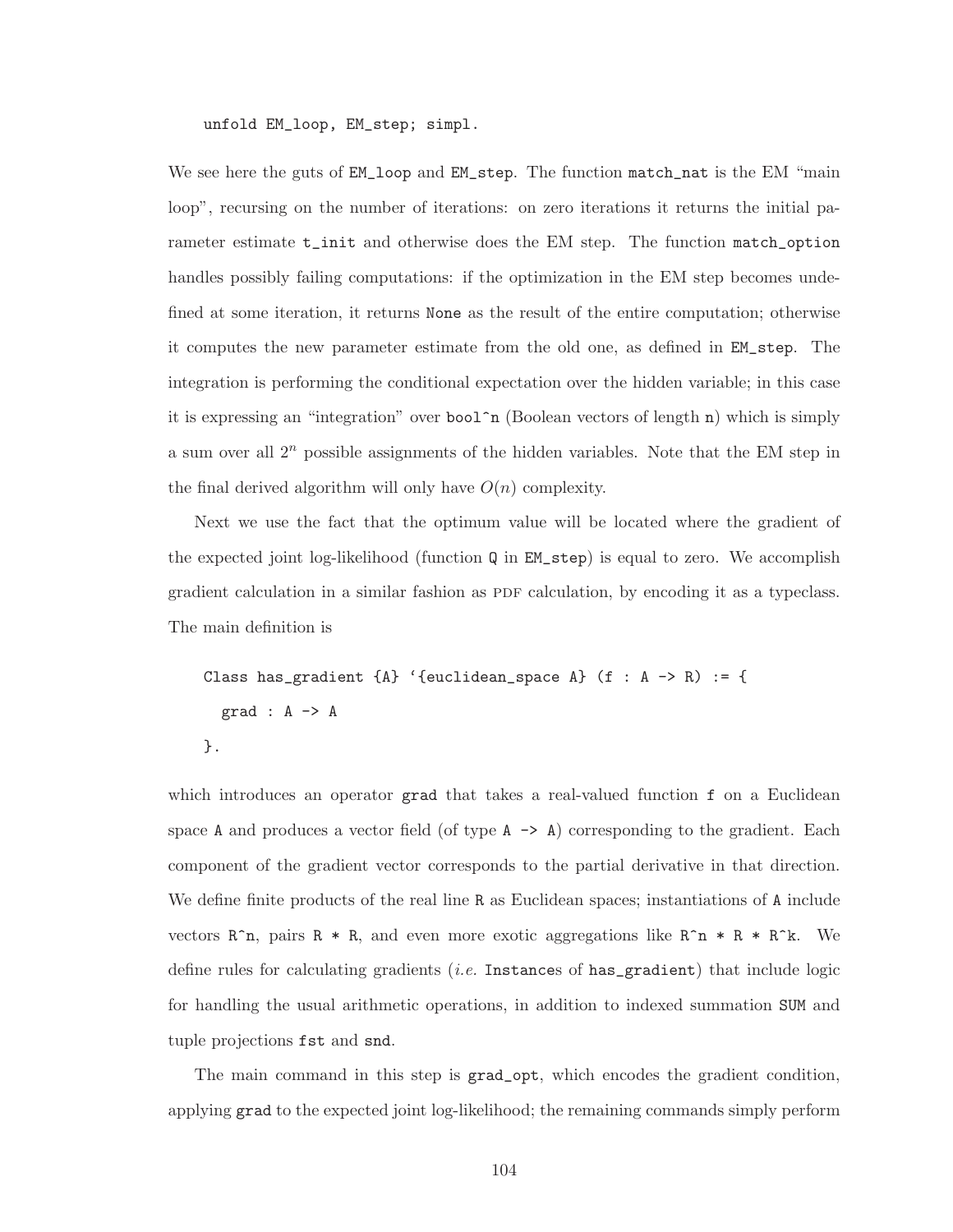```
n : nat
\mathtt{x} : R ^ n
t_init : R * R
steps : nat
===========================
 ?163383 =
 match_nat steps (Some t_init)
   (fun acc : option (R * R) =>
    match_option acc None
       (fun t : R * R =>
        argmin (fun _ : R * R => 0)
           (fun x0 : R * R = >- INT
              {\rm (fun z : fin n \rightarrow bool \Rightarrow}PROD ( ... ) *
               SUM (fun i : fin n => if z i then x i - fst x0 else 0)) = 0 \land- INT
              {\rm (fun z : fin n \rightarrow bool \Rightarrow}PROD ( ... ) *
               SUM (fun i : fin n \implies if z i then 0 else x i - snd x0)) = 0)))
```
Figure 20: Proof state after applying the gradient condition for optimality.

some algebraic simplifications:

(\* Step 3: Apply the gradient condition \*) unfold phi; clrewrite\_strat (bottomup (hints log\_rules)). setoid\_rewrite grad\_opt; simpl. clrewrite\_strat (bottomup (hints arith\_rules)). setoid\_rewrite fst\_if; setoid\_rewrite snd\_if. setoid\_rewrite prod\_eq.

The proof state after this step is shown in Figure 20. Note that the optimization problem has changed from having a non-trivial objective function with a trivial constraint (fun  $\mu$  : R  $*$  R => True) to one with a trivial objective function (fun  $\mu$  : R  $*$  R => 0) and a non-trivial constraint. We elide the body of the indexed multiplication PROD to keep the presentation simple; it is the same body from the previous step. This new constraint simply states that the gradient must equal zero, *i.e.* that both partial derivatives (w.r.t. each of the two parameters) must equal zero. Note that because the gradient rules use the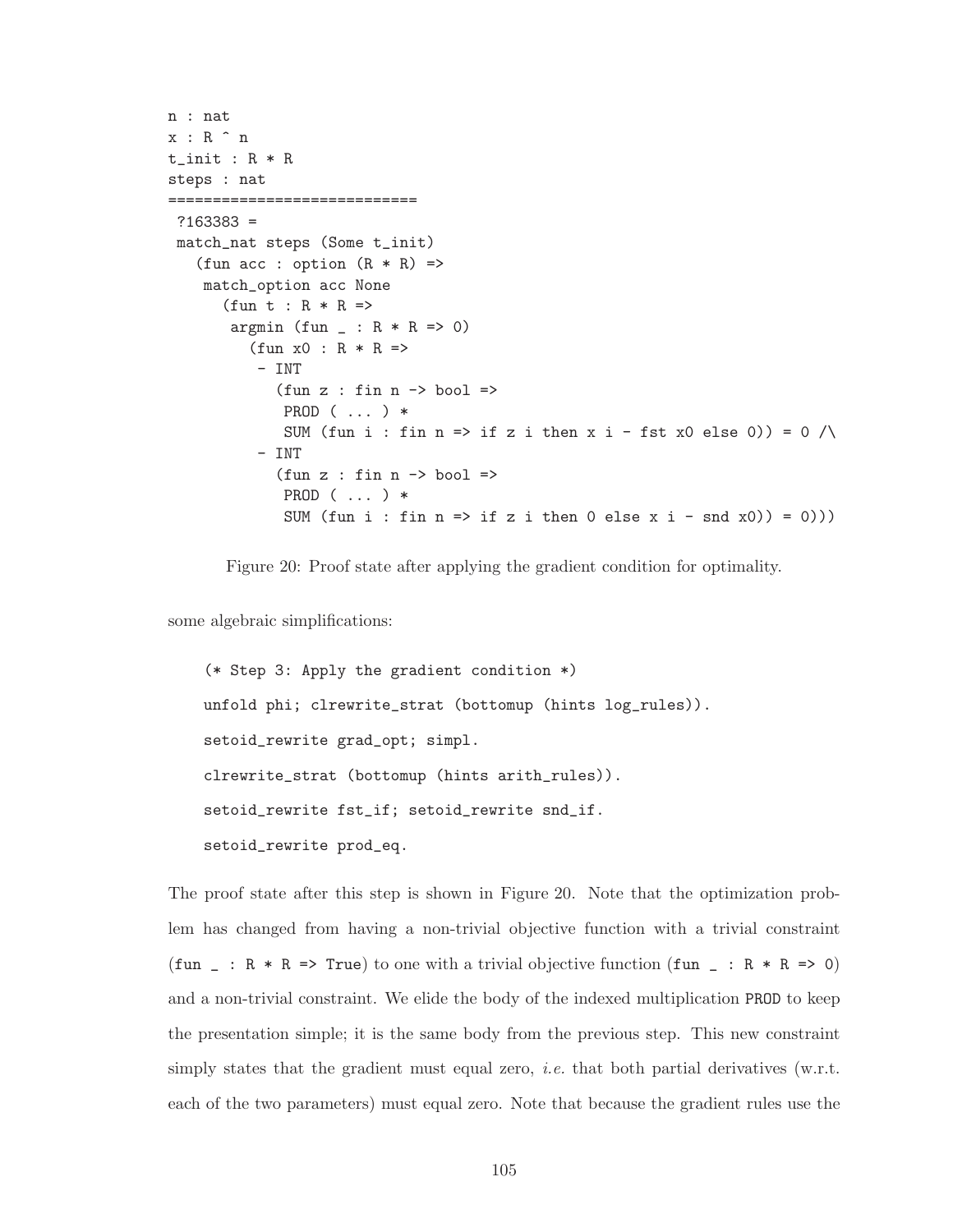name x (by convention) for naming the variable of differentiation, CoQ has (safely) renamed our parameter  $t \text{ to } x0$  (the 0 is appended to avoid collision with our name for the dataset, which incidentally is also x). The last major step is to solve this system of equations, which happens to be a linear system.

(\* Step 4: Solve the resulting system of equations \*) setoid\_rewrite eqn\_soln1; setoid\_rewrite eqn\_soln2. setoid\_rewrite INT\_iid1; setoid\_rewrite INT\_iid2. setoid\_rewrite solved\_constraint. setoid\_rewrite bool\_INT; setoid\_rewrite bool\_INT. simpl. clrewrite\_strat (bottomup (hints arith\_rules)).

This produces the final proof state shown in Figure 21. This big term actually has a simple form: the EM step in the main EM loop *(i.e.* the body inside of  $match\_nat$  and match\_option) simply takes the previous estimate t and produces a new estimate. This new estimate is a pair where each component is a quotient of two SUMs, exactly of the form we originally discussed when we introduced EM, shown in Figure 17. We conclude with

#### reflexivity.

#### Defined.

which ends the proof and binds this derived algorithm (together with a proof of its equivalence to our input problem) to the name mo2g\_EM. We can now use Coq's Extraction facility to automatically generate an executable OCAML version of this derived algorithm.

## *4.6 Lessons learned from using a foundational type theory*

We now reflect on some anecdotal lessons we have learned about the benefits of using type theory for our formalization. In particular, we consider lessons from working in the framework of a foundational type theory (FTT), such as the Calculus of Constructions or Martin-Löf's intuitionistic type theory. Some of these lessons will be all too familiar to devotees of these type theories, but they deserve to be repeated to the uninitiated.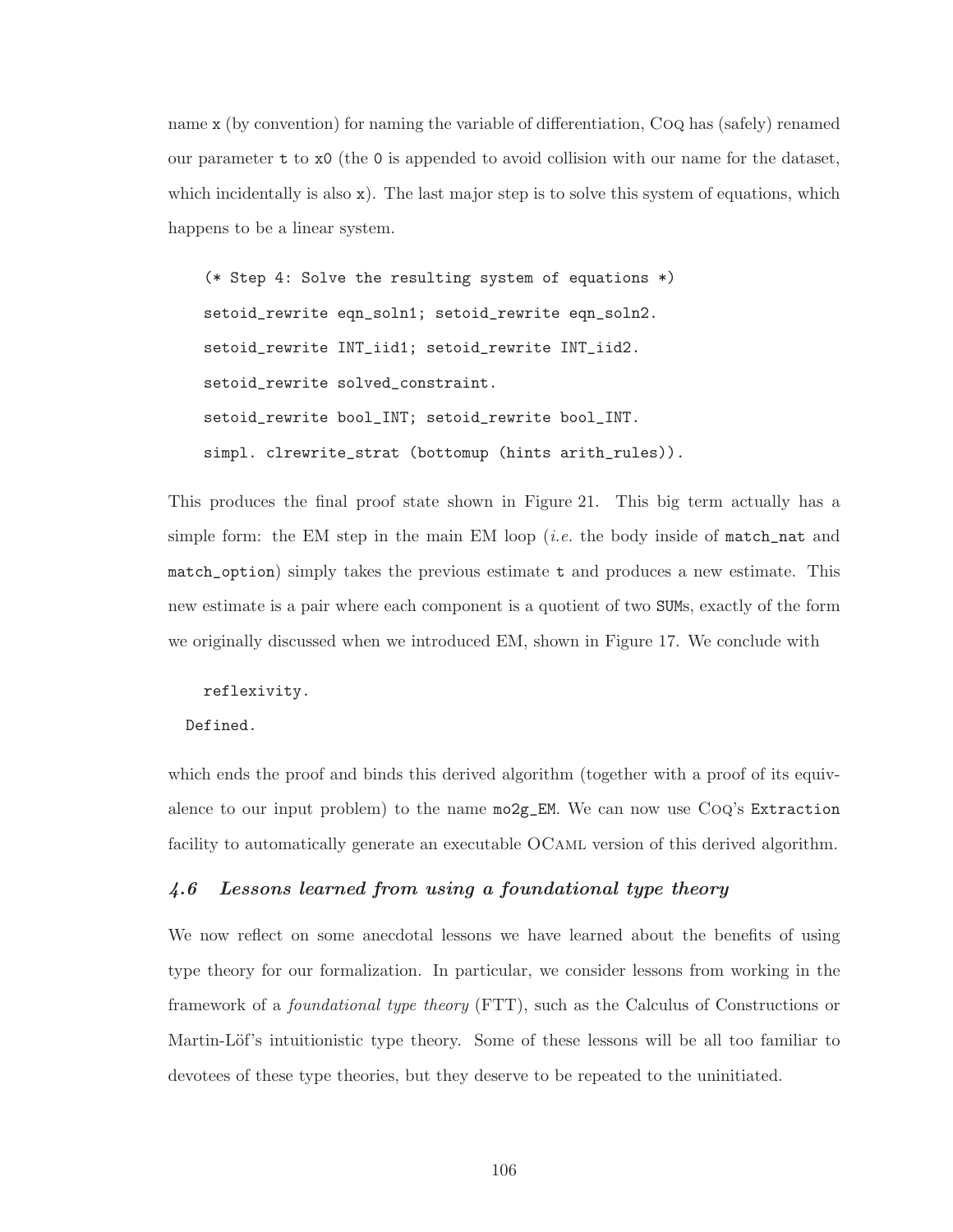```
n : nat
x : R \hat{m}t_init : R * R
steps : nat
            ============================
?163383 =
match_nat steps (Some t_init)
   (fun acc : option (R * R) =>
    match_option acc None
      (fun t : R * R =)Some
          (SUM
             (fun i : fin n \Rightarrow/ 2 * / sqrt (2 * PI) *
              exp (- ((x i - fst t) * (x i - fst t) * / 2)) /
              ( / 2 * / sqrt (2 * PI) *exp (- ((x i - fst t) * (x i - fst t) * / 2)) +/ 2 * / sqrt (2 * PI) *
              exp (- ((x i - \text{snd } t) * (x i - \text{snd } t) * / 2))) *x i) /
          SUM
             (fun i : fin n =/ 2 * / sqrt (2 * PI) *
              exp (- ((x i - fst t) * (x i - fst t) * / 2)) /
              ( / 2 * / sqrt (2 * PI) *exp (- ((x i - fst t) * (x i - fst t) * / 2)) +/ 2 * / sqrt (2 * PI) *exp (- ((x i - snd t) * (x i - snd t) * / 2)))),
         SUM
            (fun i : fin n =/ 2 * / sqrt (2 * PI) *exp (- ((x i - \text{snd } t) * (x i - \text{snd } t) * / 2)) /( / 2 * / sqrt (2 * PI) *exp (- ((x i - fst t) * (x i - fst t) * / 2)) +/ 2 * / sqrt (2 * PI) *
              exp (- ((x i - snd t) * (x i - snd t) * / 2))) *x i) /
         SUM
            (fun i : fin n =/ 2 * / sqrt (2 * PI) *
            exp (- ((x i - snd t) * (x i - snd t) * / 2)) /( / 2 * / sqrt (2 * PI) *exp (- ((x i - fst t) * (x i - fst t) * / 2)) +/ 2 * / sqrt (2 * PI) *
              exp (- ((x i - \text{snd } t) * (x i - \text{snd } t) * / 2)))))))
```
Figure 21: Final proof state, depicting the derived algorithm.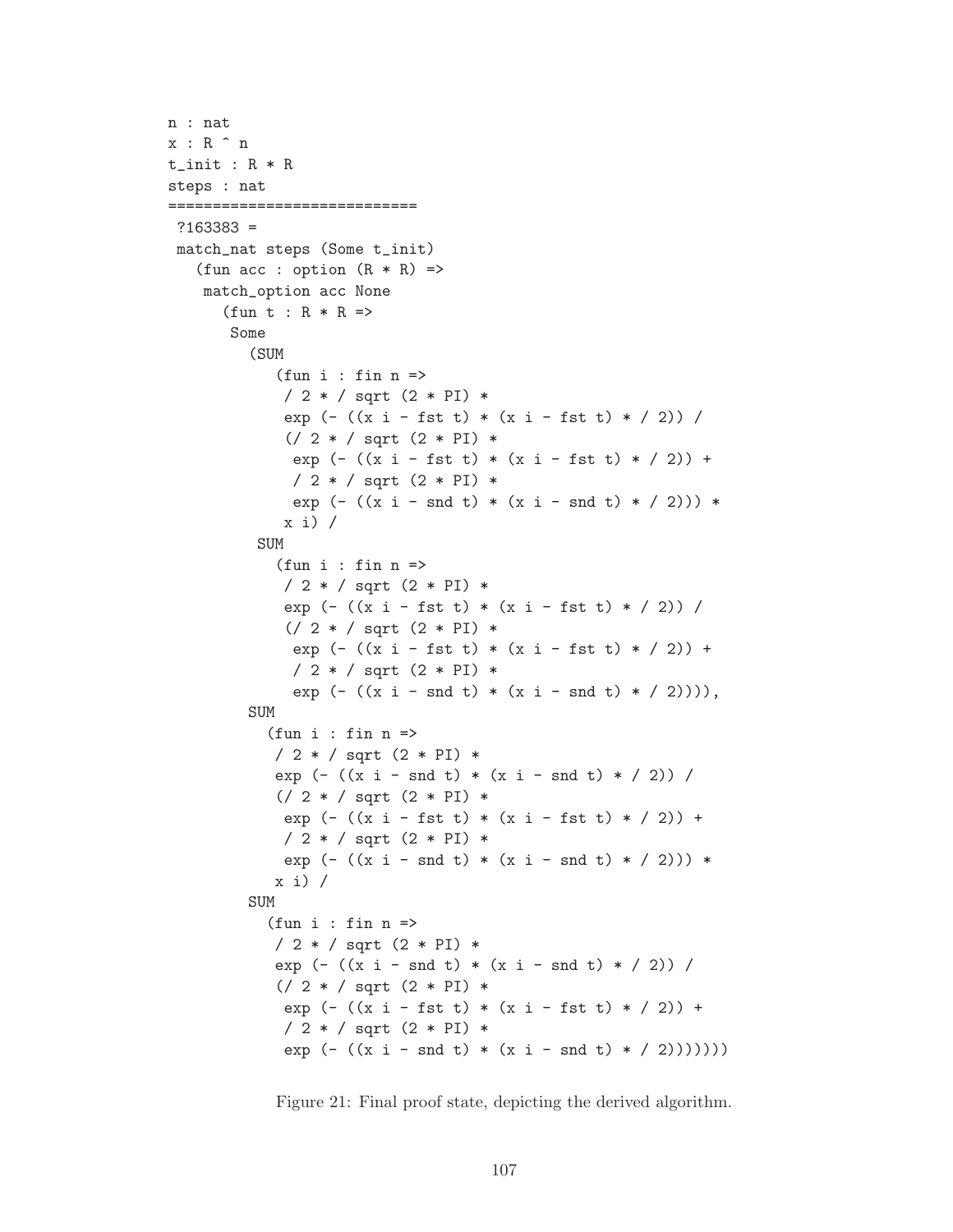Lesson 1: Types guide us when writing highly abstract code. This is a commonly cited benefit of using static type checking, particularly in the presence of parametric polymorphism (i.e. generics). Consider the definition of  $EM\_step$  or  $EM\_thm$  from Section 4.5.3. The type system enables us to write definitions that abstract over the possible types of the hidden and observed variables *(i.e.* they are not constrained to be particular types).

However, unlike dynamically typed languages, the definitions must still obey the types; specifically, by the property of *parametricity* [66], terms with parametric types can only be combined in certain ways, much like jigsaw puzzle pieces. This helps the programmer by catching programs which appear to put the right expressions in the right places, but are incorrect in subtle ways. This was our experience with EM\_step, where there is a subtle interplay between the PDF, indexed vs. non-indexed versions of the hidden variables, and the observed data—our first attempts at a definition were type-incorrect. After carefully examining the types, we were guided toward the correct definition. Catching this error statically was especially important for us, because the notion of "run time" is far more delayed in our setting than in general-purpose programming; we have many more steps between the high-level mathematical specification of input problems and the corresponding executable code, so there is a high cost to leaving error-finding to run time.

Lesson 2: FTT gives us a way to be pragmatic about verification of program transformations. There are many approaches to verifying that programs meet certain specifications. An attractive feature of FTT is that terms and meta-level statements about those terms  $(e.g.$  when they are equal) are written in the same language. Conceptually, this matches what we do on paper, where we use the one language of mathematics. Furthermore, this feature allows us to write so-called "strong specifications" for stating our problem statement theorems. Proving these theorems amounts to chaining together the rewrite theorems and the typeclass instances—which are themselves semantic preservation theorems—to produce a derived algorithm and corresponding proof of correctness. Fortunately, implementations of FTT such as Coq allow us to state these auxiliary theorems axiomatically, without needing to prove everything from first principles all at once. Instead,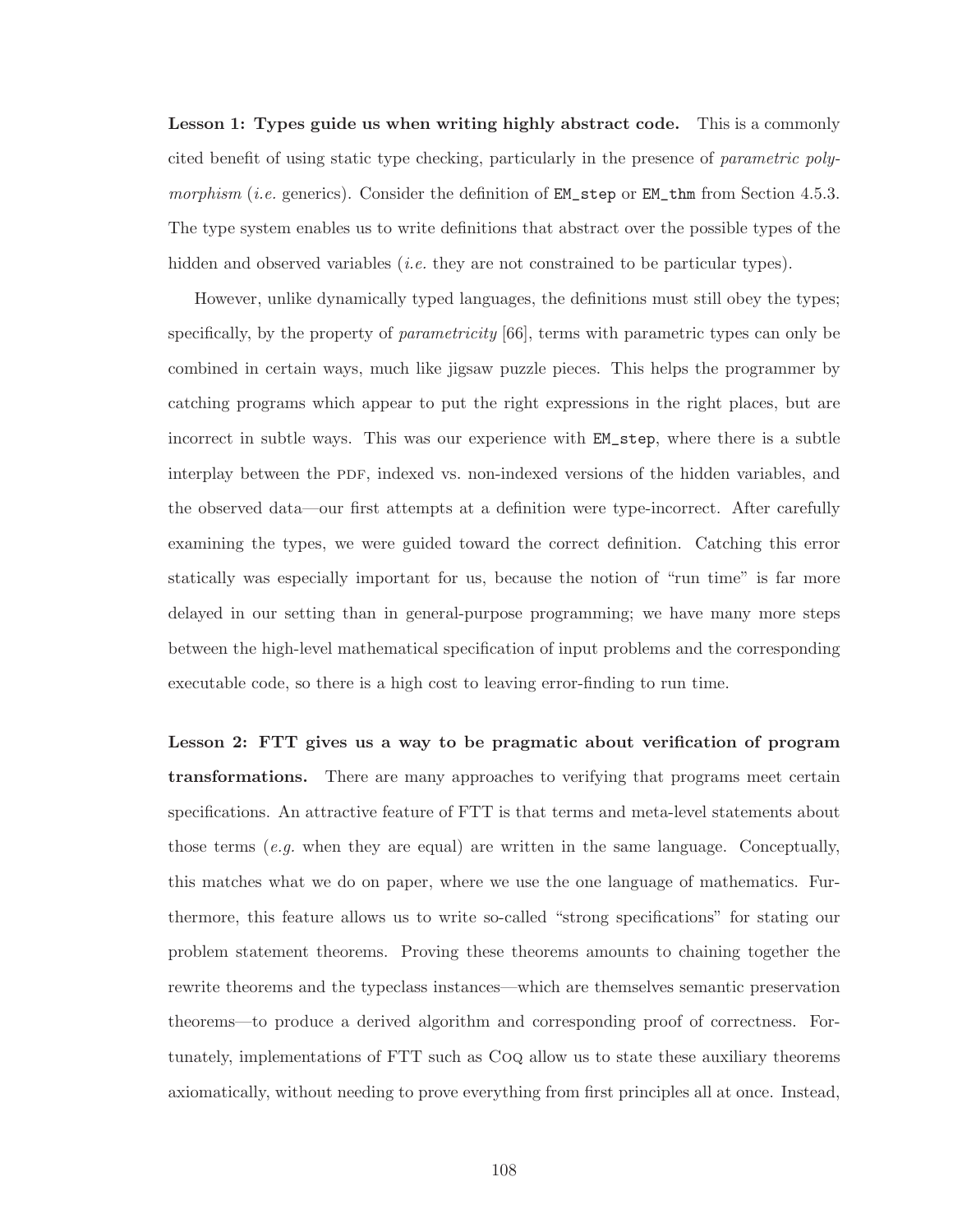we can prove them over time, while in the meantime use them for algorithm derivation. This represents a nice pragmatic approach to building up a database of rewrite theorems, while remaining in a formal and fully verifiable framework.

Lesson 3: FTT greatly clarifies our syntactic understanding of mathematical objects. This is the biggest benefit of FTT, in our opinion. As mentioned before, FTT takes a syntactic approach to laying a foundational system for mathematics, making it suitable for those who care to mechanize mathematics. Furthermore, the core of these theories are composed of only a few primitives. Consequently, any formalization of mathematical objects is constrained to use only these primitives. In particular, variable binding constructs such as min and var must be implemented using existing variable binders: either lambda abstraction or universal quantification, which are written (fun  $x \Rightarrow E$ ) and (forall  $x$ , E) in Gallina, respectively (x can appear free in the term E). Adopting FTT's worldview on how to formalize mathematics turns out to have a significant impact on our ability to understand mathematical objects syntactically.

The process of converting informal mathematics-on-paper to syntactic objects often involves dealing with the low-level issue of managing variable names and variable contexts, and this is the source of many headaches. Compiler writers can attest to the fact that programs with variables are the trickiest kind of data to write algorithms for. Our PDF compiler is such an example; the judgments in Section 2.5.3 take great care to keep track of which variables in the context are random variables and which are parameters. It manipulates open terms and in certain places relies on variable names coinciding in order to produce a PDF. The correctness of this program transformation depends crucially on getting this bookkeeping right, which is in fact extremely tedious and error-prone. By contrast, our implementation of the exact same logic in Coq performs no such low-level variable management, eliminating an entire class of variable mis-management errors. This is because Coq provides only a controlled interface to syntactic manipulation, and it forces the user to think at the level of proper mathematical objects instead of manipulating open terms, by handling open terms and contexts under the hood.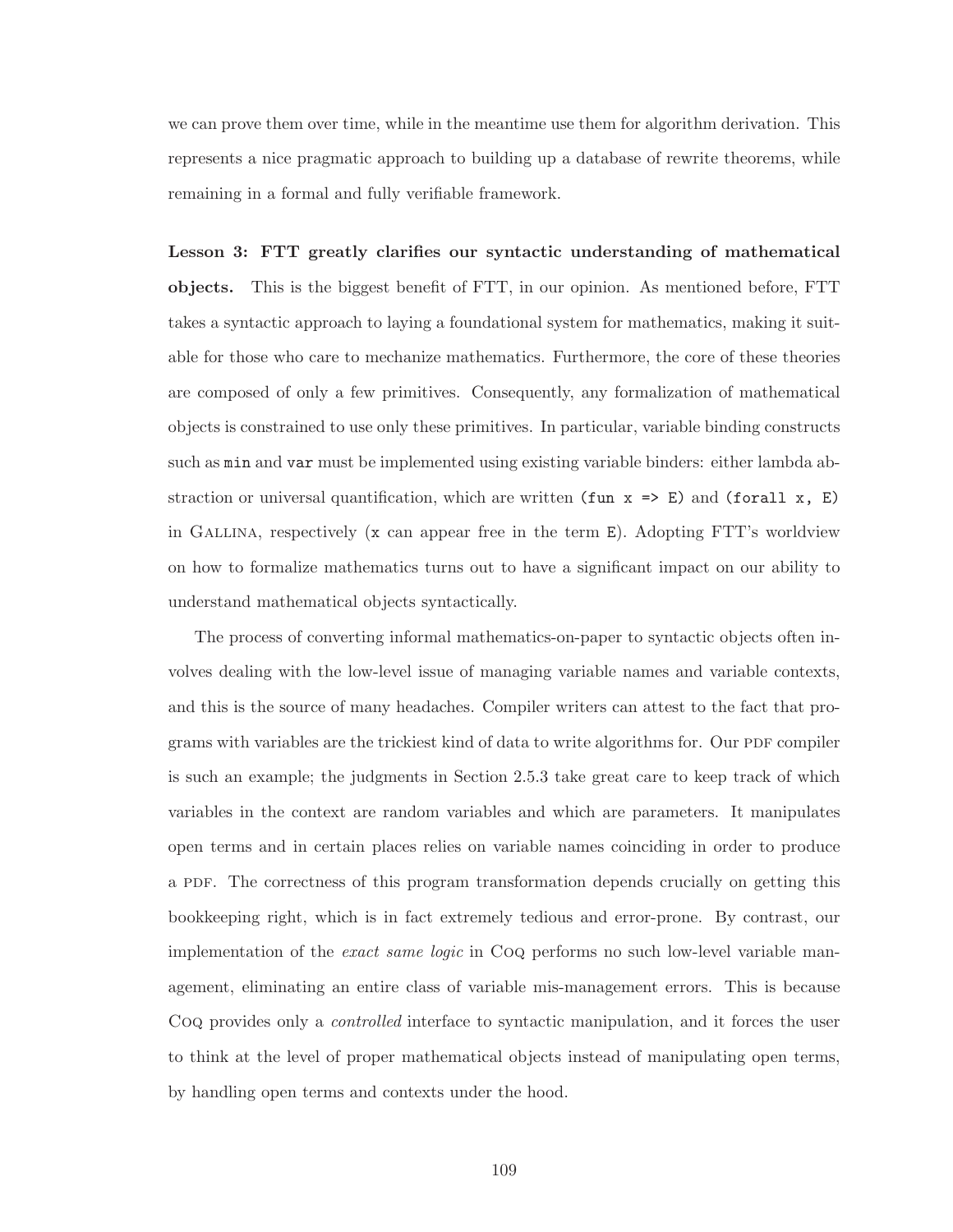For instance, compare the typeclass instance has\_pdf\_translate (Section 4.3) against p-linear, its corresponding rule from the pdf compiler. Instead of reasoning about a realvalued open term and carefully keeping track of random variables versus parameters (as P-LINEAR does), has\_pdf\_translate reasons on a real-valued object  $(f : A \rightarrow R)$  that is explicitly parameterized by the random variable is depends on. The role of the probabilistic context is played by the distribution P, of type dist A. Likewise, we see EM\_thm operating on explicitly parameterized distributions (P1 : T -> dist Z) and (P2 : T -> Z -> dist X), rather than operating on a non-parameterized distribution and searching it for hidden variables that are implicit in its structure. Note that the Coq user still writes their programs with the implicit structure; the system unifies against it to determine the different explicit pieces. A potential downside of this controlled interface is that it is much harder to arbitrarily manipulate collections of variables, as was done in a previous hand-rolled prototype for EM [7]. Designing a mechanism that is as safe as the Coq solution but retains (most of) the flexibility of arbitrary variable manipulation remains an interesting research problem.

### *4.7 Conclusion*

We have presented a unified syntactic theory of machine learning. This formalization allows us to express machine learning problems and mechanize useful solution principles in a way that is quite similar to their original mathematical formulations. We have implemented the ideas in the Coq proof assistant using type theory, highlighting the ways in which correctness is promoted in our setup. We hope that this work will consolidate the community's understanding of existing work and spur the next generation of languages for machine learning. In particular, we hope this work not only provides a way to formally understand previous work such as AutoBayes but also encourage future languages to start incorporating primitives beyond probability distributions in their definitions.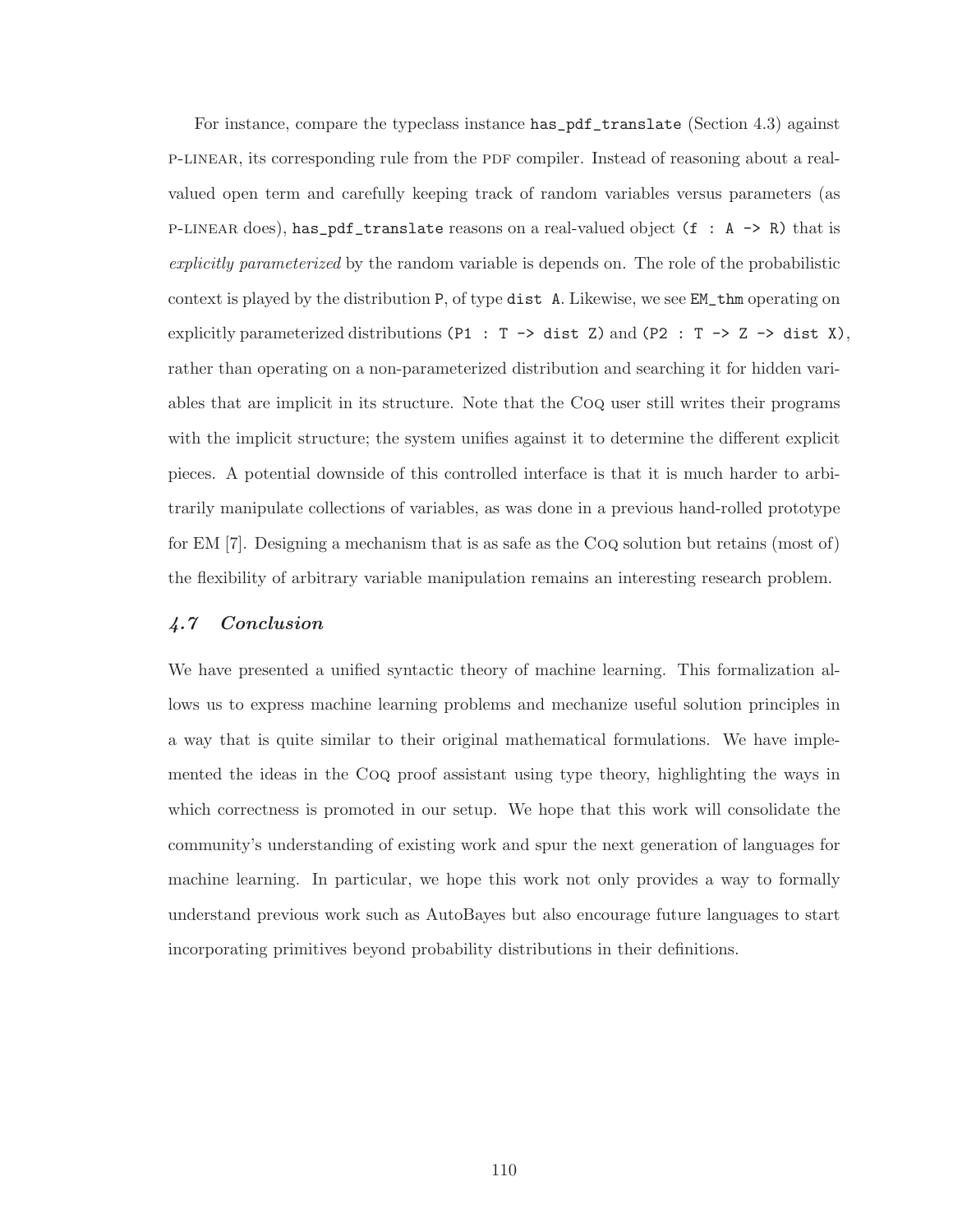## CHAPTER V

## **CONCLUSION**

We now review the thesis statement as well as the evidence provided in the dissertation that substantiates the thesis. We also discuss implications of the dissertation and directions for future work raised by this work.

## *5.1 Review of thesis statement and dissertation*

Recall the thesis statement:

It is possible to construct a syntactic representation of machine learning that is expressive, promotes correctness, and can mechanize useful solution principles.

We substantiate this existence proposition by providing a witness: a syntactic representation of machine learning with the necessary properties.

Expressive. The first aspect of expressivity that we provide is the ability for users to specify both probability and optimization in their programs, in a rich way. Specifically, we provide constructs for probability distributions, probability density functions, and optimization problems. These can be nested and combined arbitrarily, allowing users to represent their learning problems in almost a direct correspondence with their respective mathematical formulations, as we show in several examples.

The second aspect of expressivity involves our use of the probability monad. Structuring our language around the probability monad allows us to express deterministic transformations of random variables, which arises in the ecological models we use in our empirical results. Crucially, it also allows us to implement our language as an embedded domain-specific language in GALLINA, the term language of the CoQ proof assistant. The embedding allows us to inherit several features of Gallina, such as its compositionality.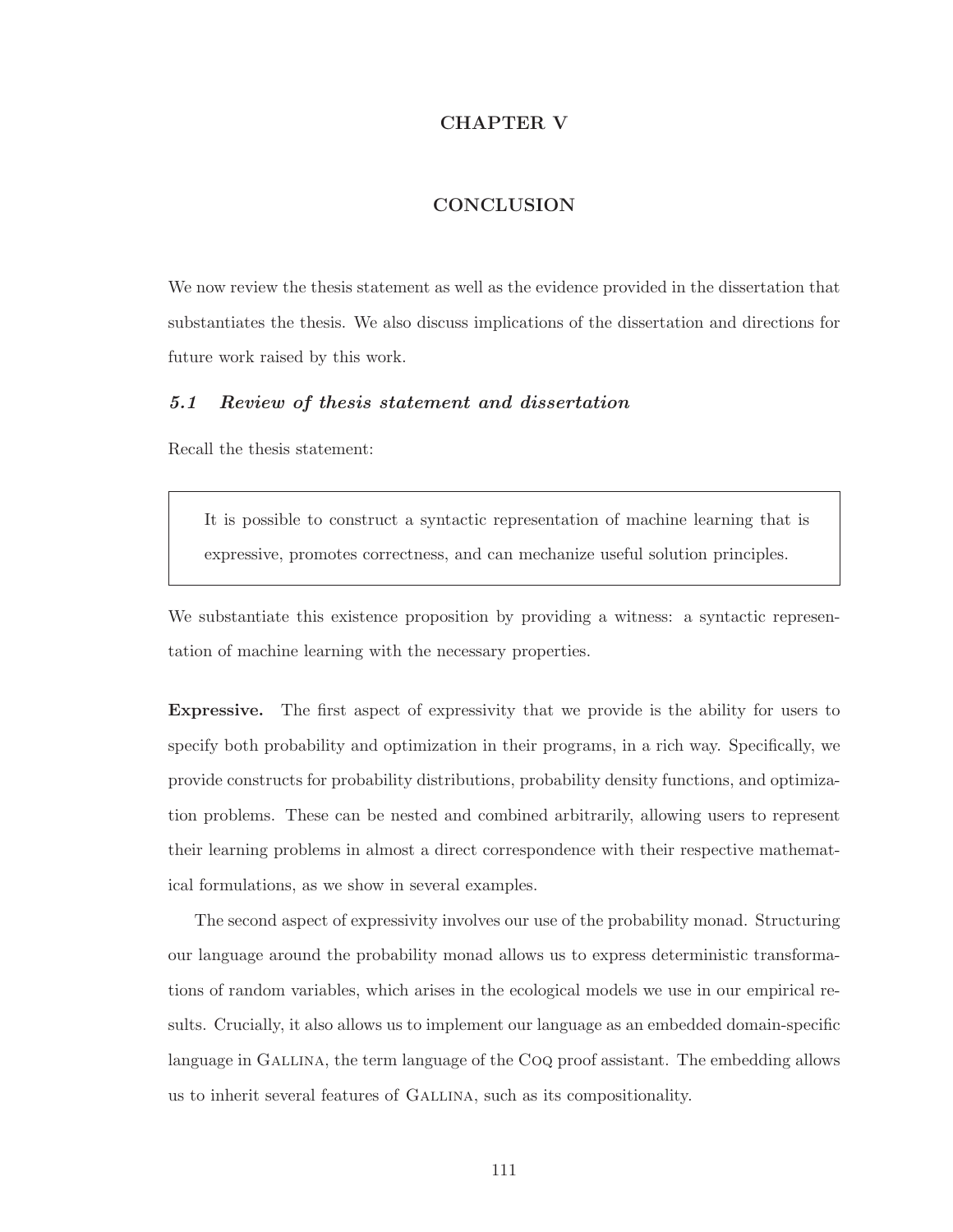Promotes correctness. To promote correctness, we take a formal approach to language design. In particular, we develop our language as an embedded language in GALLINA and inherit a well-understood type system and semantics. The consequence is that we have a precise mathematical meaning for any program we write in our language. So, even for programs which arbitrarily mix random variables and optimization variables, we have an unambiguous understanding of what it is specifying. Compare this with AutoBayes, which is not formally defined; it is unclear what such arbitrary combinations actually mean, precisely. We believe this work could serve as a formal foundation for future versions of AutoBayes.

Additionally, with a formal semantics, there is a finally a framework that can be used for reasoning about the behavior of program transformations. This can be used informally, by human users who inspect programs before and after a rewrite. This can also be used formally, by stating and proving semantic preservation theorems. As mentioned before, this also supports a future agenda of semantic approximation theorems, to handle the ubiquitous notion of approximation in machine learning.

We demonstrate this claim by implementing our program transformations as theorems in Coq. These are stated axiomatically for pragmatism, but they can be proven from first principles over time to fully verify the program transformations. Compare this with the compilers from related works; though we rely on the writers of the program transformations to encode them correctly—as related works do—we have a framework in which we can migrate toward a fully verified compiler.

Can mechanize useful solution principles. To verify that our theory has real-world benefit, we use it to mechanize several useful techniques, exercising different aspects of the theory.

First, we define a syntactic framework for probability density functions, which lets us write a PDF compiler for producing PDFs from probabilistic programs. We apply this compiler to Bayesian inference problems from ecology by automating the use of Filzbach, an MCMC-based sampler, and we achieve tremendous code savings at modest additional computational cost, which greatly reduces developer burden.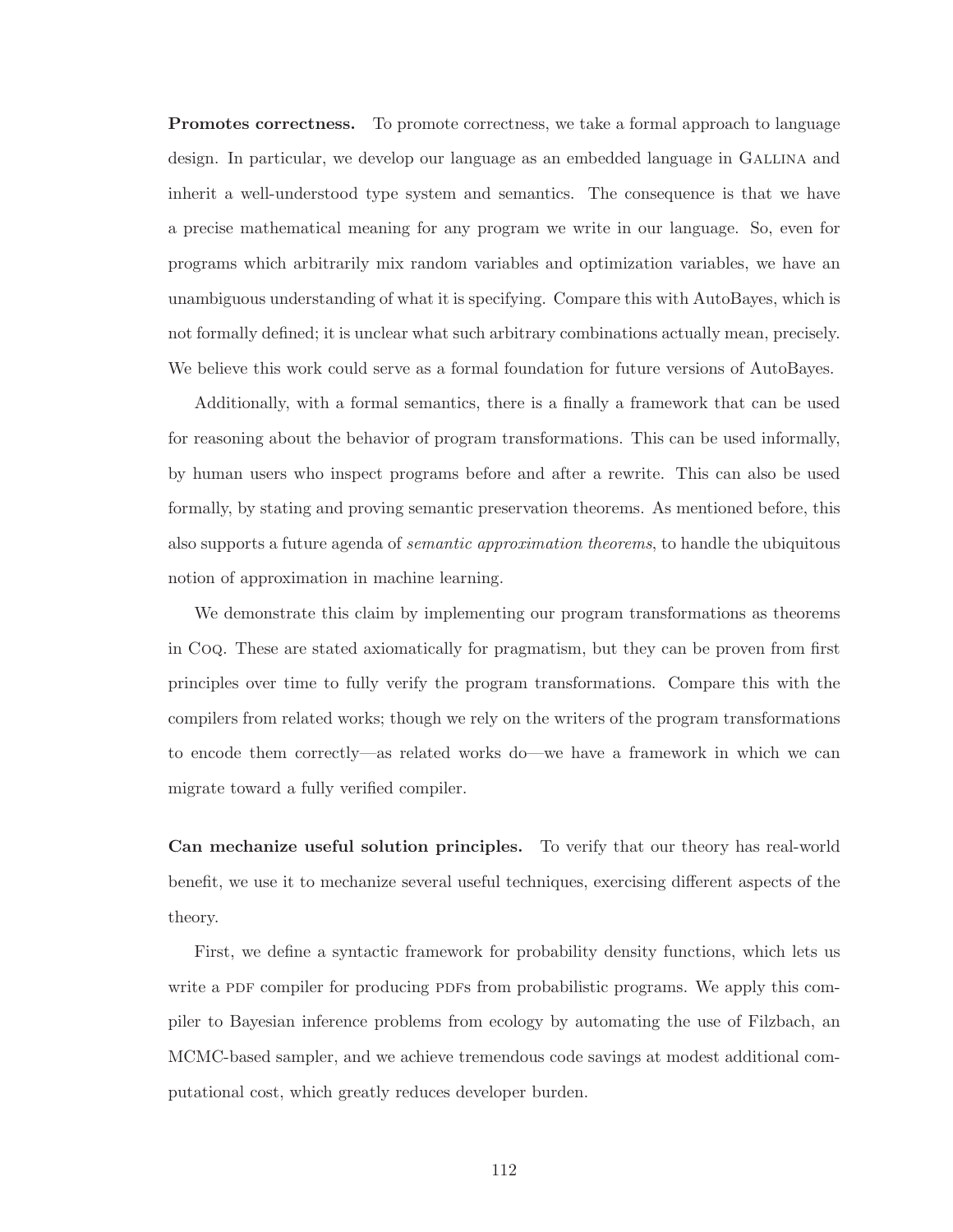Next, we implement reformulations from optimization. In particular, we formalize the big-M method for disjunctive constraints, based on the formalization of the convex-hull method for disjunctive constraints formalized in Tyles, as defined by Agarwal. We also compare these methods against state-of-the-art solutions, finding that no one method is universally the best option. This underscores the importance of automation, as we do not want the user to manually experiment with these alternative in their quest to find the most efficient reformulation.

Furthermore, we modify this big- $M$  compiler—which deals with discrete choice arising in the constraint of an optimization problem—to handle discrete choice that arises in the objective function of an optimization problem. Namely, we define a new compiler that handles  $L_0$  regularization terms. Such terms are often added in machine learning problems to induce solution sparsity, and their discrete nature often cannot be handled directly, requiring some sort of reformulation. We show its utility by using it to solve  $L_0$  support vector machines, yielding the recent technique of mixed-integer support vector machines.

Finally, we mechanize the expectation maximization algorithm for solving maximum likelihood estimation problems. Specifically, we mechanize EM for estimating the means of a mixture of two Gaussians. The mechanization depends crucially on the previous two features: PDFs and optimization. Furthermore, it uses the ability to nest optimization problems inside of expressions, as the core EM step occurs inside of a loop and is expressed with optimization.

# *5.2 Directions for future work*

While this dissertation lays a firm expressive foundation for the syntactic study of machine learning problems and reformulations, several question remain to be resolved in order to take this work past the state of AutoBayes and to accomplish the fully realized vision of (semi-)automatic derivation of machine learning algorithms. Anecdotal accounts tell us that the AutoBayes codebase of program transformations reached a plateau in size, after which adding new reformulations proved to be quite a burden. We believe there are several reasons for this. First, the AutoBayes language lacks a formal specification (something this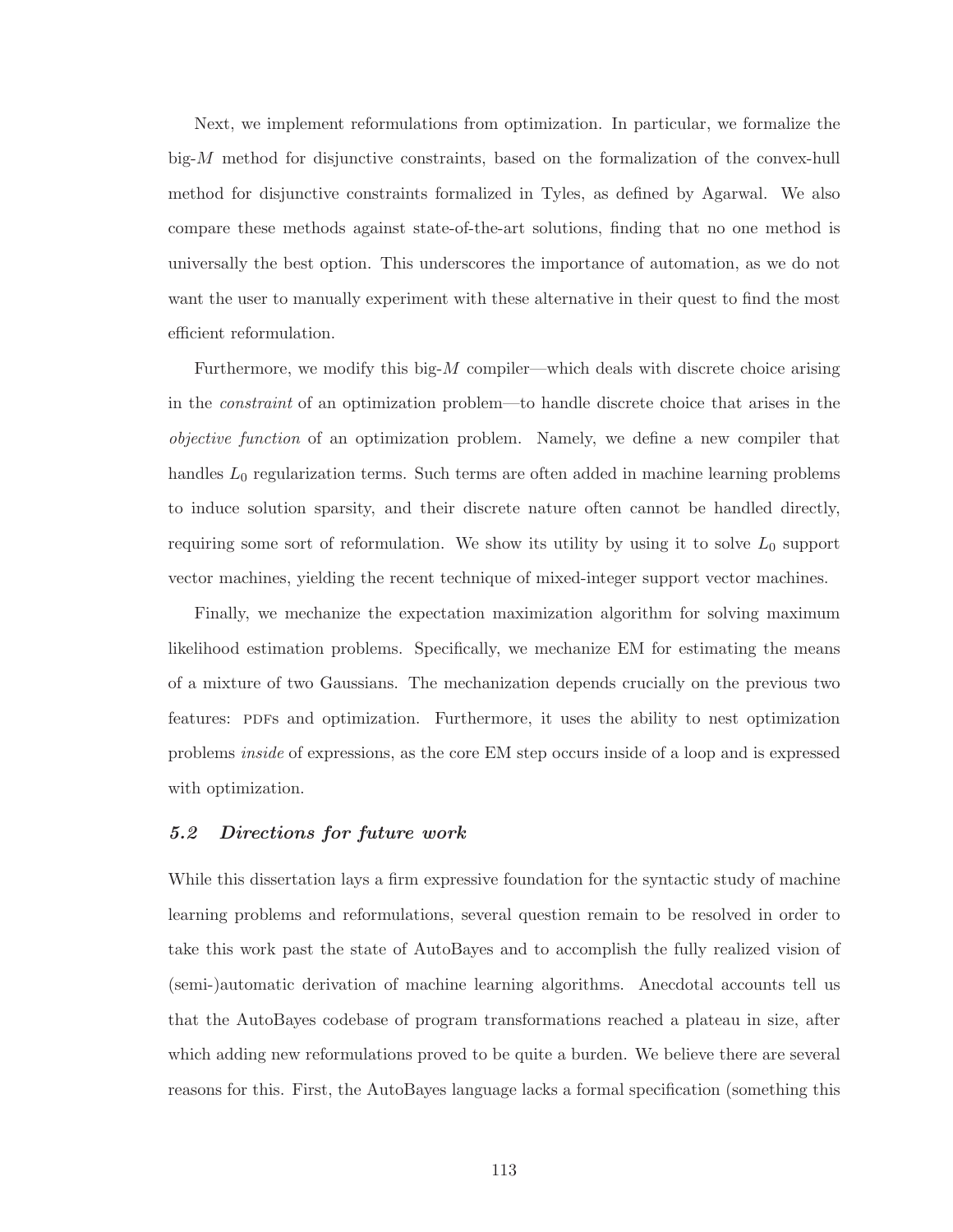work provides), which can aid in understanding and guiding the development of program transformations.

Perhaps more important is that authoring these transformations in AutoBayes is a relatively crude activity, as it is in most compilers; authors often must deal with low-level variable management logic. This may be manageable in the traditional view of languages and compilers, where the responsibility of writing program transformations lies solely with the compiler writers. However, this does not translate to the vision of such a system as an assistant to a machine learning researcher, who we expect to invent new algorithm templates (such as EM) and encode them in the system. Here, our end-user (the researcher) is interested in writing the programs and their transformations, and they will not be wellversed in writing compiler algorithm, nor all the issues and pitfalls that follow.

Another factor pushing us toward end-users being involved with program transformation is the issue of interfacing with existing solvers and solution schemes. The expressivity of our language is good for lowering the semantic gap between thoughts and code, but it is in tension with our ability to actually solve arbitrary problem statements. In reality, a major contribution of our language is to serve as a common representation from which we can compile to many existing solution techniques, each of which operate within different subsets of the full-blown expressive language.

In light of this discussion, we see a few important issues to resolve:

Easing the burden of writing program transformations. As discussed, there will be a shift toward having the end-user write program transformations. An open research question is: how can we make this process less error-prone, particularly in the face of variable management issues? Our Coq implementation is one possible approach; we used the builtin unification capability of the Coq system to pattern match against occurrences of variable binding. Thus, the user never explicitly manages variables; instead, she writes such program transformations as statements on functions. To be most effective, this approach needs to be extended to cleanly handle multiple variables that arise in multivariate functions. In general, we wish to work out a mechanism for writing program transformations declaratively.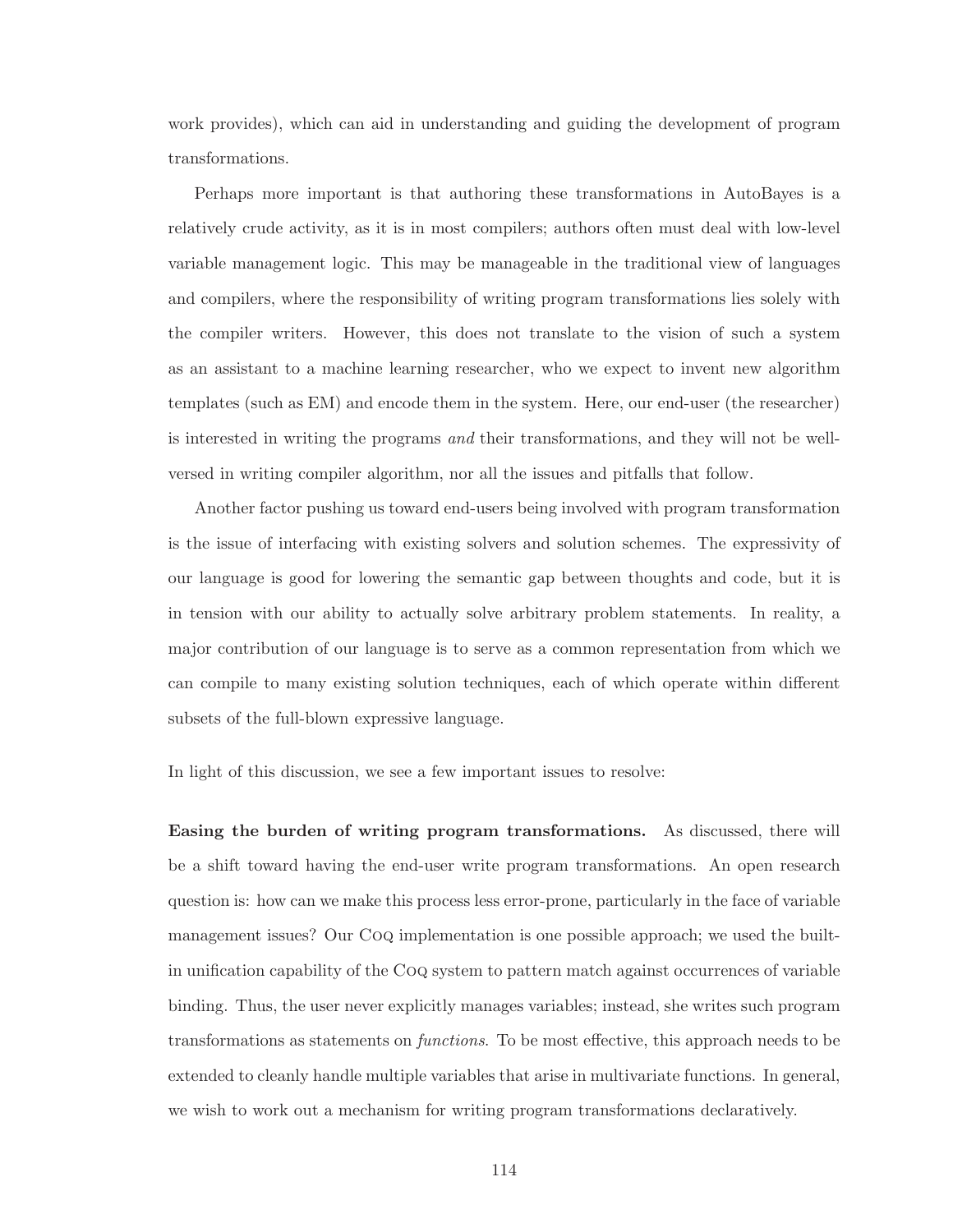Interfacing with side-effecting APIs. Interfacing with existing libraries and software is an unavoidable fact. This raises the question of how can we represent this interface, semantically. Our language thus far corresponds to an idealized mathematical concept: all functions are total, and thus do not fail or loop indefinitely. However, real software exhibits both of these properties. One possible solution is to use a "partiality monad", which uses the type system to separate pure computations from possibly side-effecting ones. It remains to be seen how far this approach can be taken.

Generalizing the scope of probabilistic programming. There are many methods which do not strictly fall under the probabilistic worldview, but which are nonetheless widely used. For instance, in supervised learning, a probabilistic programming language wishes to learn a value of type A -> dist B because it views supervised learning as conditional density estimation; however, you might also solve the same learning problem with a decision tree that learns a function of type  $A \rightarrow B$ . We believe the idea of probabilistic programming needs to be generalized to include a more general notion of learning, instead of focusing on just the probabilistic account.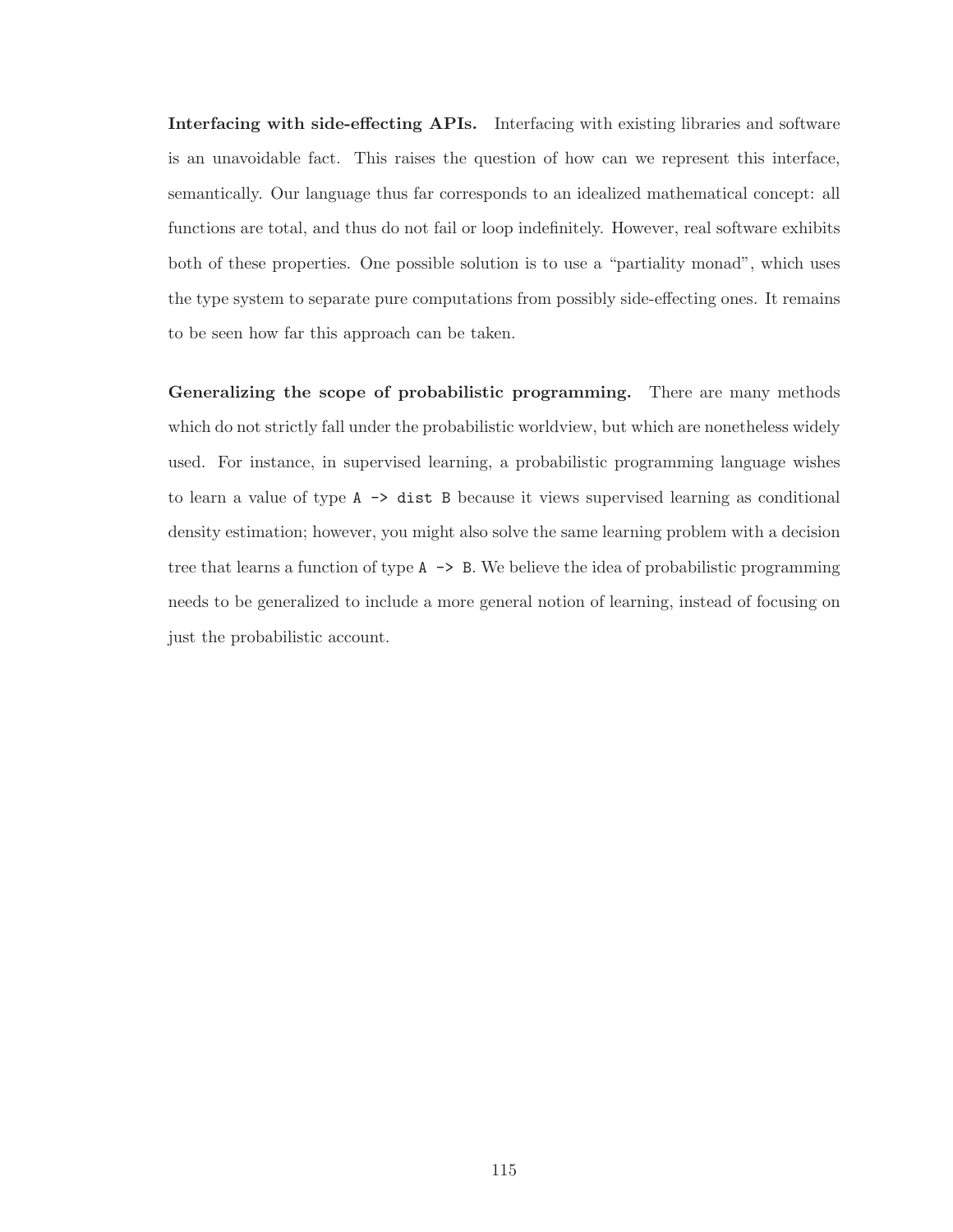#### REFERENCES

- [1] Agarwal, A., Logical Modeling Frameworks for the Optimization of Discrete-Continuous Systems. PhD thesis, Carnegie Mellon University, 2006.
- [2] Agarwal, A., Bhat, S., Gray, A., and Grossmann, I. E., "Automating mathematical program transformations," in Practical Aspects of Declarative Languages (PADL), 2010.
- [3] Audebaud, P. and Paulin-Mohring, C., "Proofs of Randomized Algorithms in Coq," in Mathematics of Program Construction, pp. 49–68, Springer, 2006.
- [4] Balas, E., "Disjunctive programming: Properties of the convex hull of feasible points," Discrete Applied Mathematics, vol. 89, no. 1-3, pp. 3–44, 1998.
- [5] Balas, E., "Disjunctive programming: Properties of the convex hull of feasible points," Tech. Rep. MSRR 348, Carnegie Mellon University, 1974.
- [6] Barras, B., Boutin, S., Cornes, C., Courant, J., Coscoy, Y., Delahaye, D., DE RAUGLAUDRE, D., FILLIÂTRE, J., GIMÉNEZ, E., HERBELIN, H., and OTHERS, "The Coq proof assistant reference manual," INRIA, version, vol. 6, no. 11.
- [7] Bhat, S., Agarwal, A., Gray, A., and Vuduc, R., "Toward Interactive Statistical Modeling," Procedia Computer Science, vol. 1, no. 1, pp. 1835–1844, 2010.
- [8] BHAT, S., BORGSTRÖM, J., GORDON, A. D., and RUSSO, C., "Deriving probability density functions from probabilistic functional programs," in Tools and Algorithms for the Construction and Analysis of Systems, pp. 508–522, Springer, 2013.
- [9] Bishop, C. and others, Pattern recognition and machine learning. Springer New York:, 2006.
- [10] Bisschop, J. and Meeraus, A., "On the development of a general algebraic modeling system in a strategic-planning environment," Mathematical Programming Study, vol. 20, no. Oct, pp. 1–29, 1982.
- [11] BORGSTRÖM, J., GORDON, A. D., GREENBERG, M., MARGETSON, J., and GAEL, J. V., "Measure Transformer Semantics for Bayesian Machine Learning," in European Symposium on Programming, pp. 77–96, 2011.
- [12] Burges, C. J. C., "A tutorial on support vector machines for pattern recognition," Data Mining and Knowledge Discovery, vol. 2, pp. 121–167, 1998.
- [13] COLOMBANI, Y. and HEIPCKE, T., "Mosel: an extensible environment for modeling and programming solutions," in 4th Intl. Workshop on Integration of  $\overline{AI}$  and  $\overline{OR}$ Techniques in Constraint Programming for Combinatorial Optimization Problems (CP- $A I$ - $OR'02$ ) (JUSSIEN, N. and LABURTHE, F., eds.), (Le Croisic, France), pp. 277–290, 2002.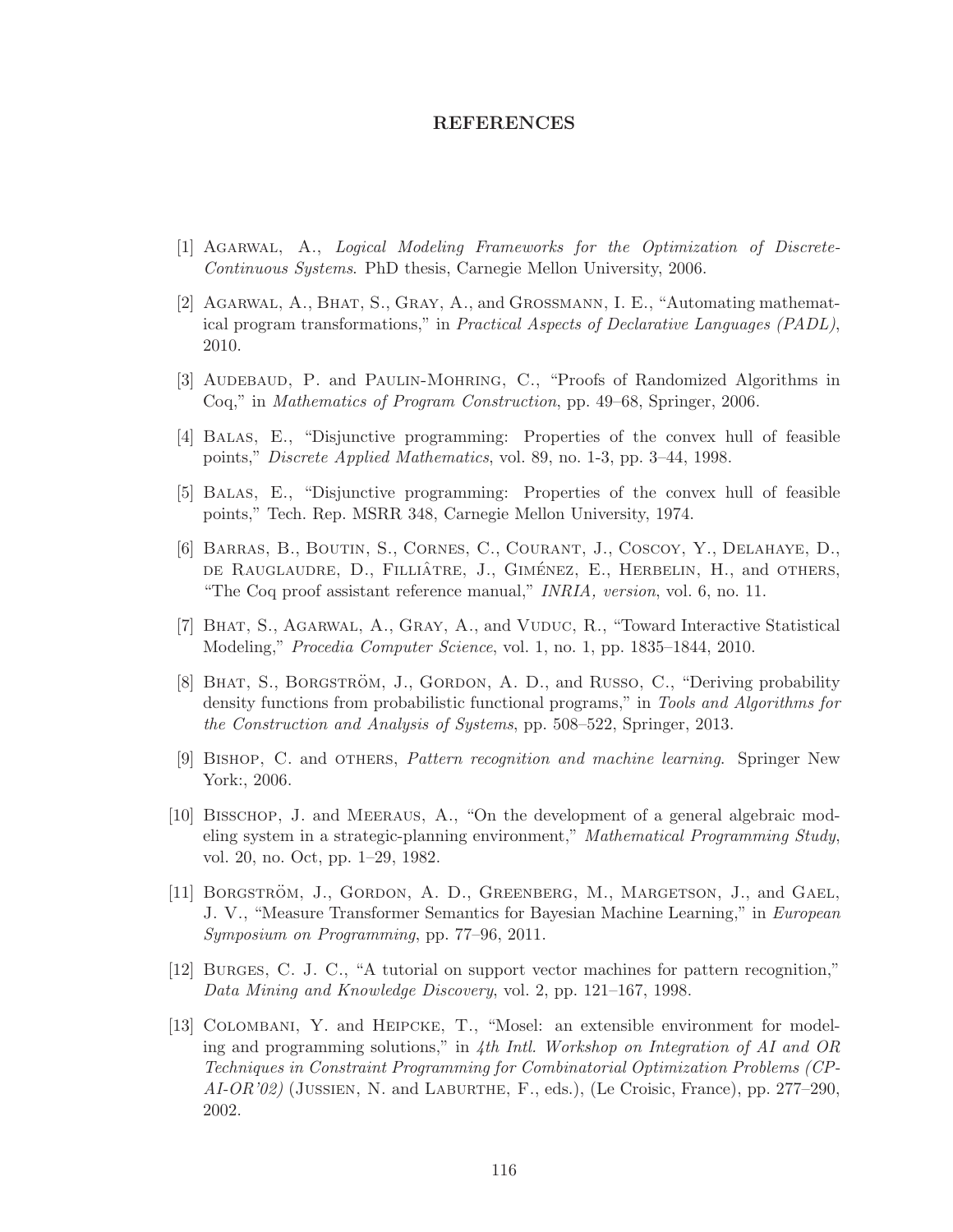- [14] Curtin, R. R., Cline, J. R., Slagle, N. P., Amidon, M. L., and Gray, A. G., "MLPACK: A Scalable  $C++$  Machine Learning Library," in BigLearning: Algorithms, Systems, and Tools for Learning at Scale, 2011.
- [15] DAUMÉ III, H., "HBC: Hierarchical Bayes Compiler," 2007.
- [16] DELLAERT, F., "The expectation maximization algorithm," 2002.
- [17] Dempster, A. P., Laird, N. M., and Rubin, D. B., "Maximum likelihood from incomplete data via the em algorithm," Journal of the Royal Statistical Society. Series B (Methodological), pp. 1–38, 1977.
- [18] Devroye, L., "Non-Uniform Random Variate Generation," 1986.
- [19] Erwig, M. and Kollmansberger, S., "Functional Pearls: Probabilistic functional programming in Haskell," Journal of Functional Programming, vol. 16, no. 01, pp. 21– 34, 2005.
- [20] Fischer, B. and Schumann, J., "AutoBayes: A system for generating data analysis programs from statistical models," Journal of Functional Programming, vol. 13, no. 03, pp. 483–508, 2003.
- [21] Fourer, R., Gay, D. M., and Kernighan, B. W., "A modeling language for mathematical programming," Management Science, vol. 36, no. 5, pp. 519–554, 1990.
- [22] GIRY, M., "A categorical approach to probability theory," Categorical Aspects of Topology and Analysis, vol. 915, 1981.
- [23] GOODMAN, N., MANSINGHKA, V., ROY, D., BONAWITZ, K., and TENENBAUM, J., "Church: a language for generative models," in Uncertainty in Artificial Intelligence, 2008.
- [24] Gray, A. G., Fischer, B., Schumann, J., and Buntine, W., "Automatic Derivation of Statistical Algorithms: The EM Family and Beyond," in Advances in Neural Information Processing Systems, 2003.
- [25] Guan, W., Gray, A., and Leyffer, S., "Mixed-Integer Support Vector Machine," 2nd NIPS Workshop on Optimization for Machine Learning, 2009.
- [26] Hall, M., Frank, E., Holmes, G., Pfahringer, B., Reutemann, P., and Witten, I. H., "The weka data mining software: an update," SIGKDD Explor. Newsl., vol. 11, pp. 10–18, Nov. 2009.
- [27] Hooker, J. N., Logic-based methods for optimization: combining optimization and constraint satisfaction. Wiley-Interscience series in discrete mathematics and optimization, John Wiley & Sons, 2000.
- [28] Hoyrup, M., Rojas, C., and Weihrauch, K., "The Radon-Nikodym operator is not computable," in Computability & Complexity in Analysis, 2011.
- [29] Jeroslow, R. G. and Lowe, J. K., "Modeling with integer variables," Mathematical Programming Study, vol. 22, no. December, pp. 167–184, 1984.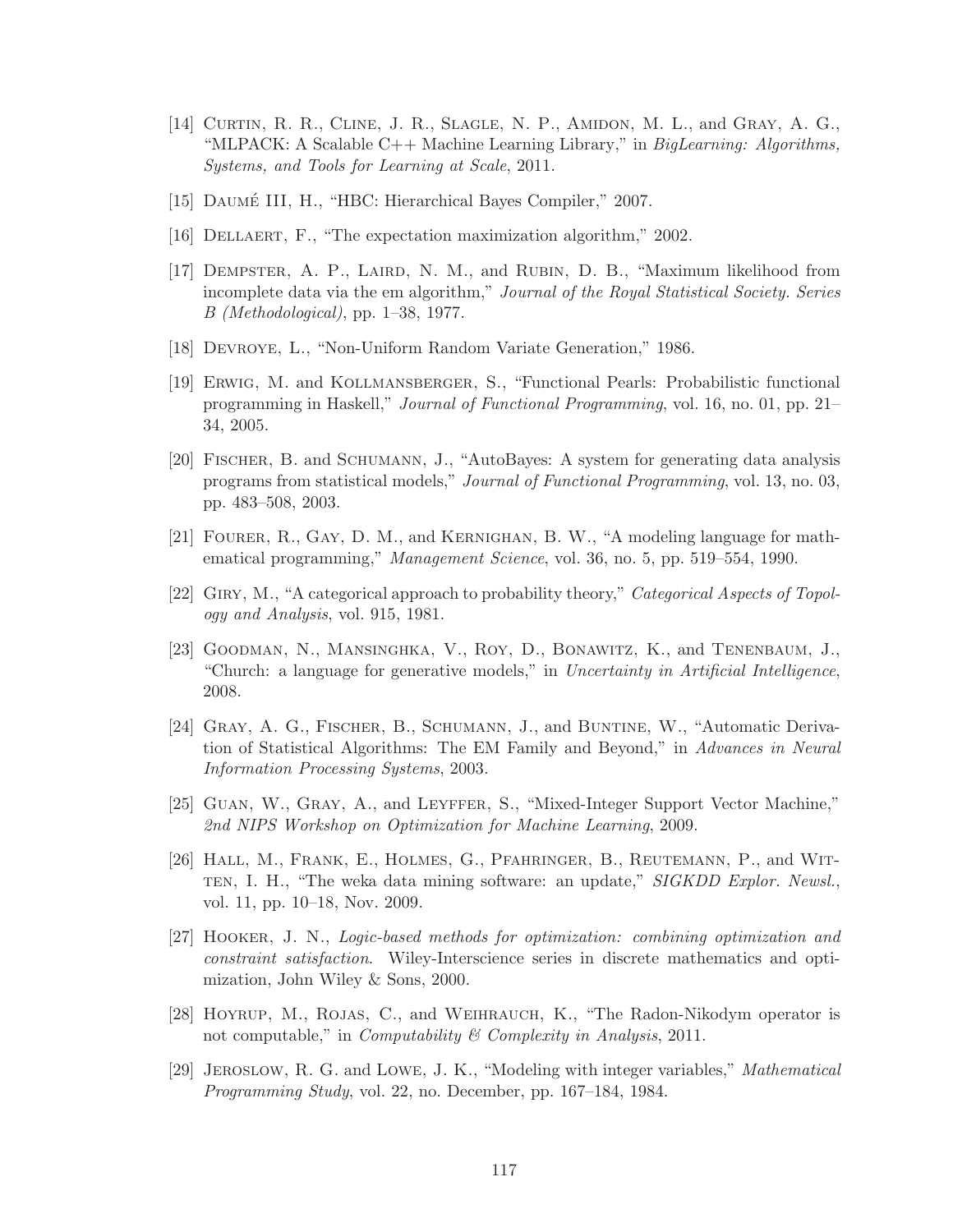- [30] Kallrath, J., Modeling languages in mathematical optimization, vol. 88 of Applied optimization. Boston: Kluwer Academic Publishers, 2004.
- [31] KERSTING, K. and DE RAEDT, L., "Bayesian Logic Programming: Theory and Tool," in Introduction to Statistical Relational Learning, 2007.
- [32] Kiselyov, O. and Shan, C., "Embedded probabilistic programming," in Working conf. on domain specific lang, Springer, 2009.
- [33] KOLLER, D. and FRIEDMAN, N., Probabilistic graphical models: principles and techniques. MIT press, 2009.
- [34] Kozen, D., "Semantics of Probabilistic Programs," Journal of Computer and System Sciences, vol. 22, no. 3, pp. 328–350, 1981.
- [35] Liberti, L., Techniques de Reformulation en Programmation Math´ematique. L'habilitation à diriger des recherches (HDR), Université Paris IX, Lamsade, 2007. Language: English.
- [36] Liberti, L., Cafieri, S., and Savourey, D., "The reformulation-optimization software engine," in Proceedings of the Third international congress conference on Mathematical software, ICMS'10, (Berlin, Heidelberg), pp. 303–314, Springer-Verlag, 2010.
- [37] LUNN, D., THOMAS, A., BEST, N., and SPIEGELHALTER, D., "WinBUGS-a Bayesian modelling framework: concepts, structure, and extensibility," Statistics and Computing, vol. 10, no. 4, pp. 325–337, 2000.
- [38] McInerny, G. J. and Purves, D. W., "Fine-scale environmental variation in species distribution modelling: regression dilution, latent variables and neighbourly advice," Methods in Ecology and Evolution, vol. 2, no. 3, pp. 248–257, 2011.
- [39] McLachlan, G. J. and Krishnan, T., The EM algorithm and extensions, vol. 382. Wiley-Interscience, 2007.
- [40] Mhamdi, T., Hasan, O., and Tahar, S., "On the Formalization of the Lebesgue Integration Theory in HOL," Interactive Theorem Proving, pp. 387–402, 2010.
- [41] Milch, B., Marthi, B., Russell, S., Sontag, D., Ong, D., and Kolobov, A., "BLOG: Probabilistic models with unknown objects," in International joint conference on artificial intelligence, vol. 19, 2005.
- [42] Minka, T., Winn, J., Guiver, J., and Kannan, A., "Infer.NET 2.3," 2009. Microsoft Research Cambridge. http://research.microsoft.com/infernet.
- [43] Murphy, K. P., "The bayes net toolbox for matlab," Computing Science and Statistics, vol. 33, p. 2001, 2001.
- [44] Nanevski, A., Blelloch, G., and Harper, R., "Automatic generation of staged geometric predicates," in Proceedings of the sixth ACM SIGPLAN International Conference on Functional programming, ICFP 2001, pp. 217–228, Florence, Italy: ACM, 2001.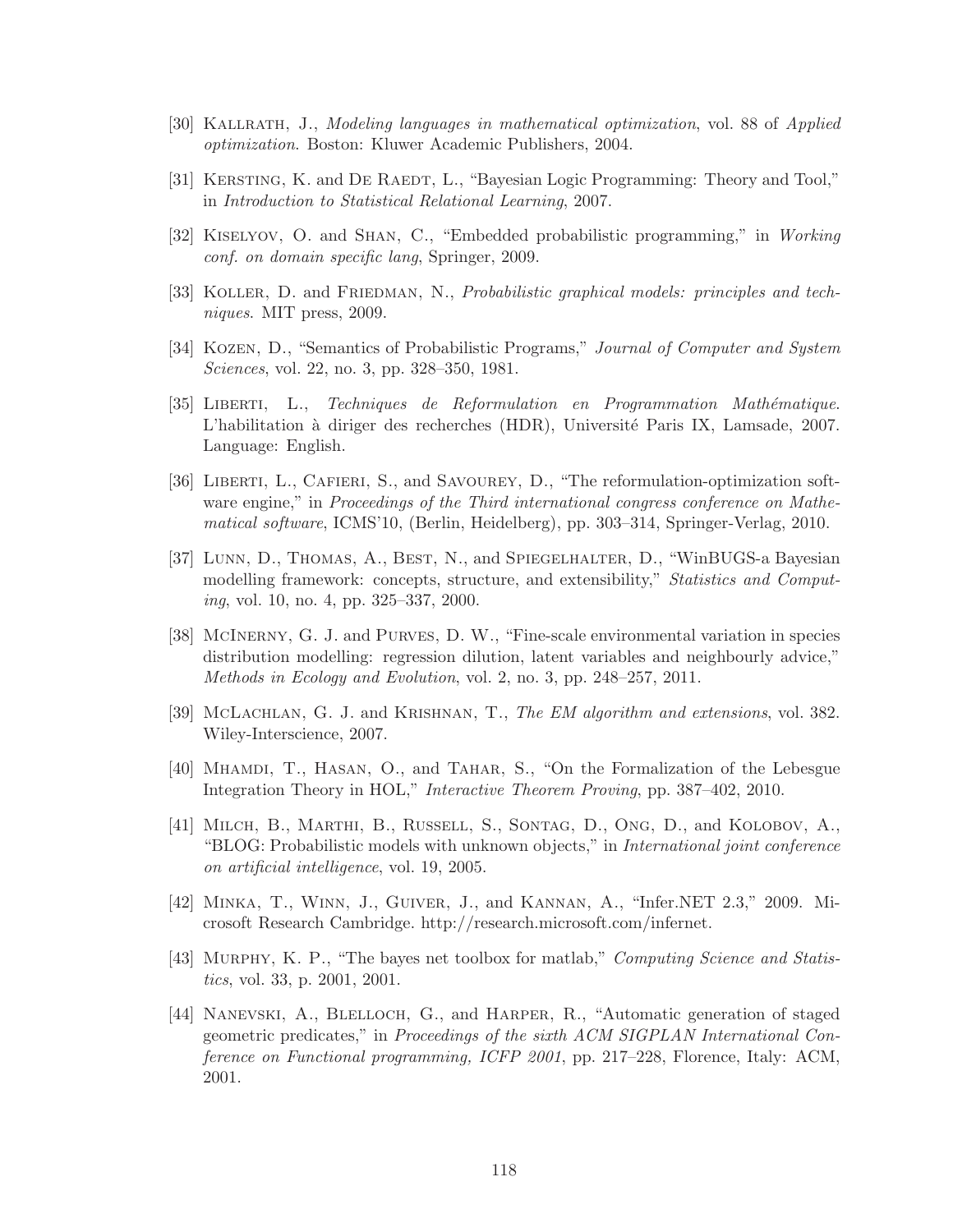- [45] Neal, R. M., "Probabilistic inference using Markov chain Monte Carlo methods," Tech. Rep. CRG-TR-93-1, Dept. of Computer Science, University of Toronto, September 1993. 144pp.
- [46] Nemhauser, G. L. and Wolsey, L. A., Integer and combinatorial optimization. Wiley-Interscience series in discrete mathematics and optimization, NY: Wiley, 1999.
- [47] NIELSEN, O., An Introduction to Integration and Measure Theory. Wiley-Interscience, 1997.
- [48] Park, S., Pfenning, F., and Thrun, S., "A probabilistic language based upon sampling functions," in Proceedings of the 32nd ACM SIGPLAN-SIGACT symposium on Principles of programming languages, pp. 171–182, ACM New York, NY, USA, 2005.
- [49] Pedregosa, F., Varoquaux, G., Gramfort, A., Michel, V., Thirion, B., Grisel, O., Blondel, M., Prettenhofer, P., Weiss, R., Dubourg, V., Vanderplas, J., Passos, A., Cournapeau, D., Brucher, M., Perrot, M., and Duchesnay, E., "Scikit-learn: Machine learning in Python," Journal of Machine Learning Research, vol. 12, pp. 2825–2830, 2011.
- [50] Pfeffer, A., "IBAL: A probabilistic rational programming language," in International Joint Conference on Artificial Intelligence, vol. 17, pp. 733–740, 2001.
- [51] POTTS, P., EDALAT, A., and ESCARDO, M., "Semantics of exact real arithmetic," in LICS '97., 12th Annual IEEE Symp. on Logic in Comp. Sci., (Warsaw), pp. 248–257, 1997.
- [52] PURVES, D. and LYUTSAREV, V., Filzbach User Guide, 2012.
- [53] R CORE TEAM, R: A Language and Environment for Statistical Computing. R Foundation for Statistical Computing, Vienna, Austria, 2012. ISBN 3-900051-07-0.
- [54] Raman, R. and Grossmann, I. E., "Modelling and computational techniques for logic based integer programming," Computers & Chem. Eng., vol. 18, no. 7, pp. 563– 578, 1994.
- [55] Ramsey, N. and Pfeffer, A., "Stochastic lambda calculus and monads of probability distributions," vol. 37, pp. 154–165, ACM, 2002.
- [56] RICHARDSON, M. and DOMINGOS, P., "Markov logic networks," Machine Learning, vol. 62, no. 1, pp. 107–136, 2006.
- [57] Sato, T. and Kameya, Y., "PRISM: A symbolic-statistical modeling language," in Proceedings of the Fifteenth International Joint Conference on Artificial Intelligence  $(IJCAI-97),$  pp. 1330–1339, 1997.
- [58] Sawaya, N., Reformulations, Relaxations and Cutting Planes for Generalized Disjunctive Programming. PhD thesis, Carnegie Mellon University, 2006.
- [59] SCOTT, D., "Parametric Statistical Modeling by Minimum Integrated Square Error," Technometrics, vol. 43, no. 3, pp. 274–285, 2001.